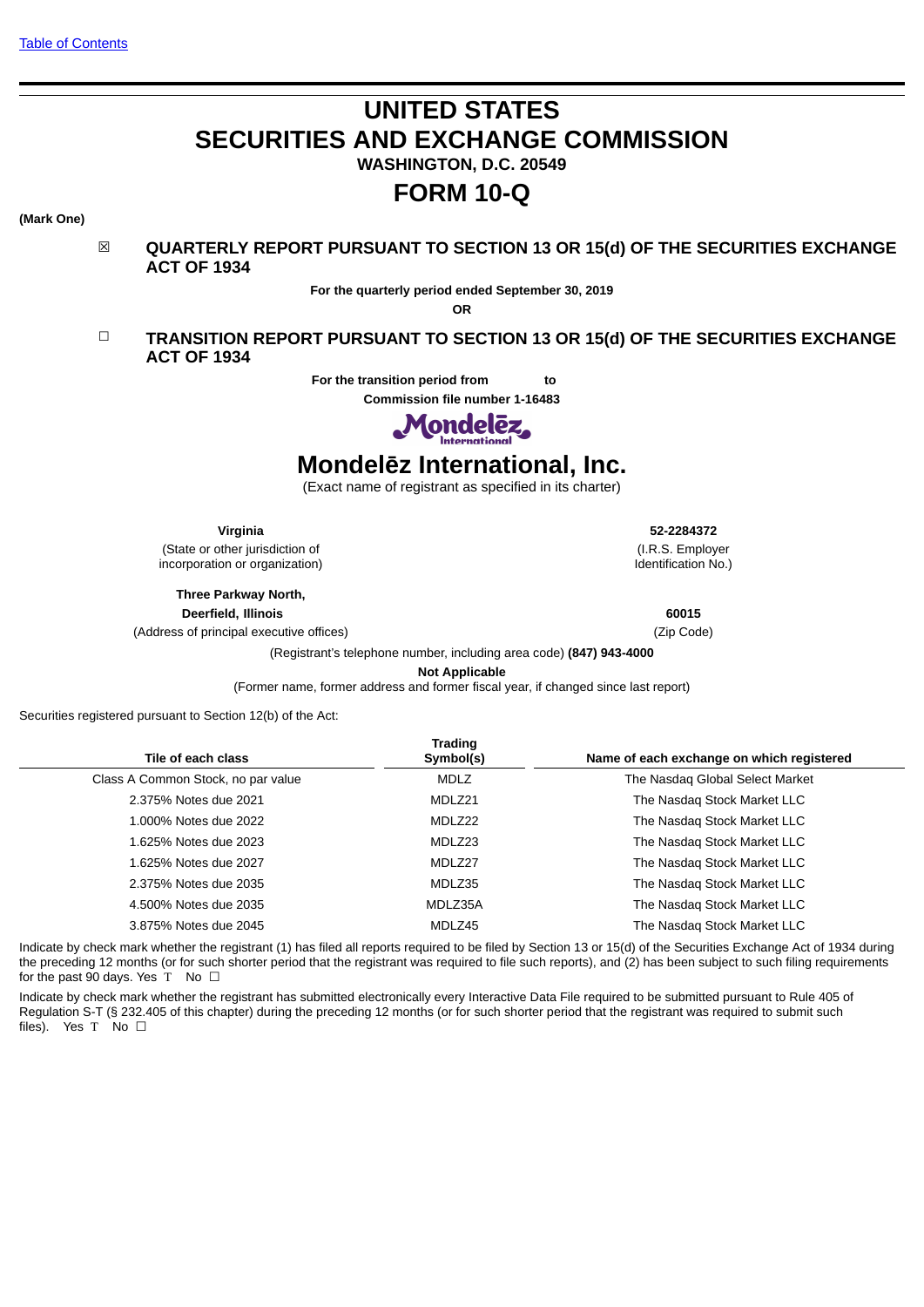Indicate by check mark whether the registrant is a large accelerated filer, an accelerated filer, a non-accelerated filer, a smaller reporting company, or an emerging growth company. See the definitions of "large accelerated filer," "accelerated filer," "smaller reporting company," and "emerging growth company" in Rule 12b-2 of the Exchange Act.

| Large accelerated filer | Accelerated filer         |  |
|-------------------------|---------------------------|--|
| Non-accelerated filer   | Smaller reporting company |  |
|                         | Emerging growth company   |  |

If an emerging growth company, indicate by check mark if the registrant has elected not to use the extended transition period for complying with any new or revised financial accounting standards provided pursuant to Section 13(a) of the Exchange Act.  $\Box$ 

Indicate by check mark whether the registrant is a shell company (as defined in Rule 12b-2 of the Exchange Act). Yes  $\Box$ 

No T

At October 25, 2019, there were 1,439,824,371 shares of the registrant's Class A Common Stock outstanding.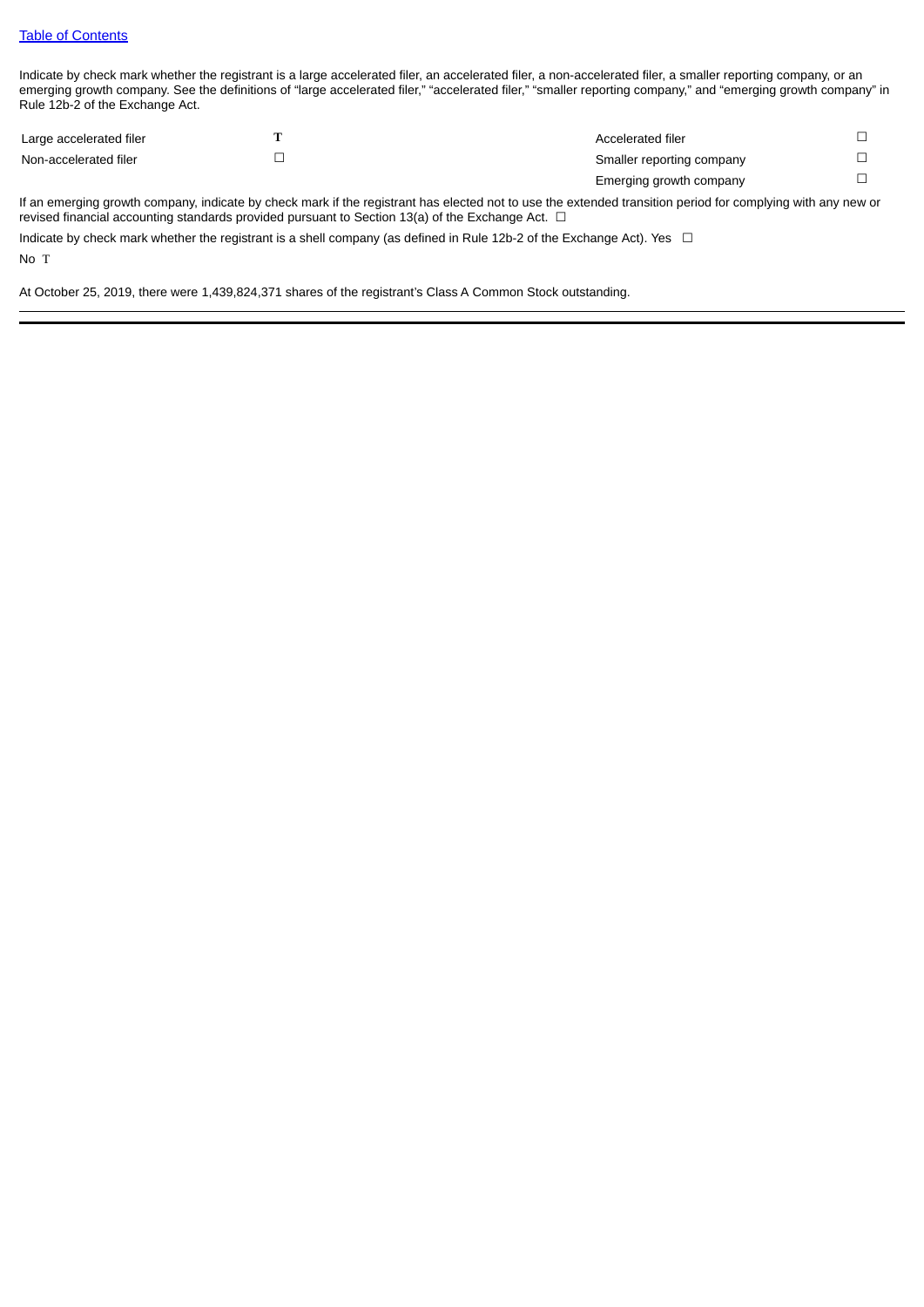# **Mondelēz International, Inc.**

# **Table of Contents**

<span id="page-2-0"></span>

|                  |                                                                                                                                       | Page No. |
|------------------|---------------------------------------------------------------------------------------------------------------------------------------|----------|
| PART I-          | <b>FINANCIAL INFORMATION</b>                                                                                                          |          |
| Item 1.          | Financial Statements (Unaudited)                                                                                                      |          |
|                  | <b>Condensed Consolidated Statements of Earnings</b><br>for the Three and Nine Months Ended September 30, 2019 and 2018               | 1        |
|                  | <b>Condensed Consolidated Statements of Comprehensive Earnings</b><br>for the Three and Nine Months Ended September 30, 2019 and 2018 | 2        |
|                  | <b>Condensed Consolidated Balance Sheets</b><br>at September 30, 2019 and December 31, 2018                                           | 3        |
|                  | <b>Condensed Consolidated Statements of Equity</b><br>for the Three and Nine Months Ended September 30, 2019 and 2018                 | 4        |
|                  | <b>Condensed Consolidated Statements of Cash Flows</b><br>for the Nine Months Ended September 30, 2019 and 2018                       | 5        |
|                  | <b>Notes to Condensed Consolidated Financial Statements</b>                                                                           | 6        |
| Item 2.          | <b>Management's Discussion and Analysis of Financial Condition and Results of Operations</b>                                          | 33       |
| Item 3.          | <b>Quantitative and Qualitative Disclosures about Market Risk</b>                                                                     | 62       |
| Item 4.          | <b>Controls and Procedures</b>                                                                                                        | 63       |
| <b>PART II -</b> | <b>OTHER INFORMATION</b>                                                                                                              |          |
| Item 1.          | <b>Legal Proceedings</b>                                                                                                              | 64       |
| Item 1A.         | <b>Risk Factors</b>                                                                                                                   | 64       |
| Item 2.          | Unregistered Sales of Equity Securities and Use of Proceeds                                                                           | 64       |
| Item 6.          | <b>Exhibits</b>                                                                                                                       | 65       |
| <b>Signature</b> |                                                                                                                                       | 66       |

In this report, for all periods presented, "we," "us," "our," "the Company" and "Mondelēz International" refer to Mondelēz International, Inc. and *subsidiaries. References to "Common Stock" refer to our Class A Common Stock.*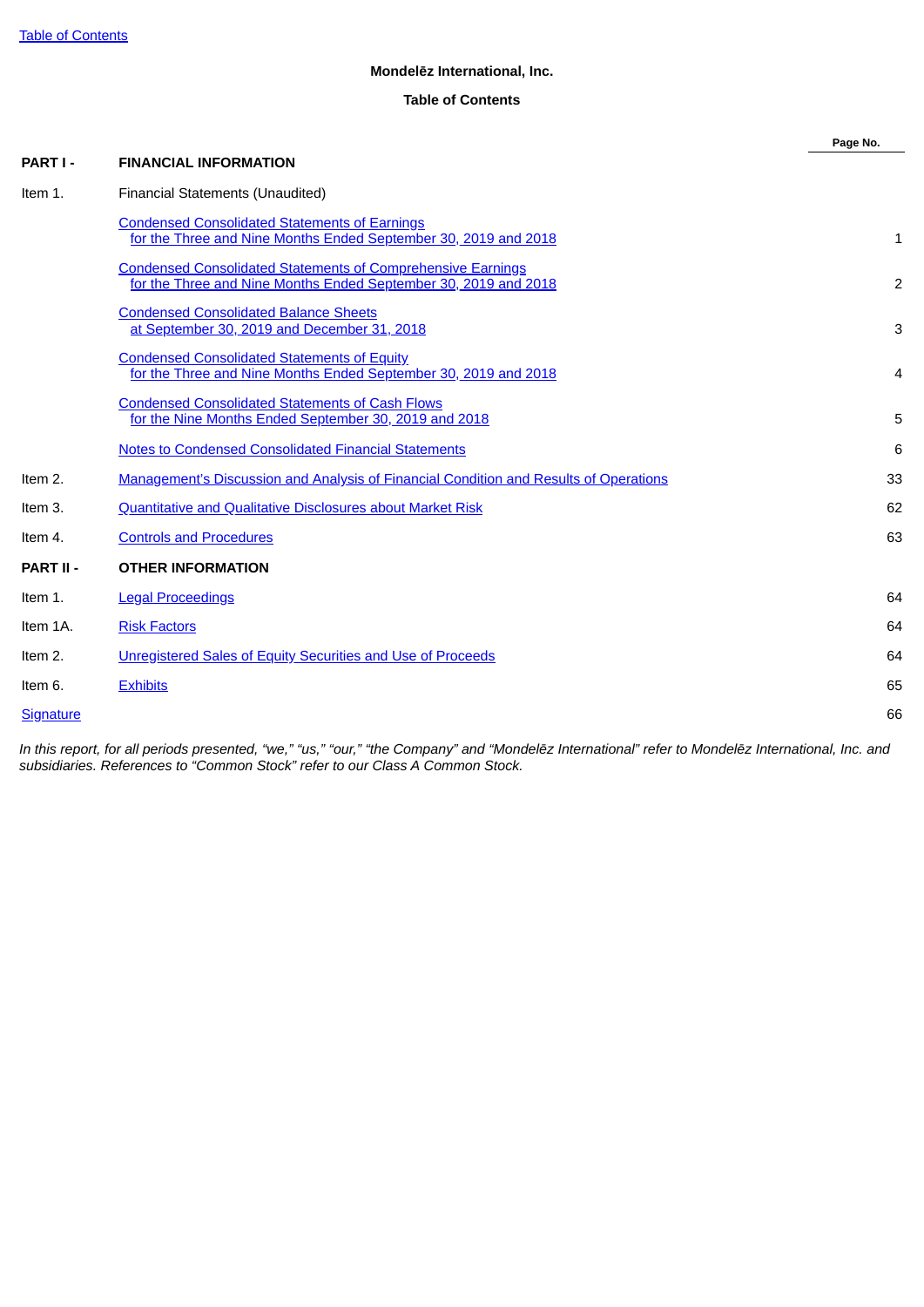## **PART I – FINANCIAL INFORMATION**

# <span id="page-3-0"></span>**Item 1. Financial Statements**

# **Mondelēz International, Inc. and Subsidiaries Condensed Consolidated Statements of Earnings (in millions of U.S. dollars, except per share data) (Unaudited)**

|                                                                      | For the Three Months Ended<br>September 30, |       |                | For the Nine Months Ended<br>September 30, |               |        |               |        |
|----------------------------------------------------------------------|---------------------------------------------|-------|----------------|--------------------------------------------|---------------|--------|---------------|--------|
|                                                                      |                                             | 2019  |                | 2018                                       |               | 2019   |               | 2018   |
| Net revenues                                                         | \$                                          | 6,355 | $\mathfrak{L}$ | 6,288                                      | $\frac{4}{5}$ | 18,955 | $\frac{1}{2}$ | 19,165 |
| Cost of sales                                                        |                                             | 3,839 |                | 3,874                                      |               | 11,377 |               | 11,362 |
| Gross profit                                                         |                                             | 2,516 |                | 2,414                                      |               | 7,578  |               | 7,803  |
| Selling, general and administrative expenses                         |                                             | 1,466 |                | 1,508                                      |               | 4,386  |               | 4,939  |
| Asset impairment and exit costs                                      |                                             | 134   |                | 125                                        |               | 169    |               | 290    |
| Net gain on divestiture                                              |                                             | (3)   |                |                                            |               | (44)   |               |        |
| Amortization of intangibles                                          |                                             | 43    |                | 44                                         |               | 130    |               | 132    |
| Operating income                                                     |                                             | 876   |                | 737                                        |               | 2,937  |               | 2,442  |
| Benefit plan non-service income                                      |                                             | (13)  |                | (19)                                       |               | (42)   |               | (47)   |
| Interest and other expense, net                                      |                                             | 205   |                | 86                                         |               | 386    |               | 414    |
| Earnings before income taxes                                         |                                             | 684   |                | 670                                        |               | 2,593  |               | 2,075  |
| Benefit/(provision) for income taxes                                 |                                             | 633   |                | (310)                                      |               | 228    |               | (662)  |
| Net gain/(loss) on equity method<br>investment transactions          |                                             |       |                | 757                                        |               | (2)    |               | 757    |
| Equity method investment net earnings                                |                                             | 111   |                | 80                                         |               | 337    |               | 399    |
| Net earnings                                                         |                                             | 1,428 |                | 1,197                                      |               | 3,156  |               | 2,569  |
| Noncontrolling interest earnings                                     |                                             | (5)   |                | (3)                                        |               | (12)   |               | (11)   |
| Net earnings attributable to<br>Mondelez International               | $\frac{4}{5}$                               | 1,423 | \$             | 1,194                                      | \$            | 3,144  | \$            | 2,558  |
| Per share data:                                                      |                                             |       |                |                                            |               |        |               |        |
| Basic earnings per share attributable to<br>Mondelez International   | $\mathfrak{P}$                              | 0.98  | \$             | 0.81                                       | $\frac{3}{2}$ | 2.17   | \$            | 1.73   |
| Diluted earnings per share attributable to<br>Mondelez International | \$                                          | 0.98  | \$             | 0.81                                       | \$            | 2.15   | \$            | 1.72   |

See accompanying notes to the condensed consolidated financial statements.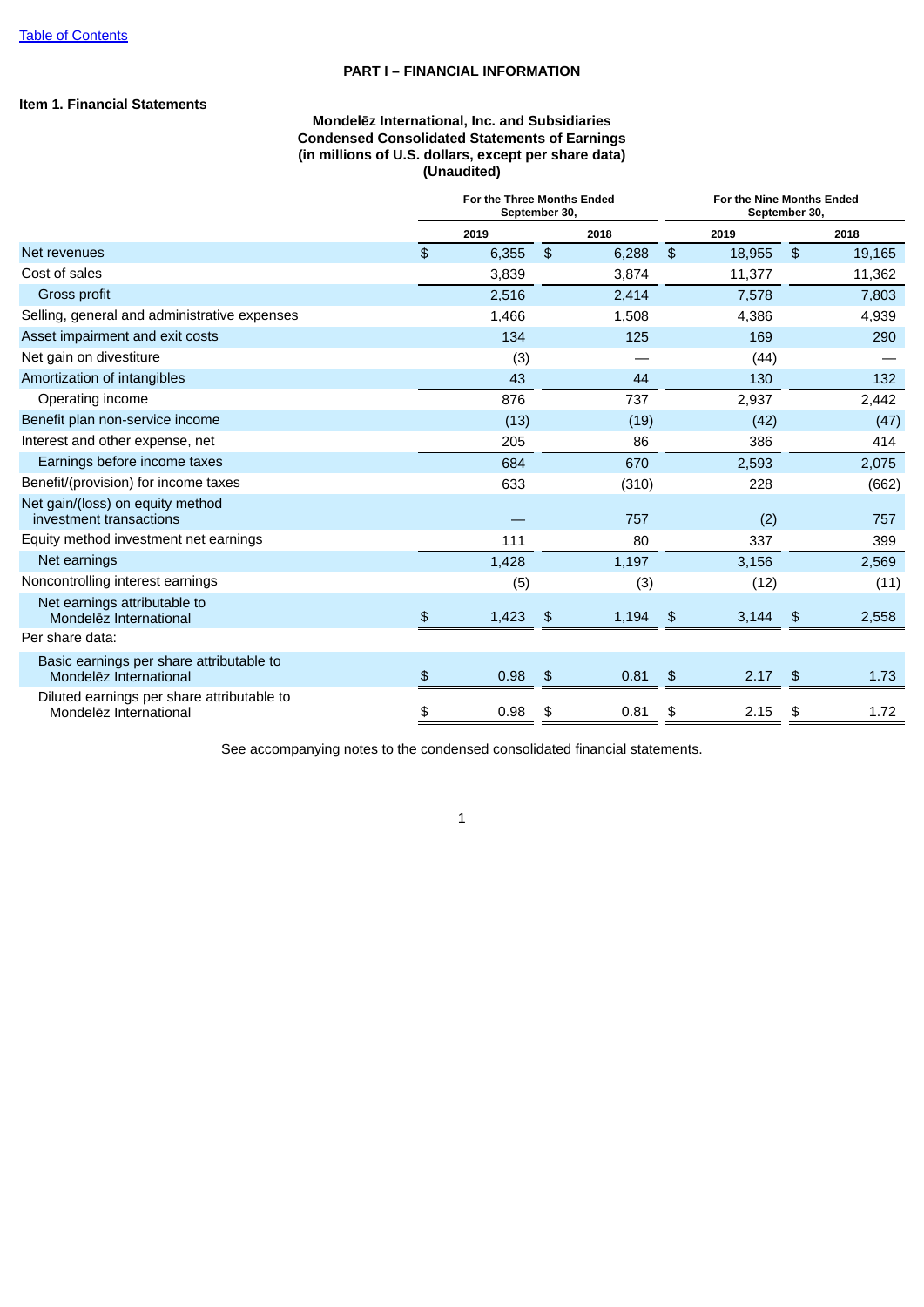# **Mondelēz International, Inc. and Subsidiaries Condensed Consolidated Statements of Comprehensive Earnings (in millions of U.S. dollars) (Unaudited)**

<span id="page-4-0"></span>

|                                                                                   | For the Three Months Ended<br>September 30, |       |    | For the Nine Months Ended<br>September 30, |    |       |    |       |
|-----------------------------------------------------------------------------------|---------------------------------------------|-------|----|--------------------------------------------|----|-------|----|-------|
|                                                                                   |                                             | 2019  |    | 2018                                       |    | 2019  |    | 2018  |
| Net earnings                                                                      | \$                                          | 1,428 | \$ | 1,197                                      | \$ | 3,156 | \$ | 2,569 |
| Other comprehensive earnings/(losses), net of tax:                                |                                             |       |    |                                            |    |       |    |       |
| Currency translation adjustment                                                   |                                             | (314) |    | (193)                                      |    | (157) |    | (859) |
| Pension and other benefit plans                                                   |                                             | 86    |    | 46                                         |    | 150   |    | 209   |
| Derivative cash flow hedges                                                       |                                             | 43    |    | 25                                         |    | (88)  |    | 5     |
| Total other comprehensive earnings/(losses)                                       |                                             | (185) |    | (122)                                      |    | (95)  |    | (645) |
| Comprehensive earnings/(losses)                                                   |                                             | 1.243 |    | 1.075                                      |    | 3.061 |    | 1,924 |
| less: Comprehensive earnings/(losses) attributable to<br>noncontrolling interests |                                             | (4)   |    |                                            |    | 4     |    | 11    |
| Comprehensive earnings/(losses) attributable to Mondelez<br>International         | \$                                          | 1,247 |    | 1,075                                      |    | 3,057 | \$ | 1,913 |

See accompanying notes to the condensed consolidated financial statements.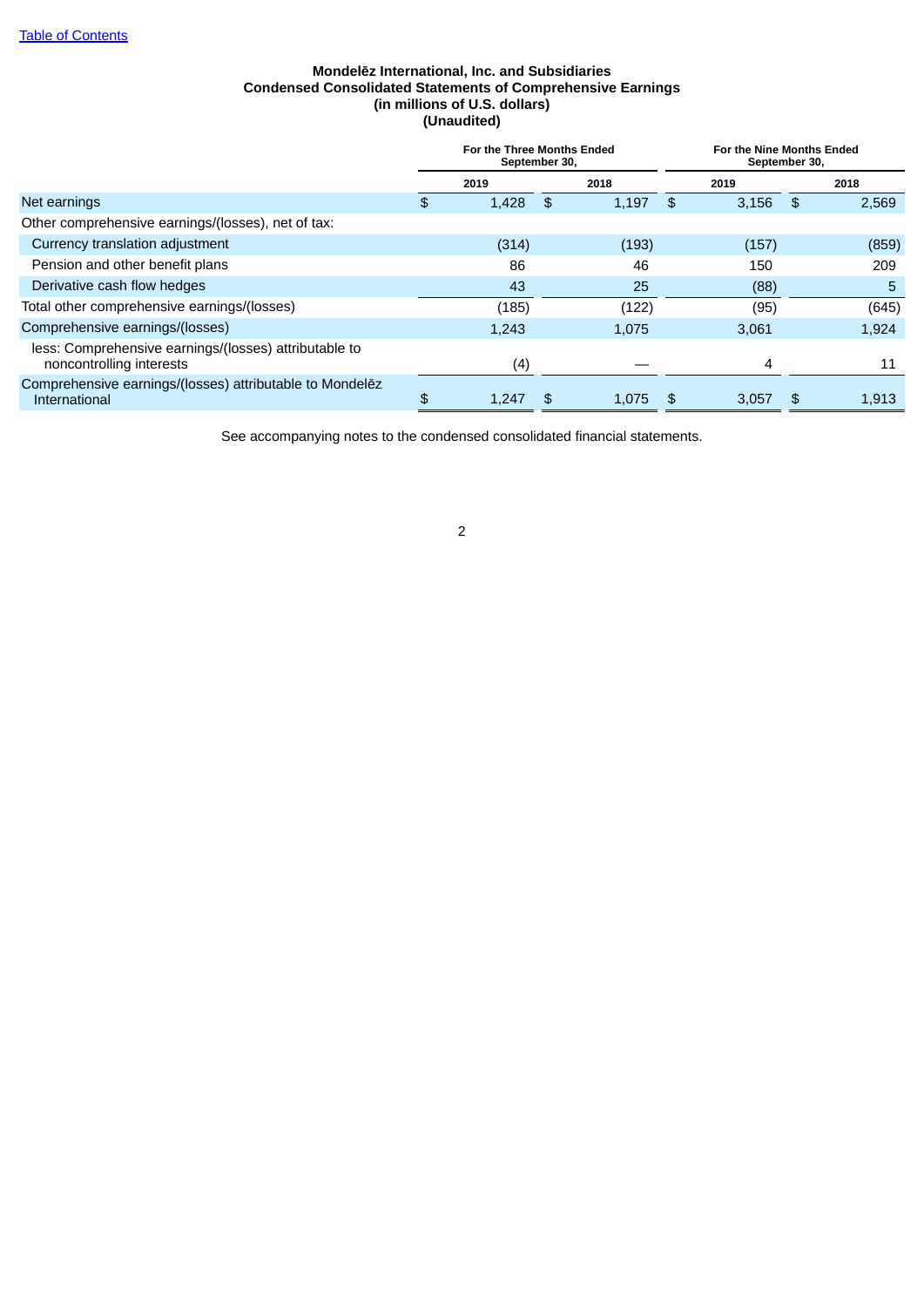# **Mondelēz International, Inc. and Subsidiaries Condensed Consolidated Balance Sheets (in millions of U.S. dollars, except share data) (Unaudited)**

<span id="page-5-0"></span>

|                                                                                                                                             | September 30,<br>2019 | December 31,<br>2018 |
|---------------------------------------------------------------------------------------------------------------------------------------------|-----------------------|----------------------|
| <b>ASSETS</b>                                                                                                                               |                       |                      |
| Cash and cash equivalents                                                                                                                   | \$<br>1,537           | \$<br>1,100          |
| Trade receivables (net of allowances of \$39 at September 30, 2019<br>and \$40 at December 31, 2018)                                        | 2,492                 | 2,262                |
| Other receivables (net of allowances of \$48 at September 30, 2019<br>and \$47 at December 31, 2018)                                        | 683                   | 744                  |
| Inventories, net                                                                                                                            | 2,742                 | 2,592                |
| Other current assets                                                                                                                        | 1,176                 | 906                  |
| <b>Total current assets</b>                                                                                                                 | 8,630                 | 7,604                |
| Property, plant and equipment, net                                                                                                          | 8,316                 | 8,482                |
| Operating lease right of use assets                                                                                                         | 596                   |                      |
| Goodwill                                                                                                                                    | 20,465                | 20,725               |
| Intangible assets, net                                                                                                                      | 17,642                | 18,002               |
| Prepaid pension assets                                                                                                                      | 136                   | 132                  |
| Deferred income taxes                                                                                                                       | 696                   | 255                  |
| Equity method investments                                                                                                                   | 7,040                 | 7,123                |
| Other assets                                                                                                                                | 374                   | 406                  |
| <b>TOTAL ASSETS</b>                                                                                                                         | \$<br>63,895          | \$<br>62,729         |
| <b>LIABILITIES</b>                                                                                                                          |                       |                      |
| Short-term borrowings                                                                                                                       | \$<br>3,253           | \$<br>3,192          |
| Current portion of long-term debt                                                                                                           | 3,674                 | 2,648                |
| Accounts payable                                                                                                                            | 5,322                 | 5,794                |
| <b>Accrued marketing</b>                                                                                                                    | 1,745                 | 1,756                |
| Accrued employment costs                                                                                                                    | 646                   | 701                  |
| Other current liabilities                                                                                                                   | 2,480                 | 2,646                |
| <b>Total current liabilities</b>                                                                                                            | 17,120                | 16,737               |
| Long-term debt                                                                                                                              | 12,593                | 12,532               |
| Long-term operating lease liabilities                                                                                                       | 429                   |                      |
| Deferred income taxes                                                                                                                       | 3,232                 | 3,552                |
| Accrued pension costs                                                                                                                       | 947                   | 1,221                |
| Accrued postretirement health care costs                                                                                                    | 355                   | 351                  |
| Other liabilities                                                                                                                           | 2,345                 | 2,623                |
| <b>TOTAL LIABILITIES</b>                                                                                                                    | 37,021                | 37,016               |
| Commitments and Contingencies (Note 13)                                                                                                     |                       |                      |
| <b>EQUITY</b>                                                                                                                               |                       |                      |
| Common Stock, no par value (5,000,000,000 shares authorized and<br>1,996,537,778 shares issued at September 30, 2019 and December 31, 2018) |                       |                      |
| Additional paid-in capital                                                                                                                  | 31,998                | 31,961               |
| Retained earnings                                                                                                                           | 26,345                | 24,491               |
| Accumulated other comprehensive losses                                                                                                      | (10, 717)             | (10, 630)            |
| Treasury stock, at cost (555,861,683 shares at September 30, 2019 and<br>545,537,923 shares at December 31, 2018)                           | (20, 820)             | (20, 185)            |
| Total Mondelez International Shareholders' Equity                                                                                           | 26,806                | 25,637               |
| Noncontrolling interest                                                                                                                     | 68                    | 76                   |
| <b>TOTAL EQUITY</b>                                                                                                                         | 26,874                | 25,713               |
| TOTAL LIABILITIES AND EQUITY                                                                                                                | \$<br>63,895          | \$<br>62,729         |

See accompanying notes to the condensed consolidated financial statements.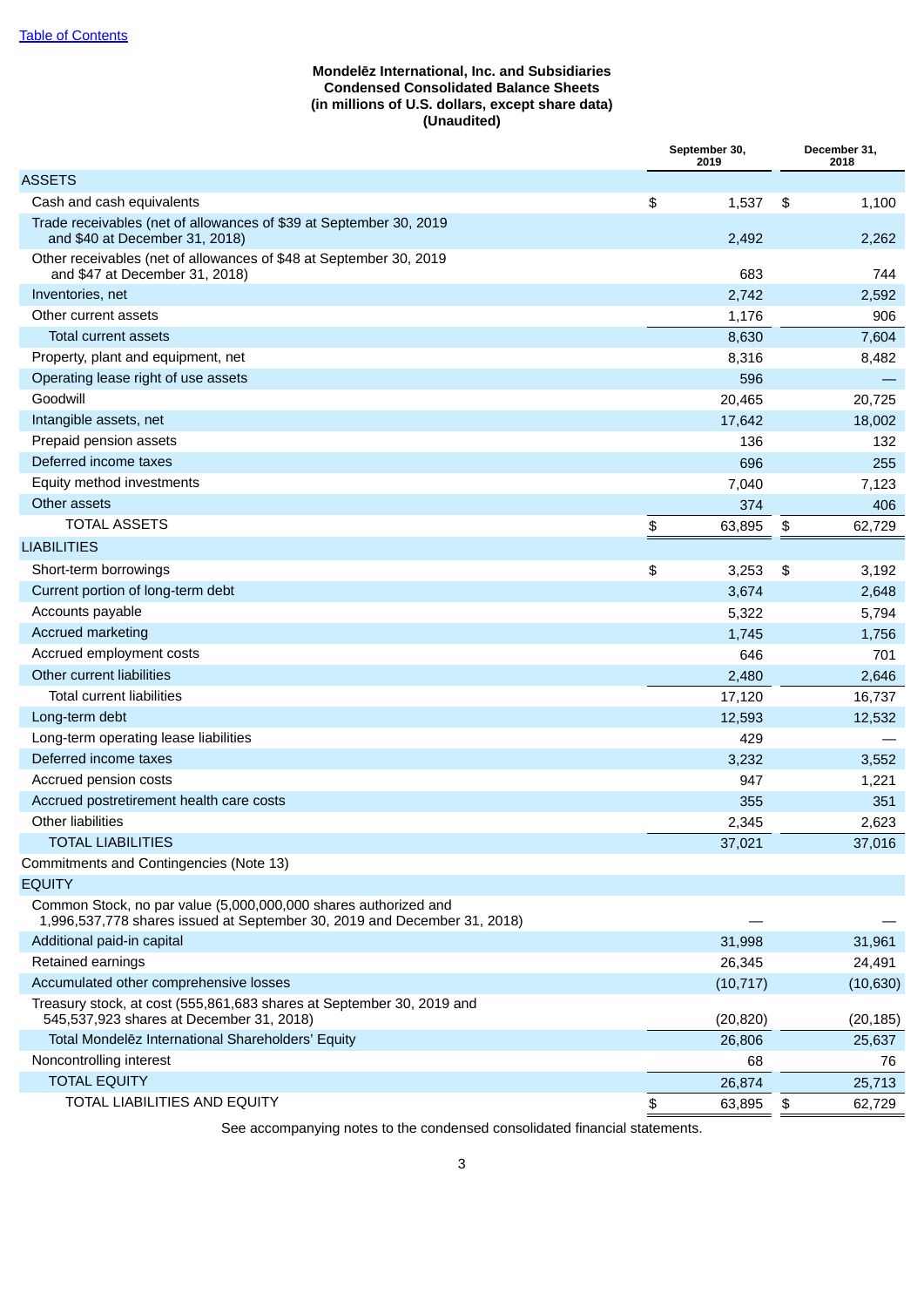# **Mondelēz International, Inc. and Subsidiaries Condensed Consolidated Statements of Equity (in millions of U.S. dollars, except per share data) (Unaudited)**

<span id="page-6-0"></span>

| <b>Accumulated</b><br>Other<br>Additional<br>Comprehensive<br>Paid-in<br>Non-controlling<br>Common<br>Retained<br><b>Earnings/</b><br><b>Treasury</b><br>Total<br><b>Stock</b><br>Capital<br>Earnings<br>(Losses)<br><b>Stock</b><br>Interest<br><b>Equity</b><br>Three Months Ended September 30, 2019<br>$\frac{1}{2}$<br>$\frac{1}{2}$<br>26,174<br>\$<br>31,970<br>25,348<br>\$<br>(10, 541)<br>$\frac{1}{2}$<br>(20, 684)<br>\$<br>81<br>$\frac{2}{3}$<br>Net earnings<br>5<br>1,423<br>1,428<br>Other comprehensive earnings/(losses),<br>net of income taxes<br>(176)<br>(9)<br>(185)<br>28<br>(15)<br>70<br>83<br>awards<br>(206)<br>(206)<br>(411)<br>(411)<br>and other activities<br>(9)<br>(9)<br>$\, \mathfrak{s} \,$<br>$\frac{1}{2}$<br>31,998<br>$\frac{1}{2}$<br>$\frac{1}{2}$<br>$\frac{1}{2}$<br>68<br>$\frac{1}{2}$<br>26,345<br>\$<br>(10, 717)<br>(20, 820)<br>26,874<br>Nine Months Ended September 30, 2019<br>$\frac{2}{3}$<br>\$<br>31,961<br>$\frac{2}{3}$<br>24,491<br>$\frac{1}{2}$<br>\$<br>\$<br>25,713<br>\$<br>(10, 630)<br>(20, 185)<br>76<br>Net earnings<br>3,144<br>12<br>3,156<br>Other comprehensive earnings/(losses),<br>(87)<br>(8)<br>(95)<br>net of income taxes<br>37<br>(126)<br>512<br>423<br>awards<br>(1, 147)<br>(1, 147)<br>(1, 164)<br>(1, 164)<br>and other activities<br>(12)<br>(12)<br>\$<br>$\,$<br>$\frac{1}{2}$<br>\$<br>$\frac{1}{2}$<br>$\boldsymbol{\mathsf{s}}$<br>31,998<br>\$<br>(20, 820)<br>26,345<br>(10, 717)<br>68<br>26,874<br>Three Months Ended September 30, 2018<br>Balances at July 1, 2018<br>$\frac{2}{3}$<br>\$<br>31,913<br>$\frac{2}{3}$<br>23,290<br>\$<br>(10, 523)<br>$\frac{1}{2}$<br>(19, 489)<br>\$<br>84<br>\$<br>25,275<br>Comprehensive earnings/(losses):<br>Net earnings<br>1,194<br>3<br>1,197<br>Other comprehensive earnings/(losses),<br>(119)<br>(3)<br>(122)<br>net of income taxes<br>Exercise of stock options and issuance of other stock<br>awards<br>19<br>(30)<br>67<br>56<br>(486)<br>(486)<br>$\overline{\phantom{0}}$<br>Cash dividends declared (\$0.26 per share)<br>(379)<br>(379)<br>Dividends paid on noncontrolling interest<br>and other activities<br>(9)<br>(9)<br>$\,$<br>$\,$<br>$\pmb{\mathfrak{s}}$<br>$\, \mathfrak{s} \,$<br>$\boldsymbol{\mathsf{s}}$<br>31,932<br>24,075<br>\$<br>(10, 642)<br>(19,908)<br>75<br>$\pmb{\mathfrak{s}}$<br>25,532<br>$\, \mathfrak{s} \,$<br>$\, \mathfrak{s} \,$<br>31,915<br>$$\mathfrak{v}$$<br>22,631<br>$\pmb{\mathfrak{s}}$<br>$\pmb{\mathfrak{s}}$<br>$\, \mathfrak{s} \,$<br>80<br>$\frac{1}{2}$<br>26,074<br>(9,997)<br>(18, 555)<br>Net earnings<br>2,558<br>11<br>2,569<br>Other comprehensive earnings/(losses),<br>net of income taxes<br>(645)<br>(645)<br>$\overline{\phantom{0}}$<br>283<br>awards<br>17<br>(90)<br>210<br>(1,636)<br>(1,636)<br>-<br>(1,030)<br>(1,030)<br>and other activities<br>6<br>(16)<br>(10)<br>$\mathfrak{P}$<br>$\,$<br>31,932<br>$\pmb{\mathfrak{P}}$<br>$\mathfrak{P}$<br>$$\mathfrak{F}$$<br>(19,908)<br>$\pmb{\mathfrak{P}}$<br>$\pmb{\mathfrak{s}}$<br>24,075<br>(10, 642)<br>75<br>25,532 |                                                       | Mondelez International Shareholders' Equity |  |  |  |  |  |  |  |  |  |  |
|------------------------------------------------------------------------------------------------------------------------------------------------------------------------------------------------------------------------------------------------------------------------------------------------------------------------------------------------------------------------------------------------------------------------------------------------------------------------------------------------------------------------------------------------------------------------------------------------------------------------------------------------------------------------------------------------------------------------------------------------------------------------------------------------------------------------------------------------------------------------------------------------------------------------------------------------------------------------------------------------------------------------------------------------------------------------------------------------------------------------------------------------------------------------------------------------------------------------------------------------------------------------------------------------------------------------------------------------------------------------------------------------------------------------------------------------------------------------------------------------------------------------------------------------------------------------------------------------------------------------------------------------------------------------------------------------------------------------------------------------------------------------------------------------------------------------------------------------------------------------------------------------------------------------------------------------------------------------------------------------------------------------------------------------------------------------------------------------------------------------------------------------------------------------------------------------------------------------------------------------------------------------------------------------------------------------------------------------------------------------------------------------------------------------------------------------------------------------------------------------------------------------------------------------------------------------------------------------------------------------------------------------------------------------------------------------------------------------------------------------------------------------------------------------------------------------------------------------------------------------------------------------------------------------------------------------------------------------------------------------------------------------------------------------------------------------------------------------------|-------------------------------------------------------|---------------------------------------------|--|--|--|--|--|--|--|--|--|--|
|                                                                                                                                                                                                                                                                                                                                                                                                                                                                                                                                                                                                                                                                                                                                                                                                                                                                                                                                                                                                                                                                                                                                                                                                                                                                                                                                                                                                                                                                                                                                                                                                                                                                                                                                                                                                                                                                                                                                                                                                                                                                                                                                                                                                                                                                                                                                                                                                                                                                                                                                                                                                                                                                                                                                                                                                                                                                                                                                                                                                                                                                                                      |                                                       |                                             |  |  |  |  |  |  |  |  |  |  |
|                                                                                                                                                                                                                                                                                                                                                                                                                                                                                                                                                                                                                                                                                                                                                                                                                                                                                                                                                                                                                                                                                                                                                                                                                                                                                                                                                                                                                                                                                                                                                                                                                                                                                                                                                                                                                                                                                                                                                                                                                                                                                                                                                                                                                                                                                                                                                                                                                                                                                                                                                                                                                                                                                                                                                                                                                                                                                                                                                                                                                                                                                                      |                                                       |                                             |  |  |  |  |  |  |  |  |  |  |
|                                                                                                                                                                                                                                                                                                                                                                                                                                                                                                                                                                                                                                                                                                                                                                                                                                                                                                                                                                                                                                                                                                                                                                                                                                                                                                                                                                                                                                                                                                                                                                                                                                                                                                                                                                                                                                                                                                                                                                                                                                                                                                                                                                                                                                                                                                                                                                                                                                                                                                                                                                                                                                                                                                                                                                                                                                                                                                                                                                                                                                                                                                      | Balances at July 1, 2019                              |                                             |  |  |  |  |  |  |  |  |  |  |
|                                                                                                                                                                                                                                                                                                                                                                                                                                                                                                                                                                                                                                                                                                                                                                                                                                                                                                                                                                                                                                                                                                                                                                                                                                                                                                                                                                                                                                                                                                                                                                                                                                                                                                                                                                                                                                                                                                                                                                                                                                                                                                                                                                                                                                                                                                                                                                                                                                                                                                                                                                                                                                                                                                                                                                                                                                                                                                                                                                                                                                                                                                      | Comprehensive earnings/(losses):                      |                                             |  |  |  |  |  |  |  |  |  |  |
|                                                                                                                                                                                                                                                                                                                                                                                                                                                                                                                                                                                                                                                                                                                                                                                                                                                                                                                                                                                                                                                                                                                                                                                                                                                                                                                                                                                                                                                                                                                                                                                                                                                                                                                                                                                                                                                                                                                                                                                                                                                                                                                                                                                                                                                                                                                                                                                                                                                                                                                                                                                                                                                                                                                                                                                                                                                                                                                                                                                                                                                                                                      |                                                       |                                             |  |  |  |  |  |  |  |  |  |  |
|                                                                                                                                                                                                                                                                                                                                                                                                                                                                                                                                                                                                                                                                                                                                                                                                                                                                                                                                                                                                                                                                                                                                                                                                                                                                                                                                                                                                                                                                                                                                                                                                                                                                                                                                                                                                                                                                                                                                                                                                                                                                                                                                                                                                                                                                                                                                                                                                                                                                                                                                                                                                                                                                                                                                                                                                                                                                                                                                                                                                                                                                                                      |                                                       |                                             |  |  |  |  |  |  |  |  |  |  |
|                                                                                                                                                                                                                                                                                                                                                                                                                                                                                                                                                                                                                                                                                                                                                                                                                                                                                                                                                                                                                                                                                                                                                                                                                                                                                                                                                                                                                                                                                                                                                                                                                                                                                                                                                                                                                                                                                                                                                                                                                                                                                                                                                                                                                                                                                                                                                                                                                                                                                                                                                                                                                                                                                                                                                                                                                                                                                                                                                                                                                                                                                                      | Exercise of stock options and issuance of other stock |                                             |  |  |  |  |  |  |  |  |  |  |
|                                                                                                                                                                                                                                                                                                                                                                                                                                                                                                                                                                                                                                                                                                                                                                                                                                                                                                                                                                                                                                                                                                                                                                                                                                                                                                                                                                                                                                                                                                                                                                                                                                                                                                                                                                                                                                                                                                                                                                                                                                                                                                                                                                                                                                                                                                                                                                                                                                                                                                                                                                                                                                                                                                                                                                                                                                                                                                                                                                                                                                                                                                      | Common Stock repurchased                              |                                             |  |  |  |  |  |  |  |  |  |  |
|                                                                                                                                                                                                                                                                                                                                                                                                                                                                                                                                                                                                                                                                                                                                                                                                                                                                                                                                                                                                                                                                                                                                                                                                                                                                                                                                                                                                                                                                                                                                                                                                                                                                                                                                                                                                                                                                                                                                                                                                                                                                                                                                                                                                                                                                                                                                                                                                                                                                                                                                                                                                                                                                                                                                                                                                                                                                                                                                                                                                                                                                                                      | Cash dividends declared (\$0.285 per share)           |                                             |  |  |  |  |  |  |  |  |  |  |
|                                                                                                                                                                                                                                                                                                                                                                                                                                                                                                                                                                                                                                                                                                                                                                                                                                                                                                                                                                                                                                                                                                                                                                                                                                                                                                                                                                                                                                                                                                                                                                                                                                                                                                                                                                                                                                                                                                                                                                                                                                                                                                                                                                                                                                                                                                                                                                                                                                                                                                                                                                                                                                                                                                                                                                                                                                                                                                                                                                                                                                                                                                      | Dividends paid on noncontrolling interest             |                                             |  |  |  |  |  |  |  |  |  |  |
|                                                                                                                                                                                                                                                                                                                                                                                                                                                                                                                                                                                                                                                                                                                                                                                                                                                                                                                                                                                                                                                                                                                                                                                                                                                                                                                                                                                                                                                                                                                                                                                                                                                                                                                                                                                                                                                                                                                                                                                                                                                                                                                                                                                                                                                                                                                                                                                                                                                                                                                                                                                                                                                                                                                                                                                                                                                                                                                                                                                                                                                                                                      | Balances at September 30, 2019                        |                                             |  |  |  |  |  |  |  |  |  |  |
|                                                                                                                                                                                                                                                                                                                                                                                                                                                                                                                                                                                                                                                                                                                                                                                                                                                                                                                                                                                                                                                                                                                                                                                                                                                                                                                                                                                                                                                                                                                                                                                                                                                                                                                                                                                                                                                                                                                                                                                                                                                                                                                                                                                                                                                                                                                                                                                                                                                                                                                                                                                                                                                                                                                                                                                                                                                                                                                                                                                                                                                                                                      |                                                       |                                             |  |  |  |  |  |  |  |  |  |  |
|                                                                                                                                                                                                                                                                                                                                                                                                                                                                                                                                                                                                                                                                                                                                                                                                                                                                                                                                                                                                                                                                                                                                                                                                                                                                                                                                                                                                                                                                                                                                                                                                                                                                                                                                                                                                                                                                                                                                                                                                                                                                                                                                                                                                                                                                                                                                                                                                                                                                                                                                                                                                                                                                                                                                                                                                                                                                                                                                                                                                                                                                                                      | Balances at January 1, 2019                           |                                             |  |  |  |  |  |  |  |  |  |  |
|                                                                                                                                                                                                                                                                                                                                                                                                                                                                                                                                                                                                                                                                                                                                                                                                                                                                                                                                                                                                                                                                                                                                                                                                                                                                                                                                                                                                                                                                                                                                                                                                                                                                                                                                                                                                                                                                                                                                                                                                                                                                                                                                                                                                                                                                                                                                                                                                                                                                                                                                                                                                                                                                                                                                                                                                                                                                                                                                                                                                                                                                                                      | Comprehensive earnings/(losses):                      |                                             |  |  |  |  |  |  |  |  |  |  |
|                                                                                                                                                                                                                                                                                                                                                                                                                                                                                                                                                                                                                                                                                                                                                                                                                                                                                                                                                                                                                                                                                                                                                                                                                                                                                                                                                                                                                                                                                                                                                                                                                                                                                                                                                                                                                                                                                                                                                                                                                                                                                                                                                                                                                                                                                                                                                                                                                                                                                                                                                                                                                                                                                                                                                                                                                                                                                                                                                                                                                                                                                                      |                                                       |                                             |  |  |  |  |  |  |  |  |  |  |
|                                                                                                                                                                                                                                                                                                                                                                                                                                                                                                                                                                                                                                                                                                                                                                                                                                                                                                                                                                                                                                                                                                                                                                                                                                                                                                                                                                                                                                                                                                                                                                                                                                                                                                                                                                                                                                                                                                                                                                                                                                                                                                                                                                                                                                                                                                                                                                                                                                                                                                                                                                                                                                                                                                                                                                                                                                                                                                                                                                                                                                                                                                      |                                                       |                                             |  |  |  |  |  |  |  |  |  |  |
|                                                                                                                                                                                                                                                                                                                                                                                                                                                                                                                                                                                                                                                                                                                                                                                                                                                                                                                                                                                                                                                                                                                                                                                                                                                                                                                                                                                                                                                                                                                                                                                                                                                                                                                                                                                                                                                                                                                                                                                                                                                                                                                                                                                                                                                                                                                                                                                                                                                                                                                                                                                                                                                                                                                                                                                                                                                                                                                                                                                                                                                                                                      | Exercise of stock options and issuance of other stock |                                             |  |  |  |  |  |  |  |  |  |  |
|                                                                                                                                                                                                                                                                                                                                                                                                                                                                                                                                                                                                                                                                                                                                                                                                                                                                                                                                                                                                                                                                                                                                                                                                                                                                                                                                                                                                                                                                                                                                                                                                                                                                                                                                                                                                                                                                                                                                                                                                                                                                                                                                                                                                                                                                                                                                                                                                                                                                                                                                                                                                                                                                                                                                                                                                                                                                                                                                                                                                                                                                                                      | Common Stock repurchased                              |                                             |  |  |  |  |  |  |  |  |  |  |
|                                                                                                                                                                                                                                                                                                                                                                                                                                                                                                                                                                                                                                                                                                                                                                                                                                                                                                                                                                                                                                                                                                                                                                                                                                                                                                                                                                                                                                                                                                                                                                                                                                                                                                                                                                                                                                                                                                                                                                                                                                                                                                                                                                                                                                                                                                                                                                                                                                                                                                                                                                                                                                                                                                                                                                                                                                                                                                                                                                                                                                                                                                      | Cash dividends declared (\$0.805 per share)           |                                             |  |  |  |  |  |  |  |  |  |  |
|                                                                                                                                                                                                                                                                                                                                                                                                                                                                                                                                                                                                                                                                                                                                                                                                                                                                                                                                                                                                                                                                                                                                                                                                                                                                                                                                                                                                                                                                                                                                                                                                                                                                                                                                                                                                                                                                                                                                                                                                                                                                                                                                                                                                                                                                                                                                                                                                                                                                                                                                                                                                                                                                                                                                                                                                                                                                                                                                                                                                                                                                                                      | Dividends paid on noncontrolling interest             |                                             |  |  |  |  |  |  |  |  |  |  |
|                                                                                                                                                                                                                                                                                                                                                                                                                                                                                                                                                                                                                                                                                                                                                                                                                                                                                                                                                                                                                                                                                                                                                                                                                                                                                                                                                                                                                                                                                                                                                                                                                                                                                                                                                                                                                                                                                                                                                                                                                                                                                                                                                                                                                                                                                                                                                                                                                                                                                                                                                                                                                                                                                                                                                                                                                                                                                                                                                                                                                                                                                                      | Balances at September 30, 2019                        |                                             |  |  |  |  |  |  |  |  |  |  |
|                                                                                                                                                                                                                                                                                                                                                                                                                                                                                                                                                                                                                                                                                                                                                                                                                                                                                                                                                                                                                                                                                                                                                                                                                                                                                                                                                                                                                                                                                                                                                                                                                                                                                                                                                                                                                                                                                                                                                                                                                                                                                                                                                                                                                                                                                                                                                                                                                                                                                                                                                                                                                                                                                                                                                                                                                                                                                                                                                                                                                                                                                                      |                                                       |                                             |  |  |  |  |  |  |  |  |  |  |
|                                                                                                                                                                                                                                                                                                                                                                                                                                                                                                                                                                                                                                                                                                                                                                                                                                                                                                                                                                                                                                                                                                                                                                                                                                                                                                                                                                                                                                                                                                                                                                                                                                                                                                                                                                                                                                                                                                                                                                                                                                                                                                                                                                                                                                                                                                                                                                                                                                                                                                                                                                                                                                                                                                                                                                                                                                                                                                                                                                                                                                                                                                      |                                                       |                                             |  |  |  |  |  |  |  |  |  |  |
|                                                                                                                                                                                                                                                                                                                                                                                                                                                                                                                                                                                                                                                                                                                                                                                                                                                                                                                                                                                                                                                                                                                                                                                                                                                                                                                                                                                                                                                                                                                                                                                                                                                                                                                                                                                                                                                                                                                                                                                                                                                                                                                                                                                                                                                                                                                                                                                                                                                                                                                                                                                                                                                                                                                                                                                                                                                                                                                                                                                                                                                                                                      |                                                       |                                             |  |  |  |  |  |  |  |  |  |  |
|                                                                                                                                                                                                                                                                                                                                                                                                                                                                                                                                                                                                                                                                                                                                                                                                                                                                                                                                                                                                                                                                                                                                                                                                                                                                                                                                                                                                                                                                                                                                                                                                                                                                                                                                                                                                                                                                                                                                                                                                                                                                                                                                                                                                                                                                                                                                                                                                                                                                                                                                                                                                                                                                                                                                                                                                                                                                                                                                                                                                                                                                                                      |                                                       |                                             |  |  |  |  |  |  |  |  |  |  |
|                                                                                                                                                                                                                                                                                                                                                                                                                                                                                                                                                                                                                                                                                                                                                                                                                                                                                                                                                                                                                                                                                                                                                                                                                                                                                                                                                                                                                                                                                                                                                                                                                                                                                                                                                                                                                                                                                                                                                                                                                                                                                                                                                                                                                                                                                                                                                                                                                                                                                                                                                                                                                                                                                                                                                                                                                                                                                                                                                                                                                                                                                                      |                                                       |                                             |  |  |  |  |  |  |  |  |  |  |
|                                                                                                                                                                                                                                                                                                                                                                                                                                                                                                                                                                                                                                                                                                                                                                                                                                                                                                                                                                                                                                                                                                                                                                                                                                                                                                                                                                                                                                                                                                                                                                                                                                                                                                                                                                                                                                                                                                                                                                                                                                                                                                                                                                                                                                                                                                                                                                                                                                                                                                                                                                                                                                                                                                                                                                                                                                                                                                                                                                                                                                                                                                      |                                                       |                                             |  |  |  |  |  |  |  |  |  |  |
|                                                                                                                                                                                                                                                                                                                                                                                                                                                                                                                                                                                                                                                                                                                                                                                                                                                                                                                                                                                                                                                                                                                                                                                                                                                                                                                                                                                                                                                                                                                                                                                                                                                                                                                                                                                                                                                                                                                                                                                                                                                                                                                                                                                                                                                                                                                                                                                                                                                                                                                                                                                                                                                                                                                                                                                                                                                                                                                                                                                                                                                                                                      |                                                       |                                             |  |  |  |  |  |  |  |  |  |  |
|                                                                                                                                                                                                                                                                                                                                                                                                                                                                                                                                                                                                                                                                                                                                                                                                                                                                                                                                                                                                                                                                                                                                                                                                                                                                                                                                                                                                                                                                                                                                                                                                                                                                                                                                                                                                                                                                                                                                                                                                                                                                                                                                                                                                                                                                                                                                                                                                                                                                                                                                                                                                                                                                                                                                                                                                                                                                                                                                                                                                                                                                                                      | Common Stock repurchased                              |                                             |  |  |  |  |  |  |  |  |  |  |
|                                                                                                                                                                                                                                                                                                                                                                                                                                                                                                                                                                                                                                                                                                                                                                                                                                                                                                                                                                                                                                                                                                                                                                                                                                                                                                                                                                                                                                                                                                                                                                                                                                                                                                                                                                                                                                                                                                                                                                                                                                                                                                                                                                                                                                                                                                                                                                                                                                                                                                                                                                                                                                                                                                                                                                                                                                                                                                                                                                                                                                                                                                      |                                                       |                                             |  |  |  |  |  |  |  |  |  |  |
|                                                                                                                                                                                                                                                                                                                                                                                                                                                                                                                                                                                                                                                                                                                                                                                                                                                                                                                                                                                                                                                                                                                                                                                                                                                                                                                                                                                                                                                                                                                                                                                                                                                                                                                                                                                                                                                                                                                                                                                                                                                                                                                                                                                                                                                                                                                                                                                                                                                                                                                                                                                                                                                                                                                                                                                                                                                                                                                                                                                                                                                                                                      |                                                       |                                             |  |  |  |  |  |  |  |  |  |  |
|                                                                                                                                                                                                                                                                                                                                                                                                                                                                                                                                                                                                                                                                                                                                                                                                                                                                                                                                                                                                                                                                                                                                                                                                                                                                                                                                                                                                                                                                                                                                                                                                                                                                                                                                                                                                                                                                                                                                                                                                                                                                                                                                                                                                                                                                                                                                                                                                                                                                                                                                                                                                                                                                                                                                                                                                                                                                                                                                                                                                                                                                                                      | Balances at September 30, 2018                        |                                             |  |  |  |  |  |  |  |  |  |  |
|                                                                                                                                                                                                                                                                                                                                                                                                                                                                                                                                                                                                                                                                                                                                                                                                                                                                                                                                                                                                                                                                                                                                                                                                                                                                                                                                                                                                                                                                                                                                                                                                                                                                                                                                                                                                                                                                                                                                                                                                                                                                                                                                                                                                                                                                                                                                                                                                                                                                                                                                                                                                                                                                                                                                                                                                                                                                                                                                                                                                                                                                                                      | Nine Months Ended September 30, 2018                  |                                             |  |  |  |  |  |  |  |  |  |  |
|                                                                                                                                                                                                                                                                                                                                                                                                                                                                                                                                                                                                                                                                                                                                                                                                                                                                                                                                                                                                                                                                                                                                                                                                                                                                                                                                                                                                                                                                                                                                                                                                                                                                                                                                                                                                                                                                                                                                                                                                                                                                                                                                                                                                                                                                                                                                                                                                                                                                                                                                                                                                                                                                                                                                                                                                                                                                                                                                                                                                                                                                                                      | Balances at January 1, 2018                           |                                             |  |  |  |  |  |  |  |  |  |  |
|                                                                                                                                                                                                                                                                                                                                                                                                                                                                                                                                                                                                                                                                                                                                                                                                                                                                                                                                                                                                                                                                                                                                                                                                                                                                                                                                                                                                                                                                                                                                                                                                                                                                                                                                                                                                                                                                                                                                                                                                                                                                                                                                                                                                                                                                                                                                                                                                                                                                                                                                                                                                                                                                                                                                                                                                                                                                                                                                                                                                                                                                                                      | Comprehensive earnings/(losses):                      |                                             |  |  |  |  |  |  |  |  |  |  |
|                                                                                                                                                                                                                                                                                                                                                                                                                                                                                                                                                                                                                                                                                                                                                                                                                                                                                                                                                                                                                                                                                                                                                                                                                                                                                                                                                                                                                                                                                                                                                                                                                                                                                                                                                                                                                                                                                                                                                                                                                                                                                                                                                                                                                                                                                                                                                                                                                                                                                                                                                                                                                                                                                                                                                                                                                                                                                                                                                                                                                                                                                                      |                                                       |                                             |  |  |  |  |  |  |  |  |  |  |
|                                                                                                                                                                                                                                                                                                                                                                                                                                                                                                                                                                                                                                                                                                                                                                                                                                                                                                                                                                                                                                                                                                                                                                                                                                                                                                                                                                                                                                                                                                                                                                                                                                                                                                                                                                                                                                                                                                                                                                                                                                                                                                                                                                                                                                                                                                                                                                                                                                                                                                                                                                                                                                                                                                                                                                                                                                                                                                                                                                                                                                                                                                      |                                                       |                                             |  |  |  |  |  |  |  |  |  |  |
|                                                                                                                                                                                                                                                                                                                                                                                                                                                                                                                                                                                                                                                                                                                                                                                                                                                                                                                                                                                                                                                                                                                                                                                                                                                                                                                                                                                                                                                                                                                                                                                                                                                                                                                                                                                                                                                                                                                                                                                                                                                                                                                                                                                                                                                                                                                                                                                                                                                                                                                                                                                                                                                                                                                                                                                                                                                                                                                                                                                                                                                                                                      | Exercise of stock options and issuance of other stock |                                             |  |  |  |  |  |  |  |  |  |  |
|                                                                                                                                                                                                                                                                                                                                                                                                                                                                                                                                                                                                                                                                                                                                                                                                                                                                                                                                                                                                                                                                                                                                                                                                                                                                                                                                                                                                                                                                                                                                                                                                                                                                                                                                                                                                                                                                                                                                                                                                                                                                                                                                                                                                                                                                                                                                                                                                                                                                                                                                                                                                                                                                                                                                                                                                                                                                                                                                                                                                                                                                                                      | Common Stock repurchased                              |                                             |  |  |  |  |  |  |  |  |  |  |
|                                                                                                                                                                                                                                                                                                                                                                                                                                                                                                                                                                                                                                                                                                                                                                                                                                                                                                                                                                                                                                                                                                                                                                                                                                                                                                                                                                                                                                                                                                                                                                                                                                                                                                                                                                                                                                                                                                                                                                                                                                                                                                                                                                                                                                                                                                                                                                                                                                                                                                                                                                                                                                                                                                                                                                                                                                                                                                                                                                                                                                                                                                      | Cash dividends declared (\$0.70 per share)            |                                             |  |  |  |  |  |  |  |  |  |  |
|                                                                                                                                                                                                                                                                                                                                                                                                                                                                                                                                                                                                                                                                                                                                                                                                                                                                                                                                                                                                                                                                                                                                                                                                                                                                                                                                                                                                                                                                                                                                                                                                                                                                                                                                                                                                                                                                                                                                                                                                                                                                                                                                                                                                                                                                                                                                                                                                                                                                                                                                                                                                                                                                                                                                                                                                                                                                                                                                                                                                                                                                                                      | Dividends paid on noncontrolling interest             |                                             |  |  |  |  |  |  |  |  |  |  |
|                                                                                                                                                                                                                                                                                                                                                                                                                                                                                                                                                                                                                                                                                                                                                                                                                                                                                                                                                                                                                                                                                                                                                                                                                                                                                                                                                                                                                                                                                                                                                                                                                                                                                                                                                                                                                                                                                                                                                                                                                                                                                                                                                                                                                                                                                                                                                                                                                                                                                                                                                                                                                                                                                                                                                                                                                                                                                                                                                                                                                                                                                                      | Balances at September 30, 2018                        |                                             |  |  |  |  |  |  |  |  |  |  |

See accompanying notes to the condensed consolidated financial statements.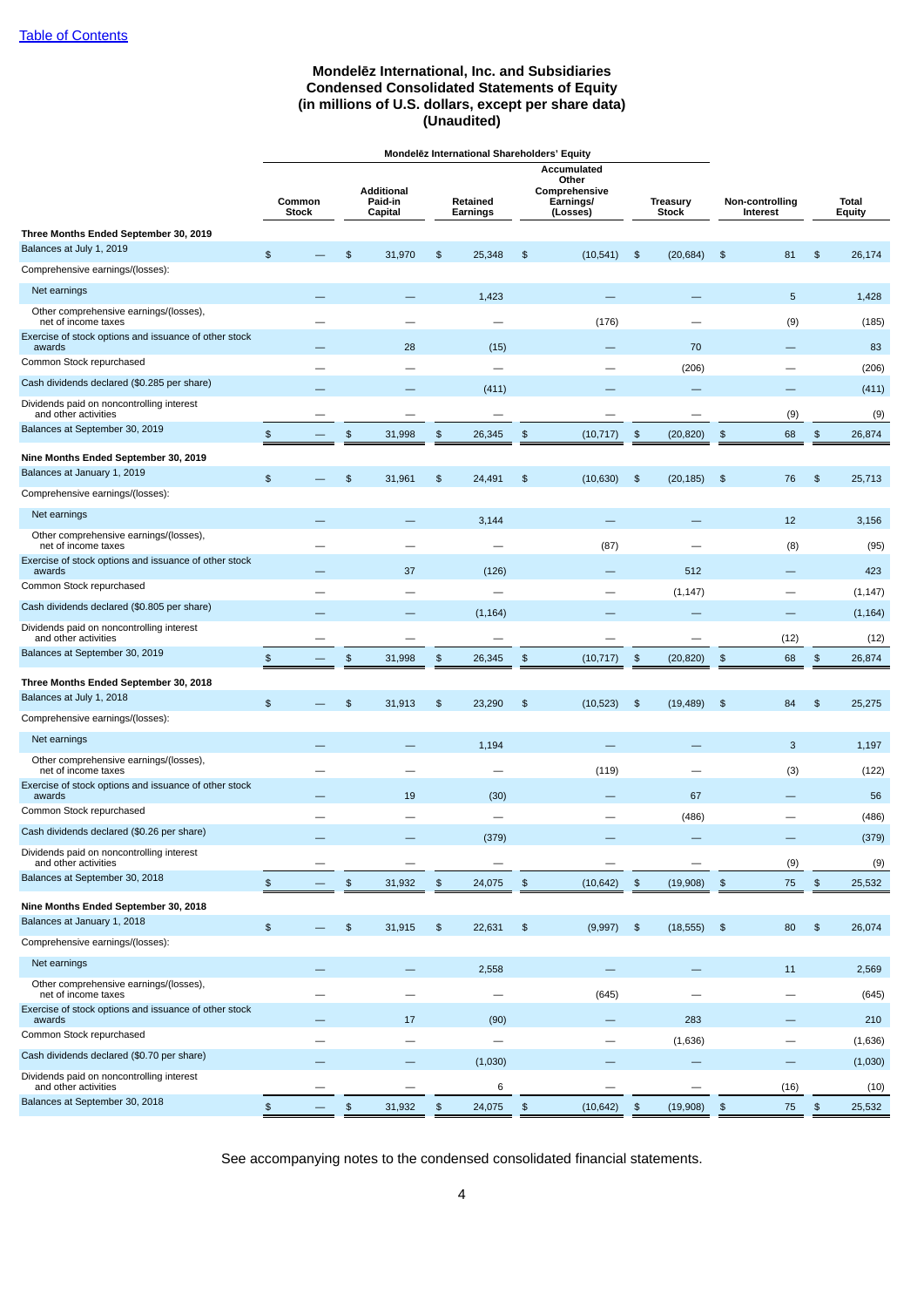# **Mondelēz International, Inc. and Subsidiaries Condensed Consolidated Statements of Cash Flows (in millions of U.S. dollars) (Unaudited)**

<span id="page-7-0"></span>

|                                                                         |                       | For the Nine Months Ended | September 30, |         |
|-------------------------------------------------------------------------|-----------------------|---------------------------|---------------|---------|
|                                                                         |                       | 2019                      |               | 2018    |
| CASH PROVIDED BY/(USED IN) OPERATING ACTIVITIES                         |                       |                           |               |         |
| Net earnings                                                            | \$                    | 3,156                     | \$            | 2,569   |
| Adjustments to reconcile net earnings to operating cash flows:          |                       |                           |               |         |
| Depreciation and amortization                                           |                       | 777                       |               | 613     |
| Stock-based compensation expense                                        |                       | 101                       |               | 92      |
| U.S. tax reform transition tax                                          |                       | 2                         |               | 89      |
| Deferred income tax provision/(benefit)                                 |                       | (738)                     |               | 179     |
| Asset impairments and accelerated depreciation                          |                       | 103                       |               | 120     |
| Loss on early extinguishment of debt                                    |                       |                           |               | 140     |
| Net gain on divestiture                                                 |                       | (44)                      |               |         |
| Net loss/(gain) on equity method investment transactions                |                       | $\overline{2}$            |               | (757)   |
| Equity method investment net earnings                                   |                       | (337)                     |               | (399)   |
| Distributions from equity method investments                            |                       | 217                       |               | 151     |
| Other non-cash items, net                                               |                       | 70                        |               | 344     |
| Change in assets and liabilities, net of acquisitions and divestitures: |                       |                           |               |         |
| Receivables, net                                                        |                       | (217)                     |               | (230)   |
| Inventories, net                                                        |                       | (219)                     |               | (431)   |
| Accounts payable                                                        |                       | (259)                     |               | (143)   |
| Other current assets                                                    |                       | (113)                     |               | 41      |
| Other current liabilities                                               |                       | (499)                     |               | (320)   |
| Change in pension and postretirement assets and liabilities, net        |                       | (120)                     |               | (173)   |
| Net cash provided by operating activities                               |                       | 1,882                     |               | 1,885   |
| CASH PROVIDED BY/(USED IN) INVESTING ACTIVITIES                         |                       |                           |               |         |
| Capital expenditures                                                    |                       | (686)                     |               | (810)   |
| Acquisition, net of cash received                                       |                       | (284)                     |               | (528)   |
| Proceeds from divestiture, net of disbursements                         |                       | 166                       |               |         |
| Proceeds from sale of property, plant and equipment and other           |                       | 69                        |               | 136     |
| Net cash used in investing activities                                   |                       | (735)                     |               | (1,202) |
| CASH PROVIDED BY/(USED IN) FINANCING ACTIVITIES                         |                       |                           |               |         |
| Issuances of commercial paper, maturities greater than 90 days          |                       | 809                       |               | 2,433   |
| Repayments of commercial paper, maturities greater than 90 days         |                       | (2, 367)                  |               | (1,494) |
| Net issuances of other short-term borrowings                            |                       | 1,637                     |               | 403     |
| Long-term debt proceeds                                                 |                       | 1,596                     |               | 2,948   |
| Long-term debt repaid                                                   |                       | (415)                     |               | (1,821) |
| Repurchase of Common Stock                                              |                       | (1, 143)                  |               | (1,650) |
| Dividends paid                                                          |                       | (1, 131)                  |               | (980)   |
| Other                                                                   |                       | 328                       |               | 154     |
| Net cash used in financing activities                                   |                       | (686)                     |               | (7)     |
| Effect of exchange rate changes on cash and cash equivalents            |                       | (24)                      |               | (64)    |
| Cash and cash equivalents:                                              |                       |                           |               |         |
| Increase                                                                |                       | 437                       |               | 612     |
| Balance at beginning of period                                          |                       | 1,100                     |               | 761     |
| Balance at end of period                                                | $\boldsymbol{\theta}$ | 1,537                     | $\frac{1}{2}$ | 1,373   |
|                                                                         |                       |                           |               |         |

See accompanying notes to the condensed consolidated financial statements.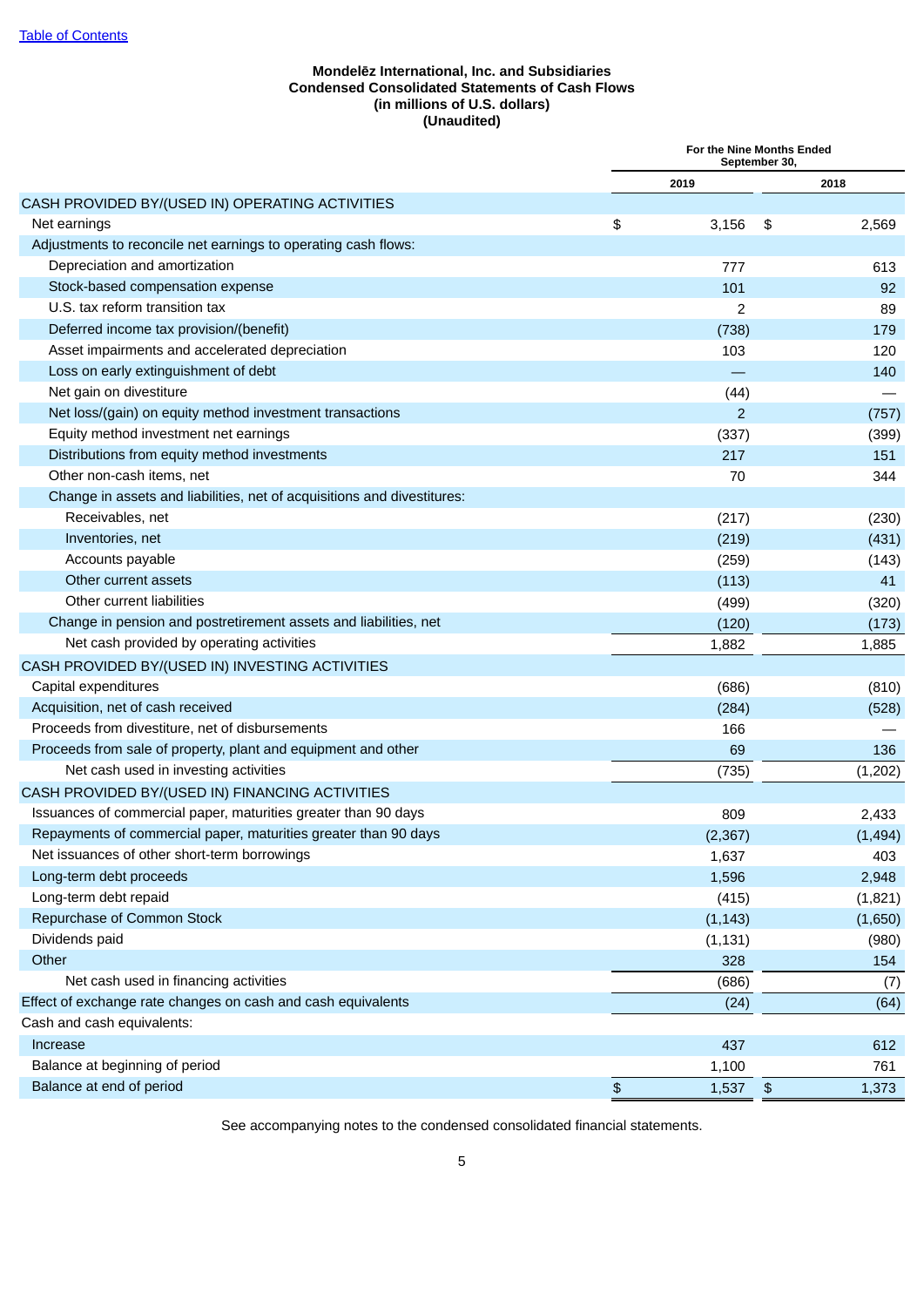## **Mondelēz International, Inc. and Subsidiaries Notes to Condensed Consolidated Financial Statements (Unaudited)**

## <span id="page-8-0"></span>**Note 1. Basis of Presentation**

Our interim condensed consolidated financial statements are unaudited. Certain information and footnote disclosures normally included in annual financial statements prepared in accordance with accounting principles generally accepted in the United States of America ("U.S. GAAP") have been omitted. It is management's opinion that these financial statements include all normal and recurring adjustments necessary for a fair presentation of our results of operations, financial position and cash flows. Results of operations for any interim period are not necessarily indicative of future or annual results. For a complete set of consolidated financial statements and related notes, refer to our Annual Report on Form 10-K for the year ended December 31, 2018.

#### *Principles of Consolidation:*

The condensed consolidated financial statements include Mondelēz International, Inc. as well as our wholly owned and majority owned subsidiaries, except our Venezuelan subsidiaries that were deconsolidated in 2015. All intercompany transactions are eliminated. The noncontrolling interest represents the noncontrolling investors' interests in the results of subsidiaries that we control and consolidate. We account for investments over which we exercise significant influence under the equity method of accounting. Investments over which we do not have significant influence or control are not material and are carried at cost as there is no readily determinable fair value for the equity interests.

#### *Currency Translation and Highly Inflationary Accounting*:

We translate the results of operations of our subsidiaries from multiple currencies using average exchange rates during each period and translate balance sheet accounts using exchange rates at the end of each period. We record currency translation adjustments as a component of equity (except for highly inflationary currencies) and realized exchange gains and losses on transactions in earnings.

Highly inflationary accounting is triggered when a country's three-year cumulative inflation rate exceeds 100%. It requires the remeasurement of financial statements of subsidiaries in the country from the functional currency of the subsidiary to our U.S. dollar reporting currency, with currency remeasurement gains or losses recorded in earnings. As discussed below, beginning on July 1, 2018, we began to apply highly inflationary accounting for our operations in Argentina.

*Argentina.* During the second quarter of 2018, primarily based on published estimates that indicated that Argentina's three-year cumulative inflation rate exceeded 100%, we concluded that Argentina became a highly inflationary economy for accounting purposes. As of July 1, 2018, we began to apply highly inflationary accounting for our Argentinian subsidiaries and changed their functional currency from the Argentinian peso to the U.S. dollar. On July 1, 2018, both monetary and non-monetary assets and liabilities denominated in Argentinian pesos were remeasured into U.S. dollars using the exchange rate as of the balance sheet date, with remeasurement and other transaction gains and losses recorded in net earnings. As of September 30, 2019, our Argentinian operations had \$2 million of Argentinian peso denominated net monetary assets. Our Argentinian operations contributed \$98 million, or 1.5% of consolidated net revenues in the three months and \$297 million, or 1.6%, of consolidated net revenues in the nine months ended September 30, 2019. Within selling, general and administrative expenses, we recorded a remeasurement loss of \$1 million during the three months and \$2 million during the nine months ended September 30, 2019 as well as a remeasurement loss of \$13 million during the three and nine months ended September 30, 2018 related to the revaluation of the Argentinian peso denominated net monetary position over these periods.

*Brexit*. In the nine months ended September 30, 2019, we generated 8.4% of our consolidated net revenues in the United Kingdom. We continue to monitor developments related to the U.K. planned exit from the European Union ("Brexit"). The European Union approved an extension of the Brexit deadline through January 31, 2020. We continue to take protective measures in response to the potential impacts on our results of operations and financial condition. Following the Brexit vote in June 2016, there was significant volatility in the global stock markets and currency exchange rates. The value of the British pound sterling relative to the U.S. dollar declined significantly and negatively affected our translated results reported in U.S. dollars. If the ultimate terms of the United Kingdom's separation from the European Union negatively impact the U.K. economy or result in disruptions to sales or our supply chain, the impact to our results of operations and financial condition could be material. We have taken measures to increase our resources in customer service & logistics together with increasing our inventory levels of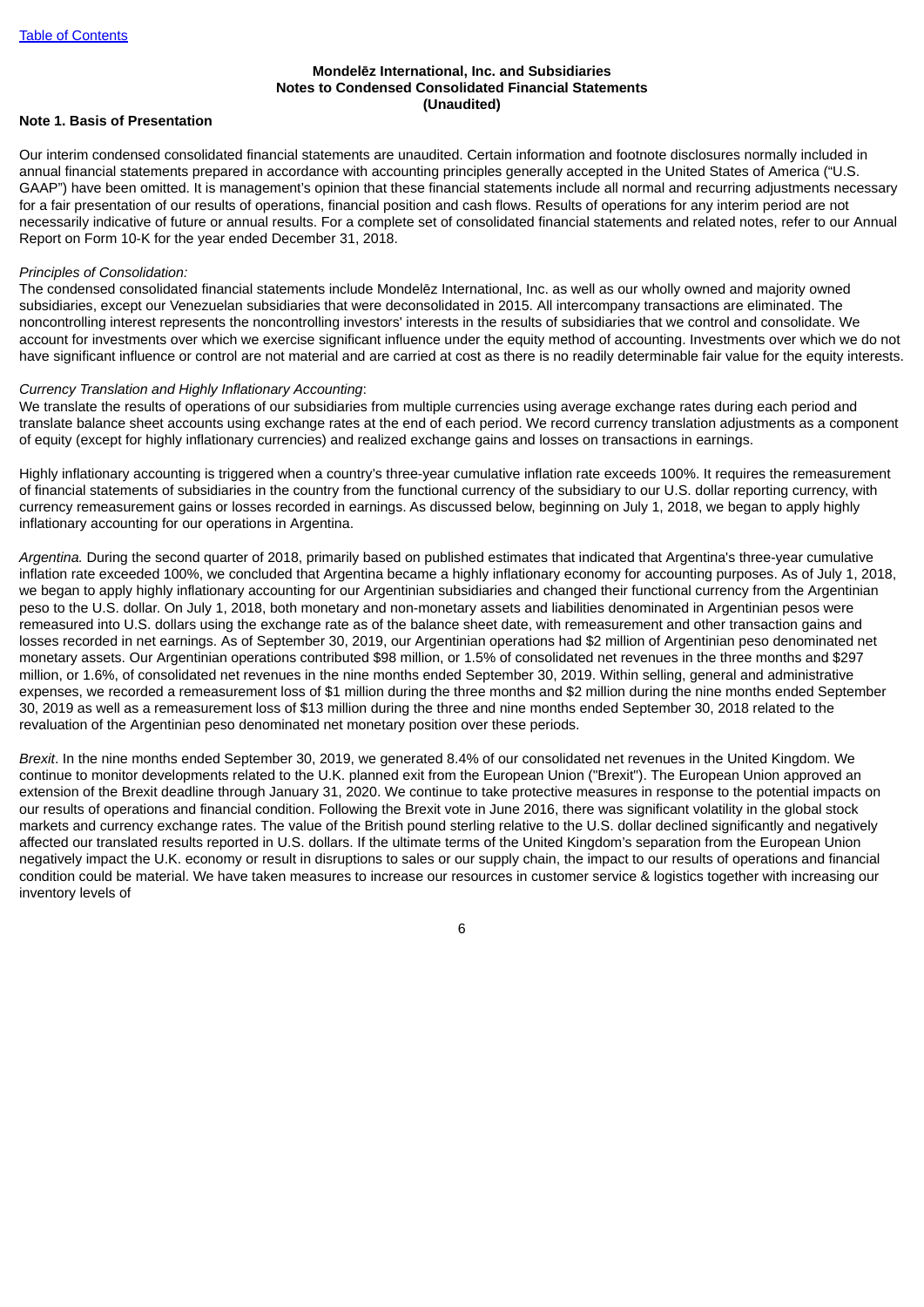#### Table of [Contents](#page-2-0)

imported raw materials, packaging and finished goods in the United Kingdom to help us manage through the Brexit transition and the inherent risks.

*Other Countries.* As we sell our products in over 150 countries and have operations in over 80 countries, we monitor economic and currencyrelated risks and seek to take protective measures in response to these exposures. Some of the countries in which we do business have recently experienced periods of significant economic uncertainty and exchange rate volatility, including Brazil, China, Mexico, Russia, Ukraine, Turkey, Egypt, Nigeria, South Africa and Pakistan. We continue to monitor operations, currencies and net monetary exposures in these countries. At this time, we do not anticipate that these countries are at risk of becoming highly inflationary countries.

#### *Transfers of Financial Assets:*

We account for transfers of financial assets, such as uncommitted revolving non-recourse accounts receivable factoring arrangements, when we have surrendered control over the related assets. Determining whether control has transferred requires an evaluation of relevant legal considerations, an assessment of the nature and extent of our continuing involvement with the assets transferred and any other relevant considerations. We use receivable factoring arrangements periodically when circumstances are favorable to manage liquidity. We have nonrecourse factoring arrangements in which we sell eligible trade receivables primarily to banks in exchange for cash. We may then continue to collect the receivables sold, acting solely as a collecting agent on behalf of the banks. The outstanding principal amount of receivables under these arrangements amounted to \$745 million as of September 30, 2019 and \$819 million as of December 31, 2018. The incremental cost of factoring receivables under this arrangement was not material for all periods presented. The proceeds from the sales of receivables are included in cash from operating activities in the condensed consolidated statements of cash flows.

#### *Leases:*

We determine whether a contract is or contains a lease at contract inception. On January 1, 2019, we began to record operating leases on our condensed consolidated balance sheet. We elected not to recognize right-of-use ("ROU") assets and lease liabilities for short-term operating leases with terms of 12 months or less. Long-term operating lease ROU assets and long-term operating lease liabilities are presented separately and operating lease liabilities payable in the next twelve months are recorded in other current liabilities. Finance lease ROU assets continue to be presented in property, plant and equipment and the related finance lease liabilities continue to be presented in the current portion of long-term debt and long-term debt.

Lease ROU assets represent our right to use an underlying asset for the lease term and lease liabilities represent our obligation to make lease payments arising from the lease. ROU assets are recognized at commencement date at the value of the lease liability, adjusted for any prepayments, lease incentives received and initial direct costs incurred. Lease liabilities are recognized at commencement date based on the present value of remaining lease payments over the lease term. The non-recurring fair value measurement is classified as Level 3 as no fair value inputs are observable. As the rate implicit in the lease is not readily determinable in most of our leases, we use our country-specific incremental borrowing rate based on the lease term using information available at commencement date in determining the present value of lease payments. Our lease terms may include options to extend or terminate the lease when it is reasonably certain that we will exercise that option. Many of our leases contain non-lease components (e.g. product costs, common-area or other maintenance costs) that relate to the lease components of the agreement. Non-lease components and the lease components to which they relate are accounted for as a single lease component as we have elected to combine lease and non-lease components for all classes of underlying assets.

Amortization of ROU lease assets is calculated on a straight-line basis over the lease term with the expense recorded in cost of sales or selling, general and administrative expenses depending on the nature of the leased item. Interest expense is recorded over the lease term and is recorded in interest expense (based on a front-loaded interest expense pattern) for finance leases and is recorded in cost of sales or selling, general and administrative expenses (on a straight-line basis) for operating leases. All operating lease cash payments and interest on finance leases are recorded within cash flows from operating activities and all finance lease principal payments are recorded within cash flows from financing activities in the condensed consolidated statements of cash flows.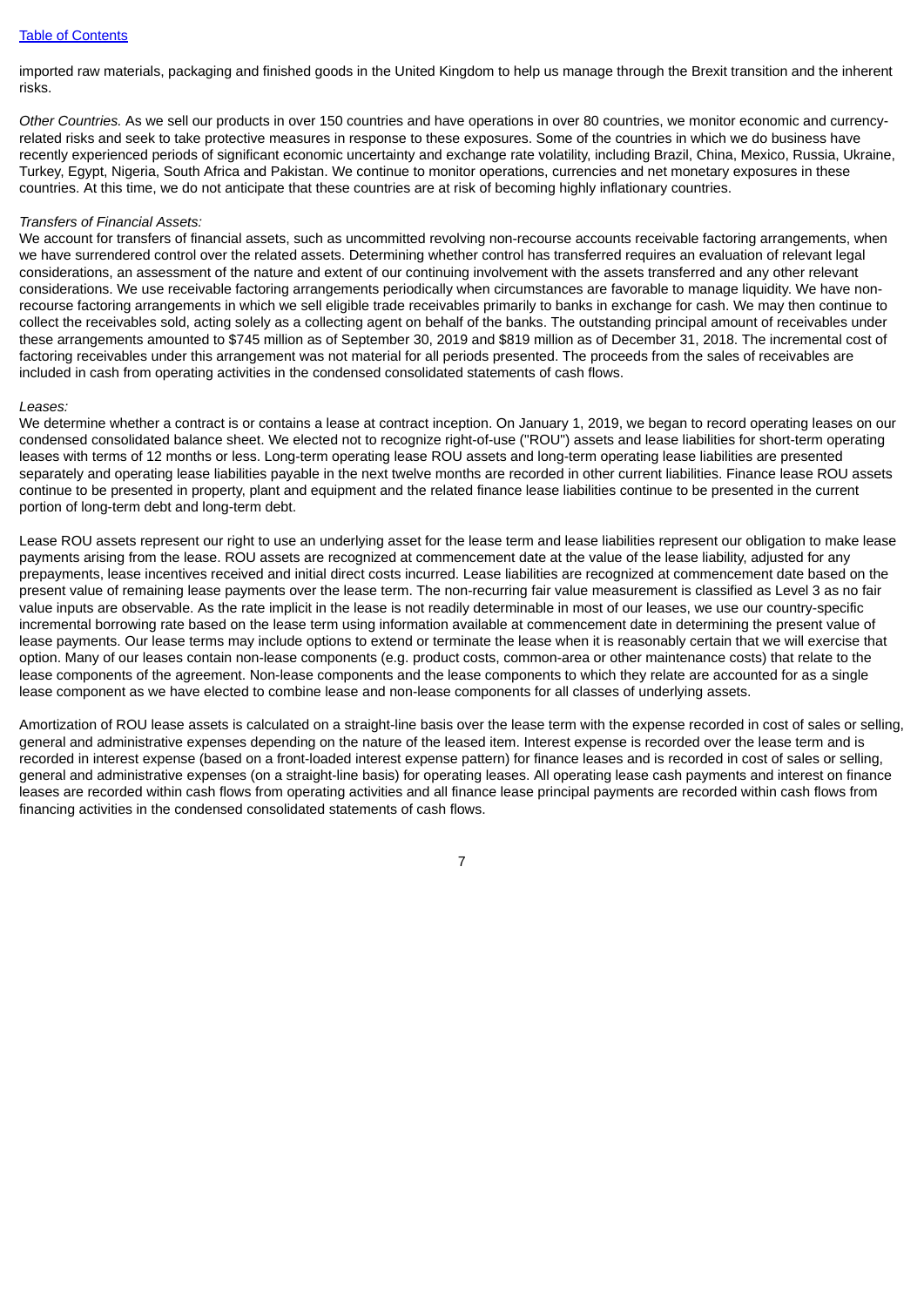#### Table of [Contents](#page-2-0)

#### *New Accounting Pronouncements:*

In August 2018, the Financial Accounting Standards Board ("FASB") issued an Accounting Standards Update ("ASU") that aligns the requirements for capitalizing implementation costs incurred in a hosting arrangement that is a service contract with the requirements for capitalizing implementation costs for internal-use software. This ASU is effective for fiscal years beginning after December 15, 2019, with early adoption permitted. We expect to adopt this ASU on January 1, 2020. This ASU is not expected to have a material impact on our consolidated financial statements.

In August 2018, the FASB issued an ASU that modifies the disclosure requirements for employers that sponsor defined benefit pension or other postretirement plans. The ASU is effective for fiscal years beginning after December 15, 2019, with early adoption permitted. We expect to adopt this ASU on January 1, 2020. The new standard may impact our disclosures and is not expected to have an impact on our consolidated financial statements.

In August 2018, the FASB issued an ASU that modifies the disclosure requirements on fair value measurements. The ASU is effective for fiscal years beginning after December 15, 2019, with early adoption permitted. We expect to adopt this ASU on January 1, 2020. The new standard may impact our disclosures and is not expected to have an impact on our consolidated financial statements.

In February 2018, the FASB issued an ASU that permits entities to elect a reclassification from accumulated other comprehensive income to retained earnings for stranded tax effects resulting from the 2017 enactment of U.S. tax reform legislation. The ASU is effective for fiscal years beginning after December 15, 2018, with early adoption permitted. We did not elect to reclassify these stranded tax effects from U.S. tax reform when we adopted this ASU in the first quarter of 2019. As such, this ASU did not have a material impact on our consolidated financial statements. Our policy is to release stranded tax effects from accumulated other comprehensive income under the portfolio method rather than on an individual item by item basis.

In June 2016, the FASB issued an ASU on the measurement of credit losses on financial instruments. This ASU requires entities to measure the impairment of certain financial instruments, including trade receivables, based on expected losses rather than incurred losses. This ASU is effective for fiscal years beginning after December 15, 2019, with early adoption permitted for financial statement periods beginning after December 15, 2018. We expect to adopt this ASU on January 1, 2020. This ASU is not expected to have a material impact on our consolidated financial statements.

In February 2016, the FASB issued an ASU on lease accounting to increase transparency and comparability among organizations by requiring the recognition of ROU assets and lease liabilities on the balance sheet and disclosing key information about leasing arrangements. The ASU revises existing U.S. GAAP and outlines a new model for lessors and lessees to use in accounting for lease contracts. The guidance requires lessees to recognize a ROU asset and a lease liability on the balance sheet for all leases, with the exception of short-term leases. In the statement of earnings, lessees will classify leases as either operating or financing. In July 2018, the FASB issued an ASU that allows for an alternative transition approach, which does not require adjustments to comparative prior-period amounts. The ASU is effective for fiscal years beginning after December 15, 2018, with early adoption permitted. We adopted the new standard on January 1, 2019. We elected to apply the package of practical expedients that allowed us not to reassess the lease classification and initial direct costs for expired or existing leases or whether expired or existing contracts contain leases. We elected not to separate non-lease components from lease components and to account for both as a single lease component by class of the underlying asset. The impact of adopting the standard included the initial recognition as of January 1, 2019, of \$710 million of lease related assets and \$730 million of lease related liabilities on our condensed consolidated balance sheet. The transition method we elected for adoption requires a cumulative effect adjustment to retained earnings as of January 1, 2019, which was not material.

#### **Note 2. Divestitures and Acquisitions**

On July 16, 2019, we acquired a majority interest in a U.S. refrigerated nutrition bar company, Perfect Snacks, within our North America segment for \$284 million cash paid, net of cash received, and expanded our position in broader snacking. We are working to complete the valuation work and have recorded a preliminary purchase price allocation of \$31 million to definite-lived intangible assets, \$107 million to indefinite-lived intangible assets, \$150 million to goodwill, \$1 million to property, plant and equipment, \$12 million to inventory, \$8 million to accounts receivable, \$13 million to current liabilities, \$3 million to deferred tax liabilities and \$9 million to other liabilities. The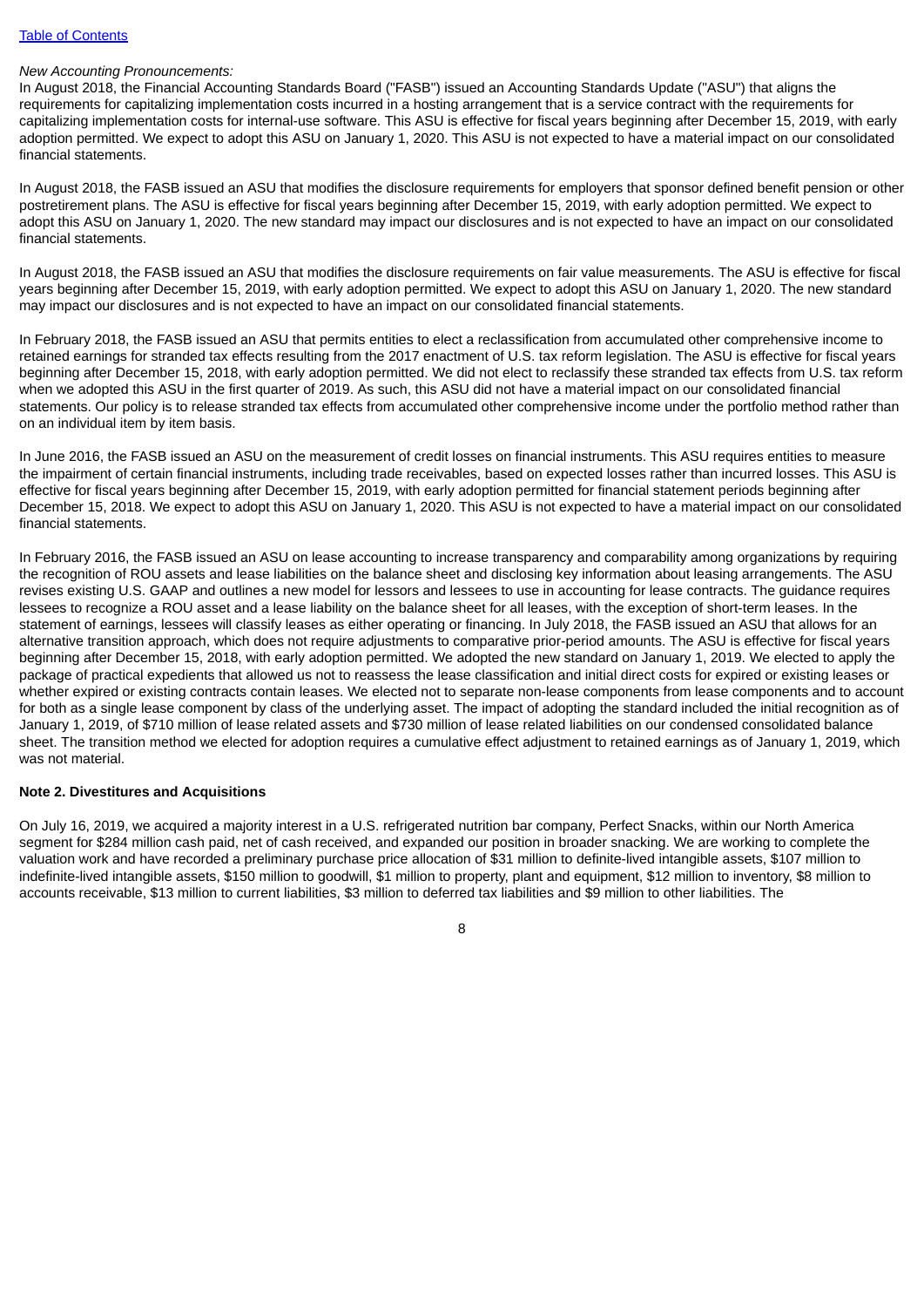acquisition added incremental net revenues of \$26 million and an immaterial amount of incremental operating income during the three and nine months ended September 30, 2019.

On May 28, 2019, we completed the sale of most of our cheese business in the Middle East and Africa to Arla Foods of Denmark. Through September 30, 2019, we received cash proceeds of \$161 million and divested \$19 million of current assets and \$96 million of non-current assets. We also paid \$2 million of transaction costs and recorded a net pre-tax gain of \$44 million on the sale.

On June 7, 2018, we acquired a U.S. premium biscuit company, Tate's Bake Shop, within our North America segment and extended our premium biscuit offering. During the second quarter of 2018, we paid \$528 million, net of cash received, and during the second quarter of 2019, we finalized the purchase price at \$527 million. The purchase price allocation included \$45 million to definite-lived intangible assets, \$205 million to indefinite-lived intangible assets, \$297 million to goodwill, \$16 million to property, plant and equipment, \$5 million to inventory, \$9 million to accounts receivable, \$7 million to current liabilities and \$43 million to deferred tax liabilities. Through the one-year anniversary of the acquisition, Tate's added incremental net revenues of \$35 million and an immaterial amount of incremental operating income.

### **Note 3. Inventories**

Inventories consisted of the following:

|                    |    | As of September 30,<br>2019 |               | As of December 31,<br>2018 |
|--------------------|----|-----------------------------|---------------|----------------------------|
|                    |    |                             | (in millions) |                            |
| Raw materials      | \$ | 700                         | \$            | 726                        |
| Finished product   |    | 2,150                       |               | 1,987                      |
|                    |    | 2,850                       |               | 2,713                      |
| Inventory reserves |    | (108)                       |               | (121)                      |
| Inventories, net   | ۰D | 2,742                       | \$.           | 2,592                      |

## **Note 4. Property, Plant and Equipment**

Property, plant and equipment consisted of the following:

|                                     | As of September 30,<br>2019 |         |               | As of December 31,<br>2018 |
|-------------------------------------|-----------------------------|---------|---------------|----------------------------|
|                                     |                             |         | (in millions) |                            |
| Land and land improvements          | \$                          | 405     | \$            | 424                        |
| Buildings and building improvements |                             | 2,953   |               | 2,984                      |
| Machinery and equipment             |                             | 10,822  |               | 10,943                     |
| Construction in progress            |                             | 788     |               | 894                        |
|                                     |                             | 14,968  |               | 15,245                     |
| Accumulated depreciation            |                             | (6,652) |               | (6, 763)                   |
| Property, plant and equipment, net  |                             | 8,316   | £.            | 8,482                      |

For the nine months ended September 30, 2019, capital expenditures of \$686 million excluded \$203 million of accrued capital expenditures remaining unpaid at September 30, 2019 and included payment for \$331 million of capital expenditures that were accrued and unpaid at December 31, 2018. For the nine months ended September 30, 2018, capital expenditures of \$810 million excluded \$249 million of accrued capital expenditures remaining unpaid at September 30, 2018 and included payment for \$357 million of capital expenditures that were accrued and unpaid at December 31, 2017.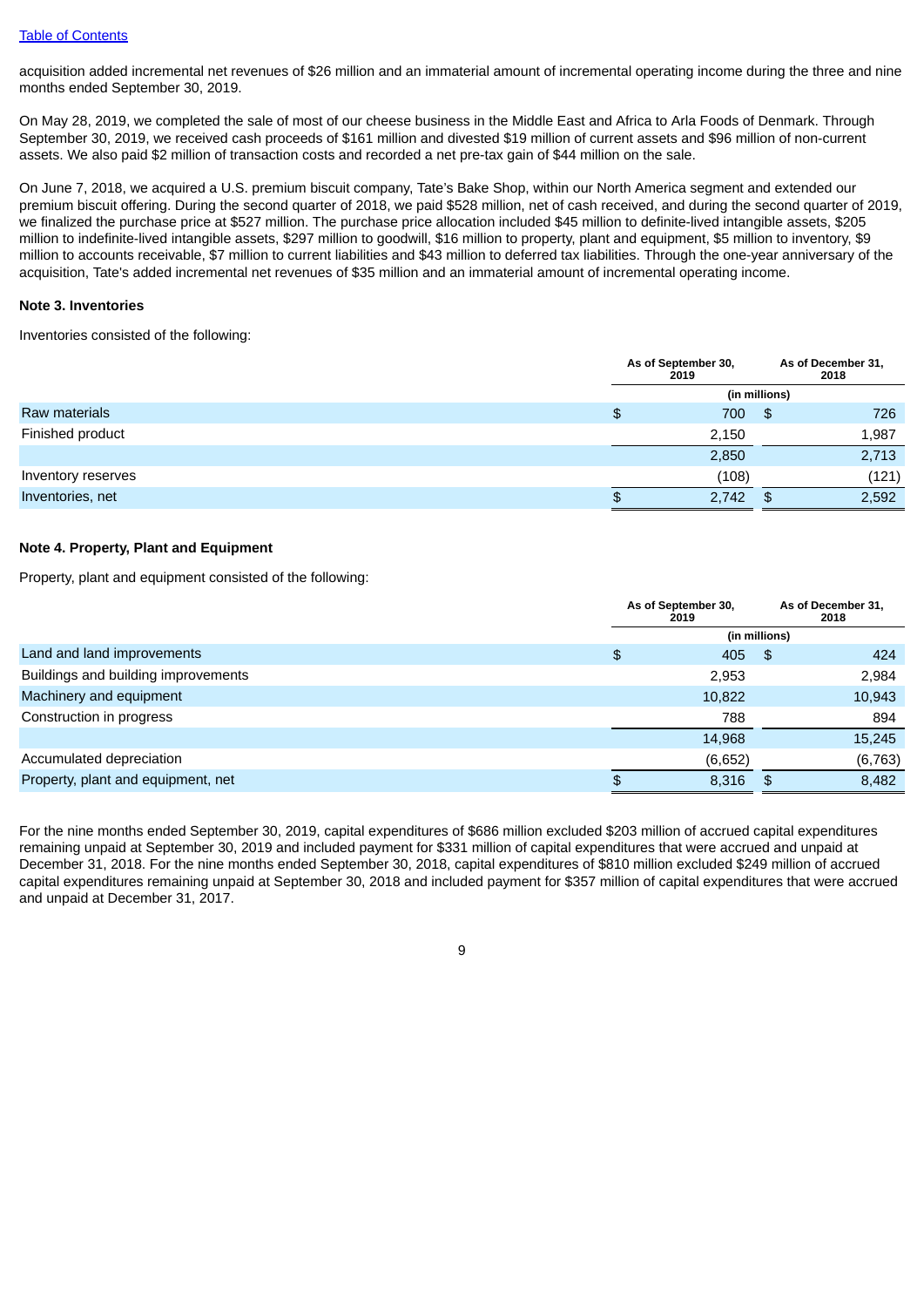In connection with our restructuring program, we recorded non-cash property, plant and equipment write-downs (including accelerated depreciation and asset impairments) in the condensed consolidated statements of earnings within asset impairment and exit costs and within the segment results as follows (refer to Note 8, *Restructuring Program*).

|                                                    |    | For the Three Months Ended | September 30, |                |               | For the Nine Months Ended<br>September 30, |      |    |
|----------------------------------------------------|----|----------------------------|---------------|----------------|---------------|--------------------------------------------|------|----|
|                                                    |    | 2019                       |               | 2018           |               | 2019                                       | 2018 |    |
|                                                    |    |                            |               |                | (in millions) |                                            |      |    |
| Latin America                                      | \$ | $\mathbf{1}$               | -\$           | $\overline{4}$ | -\$           | 1                                          | \$   | 18 |
| AMEA                                               |    | (5)                        |               | (4)            |               |                                            |      | 4  |
| Europe                                             |    | 42                         |               | 9              |               | 45                                         |      | 15 |
| North America                                      |    |                            |               | (4             |               |                                            |      | 5  |
| Non-cash property, plant and equipment write-downs | Ф  | 39                         |               | 5.             |               | 44                                         |      | 42 |

#### **Note 5. Leases**

We have operating and finance leases for manufacturing and distribution facilities, vehicles, equipment and office space. Our leases have remaining lease terms of 1 to 10 years, some of which include options to extend the leases for up to 6 years. We assume the majority of our termination options will not be exercised when determining the lease term of our leases. We do not include significant restrictions or covenants in our lease agreements, and residual value guarantees are generally not included within our operating leases, with the exception of some fleet leases. Some of our leasing arrangements require variable payments that are dependent on usage or output or may vary for other reasons, such as product costs, insurance and tax payments. These variable payment leases are not included in our recorded lease assets and liabilities and are expensed as incurred. Certain leases are tied to a variable index or rate and are included in our lease assets and liabilities based on the indices or rates as of lease commencement.

The components of lease costs were as follows:

|                                     | For the Three Months Ended<br>September 30, 2019 |              |            | For the Nine Months Ended<br>September 30, 2019 |  |
|-------------------------------------|--------------------------------------------------|--------------|------------|-------------------------------------------------|--|
|                                     | (in millions)                                    |              |            |                                                 |  |
| Operating lease cost                | \$                                               | 53           | $\sqrt{3}$ | 168                                             |  |
|                                     |                                                  |              |            |                                                 |  |
| Finance lease cost:                 |                                                  |              |            |                                                 |  |
| Amortization of right-of-use assets |                                                  | 8            |            | 18                                              |  |
| Interest on lease liabilities       |                                                  | $\mathbf{1}$ |            | 2                                               |  |
|                                     |                                                  |              |            |                                                 |  |
| Short-term lease cost               |                                                  | 8            |            | 28                                              |  |
| Variable lease cost                 |                                                  | 114          |            | 319                                             |  |
|                                     |                                                  |              |            |                                                 |  |
| Sublease income                     |                                                  | (1)          |            | (3)                                             |  |
|                                     |                                                  |              |            |                                                 |  |
| Total lease cost                    | \$                                               | 183          | \$         | 532                                             |  |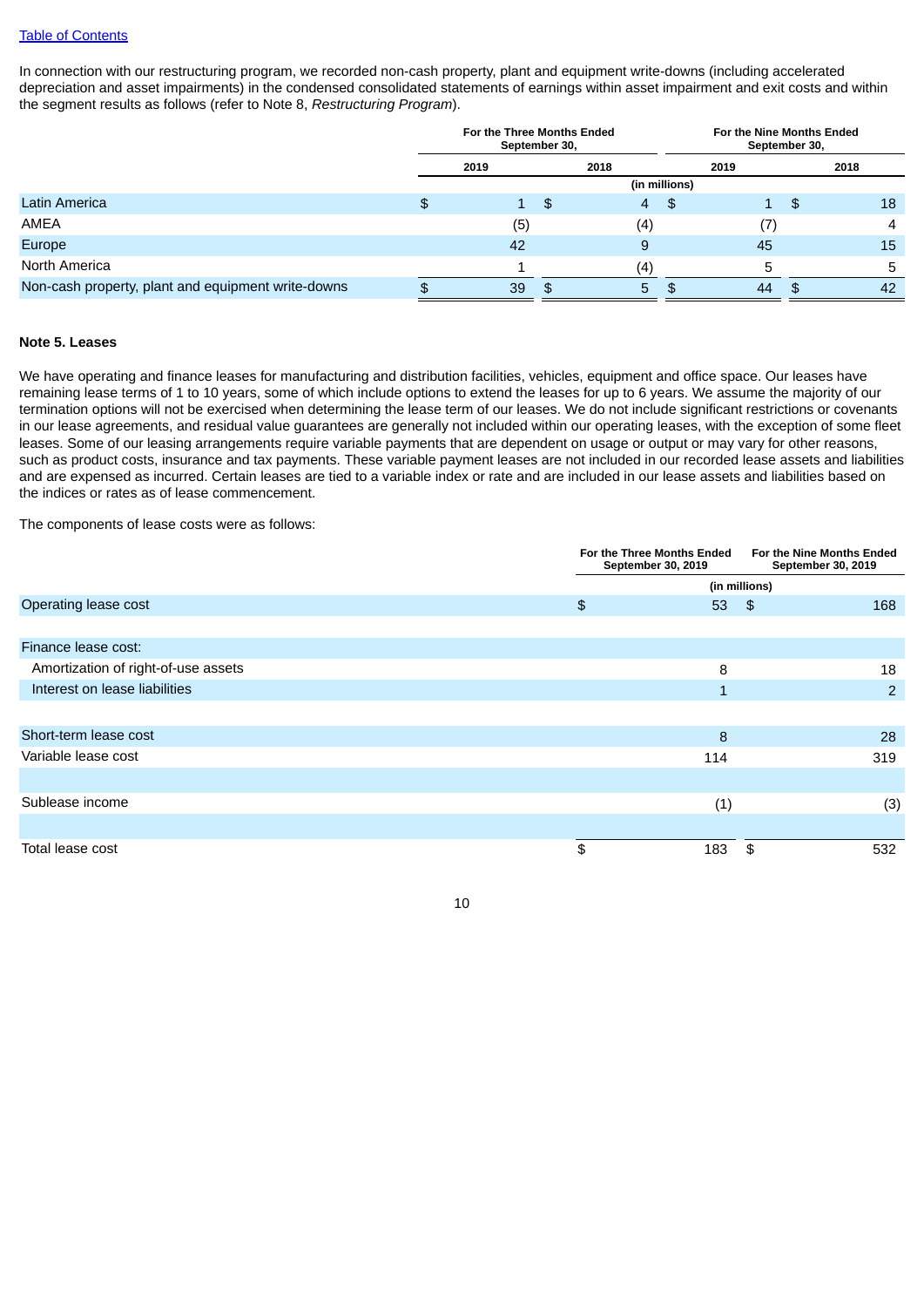# Table of [Contents](#page-2-0)

Supplemental cash flow information related to leases was as follows:

|                                                                         |               | For the Nine Months Ended<br>September 30, 2019 |  |  |
|-------------------------------------------------------------------------|---------------|-------------------------------------------------|--|--|
|                                                                         |               | (in millions)                                   |  |  |
| Cash paid for amounts included in the measurement of lease liabilities: |               |                                                 |  |  |
| Operating cash flows from operating leases                              | \$            | (187)                                           |  |  |
| Operating cash flows from finance leases                                |               | (2)                                             |  |  |
| Financing cash flows from finance leases                                |               | (15)                                            |  |  |
|                                                                         |               |                                                 |  |  |
| Right-of-use assets obtained in exchange for lease obligations:         |               |                                                 |  |  |
| <b>Operating leases</b>                                                 | $\frac{1}{2}$ | 91                                              |  |  |
| Finance leases                                                          |               | 48                                              |  |  |

Supplemental balance sheet information related to leases was as follows:

|                                                                          |      | As of September 30, 2019 |
|--------------------------------------------------------------------------|------|--------------------------|
|                                                                          |      | (in millions)            |
| <b>Operating Leases:</b>                                                 |      |                          |
| Operating lease right-of-use assets, net of amortization                 | \$   | 596                      |
|                                                                          |      |                          |
| Other current liabilities                                                | \$   | 173                      |
| Operating lease liabilities                                              |      | 429                      |
| Total operating lease liabilities                                        | \$   | 602                      |
|                                                                          |      |                          |
| <b>Finance Leases:</b>                                                   |      |                          |
| Finance leases, net of amortization (within property, plant & equipment) | $\,$ | 79                       |
|                                                                          |      |                          |
| Other current liabilities                                                | \$   | 24                       |
| Other long-term liabilities                                              |      | 58                       |
| Total finance lease liabilities                                          | \$   | 82                       |
|                                                                          |      |                          |
| <b>Weighted Average Remaining Lease Term</b>                             |      |                          |
| <b>Operating leases</b>                                                  |      | 5.4 years                |
| <b>Finance leases</b>                                                    |      | 4.6 years                |
|                                                                          |      |                          |
| <b>Weighted Average Discount Rate</b>                                    |      |                          |
| <b>Operating leases</b>                                                  |      | 3.5%                     |
| <b>Finance leases</b>                                                    |      | 4.2%                     |
|                                                                          |      |                          |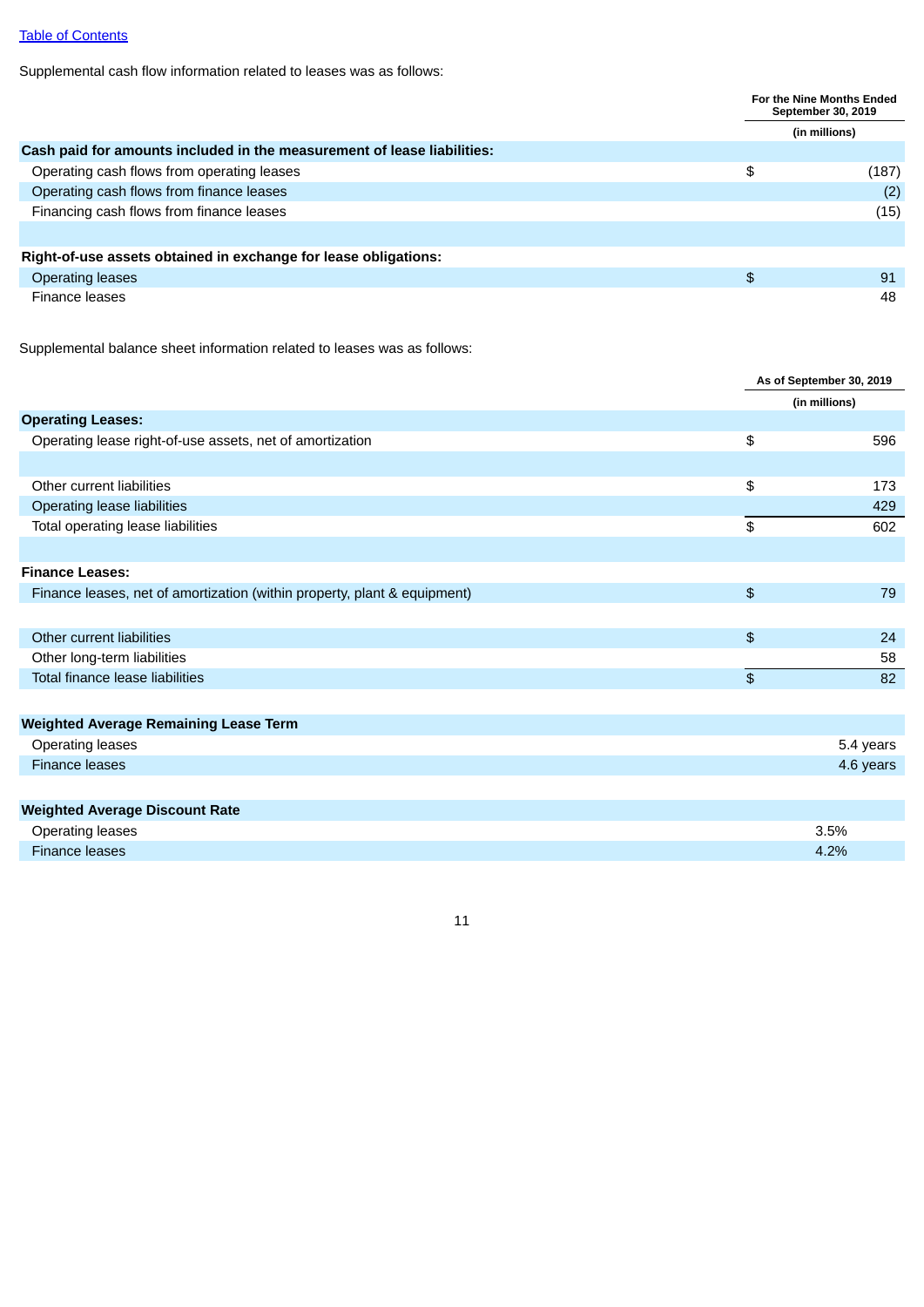Future lease payments under non-cancelable leases under prior lease accounting rules (ASC 840) and under the new lease accounting rules (ASC 842) that went into effect on January 1, 2019 were as follows:

|                                                           | As of September 30, 2019 |                       |               |               |                         |  |
|-----------------------------------------------------------|--------------------------|-----------------------|---------------|---------------|-------------------------|--|
|                                                           | <b>ASC 842</b>           |                       |               |               |                         |  |
|                                                           | <b>Operating Leases</b>  | <b>Finance Leases</b> |               |               | <b>Operating Leases</b> |  |
|                                                           |                          |                       | (in millions) |               |                         |  |
| <b>Year Ending December 31:</b>                           |                          |                       |               |               |                         |  |
| 2019 (excluding the nine months ended September 30, 2019) | \$<br>43                 | \$                    | 7             |               |                         |  |
| 2019                                                      |                          |                       |               | $\frac{4}{5}$ | 208                     |  |
| 2020                                                      | 191                      |                       | 29            |               | 165                     |  |
| 2021                                                      | 139                      |                       | 24            |               | 114                     |  |
| 2022                                                      | 99                       |                       | 12            |               | 79                      |  |
| 2023                                                      | 69                       |                       | 7             |               | 57                      |  |
| Thereafter                                                | 150                      |                       | 11            |               | 157                     |  |
| Total future undiscounted lease payments                  | \$<br>691                | \$                    | 90            | \$            | 780                     |  |
| Less imputed interest                                     | (89)                     |                       | (8)           |               |                         |  |
| Total reported lease liability                            | \$<br>602                | \$                    | 82            |               |                         |  |

In 2020, we expect to record a \$44 million operating lease liability for a 15 year lease that has not yet commenced.

## **Note 6. Goodwill and Intangible Assets**

Goodwill by segment was:

|               | As of September 30,<br>2019 |                | As of December 31,<br>2018 |
|---------------|-----------------------------|----------------|----------------------------|
|               |                             | (in millions)  |                            |
| Latin America | \$<br>792                   | \$             | 823                        |
| <b>AMEA</b>   | 3,098                       |                | 3,210                      |
| Europe        | 7,234                       |                | 7,519                      |
| North America | 9,341                       |                | 9,173                      |
| Goodwill      | \$<br>20,465                | $\mathfrak{p}$ | 20,725                     |

Intangible assets consisted of the following:

|                                   | As of September 30,<br>2019 |               | As of December 31,<br>2018 |
|-----------------------------------|-----------------------------|---------------|----------------------------|
|                                   |                             | (in millions) |                            |
| Non-amortizable intangible assets | \$<br>16,958                | \$.           | 17,201                     |
| Amortizable intangible assets     | 2,311                       |               | 2,328                      |
|                                   | 19,269                      |               | 19,529                     |
| Accumulated amortization          | (1,627)                     |               | (1,527)                    |
| Intangible assets, net            | \$<br>17,642                | \$            | 18,002                     |

Non-amortizable intangible assets consist principally of brand names purchased through our acquisitions of Nabisco Holdings Corp., the Spanish and Portuguese operations of United Biscuits, the global *LU* biscuit business of Groupe Danone S.A. and Cadbury Limited. Amortizable intangible assets consist primarily of brands, customer-related intangibles, process technology, licenses and non-compete agreements.

Amortization expense for intangible assets was \$43 million for the three months and \$130 million for the nine months ended September 30, 2019 and \$44 million for the three months and \$132 million for the nine months ended September 30, 2018. For the next five years, we currently estimate annual amortization expense of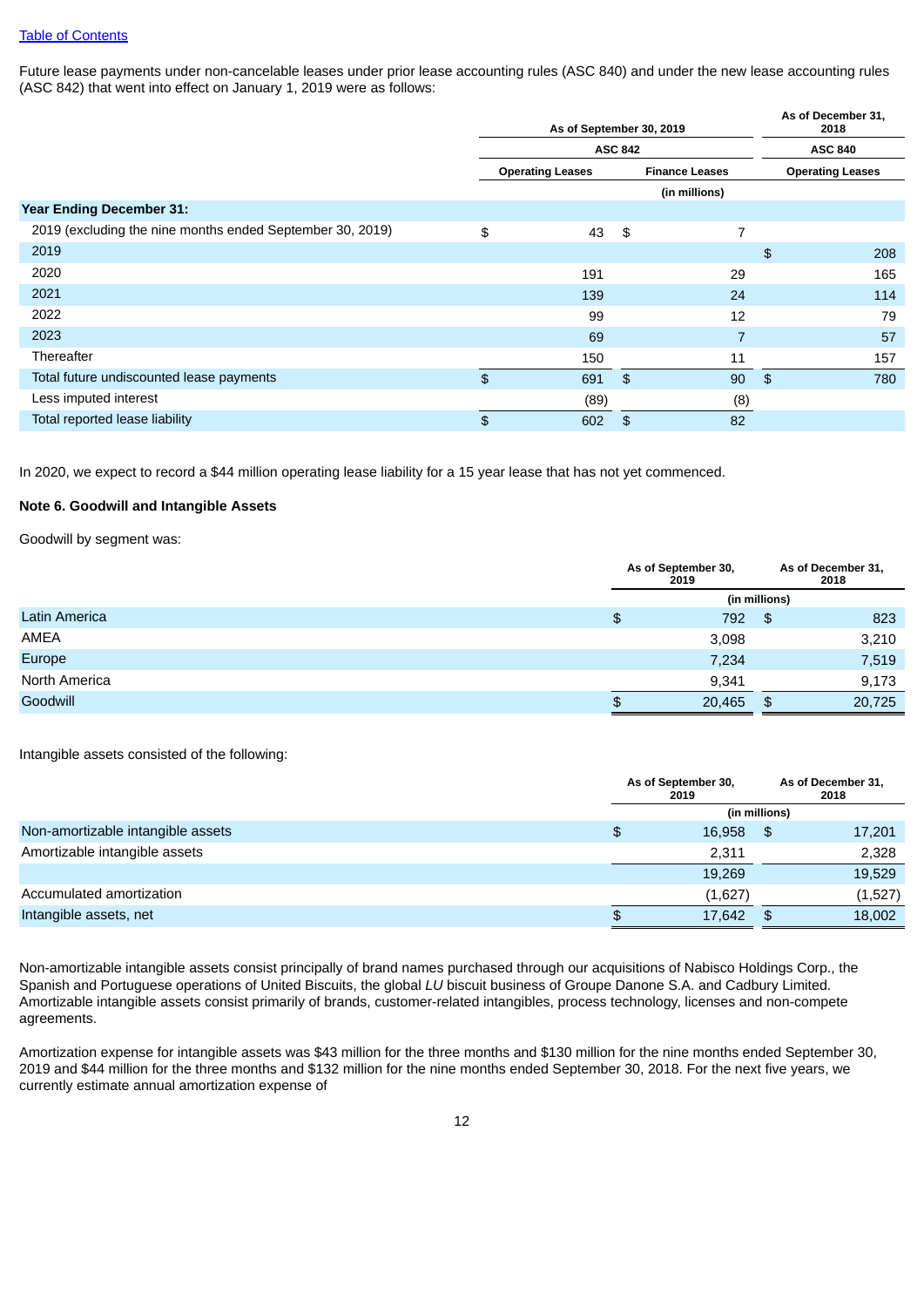approximately \$170 million for the next two years and approximately \$85 million in years three to five (reflecting September 30, 2019 exchange rates).

Changes in goodwill and intangible assets consisted of:

|                               |               | Goodwill |    | Intangible<br>Assets, at cost |  |  |  |  |
|-------------------------------|---------------|----------|----|-------------------------------|--|--|--|--|
|                               | (in millions) |          |    |                               |  |  |  |  |
| Balance at January 1, 2019    | $\frac{1}{2}$ | 20,725   | \$ | 19,529                        |  |  |  |  |
| Currency                      |               | (366)    |    | (341)                         |  |  |  |  |
| <b>Divestiture</b>            |               | (43)     |    |                               |  |  |  |  |
| Acquisition                   |               | 149      |    | 138                           |  |  |  |  |
| Asset impairments             |               |          |    | (57)                          |  |  |  |  |
| Balance at September 30, 2019 | \$            | 20,465   | \$ | 19,269                        |  |  |  |  |

Changes to goodwill and intangibles were:

- Divestiture During the second quarter of 2019, we divested the net assets of most of our cheese business in the Middle East and Africa to Arla Foods of Denmark resulting in a goodwill decrease of \$43 million. See Note 2, *Divestitures and Acquisitions*, for additional information.
- Acquisition In connection with the acquisition of a majority interest in Perfect Snacks during the third quarter of 2019, we recorded a preliminary purchase price allocation of \$150 million to goodwill and \$138 million to intangible assets. In the second quarter of 2019, we also finalized the purchase price allocation for the 2018 acquisition of Tate's Bake Shop, resulting in a \$1 million adjustment to goodwill. See Note 2, *Divestitures and Acquisitions*, for additional information.
- Asset impairments During the third quarter of 2019, we recorded \$57 million of intangible asset impairments related to our annual testing of non-amortizable intangible assets as described further below.

Our annual impairment assessment test for goodwill and non-amortizable intangible assets was performed as of July 1, 2019. As part of our goodwill quantitative annual impairment testing, we compare a reporting unit's estimated fair value with its carrying value to evaluate the risk of potential goodwill impairment. We estimate a reporting unit's fair value using a discounted cash flow method that incorporates planned growth rates, market-based discount rates and estimates of residual value. This year, for our Europe and North America reporting units, we used a market based, weighted-average cost of capital of 5.9% to discount the projected cash flows of those operations. For our Latin America and AMEA reporting units, we used a risk-rated discount rate of 8.9%. Estimating the fair value of individual reporting units requires us to make assumptions and estimates regarding our future plans and industry and economic conditions, and our actual results and conditions may differ over time. If the carrying value of a reporting unit's net assets exceeds its fair value, we would record an impairment based on the difference between the carrying value and fair value of the reporting unit.

In 2019, there were no goodwill impairments and each of our reporting units had sufficient fair value in excess of its carrying value. While all reporting units passed our annual impairment testing, if planned business performance expectations are not met or specific valuation factors outside of our control, such as discount rates, change significantly, then the estimated fair values of a reporting unit or reporting units might decline and lead to a goodwill impairment in the future.

During our 2019 annual testing of non-amortizable intangible assets, we recorded \$57 million of impairment charges in the third quarter of 2019 related to nine brands. The impairments arose due to lower than expected brand earnings growth. We recorded charges related to gum, chocolate, biscuits and candy brands of \$39 million in Europe, \$15 million in AMEA and \$3 million in Latin America. The impairment charges were calculated as the excess of the carrying value over the estimated fair value of the intangible assets on a global basis and were recorded within asset impairment and exit costs. We use several accepted valuation methods, including relief of royalty, excess earnings and excess margin, that utilize estimates of future sales, earnings growth rates, royalty rates and discount rates in determining a brand's global fair value. We also identified fourteen brands, including the nine impaired brands, with \$619 million of aggregate book value as of September 30, 2019, that each had a fair value in excess of book value of 10% or less. We believe our current plans for each of these brands will allow them to not be impaired, but if the brand earnings expectations are not met or specific valuation factors outside of our control, such as discount rates, change significantly, then a brand or brands could become impaired in the future.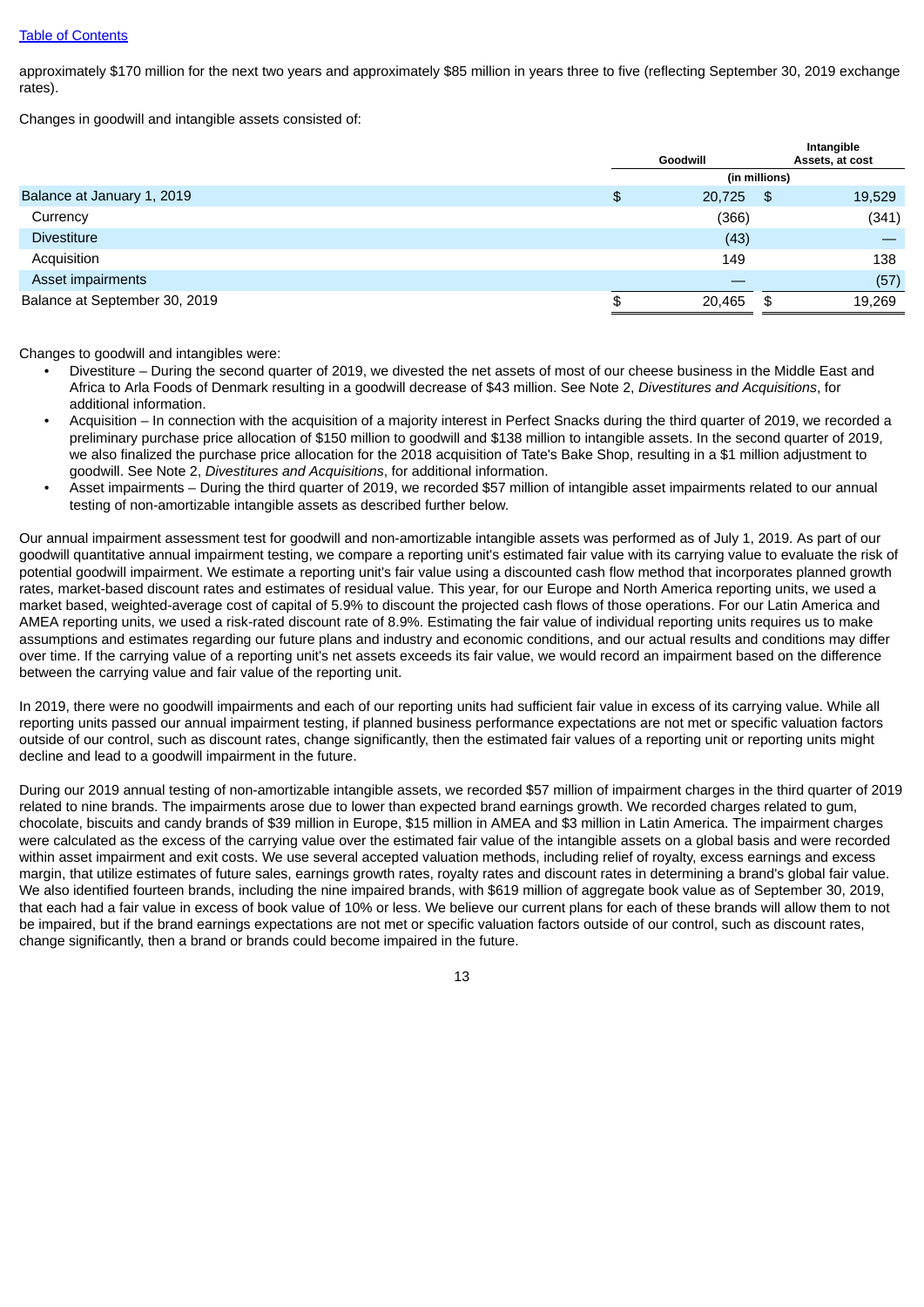#### **Note 7. Equity Method Investments**

Our investments accounted for under the equity method of accounting totaled \$7,040 million as of September 30, 2019 and \$7,123 million as of December 31, 2018. Our largest investments are in Jacobs Douwe Egberts ("JDE") and Keurig Dr Pepper Inc. (NYSE: "KDP").

#### *JDE:*

As of September 30, 2019, we held a 26.5% voting interest, a 26.4% ownership interest and a 26.3% profit and dividend sharing interest in JDE. We recorded equity earnings of \$49 million in the third quarter of 2019 and \$38 million in the third quarter of 2018 and \$152 million in the first nine months of 2019 and \$126 million in the first nine months of 2018. We also recorded \$73 million of cash dividends received during the first quarter of 2019 and \$73 million of cash dividends received during the first quarter of 2018.

#### *JDE / Keurig Exchange:*

On March 7, 2016, we exchanged a portion of our 43.5% JDE equity interest for a new equity interest in Keurig Green Mountain, Inc. ("Keurig"). Following the transaction, our JDE equity interest became 26.5% and our new Keurig equity interest was 24.2%. During the first quarter of 2016, we recorded the difference between the \$2.0 billion fair value of Keurig and our basis in the exchanged JDE shares as a gain of \$43 million. In the second quarter of 2019, we determined an adjustment to accumulated other comprehensive losses related to our JDE investment was required, which reduced our previously reported gain by \$29 million. We recorded the adjustment as a loss on equity method transactions in the second quarter.

#### *Keurig Dr Pepper Transaction:*

On July 9, 2018, Keurig closed on its definitive merger agreement with Dr Pepper Snapple Group, Inc., and formed Keurig Dr Pepper Inc. (NYSE: "KDP"), a publicly traded company. Following the close of the transaction, our 24.2% investment in Keurig together with our shareholder loan receivable became a 13.8% investment in KDP. During the third quarter of 2018, we recorded a preliminary pre-tax gain of \$757 million reported as a gain on equity method transaction and \$184 million of deferred tax expense reported in the provision for income taxes (or \$573 million after-tax gain) related to the change in our ownership interest while KDP finalized the valuation for the transaction. During our fourth quarter of 2018, KDP finalized its opening balance sheet and we increased our pre-tax gain by \$21 million (or \$13 million after-tax) to \$778 million (or \$586 million after-tax) while recording \$8 million of deferred tax expense related to the increase for a total deferred tax expense of \$192 million for 2018.

We hold two director positions on the KDP board as well as additional governance rights. As we continue to have significant influence, we continue to account for our investment in KDP under the equity method, resulting in recognizing our share of their earnings within our earnings and our share of their dividends within our cash flows.

In connection with this transaction, during the third quarter of 2018, we changed our accounting principle to reflect our share of Keurig's historical and KDP's ongoing earnings on a one-quarter lag basis while we continue to record dividends when cash is received. We determined a lag was preferable as it enables us to continue to report our quarterly and annual results on a timely basis and to record our share of KDP's ongoing results once KDP has publicly reported its results. This change in accounting principle was applied retrospectively to all periods. While our operating income did not change, equity method investment net earnings, net earnings and earnings per share have been adjusted to reflect the lag across all reported periods.

As of September 30, 2019, we held a 13.6% ownership interest in KDP. Our ownership interest in KDP may change over time due to stockbased compensation arrangements and other transactions by KDP. During the first quarter of 2019, we recognized a \$23 million pre-tax gain related to the impact of a KDP acquisition that decreased our ownership interest from 13.8% to 13.6%. As of September 30, 2019, based on KDP's closing stock price, the fair value of our ownership interest in KDP was \$5.2 billion, which exceeded the carrying value of our KDP investment.

We recorded equity earnings and cash dividends of \$44 million and \$29 million in the third quarter of 2019 and equity earnings of \$21 million in the third quarter of 2018. We recorded equity earnings and cash dividends of \$116 million and \$86 million in the first nine months of 2019 and equity earnings, shareholder loan interest and cash dividends of \$191 million, \$12 million and \$5 million in the first nine months of 2018.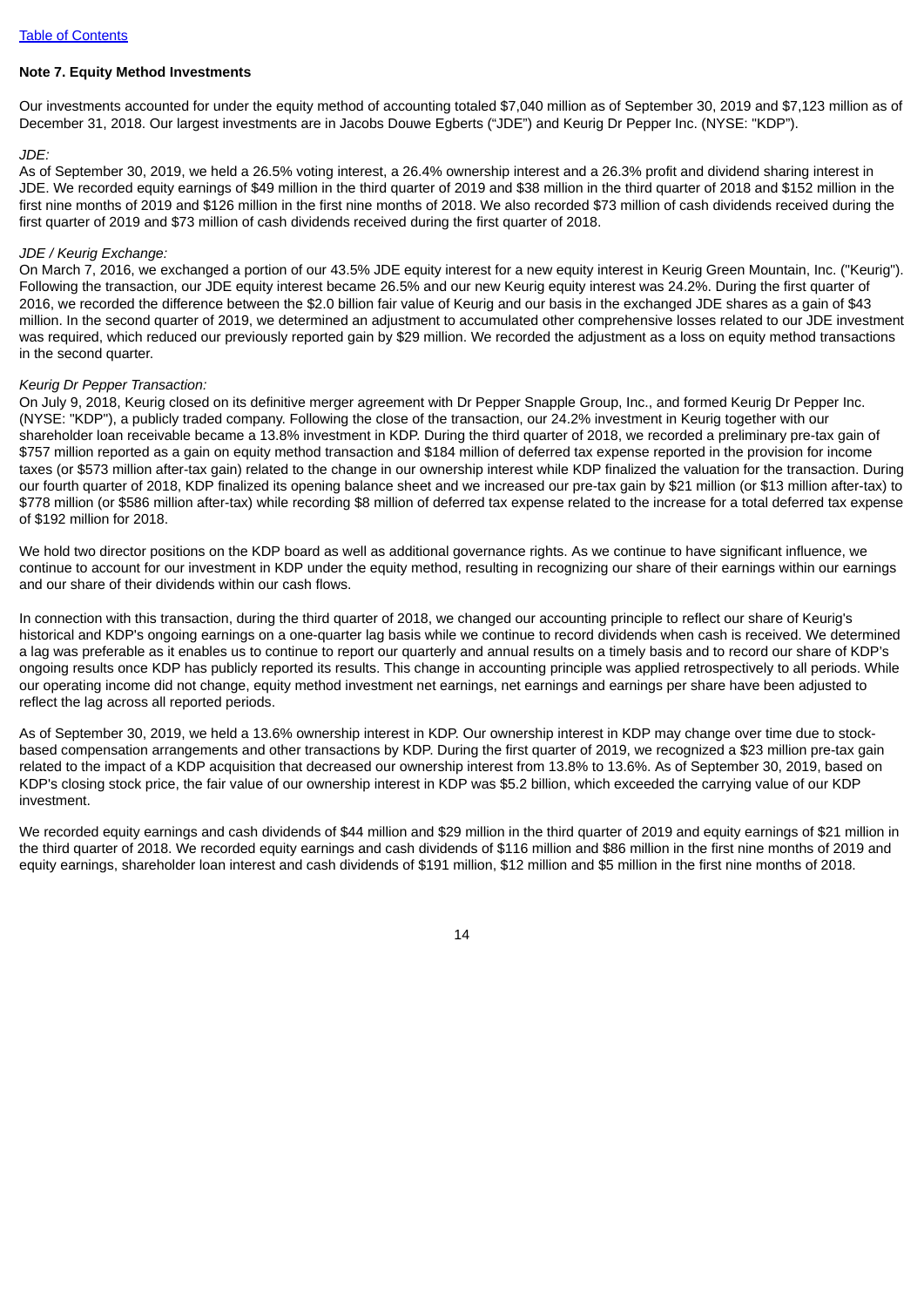## **Note 8. Restructuring Program**

On May 6, 2014, our Board of Directors approved a \$3.5 billion 2014-2018 restructuring program and up to \$2.2 billion of capital expenditures. On August 31, 2016, our Board of Directors approved a \$600 million reallocation between restructuring program cash costs and capital expenditures so the \$5.7 billion program consisted of approximately \$4.1 billion of restructuring program charges (\$3.1 billion cash costs and \$1.0 billion non-cash costs) and up to \$1.6 billion of capital expenditures. On September 6, 2018, our Board of Directors approved an extension of the restructuring program through 2022, an increase of \$1.3 billion in the program charges and an increase of \$700 million in capital expenditures. The total \$7.7 billion program now consists of \$5.4 billion of program charges (\$4.1 billion of cash costs and \$1.3 billion of noncash costs) and total capital expenditures of \$2.3 billion to be incurred over the life of the program. The current restructuring program, as increased and extended by these actions, is now called the Simplify to Grow Program.

The primary objective of the Simplify to Grow Program is to reduce our operating cost structure in both our supply chain and overhead costs. The program covers severance as well as asset disposals and other manufacturing and procurement-related one-time costs. Since inception, we have incurred total restructuring and related implementation charges of \$4.2 billion related to the Simplify to Grow Program. We expect to incur the program charges by year-end 2022.

#### *Restructuring Costs*:

The Simplify to Grow Program liability activity for the nine months ended September 30, 2019 was:

|                                                 | Severance<br>and related<br>costs | Asset<br>Write-downs             | <b>Total</b> |
|-------------------------------------------------|-----------------------------------|----------------------------------|--------------|
|                                                 |                                   | (in millions)                    |              |
| Liability balance, January 1, 2019              | \$<br>373                         | - \$<br>$\overline{\phantom{0}}$ | \$<br>373    |
| Charges <sup>(1)</sup>                          | 73                                | 44                               | 117          |
| Cash spent                                      | (124)                             |                                  | (124)        |
| Non-cash settlements/adjustments <sup>(2)</sup> | (32)                              | (44)                             | (76)         |
| Currency                                        | (12)                              |                                  | (12)         |
| Liability balance, September 30, 2019           | 278                               | \$                               | 278          |
|                                                 |                                   |                                  |              |

(1) Includes settlement losses of \$7 million recorded within benefit plan non-service income on our condensed consolidated statements of earnings.

(2) We adopted the new lease accounting ASU as of January 1, 2019. The ASU requires recording onerous lease liabilities netted with right of use assets. Therefore, during the first quarter of 2019, we reclassified onerous lease liabilities that totaled \$23 million as of March 31, 2019, from accrued liabilities and other accrued liabilities to operating lease right of use assets.

We recorded restructuring charges of \$77 million in the third quarter of 2019 and \$56 million in the third quarter of 2018 and \$117 million in the first nine months of 2019 and \$220 million in the first nine months of 2018 within asset impairment and exit costs and benefit plan non-service income. We spent \$35 million in the third quarter of 2019 and \$70 million in the third quarter of 2018 and \$124 million in the first nine months of 2019 and \$232 million in the first nine months of 2018 in cash severance and related costs. We also recognized non-cash pension settlement losses (refer to Note 11, *Benefit Plans*), non-cash asset write-downs (including accelerated depreciation and asset impairments) and other noncash adjustments (including a transfer of onerous lease liabilities to operating lease ROU assets during the first quarter of 2019) totaling \$41 million in the third quarter of 2019 and \$9 million in the third quarter of 2018 and \$76 million in the first nine months of 2019 and \$48 million in the first nine months of 2018. At September 30, 2019, \$246 million of our net restructuring liability was recorded within other current liabilities and \$32 million was recorded within other long-term liabilities.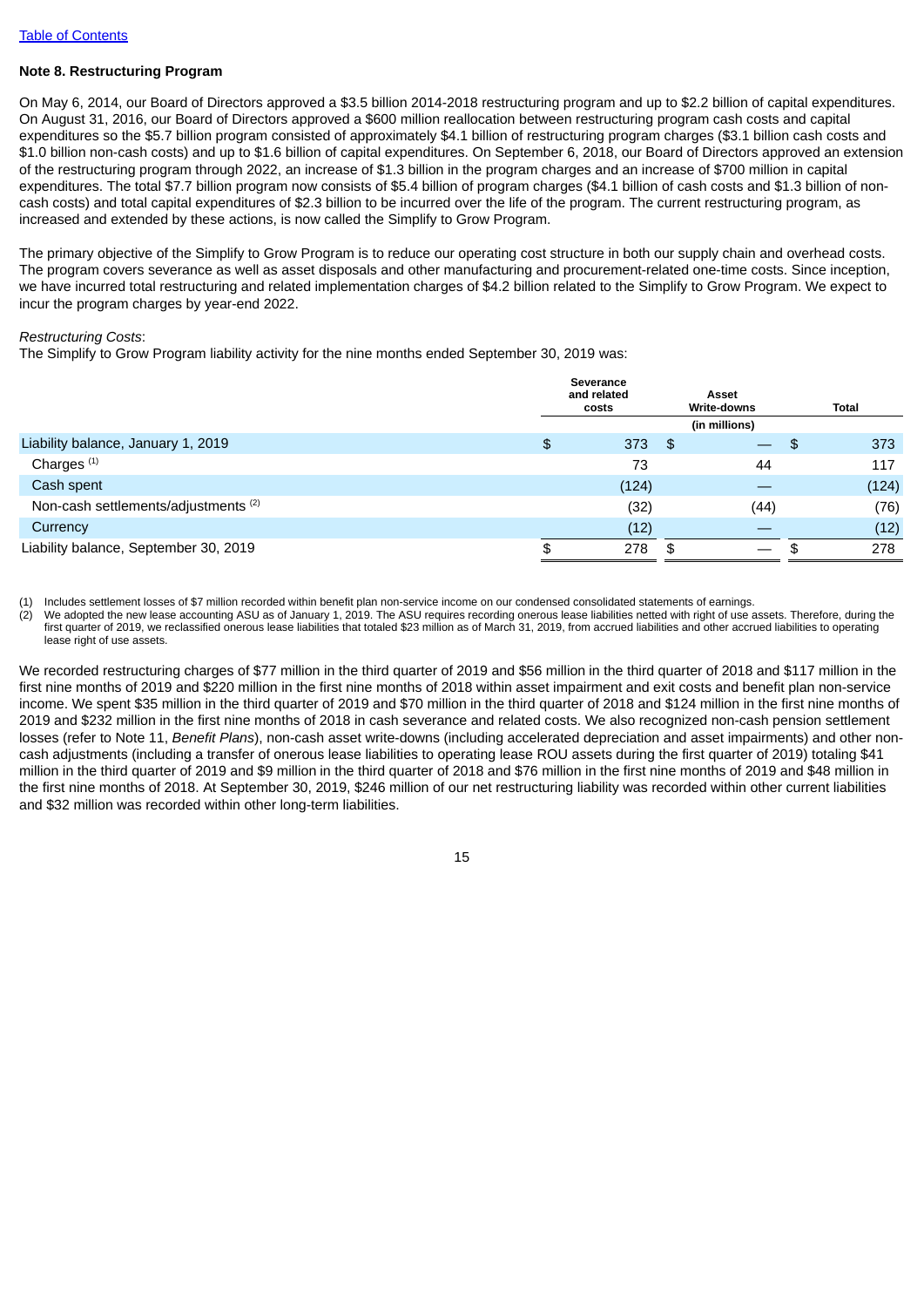## Table of [Contents](#page-2-0)

# *Implementation Costs:*

Implementation costs are directly attributable to restructuring activities; however, they do not qualify for special accounting treatment as exit or disposal activities. We believe the disclosure of implementation costs provides readers of our financial statements with more information on the total costs of our Simplify to Grow Program. Implementation costs primarily relate to reorganizing our operations and facilities in connection with our supply chain reinvention program and other identified productivity and cost saving initiatives. The costs include incremental expenses related to the closure of facilities, costs to terminate certain contracts and the simplification of our information systems. Within our continuing results of operations, we recorded implementation costs of \$75 million in the third quarter of 2019 and \$83 million in the third quarter of 2018 and \$193 million in the first nine months of 2019 and \$215 million in the first nine months of 2018. We recorded these costs within cost of sales and general corporate expense within selling, general and administrative expenses.

## *Restructuring and Implementation Costs:*

During the three and nine months ended September 30, 2019 and September 30, 2018, and since inception of the Simplify to Grow Program, we recorded the following restructuring and implementation costs within segment operating income and earnings before income taxes:

|                                                                | Latin<br>America | <b>AMEA</b> | Europe        |               |    | <b>North</b><br>America <sup>(1)</sup> | Corporate <sup>(2)</sup> |              |                | <b>Total</b> |
|----------------------------------------------------------------|------------------|-------------|---------------|---------------|----|----------------------------------------|--------------------------|--------------|----------------|--------------|
|                                                                |                  |             |               | (in millions) |    |                                        |                          |              |                |              |
| <b>For the Three Months Ended</b><br><b>September 30, 2019</b> |                  |             |               |               |    |                                        |                          |              |                |              |
| <b>Restructuring Costs</b>                                     | \$<br>3          | \$<br>(3)   | $\frac{1}{2}$ | 73            | \$ | 1                                      | \$                       | 3            | $\mathfrak{P}$ | 77           |
| <b>Implementation Costs</b>                                    | $\boldsymbol{8}$ | 9           |               | 27            |    | 9                                      |                          | 22           |                | 75           |
| Total                                                          | \$<br>11         | \$<br>6     | \$            | 100           | \$ | 10                                     | \$                       | 25           | \$             | 152          |
| For the Three Months Ended<br><b>September 30, 2018</b>        |                  |             |               |               |    |                                        |                          |              |                |              |
| <b>Restructuring Costs</b>                                     | \$<br>11         | \$<br>27    | \$            | 26            | \$ | (9)                                    | \$                       | $\mathbf{1}$ | \$             | 56           |
| <b>Implementation Costs</b>                                    | 16               | 8           |               | 16            |    | 23                                     |                          | 20           |                | 83           |
| Total                                                          | \$<br>27         | \$<br>35    | \$            | 42            | \$ | 14                                     | $$\mathfrak{P}$$         | 21           | \$             | 139          |
| <b>For the Nine Months Ended</b><br><b>September 30, 2019</b>  |                  |             |               |               |    |                                        |                          |              |                |              |
| <b>Restructuring Costs</b>                                     | \$<br>10         | \$<br>6     | \$            | 84            | \$ | $\overline{7}$                         | \$                       | 10           | $\mathfrak{P}$ | 117          |
| <b>Implementation Costs</b>                                    | 36               | 22          |               | 55            |    | 22                                     |                          | 58           |                | 193          |
| Total                                                          | \$<br>46         | \$<br>28    | \$            | 139           | \$ | 29                                     | \$                       | 68           | \$             | 310          |
| For the Nine Months Ended<br><b>September 30, 2018</b>         |                  |             |               |               |    |                                        |                          |              |                |              |
| <b>Restructuring Costs</b>                                     | \$<br>47         | \$<br>50    | \$            | 96            | \$ | 17                                     | \$                       | 10           | \$             | 220          |
| <b>Implementation Costs</b>                                    | 46               | 28          |               | 45            |    | 61                                     |                          | 35           |                | 215          |
| Total                                                          | \$<br>93         | \$<br>78    | \$            | 141           | \$ | 78                                     | \$                       | 45           | \$             | 435          |
| Total Project <sup>(3)</sup>                                   |                  |             |               |               |    |                                        |                          |              |                |              |
| <b>Restructuring Costs</b>                                     | \$<br>503        | \$<br>523   | \$            | 1,055         | \$ | 460                                    | \$                       | 126          | \$             | 2,667        |
| <b>Implementation Costs</b>                                    | 255              | 190         |               | 400           |    | 354                                    |                          | 336          |                | 1,535        |
| Total                                                          | \$<br>758        | \$<br>713   | \$            | 1,455         | \$ | 814                                    | \$                       | 462          | \$             | 4,202        |

(1) During 2019 and 2018, our North America region implementation costs included incremental costs that we incurred related to renegotiating collective bargaining agreements

that expired in February 2016 for eight U.S. facilities and related to executing business continuity plans for the North America business.

The Corporate column includes minor adjustments for pension settlement losses and rounding.

(3) Includes all charges recorded since program inception on May 6, 2014 through September 30, 2019.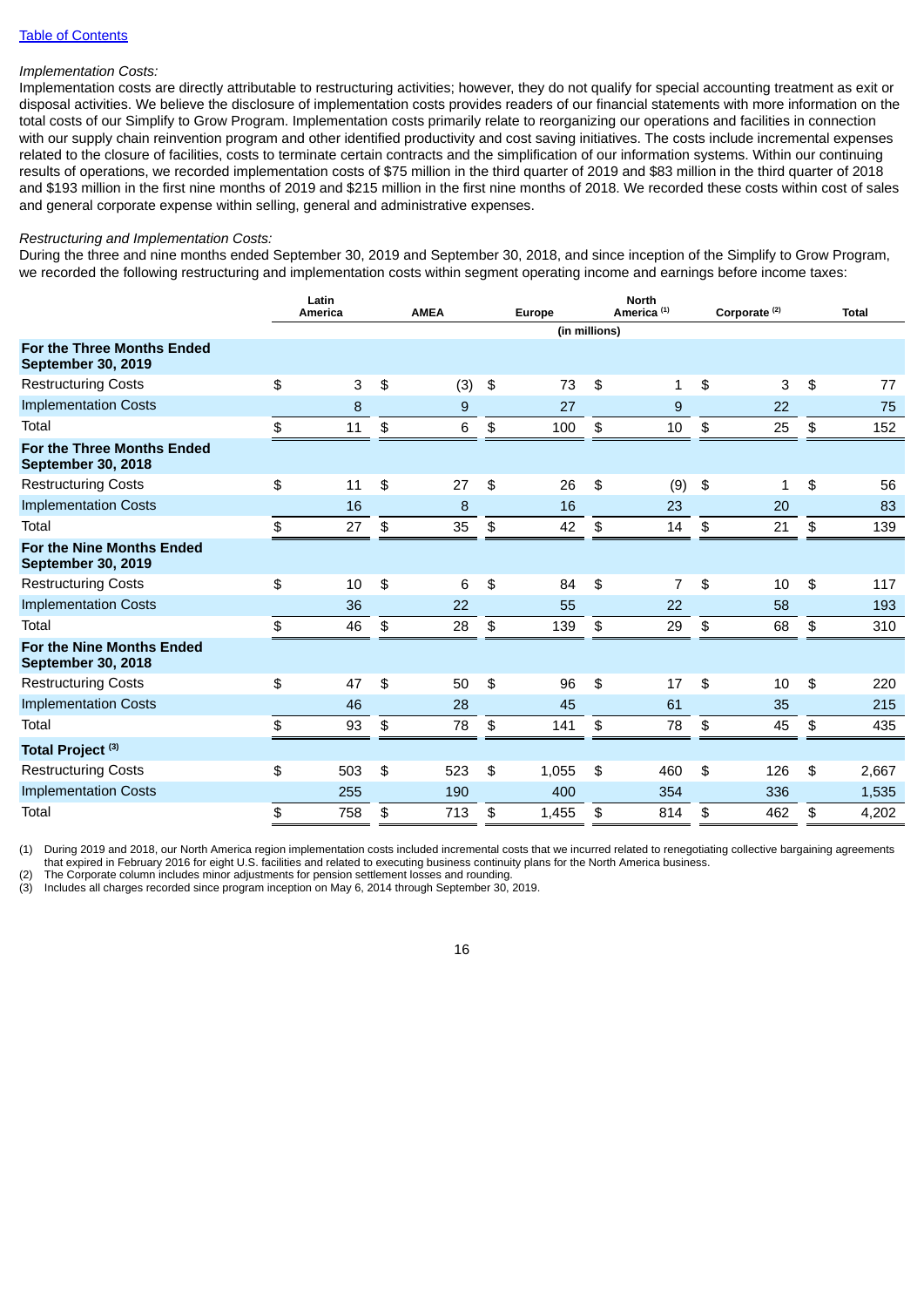## **Note 9. Debt and Borrowing Arrangements**

*Short-Term Borrowings:*

Our short-term borrowings and related weighted-average interest rates consisted of:

|                             |    |                       | As of September 30, 2019         |   | As of December 31, 2018 |                                  |  |  |
|-----------------------------|----|-----------------------|----------------------------------|---|-------------------------|----------------------------------|--|--|
|                             |    | Amount<br>Outstanding | Weighted-<br><b>Average Rate</b> |   | Amount<br>Outstanding   | Weighted-<br><b>Average Rate</b> |  |  |
|                             |    | (in millions)         |                                  |   | (in millions)           |                                  |  |  |
| Commercial paper            | \$ | 3,080                 | $2.3\%$ \$                       |   | 3.054                   | 2.9%                             |  |  |
| <b>Bank loans</b>           |    | 173                   | 9.8%                             |   | 138                     | 10.5%                            |  |  |
| Total short-term borrowings |    | 3,253                 |                                  | ╺ | 3,192                   |                                  |  |  |

As of September 30, 2019, commercial paper issued and outstanding had between 1 and 72 days remaining to maturity. Commercial paper borrowings increased since year end primarily as a result of issuances to finance share repurchases during the year, dividend payments and the payment of long-term debt maturities.

Some of our international subsidiaries maintain primarily uncommitted credit lines to meet short-term working capital needs. Collectively, these credit lines amounted to \$1.6 billion at September 30, 2019 and \$1.7 billion at December 31, 2018. Borrowings on these lines were \$173 million at September 30, 2019 and \$138 million at December 31, 2018.

#### *Borrowing Arrangements:*

On September 13, 2019, Mondelez International Holdings Netherlands B.V. ("MIHNBV"), a wholly owned Dutch subsidiary of Mondelēz International, Inc., entered into a term loan agreement pursuant to which MIHNBV may incur up to \$500 million of term loans with a three-year term and \$500 million of term loans with a five-year term. Proceeds from the term loan may be used for general corporate purposes, including repayment of debt. As of September 30, 2019, no amounts were drawn on the term loans. On October 25, 2019, we fully drew on the term loans and received proceeds of \$1.0 billion. We also entered into cross-currency swaps, serving as cash flow hedges, so that the U.S. dollardenominated debt payments will effectively be paid in euros over the life of the debt.

On February 27, 2019, to supplement our commercial paper program, we entered into a \$1.5 billion revolving credit agreement for a 364-day senior unsecured credit facility that is scheduled to expire on February 26, 2020. The agreement replaces our previous credit agreement that matured on February 27, 2019 and includes the same terms and conditions as our existing \$4.5 billion multi-year credit facility discussed below. As of September 30, 2019, no amounts were drawn on the facility.

On February 27, 2019, we entered into a \$4.5 billion multi-year senior unsecured revolving credit facility for general corporate purposes, including working capital needs, and to support our commercial paper program. This agreement replaced our \$4.5 billion amended and restated five-year revolving credit agreement, dated as of October 14, 2016. The revolving credit agreement is scheduled to expire on February 27, 2024. The revolving credit agreement includes a covenant that we maintain a minimum shareholders' equity of at least \$24.6 billion, excluding accumulated other comprehensive earnings/(losses), the cumulative effects of any changes in accounting principles and earnings/(losses) recognized in connection with the ongoing application of any mark-to-market accounting for pensions and other retirement plans. At September 30, 2019, we complied with this covenant as our shareholders' equity, as defined by the covenant, was \$37.5 billion. The revolving credit facility also contains customary representations, covenants and events of default. There are no credit rating triggers, provisions or other financial covenants that could require us to post collateral as security. As of September 30, 2019, no amounts were drawn on the facility.

#### *Long-Term Debt:*

On October 2, 2019, MIHNBV issued €500 million of 0.875% euro-denominated notes guaranteed by Mondelēz International, Inc. that mature on October 1, 2031. We received €491 million (or \$538 million) of proceeds, net of discounts and associated financing costs. The proceeds are earmarked for general corporate purposes, including repayment of debt. This debt transaction, including the receipt of proceeds, was recorded during the fourth quarter of 2019.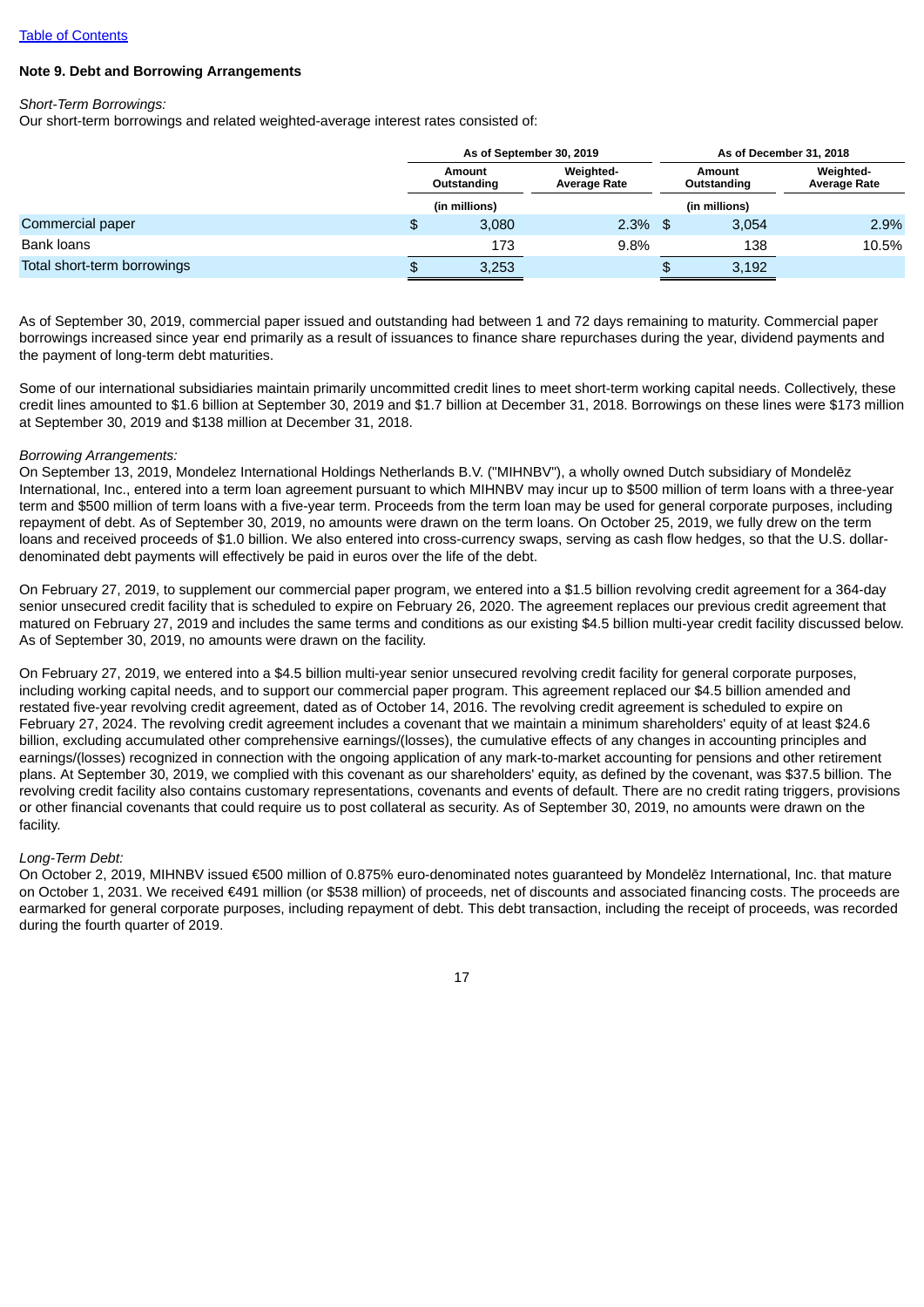On September 19, 2019, MIHNBV issued \$1.0 billion of U.S. dollar-denominated notes guaranteed by Mondelēz International, Inc. and consisting of \$500 million 2.125% notes that mature on September 19, 2022 and \$500 million 2.25% notes that mature on September 19, 2024. We received \$997 million of proceeds, net of discounts and associated financing costs. The proceeds are earmarked for general corporate purposes, including repayment of debt. We recorded approximately \$4 million of deferred financing costs and discounts, which will be amortized into interest expense over the life of the notes. In connection with this debt issuance, we entered into cross-currency swaps, serving as cash flow hedges, so that the U.S. dollar-denominated debt payments will effectively be paid in euros over the life of the debt.

On February 13, 2019, we issued \$600 million of 3.625% U.S. dollar-denominated notes that are scheduled to mature February 13, 2026. We received \$595 million of net proceeds that were used to repay outstanding commercial paper borrowings and other debt. We recorded approximately \$5 million of discounts and deferred financing costs, which will be amortized into interest expense over the life of the notes.

On February 1, 2019, \$400 million of our U.S. dollar variable rate notes matured. The notes and accrued interest to date were paid with the issuance of commercial paper and cash on hand.

Our weighted-average interest rate on our total debt was 2.2% as of September 30, 2019, 2.3% as of December 31, 2018 and 2.1% as of December 31, 2017.

#### *Fair Value of Our Debt:*

The fair value of our short-term borrowings at September 30, 2019 and December 31, 2018 reflects current market interest rates and approximates the amounts we have recorded on our condensed consolidated balance sheets. The fair value of our long-term debt was determined using quoted prices in active markets (Level 1 valuation data) for the publicly traded debt obligations. At September 30, 2019, the aggregate fair value of our total debt was \$20,527 million and its carrying value was \$19,520 million. At December 31, 2018, the aggregate fair value of our total debt was \$18,650 million and its carrying value was \$18,372 million.

#### *Interest and Other Expense, net:*

Interest and other expense, net consisted of:

|                                            | For the Three Months Ended<br>September 30, |      |      |      |               | For the Nine Months Ended<br>September 30, |     |      |  |
|--------------------------------------------|---------------------------------------------|------|------|------|---------------|--------------------------------------------|-----|------|--|
|                                            |                                             | 2019 | 2018 |      |               | 2019                                       |     | 2018 |  |
|                                            |                                             |      |      |      | (in millions) |                                            |     |      |  |
| Interest expense, debt                     | \$                                          | 121  | - \$ | 117  | \$.           | 371                                        | -\$ | 334  |  |
| Loss on debt extinguishment                |                                             |      |      |      |               |                                            |     | 140  |  |
| Loss/(gain) related to interest rate swaps |                                             | 111  |      | (1)  |               | 111                                        |     | (10) |  |
| Other (income)/expense, net                |                                             | (27) |      | (30) |               | (96)                                       |     | (50) |  |
| Interest and other expense, net            | £.                                          | 205  | - \$ | 86   | \$            | 386                                        | \$. | 414  |  |

Other income includes amounts related to our net investment hedge derivative contracts that are excluded from hedge effectiveness and totaled \$34 million and \$101 million for the three and nine months ended September 30, 2019 and \$34 million and \$84 million for the three and nine months ended September 30, 2018.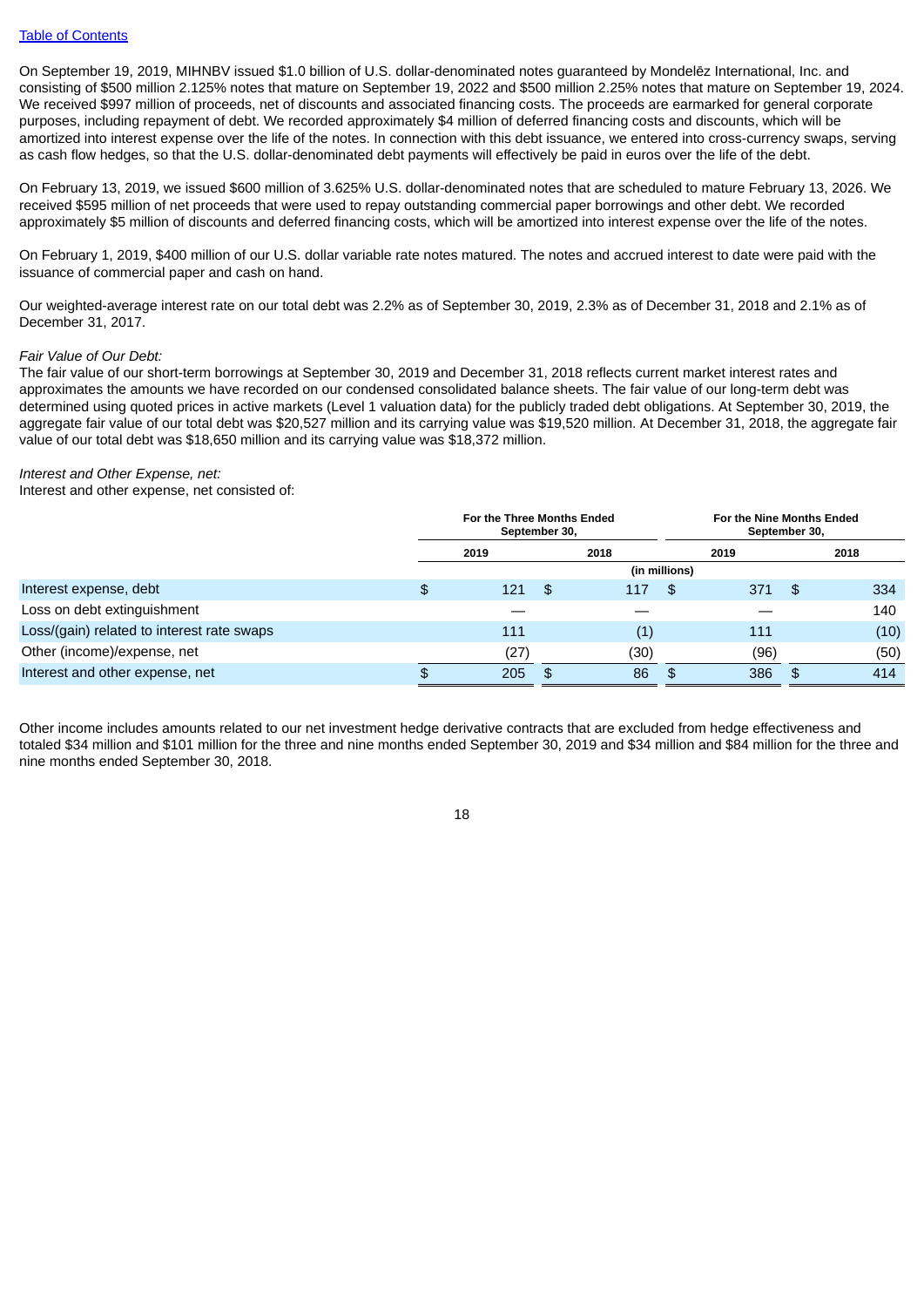# **Note 10. Financial Instruments**

## *Fair Value of Derivative Instruments:*

Derivative instruments were recorded at fair value in the condensed consolidated balance sheets as follows:

|                                                     |                             | As of September 30, 2019 |      | As of December 31, 2018         |    |                             |    |                                 |
|-----------------------------------------------------|-----------------------------|--------------------------|------|---------------------------------|----|-----------------------------|----|---------------------------------|
|                                                     | Asset<br><b>Derivatives</b> |                          |      | Liability<br><b>Derivatives</b> |    | Asset<br><b>Derivatives</b> |    | Liability<br><b>Derivatives</b> |
|                                                     |                             |                          |      | (in millions)                   |    |                             |    |                                 |
| Derivatives designated as<br>accounting hedges:     |                             |                          |      |                                 |    |                             |    |                                 |
| Interest rate contracts                             | \$                          | 51                       | - \$ | 153                             | \$ | 17                          | \$ | 355                             |
| Net investment hedge derivative contracts (1)       |                             | 574                      |      | 2                               |    | 337                         |    | 28                              |
|                                                     | \$                          | 625                      | \$   | 155                             | \$ | 354                         | \$ | 383                             |
| Derivatives not designated as<br>accounting hedges: |                             |                          |      |                                 |    |                             |    |                                 |
| Currency exchange contracts                         | \$                          | 102                      | \$   | 50                              | \$ | 72                          | \$ | 37                              |
| Commodity contracts                                 |                             | 249                      |      | 208                             |    | 191                         |    | 210                             |
|                                                     | \$                          | 351                      | \$   | 258                             | \$ | 263                         | \$ | 247                             |
| <b>Total fair value</b>                             | \$                          | 976                      | \$   | 413                             | \$ | 617                         | \$ | 630                             |

(1) Net investment hedge contracts consist of cross-currency interest rate swaps and forward contracts. We also designate some of our non-U.S. dollar denominated debt to hedge a portion of our net investments in our non-U.S. operations. This debt is not reflected in the table above, but is included in long-term debt discussed in Note 9, *Debt and Borrowing Arrangements*. Both net investment hedge derivative contracts and non-U.S. dollar denominated debt acting as net investment hedges are also disclosed in the *Derivative Volume* table and the *Hedges of Net Investments in International Operations* section appearing later in this footnote.

Derivatives designated as accounting hedges include cash flow and net investment hedge derivative contracts. Our economic hedges are derivatives not designated as accounting hedges. We record derivative assets and liabilities on a gross basis on our condensed consolidated balance sheets. The fair value of our asset derivatives is recorded within other current assets and the fair value of our liability derivatives is recorded within other current liabilities.

The fair values (asset/(liability)) of our derivative instruments were determined using:

|                                | As of September 30, 2019                               |     |                                                                                          |                                                                      |       |     |                                                    |  |  |  |
|--------------------------------|--------------------------------------------------------|-----|------------------------------------------------------------------------------------------|----------------------------------------------------------------------|-------|-----|----------------------------------------------------|--|--|--|
|                                | Total<br><b>Fair Value of Net</b><br>Asset/(Liability) |     | <b>Quoted Prices in</b><br><b>Active Markets</b><br>for Identical<br>Assets<br>(Level 1) | Significant<br><b>Other Observable</b><br><b>Inputs</b><br>(Level 2) |       |     | Significant<br>Unobservable<br>Inputs<br>(Level 3) |  |  |  |
|                                |                                                        |     |                                                                                          | (in millions)                                                        |       |     |                                                    |  |  |  |
| Currency exchange contracts    | \$<br>52 <sub>2</sub>                                  | \$  |                                                                                          | $\mathfrak{p}$                                                       | 52    | -\$ |                                                    |  |  |  |
| Commodity contracts            | 41                                                     |     | 19                                                                                       |                                                                      | 22    |     |                                                    |  |  |  |
| Interest rate contracts        | (102)                                                  |     |                                                                                          |                                                                      | (102) |     |                                                    |  |  |  |
| Net investment hedge contracts | 572                                                    |     |                                                                                          |                                                                      | 572   |     |                                                    |  |  |  |
| <b>Total derivatives</b>       | 563                                                    | \$. | 19                                                                                       | \$                                                                   | 544   | \$  |                                                    |  |  |  |

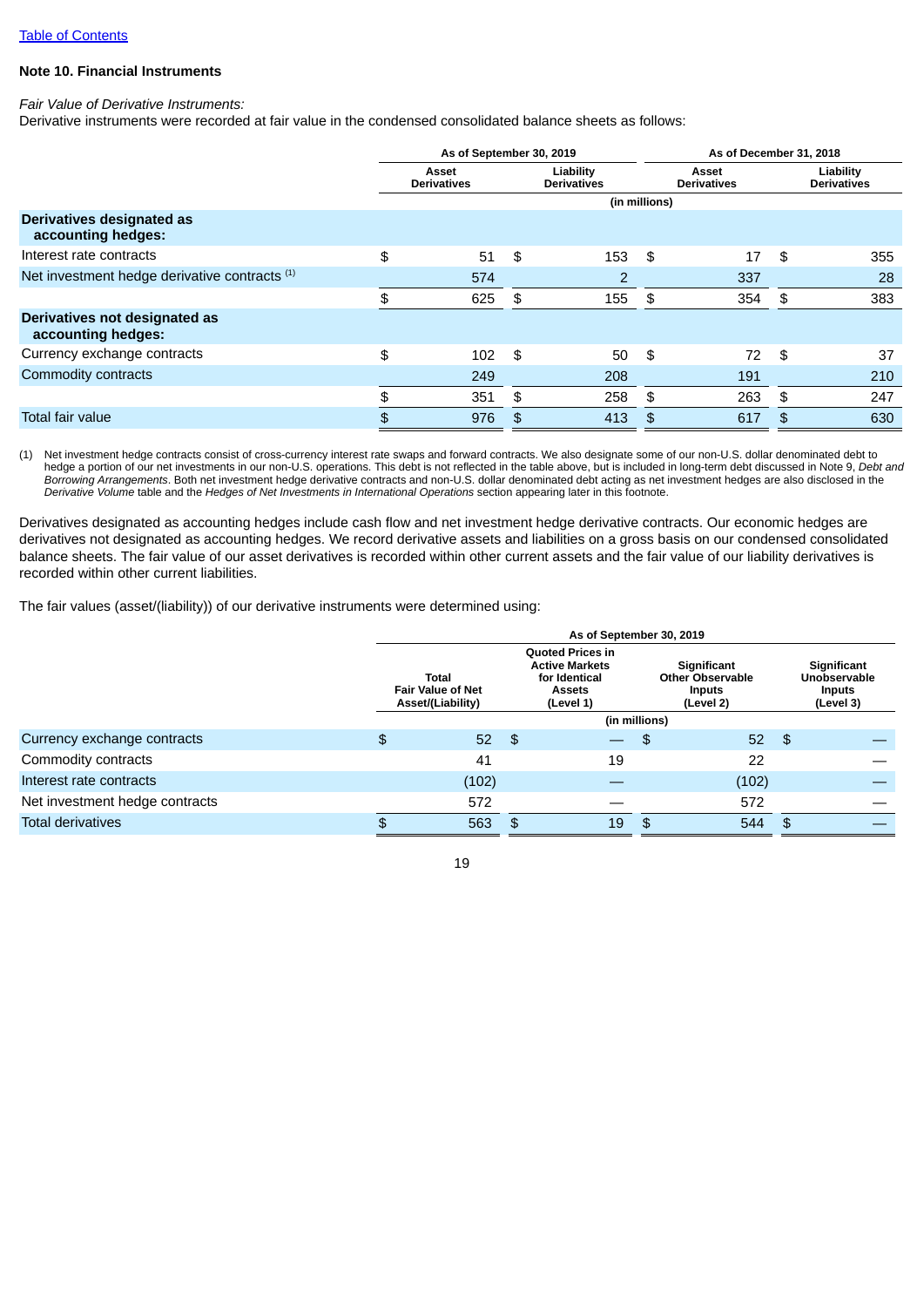|                                | As of December 31, 2018 |                                                        |    |                                                                                          |                                                               |       |     |                                                           |  |  |  |  |  |
|--------------------------------|-------------------------|--------------------------------------------------------|----|------------------------------------------------------------------------------------------|---------------------------------------------------------------|-------|-----|-----------------------------------------------------------|--|--|--|--|--|
|                                |                         | Total<br><b>Fair Value of Net</b><br>Asset/(Liability) |    | <b>Quoted Prices in</b><br><b>Active Markets</b><br>for Identical<br>Assets<br>(Level 1) | Significant<br><b>Other Observable</b><br>Inputs<br>(Level 2) |       |     | Significant<br>Unobservable<br><b>Inputs</b><br>(Level 3) |  |  |  |  |  |
|                                |                         |                                                        |    |                                                                                          | (in millions)                                                 |       |     |                                                           |  |  |  |  |  |
| Currency exchange contracts    | \$                      | 35 <sup>°</sup>                                        | \$ |                                                                                          | \$                                                            | 35    | -\$ |                                                           |  |  |  |  |  |
| Commodity contracts            |                         | (19)                                                   |    | $\scriptstyle{(1)}$                                                                      |                                                               | (18)  |     |                                                           |  |  |  |  |  |
| Interest rate contracts        |                         | (338)                                                  |    |                                                                                          |                                                               | (338) |     |                                                           |  |  |  |  |  |
| Net investment hedge contracts |                         | 309                                                    |    |                                                                                          |                                                               | 309   |     |                                                           |  |  |  |  |  |
| <b>Total derivatives</b>       | £.                      | (13)                                                   | \$ | (1)                                                                                      | $\mathfrak{F}$                                                | (12)  | \$  |                                                           |  |  |  |  |  |

Level 1 financial assets and liabilities consist of exchange-traded commodity futures and listed options. The fair value of these instruments is determined based on quoted market prices on commodity exchanges.

Level 2 financial assets and liabilities consist primarily of over-the-counter ("OTC") currency exchange forwards, options and swaps; commodity forwards and options; and interest rate swaps. Our currency exchange contracts are valued using an income approach based on observable market forward rates less the contract rate multiplied by the notional amount. Commodity derivatives are valued using an income approach based on the observable market commodity index prices less the contract rate multiplied by the notional amount or based on pricing models that rely on market observable inputs such as commodity prices. Our calculation of the fair value of interest rate swaps is derived from a discounted cash flow analysis based on the terms of the contract and the observable market interest rate curve. Our calculation of the fair value of financial instruments takes into consideration the risk of nonperformance, including counterparty credit risk. Our OTC derivative transactions are governed by International Swap Dealers Association agreements and other standard industry contracts. Under these agreements, we do not post nor require collateral from our counterparties. The majority of our derivative contracts do not have a legal right of set-off. We manage the credit risk in connection with these and all our derivatives by entering into transactions with counterparties with investment grade credit ratings, limiting the amount of exposure with each counterparty and monitoring the financial condition of our counterparties.

*Derivative Volume:*

The notional values of our hedging instruments were:

|                                                          | <b>Notional Amount</b> |                          |    |                         |  |  |  |
|----------------------------------------------------------|------------------------|--------------------------|----|-------------------------|--|--|--|
|                                                          |                        | As of September 30, 2019 |    | As of December 31, 2018 |  |  |  |
|                                                          | (in millions)          |                          |    |                         |  |  |  |
| Currency exchange contracts:                             |                        |                          |    |                         |  |  |  |
| Intercompany loans and forecasted interest payments      | \$                     | 4,695                    | \$ | 3,239                   |  |  |  |
| Forecasted transactions                                  |                        | 3,976                    |    | 2,396                   |  |  |  |
| Commodity contracts                                      |                        | 45                       |    | 393                     |  |  |  |
| Interest rate contracts                                  |                        | 6,500                    |    | 8,679                   |  |  |  |
| Net investment hedges:                                   |                        |                          |    |                         |  |  |  |
| Net investment hedge derivative contracts                |                        | 6,651                    |    | 6,678                   |  |  |  |
| Non-U.S. dollar debt designated as net investment hedges |                        |                          |    |                         |  |  |  |
| Euro notes                                               |                        | 3,340                    |    | 3,514                   |  |  |  |
| British pound sterling notes                             |                        | 324                      |    | 336                     |  |  |  |
| Swiss franc notes                                        |                        | 1,403                    |    | 1,424                   |  |  |  |
| Canadian dollar notes                                    |                        | 453                      |    | 440                     |  |  |  |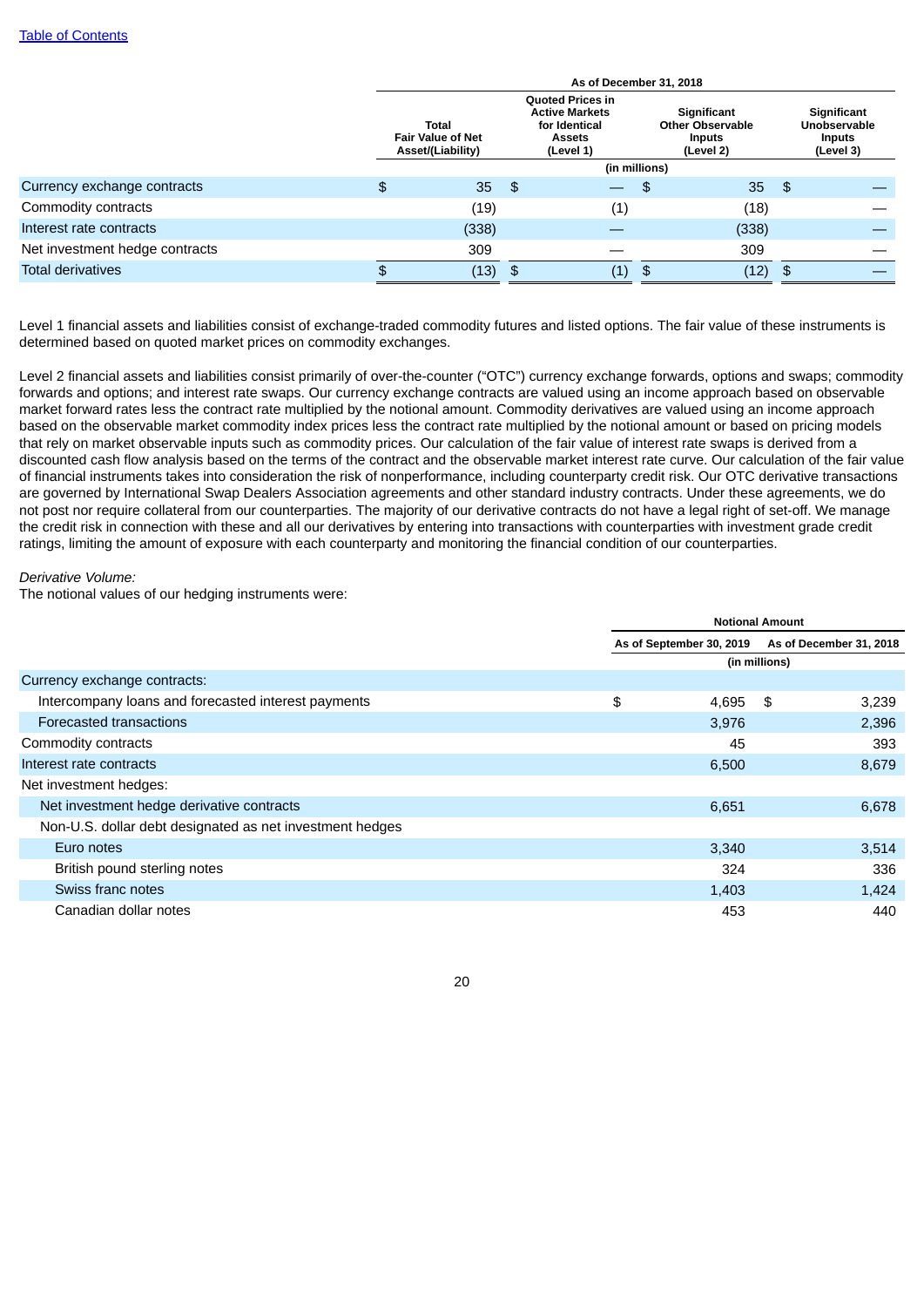## **Cash Flow Hedges:**

Cash flow hedge activity, net of taxes, within accumulated other comprehensive earnings/(losses) included:

|                                                                  | For the Three Months Ended<br>September 30, |      |            |               | For the Nine Months Ended<br>September 30, |    |       |  |
|------------------------------------------------------------------|---------------------------------------------|------|------------|---------------|--------------------------------------------|----|-------|--|
|                                                                  | 2019                                        |      | 2018       |               | 2019                                       |    | 2018  |  |
|                                                                  |                                             |      |            | (in millions) |                                            |    |       |  |
| Accumulated (loss)/gain at beginning of period                   | \$<br>$(298)$ \$                            |      | $(133)$ \$ |               | $(167)$ \$                                 |    | (113) |  |
| Transfer of realized losses/(gains)<br>in fair value to earnings | 111                                         |      |            |               | 123                                        |    | (9)   |  |
| Unrealized (loss)/gain in fair value                             | (68)                                        |      | 25         |               | (211)                                      |    | 14    |  |
| Accumulated (loss)/gain at end of period                         | \$<br>(255)                                 | - \$ | (108)      | \$            | (255)                                      | \$ | (108) |  |

After-tax gains/(losses) reclassified from accumulated other comprehensive earnings/(losses) into net earnings were:

|                         |              |  | For the Three Months Ended<br>September 30, |               | For the Nine Months Ended<br>September 30. |      |  |  |  |  |
|-------------------------|--------------|--|---------------------------------------------|---------------|--------------------------------------------|------|--|--|--|--|
|                         | 2019<br>2018 |  |                                             |               | 2019                                       | 2018 |  |  |  |  |
|                         |              |  |                                             | (in millions) |                                            |      |  |  |  |  |
| Interest rate contracts | \$           |  | ന<br><b>D</b>                               |               | (123)                                      | ۰D   |  |  |  |  |

Within interest and other expense, net, we recognized a loss of \$111 million in the three and nine months ended September 30, 2019 and gains of \$1 million in the three months and \$10 million in the nine months ended September 30, 2018 related to certain forward-starting interest rate swaps for which the planned timing and currency of the related forecasted debt was changed. We also recognized a loss of \$12 million in the second quarter of 2019 in the net loss on equity method investment transactions. Refer to Note 7, *Equity Method Investments* - *JDE / Keurig Exchange*.

After-tax gains/(losses) recognized in other comprehensive earnings/(losses) were:

|                                                          | For the Three Months Ended<br>September 30, |                          |      |                          | For the Nine Months Ended<br>September 30, |       |     |      |    |
|----------------------------------------------------------|---------------------------------------------|--------------------------|------|--------------------------|--------------------------------------------|-------|-----|------|----|
|                                                          | 2019                                        |                          | 2018 |                          |                                            | 2019  |     | 2018 |    |
|                                                          |                                             |                          |      |                          | (in millions)                              |       |     |      |    |
| Currency exchange contracts -<br>forecasted transactions | \$                                          | $\overline{\phantom{0}}$ | \$.  | $\overline{\phantom{0}}$ |                                            | 3     | \$  |      |    |
| Interest rate contracts                                  |                                             | (68)                     |      | 25                       |                                            | (214) |     |      | 14 |
| <b>Total</b>                                             | \$.                                         | (68)                     | -\$  | 25                       |                                            | (211) | \$. |      | 14 |

We record pre-tax (i) gains or losses reclassified from accumulated other comprehensive earnings/(losses) into earnings, (ii) gains or losses on ineffectiveness and (iii) gains or losses on amounts excluded from effectiveness testing in:

- cost of sales for currency exchange contracts related to forecasted transactions;
- cost of sales for commodity contracts; and<br>• interest and other expense net for interest
- interest and other expense, net for interest rate contracts and currency exchange contracts related to intercompany loans.

Based on current market conditions, we would expect to transfer losses of \$6 million (net of taxes) for interest rate cash flow hedges to earnings during the next 12 months.

## *Cash Flow Hedge Coverage:*

As of September 30, 2019, our longest dated cash flow hedges were interest rate swaps that hedge forecasted interest rate payments over the next 4 years and 11 months.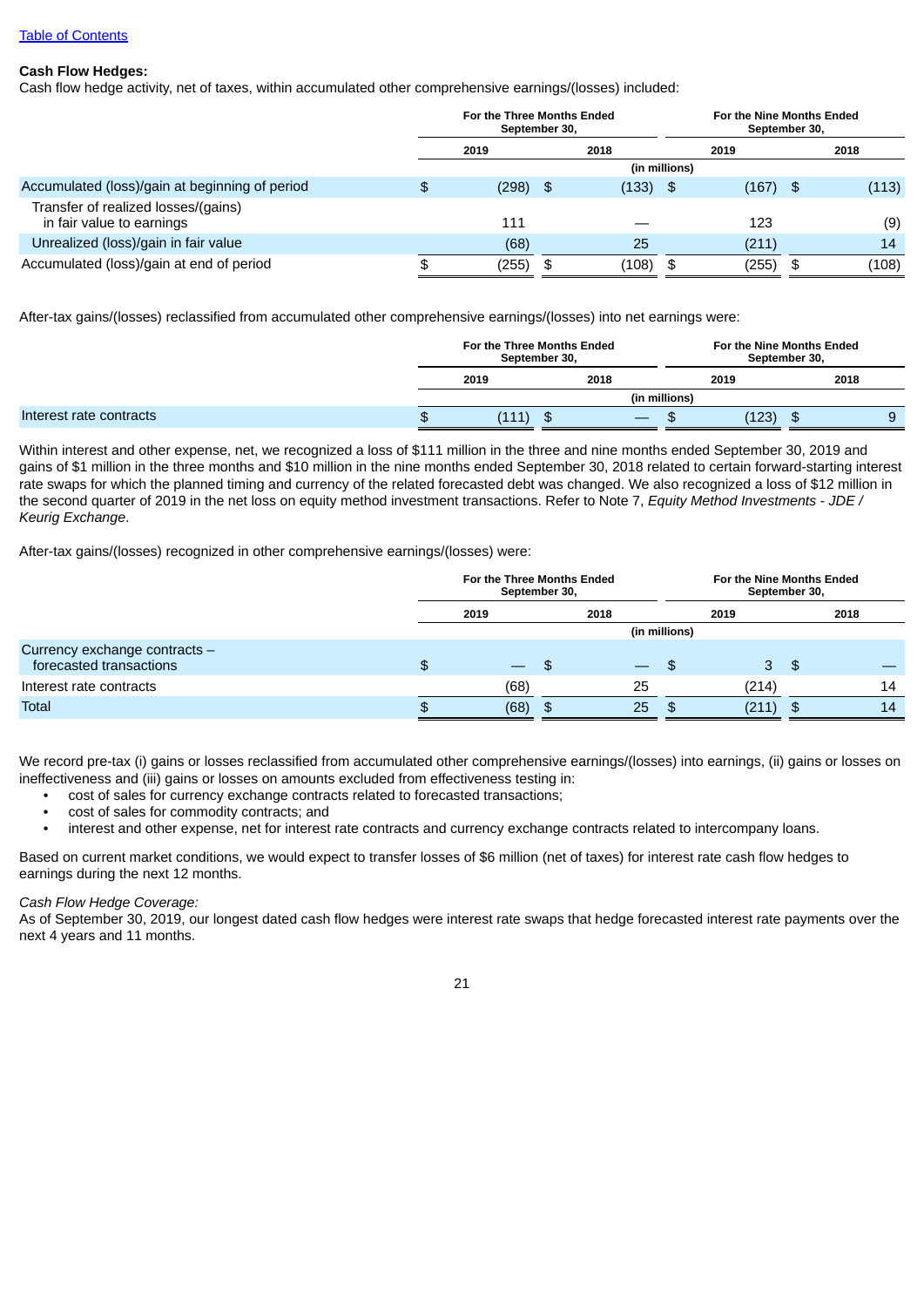## **Hedges of Net Investments in International Operations:**

#### *Net investment hedge ("NIH") derivative contracts:*

We enter into cross-currency interest rate swaps and forwards to hedge certain investments in our non-U.S. operations against movements in exchange rates. The aggregate notional value as of September 30, 2019 was \$6.7 billion. The impacts of the net investment hedge derivative contracts on other comprehensive earnings and net earnings were as follows:

|                                                       | For the Three Months Ended<br>September 30, |    |      |    |               | For the Nine Months Ended<br>September 30, |     |    |      |     |  |
|-------------------------------------------------------|---------------------------------------------|----|------|----|---------------|--------------------------------------------|-----|----|------|-----|--|
|                                                       | 2019                                        |    | 2018 |    |               | 2019                                       |     |    | 2018 |     |  |
|                                                       |                                             |    |      |    | (in millions) |                                            |     |    |      |     |  |
| After-tax gain/(loss) on NIH contracts <sup>(1)</sup> | \$<br>193                                   | \$ |      | 22 | Ф             |                                            | 260 | \$ |      | 281 |  |

(1) Amounts recorded for unsettled and settled NIH derivative contracts are recorded in the cumulative translation adjustment within other comprehensive earnings. The cash flows from the settled contracts are reported within other investing activities in the condensed consolidated statement of cash flows.

|                                                                               | For the Three Months Ended<br>September 30, |  |      |    | For the Nine Months Ended<br>September 30, |      |     |  |      |    |
|-------------------------------------------------------------------------------|---------------------------------------------|--|------|----|--------------------------------------------|------|-----|--|------|----|
|                                                                               | 2019                                        |  | 2018 |    |                                            | 2019 |     |  | 2018 |    |
|                                                                               |                                             |  |      |    | (in millions)                              |      |     |  |      |    |
| Amounts excluded from the assessment of<br>hedge effectiveness <sup>(1)</sup> | \$<br>34                                    |  |      | 34 |                                            |      | 101 |  |      | 84 |

(1) We elected to record changes in the fair value of amounts excluded from the assessment of effectiveness in net earnings within interest and other expense, net.

### *Non-U.S. dollar debt designated as net investment hedges:*

After-tax gains/(losses) related to hedges of net investments in international operations in the form of euro, British pound sterling, Swiss franc and Canadian dollar-denominated debt were recorded within the cumulative translation adjustment section of other comprehensive income and were:

|                              | For the Three Months Ended<br>September 30, |      |     |      |      | For the Nine Months Ended<br>September 30, |      |    |      |     |
|------------------------------|---------------------------------------------|------|-----|------|------|--------------------------------------------|------|----|------|-----|
|                              |                                             | 2019 |     | 2018 |      |                                            | 2019 |    | 2018 |     |
|                              |                                             |      |     |      |      | (in millions)                              |      |    |      |     |
| Euro notes                   | \$                                          | 111  | -\$ |      | 18   | - SS                                       | 133  | \$ |      | 94  |
| British pound sterling notes |                                             | 8    |     |      | 5    |                                            | 9    |    |      | 13  |
| Swiss franc notes            |                                             | 24   |     |      | (10) |                                            | 16   |    |      | 6   |
| Canadian notes               |                                             | 4    |     |      | (6)  |                                            | (10) |    |      | (2) |

## **Economic Hedges:**

Pre-tax gains/(losses) recorded in net earnings for economic hedges were:

|                                                        | For the Three Months Ended<br>September 30, |     |       |               | For the Nine Months Ended<br>September 30, |      | <b>Location of</b><br>Gain/(Loss) |                                                 |
|--------------------------------------------------------|---------------------------------------------|-----|-------|---------------|--------------------------------------------|------|-----------------------------------|-------------------------------------------------|
|                                                        | 2019                                        |     | 2018  | 2019<br>2018  |                                            |      |                                   | Recognized<br>in Earnings                       |
|                                                        |                                             |     |       | (in millions) |                                            |      |                                   |                                                 |
| Currency exchange contracts:                           |                                             |     |       |               |                                            |      |                                   |                                                 |
| Intercompany loans and<br>forecasted interest payments | \$<br>60                                    | \$  | 16    | \$            | 71                                         | - \$ | 30                                | Interest and other expense, net                 |
| Forecasted transactions                                | 50                                          |     | 53    |               | 30                                         |      | 118                               | Cost of sales                                   |
| Forecasted transactions                                | (1)                                         |     | (1)   |               | (2)                                        |      | (6)                               | Interest and other expense, net                 |
| Forecasted transactions                                | (1)                                         |     | 2     |               | (6)                                        |      | (2)                               | Selling, general and<br>administrative expenses |
| Commodity contracts                                    | (38)                                        |     | (123) |               | 28                                         |      | (22)                              | Cost of sales                                   |
| Total                                                  | \$<br>70                                    | \$. | (53)  | \$            | 121                                        | \$   | 118                               |                                                 |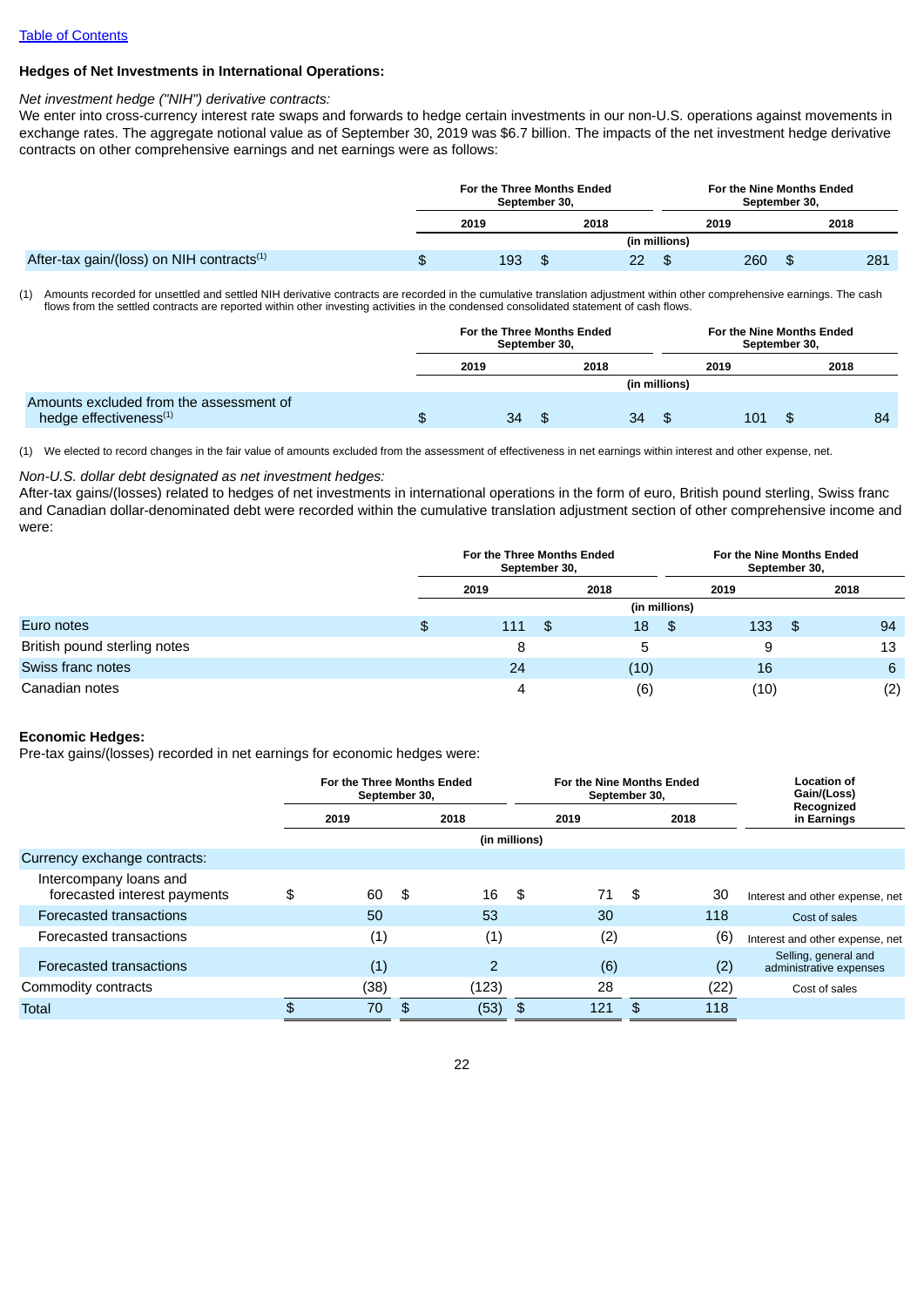## **Note 11. Benefit Plans**

## **Pension Plans**

*Components of Net Periodic Pension Cost:* Net periodic pension cost consisted of the following:

|                                          | U.S. Plans<br>For the Three Months Ended<br>September 30, |      |    |                |               | Non-U.S. Plans                              |     |       |  |  |  |
|------------------------------------------|-----------------------------------------------------------|------|----|----------------|---------------|---------------------------------------------|-----|-------|--|--|--|
|                                          |                                                           |      |    |                |               | For the Three Months Ended<br>September 30, |     |       |  |  |  |
|                                          |                                                           | 2019 |    | 2018           |               | 2019                                        |     | 2018  |  |  |  |
|                                          |                                                           |      |    |                | (in millions) |                                             |     |       |  |  |  |
| Service cost                             | \$                                                        | 10   | \$ | 11             | \$            | 30 <sup>°</sup>                             | -\$ | 36    |  |  |  |
| Interest cost                            |                                                           | 15   |    | 16             |               | 49                                          |     | 49    |  |  |  |
| Expected return on plan assets           |                                                           | (22) |    | (22)           |               | (99)                                        |     | (110) |  |  |  |
| Amortization:                            |                                                           |      |    |                |               |                                             |     |       |  |  |  |
| Net loss from experience differences     |                                                           | 9    |    | 6              |               | 36                                          |     | 40    |  |  |  |
| Prior service cost/(benefit)             |                                                           |      |    |                |               | (2)                                         |     | (1)   |  |  |  |
| Settlement losses and other expenses (1) |                                                           | 5    |    | $\overline{4}$ |               |                                             |     |       |  |  |  |
| Net periodic pension cost                | \$                                                        | 17   | \$ | 15             | \$            | 14                                          | \$  | 14    |  |  |  |

|                                          | <b>U.S. Plans</b>                          |      |    |      |               | Non-U.S. Plans                             |    |       |  |  |
|------------------------------------------|--------------------------------------------|------|----|------|---------------|--------------------------------------------|----|-------|--|--|
|                                          | For the Nine Months Ended<br>September 30, |      |    |      |               | For the Nine Months Ended<br>September 30, |    |       |  |  |
|                                          | 2019                                       |      |    | 2018 |               | 2019                                       |    | 2018  |  |  |
|                                          |                                            |      |    |      | (in millions) |                                            |    |       |  |  |
| Service cost                             | \$                                         | 28   | \$ | 33   | \$            | 91                                         | \$ | 111   |  |  |
| Interest cost                            |                                            | 46   |    | 46   |               | 151                                        |    | 151   |  |  |
| Expected return on plan assets           |                                            | (66) |    | (66) |               | (303)                                      |    | (341) |  |  |
| Amortization:                            |                                            |      |    |      |               |                                            |    |       |  |  |
| Net loss from experience differences     |                                            | 19   |    | 26   |               | 111                                        |    | 124   |  |  |
| Prior service cost/(credit)              |                                            | 1    |    |      |               | (5)                                        |    | (2)   |  |  |
| Settlement losses and other expenses (1) |                                            | 13   |    | 19   |               | 3                                          |    |       |  |  |
| Net periodic pension cost                | \$                                         | 41   |    | 59   | \$            | 48                                         | \$ | 43    |  |  |

(1) In connection with our Simplify to Grow Program, settlement losses and other expenses were \$2 million for the three months and \$7 million for the nine months ended September 30, 2019 and \$3 million for the three and nine months ended September 30, 2018. These losses were recorded within benefit plan non-service income on our condensed consolidated statements of earnings.

## *Employer Contributions:*

During the nine months ended September 30, 2019, we contributed \$5 million to our U.S. pension plans and \$185 million to our non-U.S. pension plans, including \$104 million to plans in the United Kingdom and Ireland. We make contributions to our pension plans in accordance with local funding arrangements and statutory minimum funding requirements. Discretionary contributions are made to the extent that they are tax deductible and do not generate an excise tax liability.

As of September 30, 2019, over the remainder of 2019, we plan to make further contributions of approximately \$1 million to our U.S. plans and approximately \$51 million to our non-U.S. plans. Our actual contributions may be different due to many factors, including changes in tax and other benefit laws, significant differences between expected and actual pension asset performance or interest rates.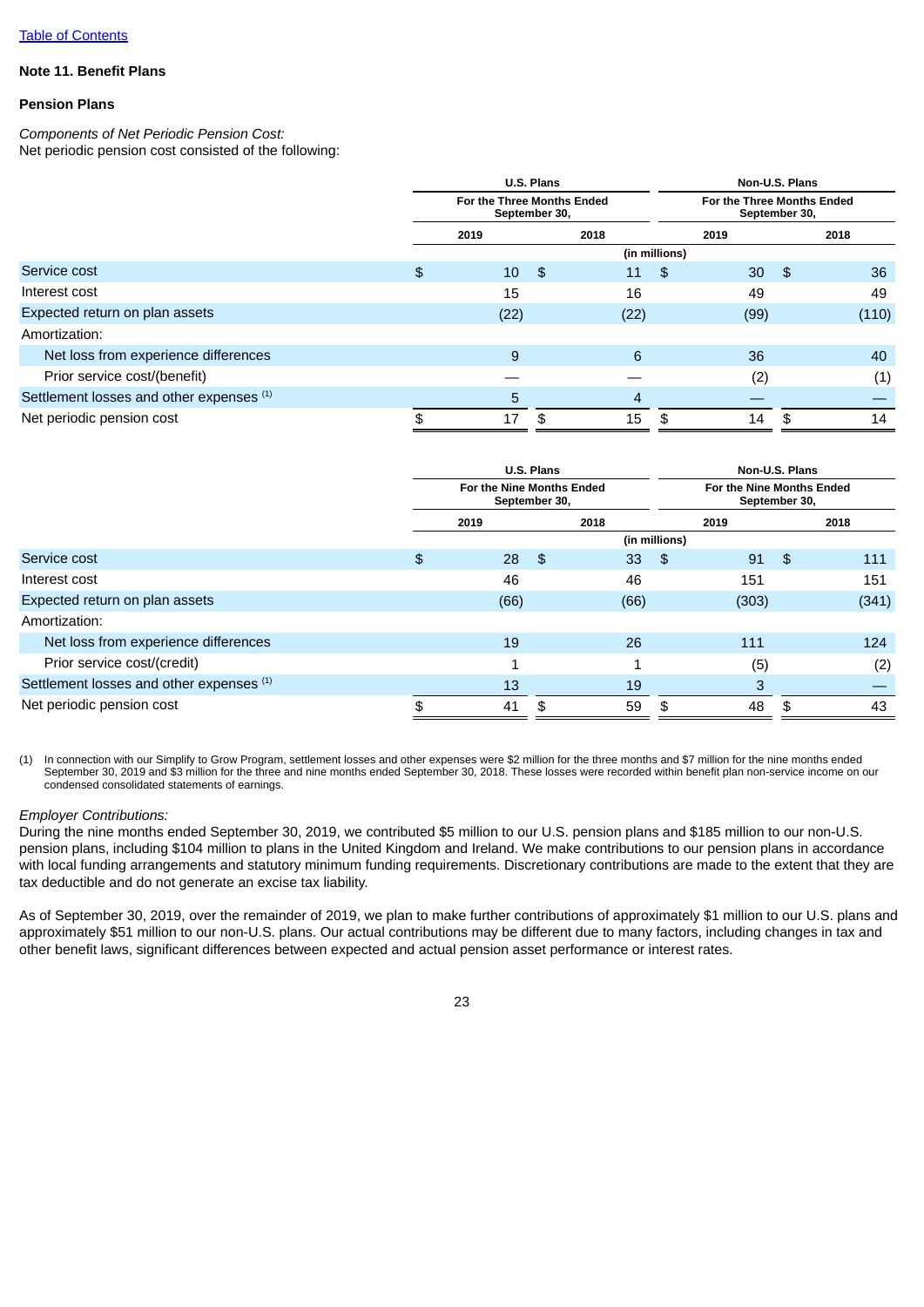## *Multiemployer Pension Plans:*

The most individually significant multiemployer plan we participated in prior to the second quarter of 2018 was the Bakery and Confectionery Union and Industry International Pension Fund (the "Fund"). Our obligation to contribute to the Fund arose with respect to 8 collective bargaining agreements covering most of our employees represented by the Bakery, Confectionery, Tobacco and Grain Millers Union. All of those collective bargaining agreements expired in 2016 and we continued to contribute to the Fund through 2018.

During 2018, we executed a complete withdrawal from the Fund and recorded a \$429 million estimated withdrawal liability. On July 11, 2019, we received an undiscounted withdrawal liability assessment from the Fund totaling \$526 million requiring pro-rata monthly payments over 20 years and we recorded a \$35 million final adjustment to reduce our withdrawal liability as of June 30, 2019. We began making monthly payments during the third quarter. As of September 30, 2019, the remaining discounted withdrawal liability was \$394 million, with \$14 million recorded in other current liabilities and \$380 million recorded in long-term other liabilities.

# **Postretirement Benefit Plans**

Net periodic postretirement health care benefit consisted of the following:

|                                                 | For the Three Months Ended<br>September 30, |              |      |              |               | For the Nine Months Ended<br>September 30, |     |      |  |
|-------------------------------------------------|---------------------------------------------|--------------|------|--------------|---------------|--------------------------------------------|-----|------|--|
|                                                 |                                             | 2019         |      | 2018         |               | 2019                                       |     | 2018 |  |
|                                                 |                                             |              |      |              | (in millions) |                                            |     |      |  |
| Service cost                                    | \$                                          | $\mathbf{1}$ | - \$ | $\mathbf{1}$ | \$            | $\overline{4}$                             | -\$ | 4    |  |
| Interest cost                                   |                                             | 4            |      | 4            |               | 11                                         |     | 11   |  |
| Amortization:                                   |                                             |              |      |              |               |                                            |     |      |  |
| Net loss from experience differences            |                                             | 2            |      | 4            |               |                                            |     | 11   |  |
| Prior service credit                            |                                             | (10)         |      | (10)         |               | (29)                                       |     | (29) |  |
| Net periodic postretirement health care benefit | ൷                                           | (3)          | \$   | (1)          | \$            | (9)                                        |     | (3)  |  |

## **Postemployment Benefit Plans**

Net periodic postemployment cost consisted of the following:

|                                  | For the Three Months Ended<br>September 30, |                   |      |           | For the Nine Months Ended<br>September 30, |      |     |      |  |
|----------------------------------|---------------------------------------------|-------------------|------|-----------|--------------------------------------------|------|-----|------|--|
|                                  |                                             | 2019              | 2018 |           |                                            | 2019 |     | 2018 |  |
|                                  |                                             |                   |      |           | (in millions)                              |      |     |      |  |
| Service cost                     | \$                                          | $\mathbf{1}$      | \$   | $1 \quad$ | \$                                         | 4    | -\$ | 4    |  |
| Interest cost                    |                                             |                   |      |           |                                            |      |     | 4    |  |
| Amortization of net gains        |                                             | $\left( 1\right)$ |      |           |                                            |      |     | (2)  |  |
| Net periodic postemployment cost |                                             |                   |      |           |                                            | 5    |     | 6    |  |

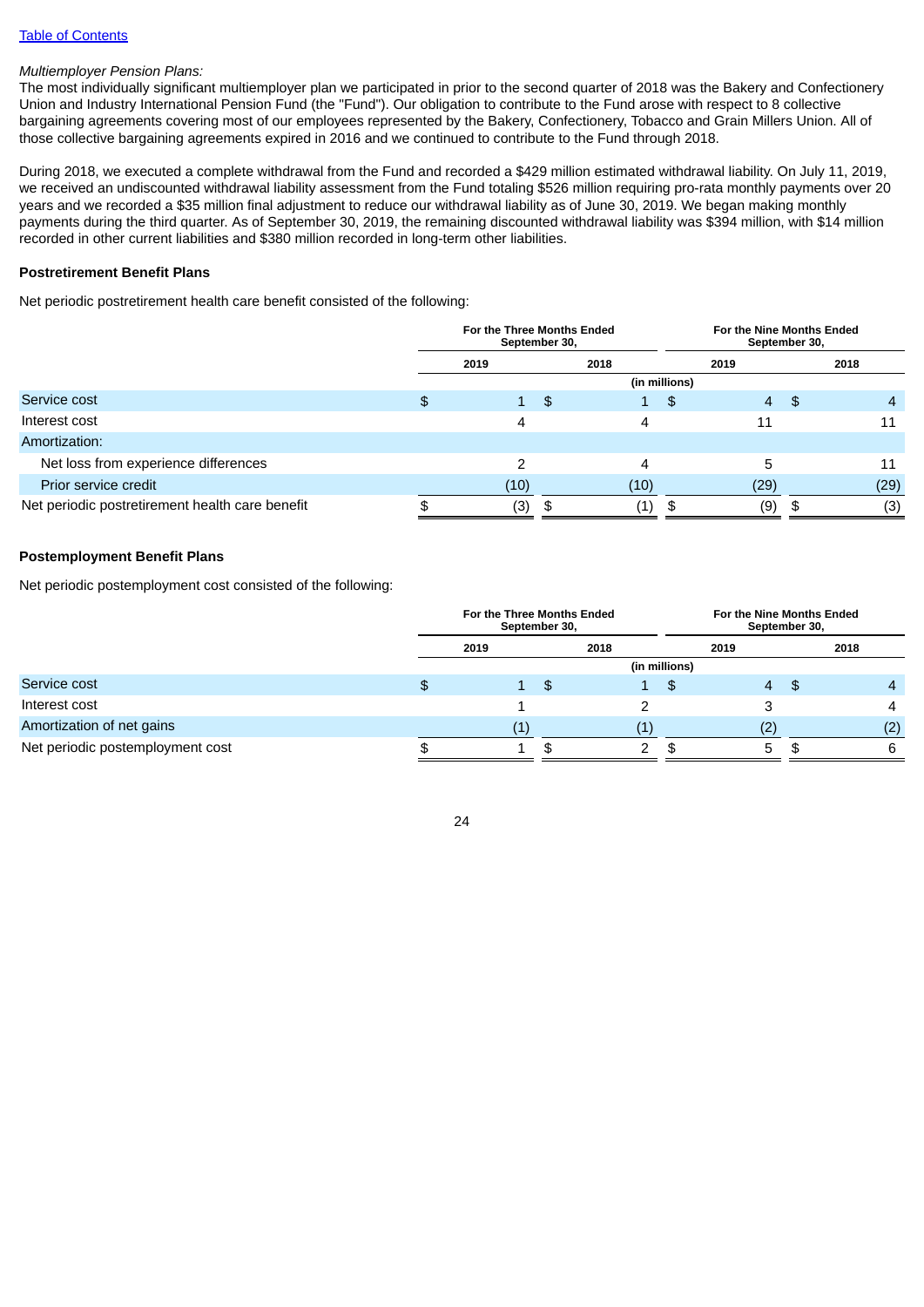## **Note 12. Stock Plans**

*Stock Options:* Stock option activity is reflected below:

|                                    | <b>Shares Subiect</b><br>to Option | Weighted-<br>Average<br>Exercise or<br><b>Grant Price</b><br><b>Per Share</b> | Average<br>Remaining<br>Contractual<br>Term | Aggregate<br><b>Intrinsic</b><br>Value |
|------------------------------------|------------------------------------|-------------------------------------------------------------------------------|---------------------------------------------|----------------------------------------|
| Balance at January 1, 2019         | 43,818,830                         | \$32.36                                                                       | 5 years                                     | \$<br>371 million                      |
| Annual grant to eligible employees | 4,793,570                          | 47.72                                                                         |                                             |                                        |
| Additional options issued          | 60,030                             | 51.25                                                                         |                                             |                                        |
| Total options granted              | 4,853,600                          | 47.76                                                                         |                                             |                                        |
| Options exercised (1)              | (13,011,929)                       | 27.46                                                                         |                                             | \$<br>290 million                      |
| Options canceled                   | (1,080,142)                        | 42.01                                                                         |                                             |                                        |
| Balance at September 30, 2019      | 34,580,359                         | 36.07                                                                         | 6 years                                     | \$<br>666 million                      |

(1) Cash received from options exercised was \$56 million in the three months and \$349 million in the nine months ended September 30, 2019. The actual tax benefit realized and recorded in the provision for income taxes for the tax deductions from the option exercises totaled \$8 million in the three months and \$37 million in the nine months ended September 30, 2019.

*Performance Share Units and Other Stock-Based Awards:*

Our performance share unit, deferred stock unit and historically granted restricted stock activity is reflected below:

|                                     | <b>Number</b><br>of Shares | <b>Grant Date</b> | <b>Weighted-Average</b><br><b>Fair Value</b><br>Per Share <sup>(3)</sup> | <b>Weighted-Average</b><br>Aggregate<br>Fair Value (3) |
|-------------------------------------|----------------------------|-------------------|--------------------------------------------------------------------------|--------------------------------------------------------|
| Balance at January 1, 2019          | 6,559,010                  |                   | \$42.19                                                                  |                                                        |
| Annual grant to eligible employees: |                            | Feb 22, 2019      |                                                                          |                                                        |
| Performance share units             | 891,210                    |                   | 57.91                                                                    |                                                        |
| Deferred stock units                | 666.880                    |                   | 47.72                                                                    |                                                        |
| Additional shares granted (1)       | 120,083                    | <b>Various</b>    | 55.05                                                                    |                                                        |
| Total shares granted                | 1.678.173                  |                   | 53.65                                                                    | \$<br>90 million                                       |
| Vested $(2)$                        | (1,679,731)                |                   | 36.90                                                                    | \$<br>62 million                                       |
| Forfeited <sup>(2)</sup>            | (633, 821)                 |                   | 45.86                                                                    |                                                        |
| Balance at September 30, 2019       | 5,923,631                  |                   | 46.54                                                                    |                                                        |

(1) Includes performance share units and deferred stock units.

(2) Includes performance share units, deferred stock units and historically granted restricted stock. The actual tax benefit/(expense) realized and recorded in the provision for

income taxes for the tax deductions from the shares vested totaled less than \$1 million in the three months and \$2 million in the nine months ended September 30, 2019. The grant date fair value of performance share units is determined based on the Monte Carlo simulation model for the market-based total shareholder return component and (3) The grant date fair value of performance share un the closing market price of the Company's stock on the grant date for performance-based components. The Monte Carlo simulation model incorporates the probability of achieving the total shareholder return market condition. Compensation expense is recognized using the grant date fair values regardless of whether the market condition is achieved, so long as the requisite service has been provided.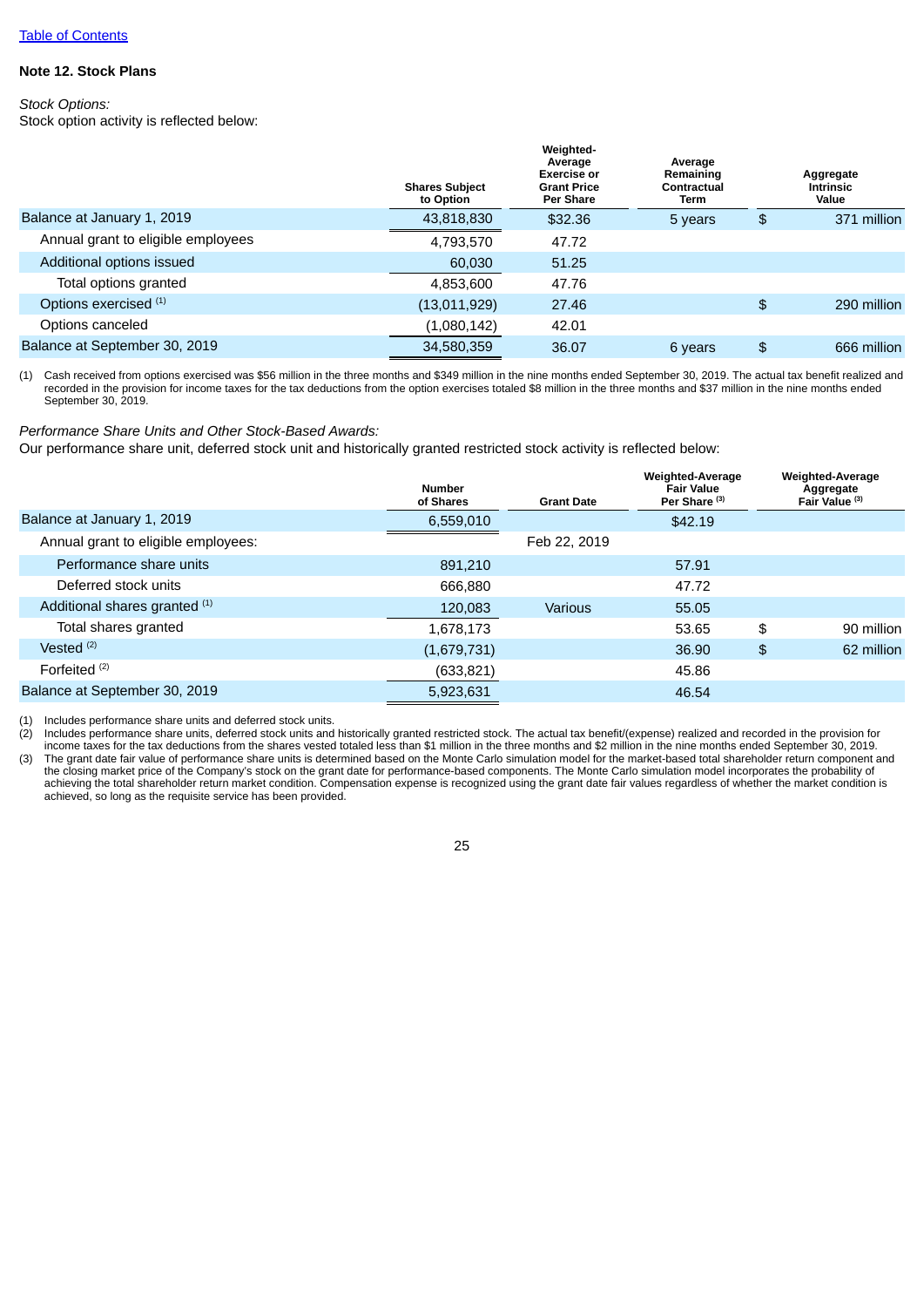#### *Share Repurchase Program:*

Between 2013 and 2017, our Board of Directors authorized the repurchase of a total of \$13.7 billion of our Common Stock through December 31, 2018. On January 31, 2018, our Finance Committee, with authorization delegated from our Board of Directors, approved an increase of \$6.0 billion in the share repurchase program, raising the authorization to \$19.7 billion of Common Stock repurchases, and extended the program through December 31, 2020. Repurchases under the program are determined by management and are wholly discretionary. Prior to January 1, 2019, we had repurchased \$15.0 billion of Common Stock pursuant to this authorization. During the nine months ended September 30, 2019, we repurchased approximately 24 million shares of Common Stock at an average cost of \$47.21 per share, or an aggregate cost of approximately \$1.2 billion, all of which was paid during the period except for approximately \$5 million settled in October 2019. All share repurchases were funded through available cash and commercial paper issuances. As of September 30, 2019, we have \$3.5 billion in remaining share repurchase capacity.

### **Note 13. Commitments and Contingencies**

#### *Legal Proceedings:*

We routinely are involved in legal proceedings, claims and governmental inspections or investigations ("Legal Matters") arising in the ordinary course of our business.

In February 2013 and March 2014, Cadbury India Limited (now known as Mondelez India Foods Private Limited), a subsidiary of Mondelēz International, and other parties received show cause notices from the Indian Central Excise Authority (the "Excise Authority") calling upon the parties to demonstrate why the Excise Authority should not collect a total of 3.7 billion Indian rupees (\$53 million as of September 30, 2019) of unpaid excise tax and an equivalent amount of penalties, as well as interest, related to production at the same Indian facility. We contested these demands for unpaid excise taxes, penalties and interest. On March 27, 2015, after several hearings, the Commissioner of the Excise Authority (the "Commissioner") issued an order denying the excise exemption that we claimed for the Indian facility for these periods and confirming the Excise Authority's demands for total taxes and penalties in the amount of 5.8 billion Indian rupees (\$82 million as of September 30, 2019) plus accrued interest. We have appealed this order. In addition, the Excise Authority issued additional show cause notices in February 2015, December 2015 and October 2017 on the same issue but covering the periods January-October 2014, November 2014- September 2015 and October 2015-June 2017, respectively. These three notices added a total of 4.9 billion Indian rupees (\$69 million as of September 30, 2019) of allegedly unpaid excise taxes subject to penalties up to an equivalent amount plus accrued interest. On May 25, 2019, the Commissioner issued an order denying the excise exemption that we claimed for the Indian facility for these three periods and confirming the Excise Authority's demands for total taxes and penalties in the amount of 9.3 billion Indian rupees (\$132 million as of September 30, 2019) plus accrued interest. We have appealed this order. Interest will continue to accrue until the matters are resolved. With the implementation of the Goods and Services Tax in India in July 2017, we will not receive any further show cause notices for additional amounts on this issue. We believe that the decision to claim the excise tax benefit is valid and we are continuing to contest the show cause notices through the administrative and judicial process. As part of a continuing appeals process, we may be required to deposit an amount up to the equivalent of the total demand for unpaid excise taxes under the five show cause notices, which will be repaid if the proceedings conclude in our favor. We do not expect to be required to make any such deposit before 2020.

On April 1, 2015, the U.S. Commodity Futures Trading Commission ("CFTC") filed a complaint against Kraft Foods Group and Mondelēz Global LLC ("Mondelēz Global") in the U.S. District Court (the "Court") for the Northern District of Illinois, Eastern Division (the "CFTC action") following its investigation of activities related to the trading of December 2011 wheat futures contracts that occurred prior to the spin-off of Kraft Foods Group. The complaint alleges that Kraft Foods Group and Mondelēz Global (1) manipulated or attempted to manipulate the wheat markets during the fall of 2011; (2) violated position limit levels for wheat futures and (3) engaged in non-competitive trades by trading both sides of exchange-for-physical Chicago Board of Trade wheat contracts. The CFTC seeks civil monetary penalties of either triple the monetary gain for each violation of the Commodity Exchange Act (the "Act") or \$1 million for each violation of Section 6(c)(1), 6(c)(3) or 9(a)(2) of the Act and \$140,000 for each additional violation of the Act, plus post-judgment interest; an order of permanent injunction prohibiting Kraft Foods Group and Mondelēz Global from violating specified provisions of the Act; disgorgement of profits; and costs and fees. On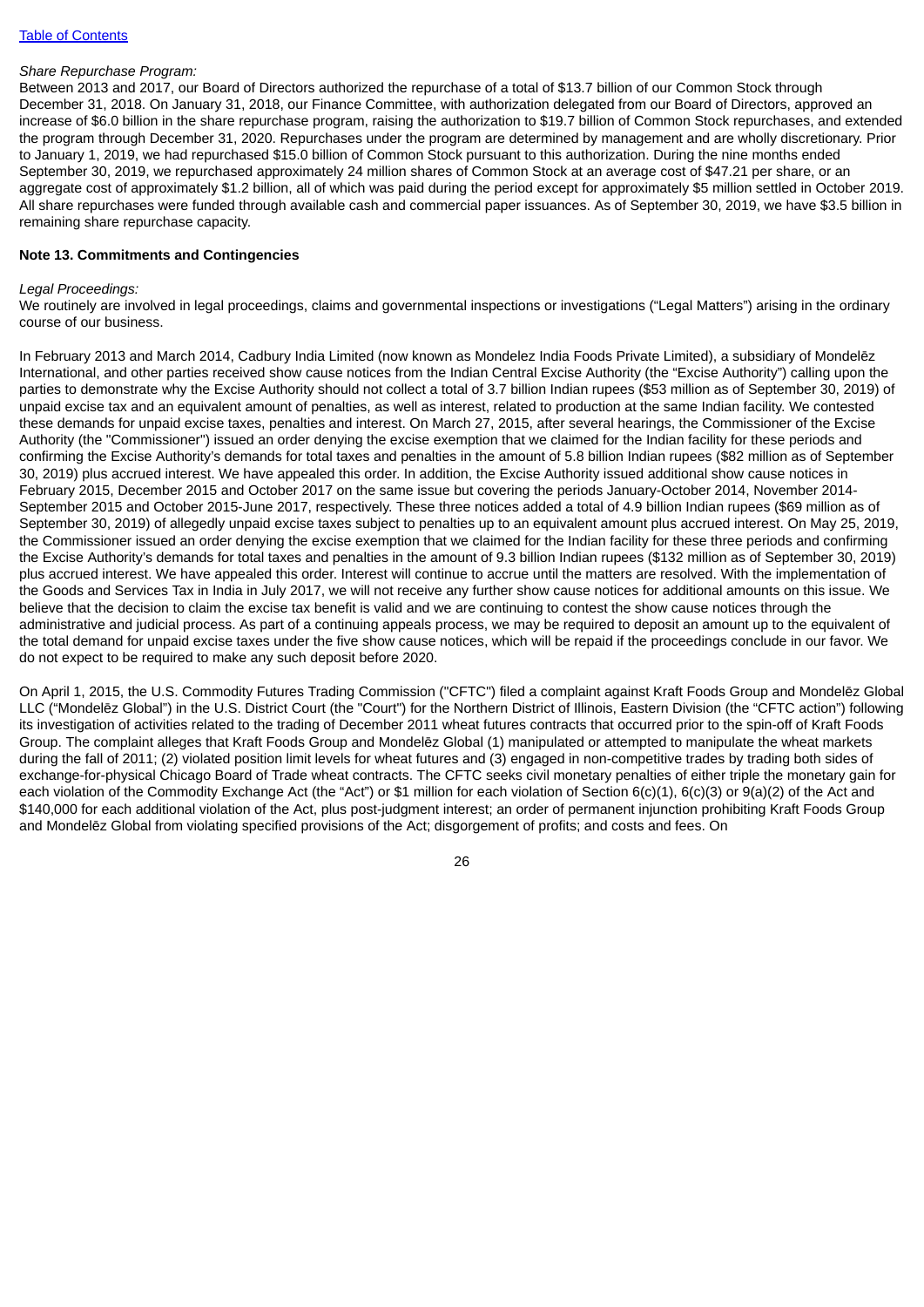August 15, 2019, the Court approved a settlement agreement between the CFTC and Mondelēz Global. The terms of the settlement, which are available in the Court's docket, had an immaterial impact on our financial position, results of operations and cash flows. On October 23, 2019, following a ruling by the United States Court of Appeals for the Seventh Circuit concerning post-settlement activities, the Court vacated the settlement agreement and reinstated all pending motions that the Court had previously mooted as a result of the settlement. The Court scheduled oral argument on these pending motions for November 20, 2019, unless the parties renegotiate the settlement agreement prior to this scheduled oral argument. Additionally, several class action complaints were filed against Kraft Foods Group and Mondelēz Global in the U.S. District Court for the Northern District of Illinois by investors in wheat futures and options on behalf of themselves and others similarly situated. The complaints make similar allegations as those made in the CFTC action, and the plaintiffs are seeking class action certification; monetary damages, interest and unjust enrichment; costs and fees; and injunctive, declaratory and other unspecified relief. In June 2015, these suits were consolidated in the Northern District of Illinois. We are contesting the plaintiffs' request for class certification. It is not possible to predict the outcome of these matters; however, based on our Separation and Distribution Agreement with Kraft Foods Group dated as of September 27, 2012, we expect to bear any monetary penalties or other payments in connection with the CFTC action. Although the CFTC action and the class action complaints involve the same alleged conduct, a resolution or decision with respect to one of the matters may not be dispositive as to the outcome of the other matter.

On August 21, 2018, the Virginia Department of Environmental Quality ("VDEQ") issued a Notice of Violation ("NOV") to Mondelēz Global. In the NOV, the VDEQ alleges that in our Richmond bakery, one operating line did not have the proper minimum temperature on its pollution control equipment and that the bakery failed to provide certain observation and training records. The VDEQ indicated that the alleged violations may lead to a fine and/or injunctive relief. We are working with the VDEQ to reach a resolution of this matter, and we do not expect this matter to have a material effect on our financial results.

We are a party to various legal proceedings incidental to our business, including those noted above in this section. We record provisions in the consolidated financial statements for pending litigation when we determine that an unfavorable outcome is probable and the amount of the loss can be reasonably estimated. For matters that are reasonably possible to result in an unfavorable outcome, management is unable to estimate the possible loss or range of loss or such amounts have been determined to be immaterial. At present we believe that the ultimate outcome of these proceedings, individually and in the aggregate, will not materially harm our financial position, results of operations or cash flows. However, legal proceedings and government investigations are subject to inherent uncertainties, and unfavorable rulings or other events could occur. Unfavorable resolutions could involve substantial monetary damages. In addition, in matters for which conduct remedies are sought, unfavorable resolutions could include an injunction or other order prohibiting us from selling one or more products at all or in particular ways, precluding particular business practices or requiring other remedies. An unfavorable outcome might result in a material adverse impact on our business, results of operations or financial position.

#### *Third-Party Guarantees:*

We enter into third-party guarantees primarily to cover long-term obligations of our vendors. As part of these transactions, we guarantee that third parties will make contractual payments or achieve performance measures. At September 30, 2019, we had no material third-party guarantees recorded on our condensed consolidated balance sheet.

#### *Tax Matters:*

We are a party to various tax matter proceedings incidental to our business. These proceedings are subject to inherent uncertainties, and unfavorable outcomes could subject us to additional tax liabilities and could materially adversely impact our business, results of operations or financial position.

A tax indemnification matter related to our 2007 acquisition of the *LU* biscuit business was closed during the quarter ended June 30, 2018. The closure had no impact on net earnings, however, it did result in a \$15 million tax benefit that was fully offset by an \$11 million expense in selling, general and administrative expenses and a \$4 million expense in interest and other expense, net.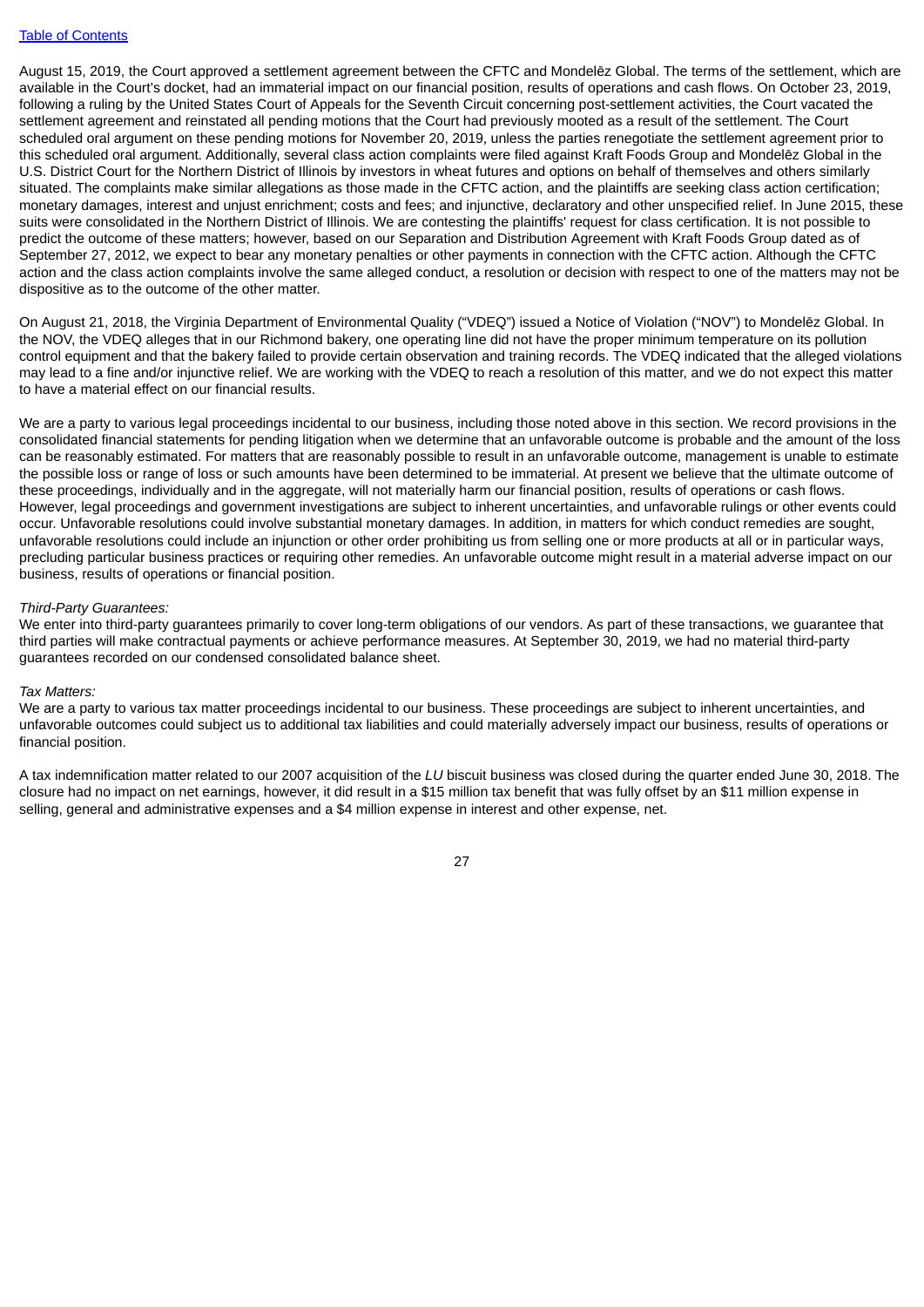# **Note 14. Reclassifications from Accumulated Other Comprehensive Income**

The following table summarizes the changes in the accumulated balances of each component of accumulated other comprehensive earnings/(losses) attributable to Mondelēz International. Amounts reclassified from accumulated other comprehensive earnings/(losses) to net earnings (net of tax) were net losses of \$143 million in the third quarter of 2019 and \$39 million in the third quarter of 2018 and \$231 million in the first nine months of 2019 and \$111 million in the first nine months of 2018.

|                                                                                       | For the Three Months Ended<br>September 30, |               |           |               |                | For the Nine Months Ended<br>September 30, |           |  |  |
|---------------------------------------------------------------------------------------|---------------------------------------------|---------------|-----------|---------------|----------------|--------------------------------------------|-----------|--|--|
|                                                                                       | 2019                                        |               | 2018      |               | 2019           |                                            | 2018      |  |  |
|                                                                                       |                                             |               |           | (in millions) |                |                                            |           |  |  |
| <b>Currency Translation Adjustments:</b>                                              |                                             |               |           |               |                |                                            |           |  |  |
| Balance at beginning of period                                                        | \$<br>(8, 447)                              | \$            | (8,409)   | \$            | $(8,603)$ \$   |                                            | (7,740)   |  |  |
| Currency translation adjustments                                                      | (283)                                       |               | (189)     |               | (147)          |                                            | (746)     |  |  |
| Reclassification to earnings related to:                                              |                                             |               |           |               |                |                                            |           |  |  |
| Equity method investment transaction                                                  |                                             |               | 6         |               |                |                                            | 6         |  |  |
| Tax (expense)/benefit                                                                 | (31)                                        |               | (10)      |               | (10)           |                                            | (119)     |  |  |
| Other comprehensive earnings/(losses)                                                 | (314)                                       |               | (193)     |               | (157)          |                                            | (859)     |  |  |
| Less: other comprehensive (earnings)/loss attributable to<br>noncontrolling interests | 9                                           |               | 3         |               | 8              |                                            |           |  |  |
| Balance at end of period                                                              | (8, 752)                                    |               | (8,599)   |               | (8, 752)       |                                            | (8,599)   |  |  |
| <b>Pension and Other Benefit Plans:</b>                                               |                                             |               |           |               |                |                                            |           |  |  |
| Balance at beginning of period                                                        | \$<br>(1,796)                               | $\frac{3}{2}$ | (1,981)   | \$            | (1,860)        | -\$                                        | (2, 144)  |  |  |
| Net actuarial gain/(loss) arising during period                                       | (1)                                         |               | 1         |               | (24)           |                                            | 46        |  |  |
| Tax (expense)/benefit on net actuarial gain/(loss)                                    |                                             |               |           |               | $\overline{7}$ |                                            | (9)       |  |  |
| Losses/(gains) reclassified into net earnings:                                        |                                             |               |           |               |                |                                            |           |  |  |
| Amortization of experience losses<br>and prior service costs (1)                      | 34                                          |               | 38        |               | 100            |                                            | 129       |  |  |
| Settlement losses and other expenses (1)                                              | 5                                           |               | 4         |               | 33             |                                            | 19        |  |  |
| Tax expense/(benefit) on reclassifications (2)                                        | (7)                                         |               | (9)       |               | (25)           |                                            | (34)      |  |  |
| Currency impact                                                                       | 55                                          |               | 12        |               | 59             |                                            | 58        |  |  |
| Other comprehensive earnings/(losses)                                                 | 86                                          |               | 46        |               | 150            |                                            | 209       |  |  |
| Balance at end of period                                                              | (1,710)                                     |               | (1,935)   |               | (1,710)        |                                            | (1,935)   |  |  |
| <b>Derivative Cash Flow Hedges:</b>                                                   |                                             |               |           |               |                |                                            |           |  |  |
| Balance at beginning of period                                                        | \$<br>(298)                                 | \$            | (133)     | \$            | (167)          | - \$                                       | (113)     |  |  |
| Net derivative gains/(losses)                                                         | (64)                                        |               | 30        |               | (227)          |                                            | 17        |  |  |
| Tax (expense)/benefit on net derivative gain/(loss)                                   | 7                                           |               | (5)       |               | 26             |                                            | (8)       |  |  |
| Losses/(gains) reclassified into net earnings:                                        |                                             |               |           |               |                |                                            |           |  |  |
| Interest rate contracts (3)                                                           | 111                                         |               |           |               | 123            |                                            | (11)      |  |  |
| Tax expense/(benefit) on reclassifications <sup>(2)</sup>                             |                                             |               |           |               |                |                                            | 2         |  |  |
| Currency impact                                                                       | (11)                                        |               |           |               | (10)           |                                            | 5         |  |  |
| Other comprehensive earnings/(losses)                                                 | 43                                          |               | 25        |               | (88)           |                                            | 5         |  |  |
| Balance at end of period                                                              | (255)                                       |               | (108)     |               | (255)          |                                            | (108)     |  |  |
| Accumulated other comprehensive income<br>attributable to Mondelez International:     |                                             |               |           |               |                |                                            |           |  |  |
| Balance at beginning of period                                                        | \$<br>(10, 541)                             | \$            | (10, 523) | \$            | (10, 630)      | $\sqrt{3}$                                 | (9,997)   |  |  |
| Total other comprehensive earnings/(losses)                                           | (185)                                       |               | (122)     |               | (95)           |                                            | (645)     |  |  |
| Less: other comprehensive (earnings)/loss attributable to<br>noncontrolling interests | 9                                           |               | 3         |               | 8              |                                            |           |  |  |
| Other comprehensive earnings/(losses) attributable to<br>Mondelez International       | (176)                                       |               | (119)     |               | (87)           |                                            | (645)     |  |  |
| Balance at end of period                                                              | \$<br>(10, 717)                             | \$            | (10, 642) | \$            | (10, 717)      | $\sqrt{3}$                                 | (10, 642) |  |  |

(1) These reclassified losses are included in net periodic benefit costs disclosed in Note 11, *Benefit Plans*, and net loss on equity method investment transactions.<br>(2) Taxes reclassified to earnings are recorded within

(2) Taxes reclassified to earnings are recorded within the provision for income taxes.<br>(3) These reclassified gains or losses are recorded within interest and other expense, net and net loss on equity method investment t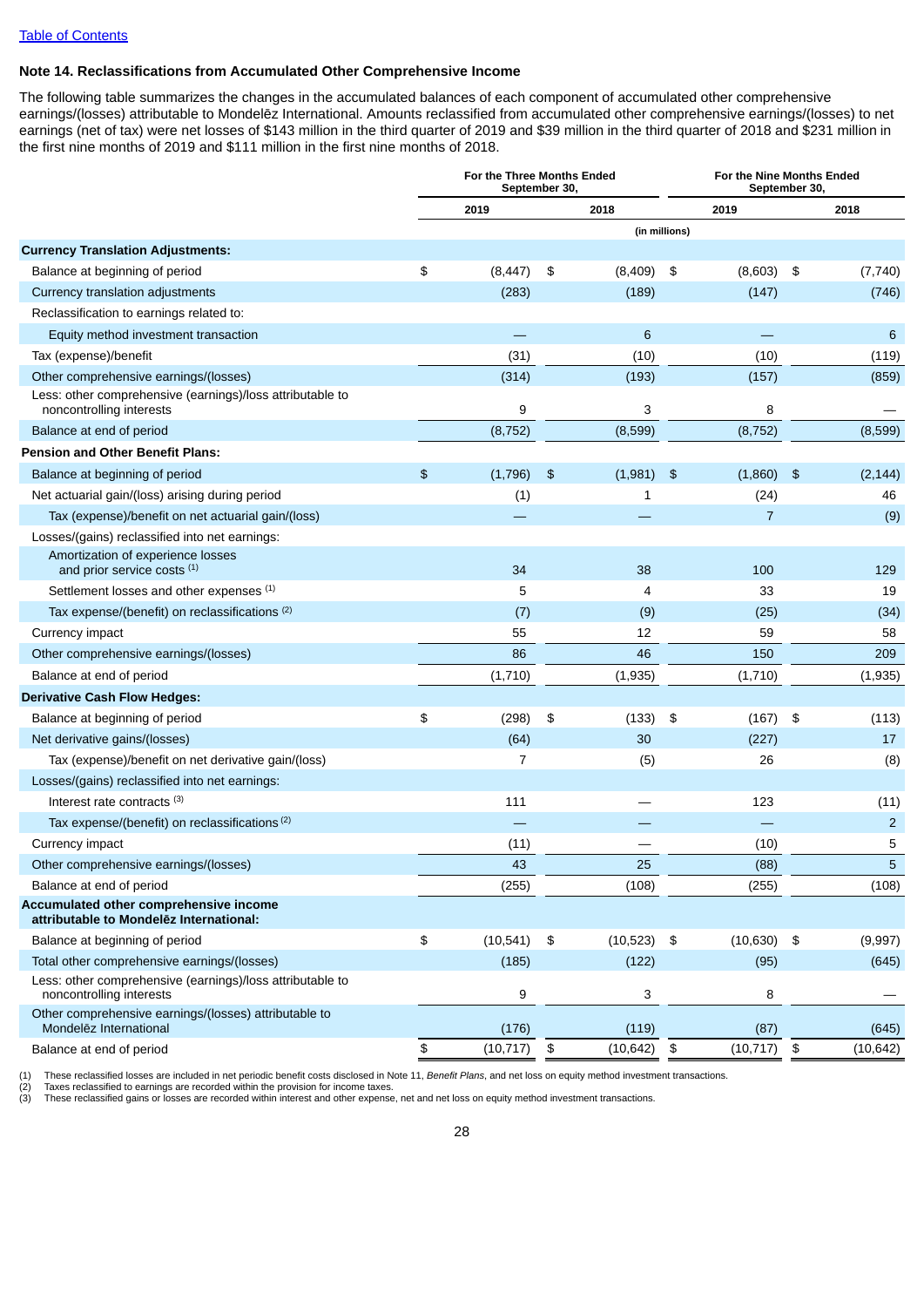# **Note 15. Income Taxes**

On August 6, 2019, Switzerland published changes to its Federal tax law in the Official Federal Collection of Laws. On September 27, 2019, the Zurich Canton published their decision on the September 1, 2019 Zurich Canton public vote regarding the Cantonal changes associated with the Swiss Federal tax law change. The intent of these tax law changes was to replace certain preferential tax regimes with a new set of internationally accepted measures that are hereafter referred to as "Swiss tax reform". Based on these Federal/Cantonal events, it is our position that enactment of Swiss tax reform for U.S. GAAP purposes has been met as of September 30, 2019, and we recorded the impacts in the third quarter 2019. The net impact is a benefit of \$767 million, which consists of a \$769 million reduction in deferred tax expense from an allowed step-up of intangible assets for tax purposes (recorded net of valuation allowance) and remeasurement of our deferred tax balances, partially offset by a \$2 million indirect tax impact in selling, general and administrative expenses. The future rate impacts of these Swiss tax reform law changes are effective starting January 1, 2020.

As of the third quarter of 2019, our estimated annual effective tax rate, which excludes discrete tax impacts, was 25.4%. This rate reflected the impact of unfavorable foreign provisions under U.S. tax laws and our tax related to earnings from equity method investments (the earnings are reported separately on our statement of earnings and thus not included in earnings before income taxes), partially offset by favorable impacts from the mix of pre-tax income in various non-U.S. jurisdictions. Our 2019 third quarter effective tax rate of (92.5)% was significantly impacted by the \$769 million net deferred tax benefit related to Swiss tax reform. Excluding this impact, our third quarter effective tax rate was 20.0% reflecting a discrete net tax benefit of \$39 million. This discrete net tax benefit primarily consisted of a \$17 million net benefit from the release of uncertain tax positions due to the expirations of statutes of limitations and audit settlements in several jurisdictions and a \$12 million net benefit related to the release of valuation allowances in non-U.S. jurisdictions. Our effective tax rate for the nine months ended September 30, 2019 of (8.8)% was also impacted by the \$769 million net deferred tax benefit related to Swiss tax reform. Excluding this impact, our effective tax rate for the nine months was 20.9%, which reflects discrete net tax benefits of \$110 million. The discrete net tax benefits were primarily driven by a \$101 million net benefit from the release of liabilities for uncertain tax positions due to expirations of statutes of limitations and audit settlements in several jurisdictions.

As of the third quarter of 2018, our estimated annual effective tax rate, which excluded discrete tax impacts, was 22.0%. This rate reflected our tax related to earnings from equity method investments (the earnings are reported separately on our statement of earnings and thus not included in earnings before income taxes), partially offset by favorable impacts from the mix of pre-tax income in various non-U.S. jurisdictions. Our 2018 third quarter effective tax rate of 46.3% was unusually high due to \$184 million of deferred tax expense related to the \$757 million gain on the KDP transaction reported as a gain on equity method transactions. Excluding this impact, our third quarter effective tax rate was 18.6%, which was favorably impacted by a discrete net tax benefit of \$19 million. The discrete net tax benefit primarily consisted of a \$26 million net benefit from the release of uncertain tax positions due to expirations of statutes of limitations and audit settlements in several jurisdictions. Our effective tax rate for the nine months ended September 30, 2018 of 31.9% and was also unusually high as a result of the KDP transaction. Excluding this impact, our effective tax rate for the nine months was 23.0%, which was unfavorably impacted by net tax expense of \$22 million from discrete one-time events. The discrete net tax expense primarily consisted of \$89 million of additional U.S. tax reform transition tax liability recognized as an adjustment to the prior provisional estimate, offset by a \$70 million net benefit from the release of uncertain tax positions due to expirations of statutes of limitations and audit settlements in various jurisdictions.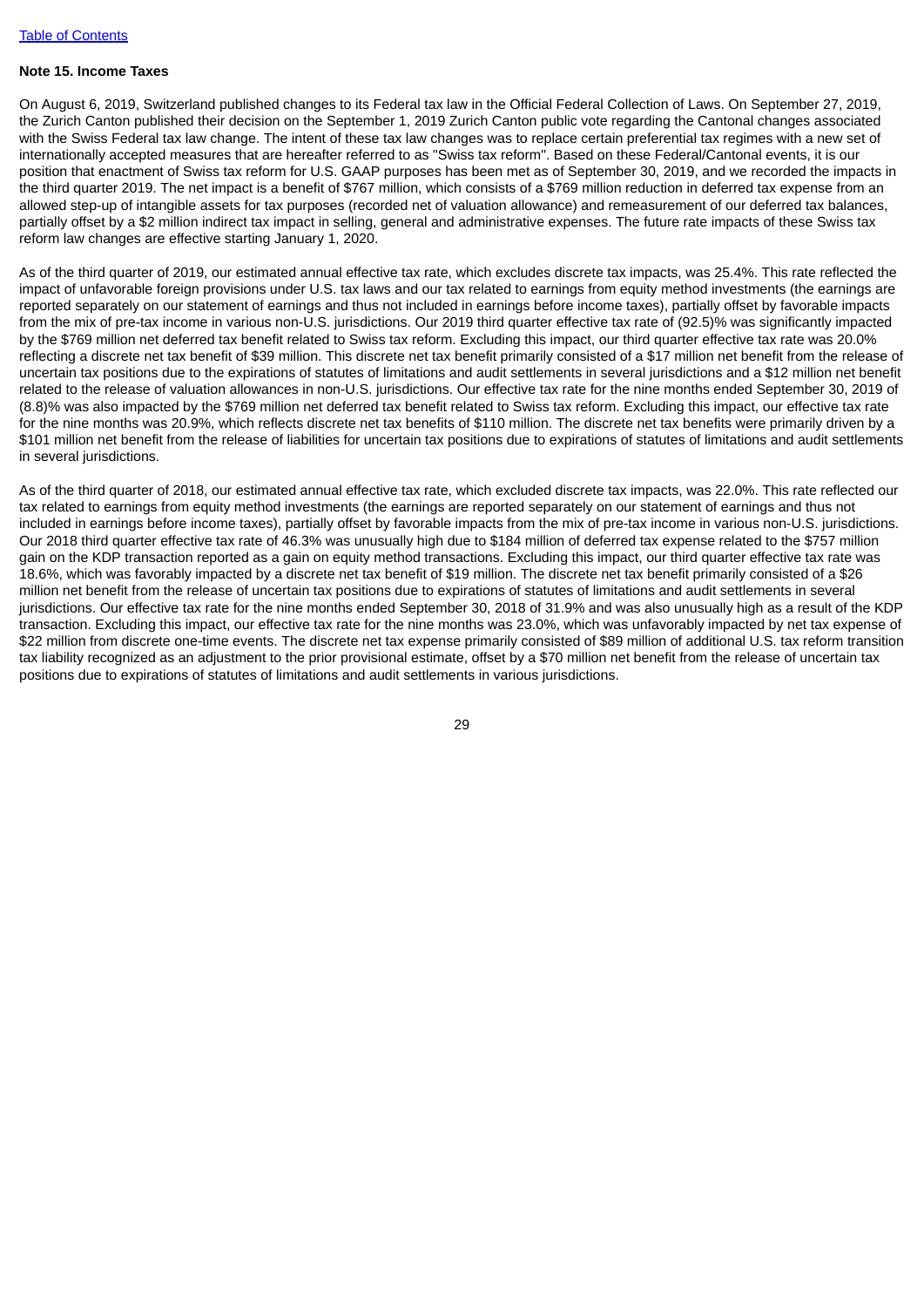## **Note 16. Earnings per Share**

Basic and diluted earnings per share ("EPS") were calculated as follows:

|                                                                                                          | For the Three Months Ended<br>September 30, |       |     |                                      | For the Nine Months Ended<br>September 30, |       |      |       |
|----------------------------------------------------------------------------------------------------------|---------------------------------------------|-------|-----|--------------------------------------|--------------------------------------------|-------|------|-------|
|                                                                                                          | 2019                                        |       |     | 2018                                 |                                            | 2019  |      | 2018  |
|                                                                                                          |                                             |       |     | (in millions, except per share data) |                                            |       |      |       |
| Net earnings                                                                                             | \$                                          | 1,428 | \$. | 1,197                                | \$.                                        | 3,156 | \$   | 2,569 |
| Noncontrolling interest earnings                                                                         |                                             | (5)   |     | (3)                                  |                                            | (12)  |      | (11)  |
| Net earnings attributable to Mondelez International                                                      |                                             | 1,423 | \$. | 1,194                                | - S                                        | 3,144 | - \$ | 2,558 |
| Weighted-average shares for basic EPS                                                                    |                                             | 1,445 |     | 1,466                                |                                            | 1,446 |      | 1,477 |
| Plus incremental shares from assumed conversions<br>of stock options and long-term incentive plan shares |                                             | 13    |     | 14                                   |                                            | 13    |      | 14    |
| Weighted-average shares for diluted EPS                                                                  |                                             | 1.458 |     | 1.480                                |                                            | 1.459 |      | 1,491 |
| Basic earnings per share attributable to<br>Mondelez International                                       | ዌ.                                          | 0.98  | \$  | 0.81                                 | - \$                                       | 2.17  | -\$  | 1.73  |
| Diluted earnings per share attributable to<br>Mondelez International                                     |                                             | 0.98  | \$. | 0.81                                 |                                            | 2.15  | \$   | 1.72  |

We exclude antidilutive Mondelēz International stock options from our calculation of weighted-average shares for diluted EPS. We excluded antidilutive stock options of 2.8 million in the third quarter of 2019 and 12.2 million in the third quarter of 2018 and 4.8 million in the first nine months of 2019 and 11.5 million in the first nine months of 2018.

## **Note 17. Segment Reporting**

We manufacture and market primarily snack food products, including biscuits (cookies, crackers and salted snacks), chocolate, gum & candy and various cheese & grocery products, as well as powdered beverage products.

We manage our global business and report operating results through geographic units. We manage our operations by region to leverage regional operating scale, manage different and changing business environments more effectively and pursue growth opportunities as they arise across our key markets. Our regional management teams have responsibility for the business, product categories and financial results in the regions.

Our operations and management structure are organized into four operating segments:

- Latin America
- AMEA
- Europe
- North America

We use segment operating income to evaluate segment performance and allocate resources. We believe it is appropriate to disclose this measure to help investors analyze segment performance and trends. Segment operating income excludes unrealized gains and losses on hedging activities (which are a component of cost of sales), general corporate expenses (which are a component of selling, general and administrative expenses), amortization of intangibles, gains and losses on divestitures and acquisition-related costs (which are a component of selling, general and administrative expenses) in all periods presented. We exclude these items from segment operating income in order to provide better transparency of our segment operating results. Furthermore, we centrally manage benefit plan non-service income and interest and other expense, net. Accordingly, we do not present these items by segment because they are excluded from the segment profitability measure that management reviews.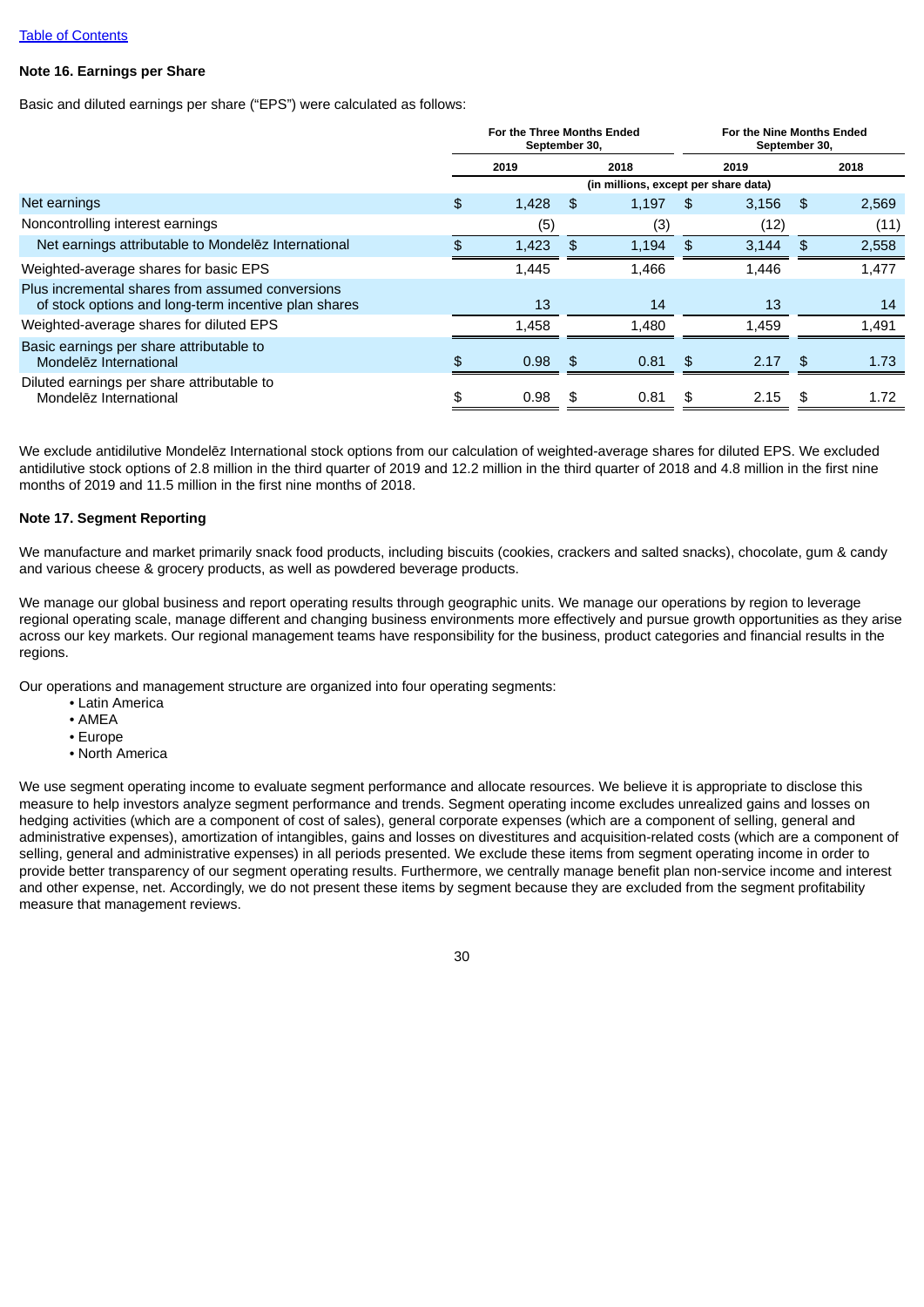Our segment net revenues and earnings were:

|                                                                             |               | For the Three Months Ended<br>September 30, |               |       | For the Nine Months Ended<br>September 30, |        |                |        |
|-----------------------------------------------------------------------------|---------------|---------------------------------------------|---------------|-------|--------------------------------------------|--------|----------------|--------|
|                                                                             |               | 2019                                        |               | 2018  |                                            | 2019   |                | 2018   |
|                                                                             |               |                                             |               |       | (in millions)                              |        |                |        |
| Net revenues:                                                               |               |                                             |               |       |                                            |        |                |        |
| Latin America                                                               | \$            | 736                                         | \$            | 774   | \$                                         | 2,273  | \$             | 2,439  |
| <b>AMEA</b>                                                                 |               | 1,419                                       |               | 1,398 |                                            | 4,312  |                | 4,300  |
| Europe                                                                      |               | 2,377                                       |               | 2,361 |                                            | 7,175  |                | 7,370  |
| <b>North America</b>                                                        |               | 1,823                                       |               | 1,755 |                                            | 5,195  |                | 5,056  |
| Net revenues                                                                | \$            | 6,355                                       | \$            | 6,288 | \$                                         | 18,955 | \$             | 19,165 |
| Earnings before income taxes:                                               |               |                                             |               |       |                                            |        |                |        |
| Operating income:                                                           |               |                                             |               |       |                                            |        |                |        |
| Latin America                                                               | $\frac{1}{2}$ | 84                                          | $\frac{1}{2}$ | 100   | $\mathfrak{D}$                             | 250    | $\mathfrak{F}$ | 318    |
| <b>AMEA</b>                                                                 |               | 188                                         |               | 153   |                                            | 635    |                | 558    |
| Europe                                                                      |               | 331                                         |               | 381   |                                            | 1,239  |                | 1,245  |
| North America                                                               |               | 370                                         |               | 334   |                                            | 1,096  |                | 514    |
| Unrealized gains/(losses) on hedging activities<br>(mark-to-market impacts) |               | 20                                          |               | (112) |                                            | 69     |                | 181    |
| General corporate expenses                                                  |               | (76)                                        |               | (74)  |                                            | (264)  |                | (228)  |
| Amortization of intangibles                                                 |               | (43)                                        |               | (44)  |                                            | (130)  |                | (132)  |
| Net gain on divestiture                                                     |               | 3                                           |               |       |                                            | 44     |                |        |
| Acquisition-related costs                                                   |               | (1)                                         |               | (1)   |                                            | (2)    |                | (14)   |
| Operating income                                                            |               | 876                                         |               | 737   |                                            | 2,937  |                | 2,442  |
| Benefit plan non-service income                                             |               | 13                                          |               | 19    |                                            | 42     |                | 47     |
| Interest and other expense, net                                             |               | (205)                                       |               | (86)  |                                            | (386)  |                | (414)  |
| Earnings before income taxes                                                | $\, \, \$$    | 684                                         | $\frac{1}{2}$ | 670   | \$                                         | 2,593  | $\frac{1}{2}$  | 2,075  |

Items impacting our segment operating results are discussed in Note 1, *Basis of Presentation*, Note 2, *Divestitures and Acquisitions,* Note 4, *Property, Plant and Equipment,* Note 6, *Goodwill and Intangible Assets,* and Note 8, *Restructuring Program*. Also see Note 9, *Debt and Borrowing Arrangements*, and Note 10, *Financial Instruments,* for more information on our interest and other expense, net for each period.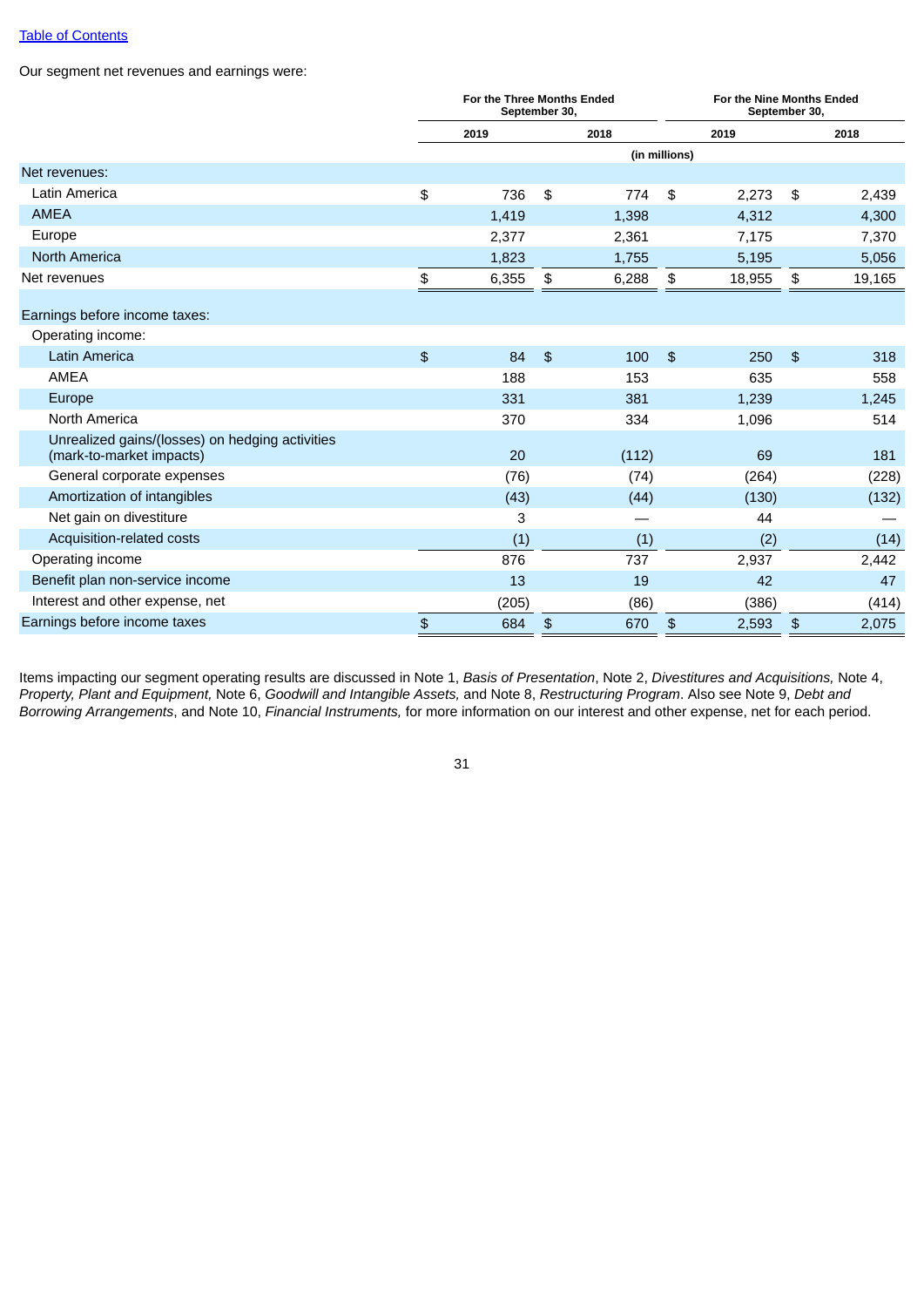Net revenues by product category were:

|                    | For the Three Months Ended September 30, 2019 |                  |      |             |      |               |    |                         |     |              |  |
|--------------------|-----------------------------------------------|------------------|------|-------------|------|---------------|----|-------------------------|-----|--------------|--|
|                    |                                               | Latin<br>America |      | <b>AMEA</b> |      | Europe        |    | <b>North</b><br>America |     | <b>Total</b> |  |
|                    |                                               |                  |      |             |      | (in millions) |    |                         |     |              |  |
| <b>Biscuits</b>    | \$                                            | 186              | - \$ | 495         | -\$  | 752           | \$ | 1,514                   | -\$ | 2,947        |  |
| Chocolate          |                                               | 164              |      | 526         |      | 1,177         |    | 61                      |     | 1,928        |  |
| Gum & Candy        |                                               | 212              |      | 213         |      | 165           |    | 248                     |     | 838          |  |
| <b>Beverages</b>   |                                               | 93               |      | 103         |      | 21            |    |                         |     | 217          |  |
| Cheese & Grocery   |                                               | 81               |      | 82          |      | 262           |    |                         |     | 425          |  |
| Total net revenues | \$                                            | 736              | \$   | 1,419       | - \$ | 2,377         | \$ | 1,823                   | \$  | 6,355        |  |

|                             | For the Three Months Ended September 30, 2018 |                  |     |             |    |               |    |                         |     |              |  |
|-----------------------------|-----------------------------------------------|------------------|-----|-------------|----|---------------|----|-------------------------|-----|--------------|--|
|                             |                                               | Latin<br>America |     | <b>AMEA</b> |    | Europe        |    | <b>North</b><br>America |     | <b>Total</b> |  |
|                             |                                               |                  |     |             |    | (in millions) |    |                         |     |              |  |
| <b>Biscuits</b>             | $\frac{4}{5}$                                 | 185              | -\$ | 455         | \$ | 769           | \$ | 1,422                   | -\$ | 2,831        |  |
| Chocolate                   |                                               | 169              |     | 524         |    | 1,142         |    | 66                      |     | 1,901        |  |
| Gum & Candy                 |                                               | 220              |     | 207         |    | 167           |    | 267                     |     | 861          |  |
| <b>Beverages</b>            |                                               | 117              |     | 103         |    | 19            |    |                         |     | 239          |  |
| <b>Cheese &amp; Grocery</b> |                                               | 83               |     | 109         |    | 264           |    |                         |     | 456          |  |
| Total net revenues          | \$                                            | 774              | \$  | 1,398       | \$ | 2,361         | \$ | 1,755                   | \$  | 6,288        |  |

|                    | For the Nine Months Ended September 30, 2019 |                  |    |             |     |               |    |                         |    |              |  |
|--------------------|----------------------------------------------|------------------|----|-------------|-----|---------------|----|-------------------------|----|--------------|--|
|                    |                                              | Latin<br>America |    | <b>AMEA</b> |     | Europe        |    | <b>North</b><br>America |    | <b>Total</b> |  |
|                    |                                              |                  |    |             |     | (in millions) |    |                         |    |              |  |
| <b>Biscuits</b>    | \$                                           | $542$ \$         |    | 1,361       | -\$ | 2,253         | \$ | 4,337                   | \$ | 8,493        |  |
| Chocolate          |                                              | 551              |    | 1,521       |     | 3,543         |    | 162                     |    | 5,777        |  |
| Gum & Candy        |                                              | 621              |    | 662         |     | 519           |    | 696                     |    | 2,498        |  |
| <b>Beverages</b>   |                                              | 324              |    | 444         |     | 67            |    |                         |    | 835          |  |
| Cheese & Grocery   |                                              | 235              |    | 324         |     | 793           |    |                         |    | 1,352        |  |
| Total net revenues | \$                                           | 2,273            | \$ | 4,312       | \$  | 7,175         | \$ | 5.195                   | \$ | 18,955       |  |

|                             | For the Nine Months Ended September 30, 2018 |                  |    |             |    |               |    |                  |      |              |  |  |
|-----------------------------|----------------------------------------------|------------------|----|-------------|----|---------------|----|------------------|------|--------------|--|--|
|                             |                                              | Latin<br>America |    | <b>AMEA</b> |    | Europe        |    | North<br>America |      | <b>Total</b> |  |  |
|                             |                                              |                  |    |             |    | (in millions) |    |                  |      |              |  |  |
| <b>Biscuits</b>             | \$                                           | 560              | \$ | 1,284       | \$ | 2,374         | \$ | 4,158            | - \$ | 8,376        |  |  |
| Chocolate                   |                                              | 573              |    | 1,537       |    | 3,568         |    | 169              |      | 5,847        |  |  |
| Gum & Candy                 |                                              | 668              |    | 678         |    | 553           |    | 729              |      | 2,628        |  |  |
| Beverages                   |                                              | 394              |    | 448         |    | 66            |    |                  |      | 908          |  |  |
| <b>Cheese &amp; Grocery</b> |                                              | 244              |    | 353         |    | 809           |    |                  |      | 1,406        |  |  |
| Total net revenues          | \$                                           | 2,439            | \$ | 4,300       | \$ | 7,370         | \$ | 5.056            | \$   | 19,165       |  |  |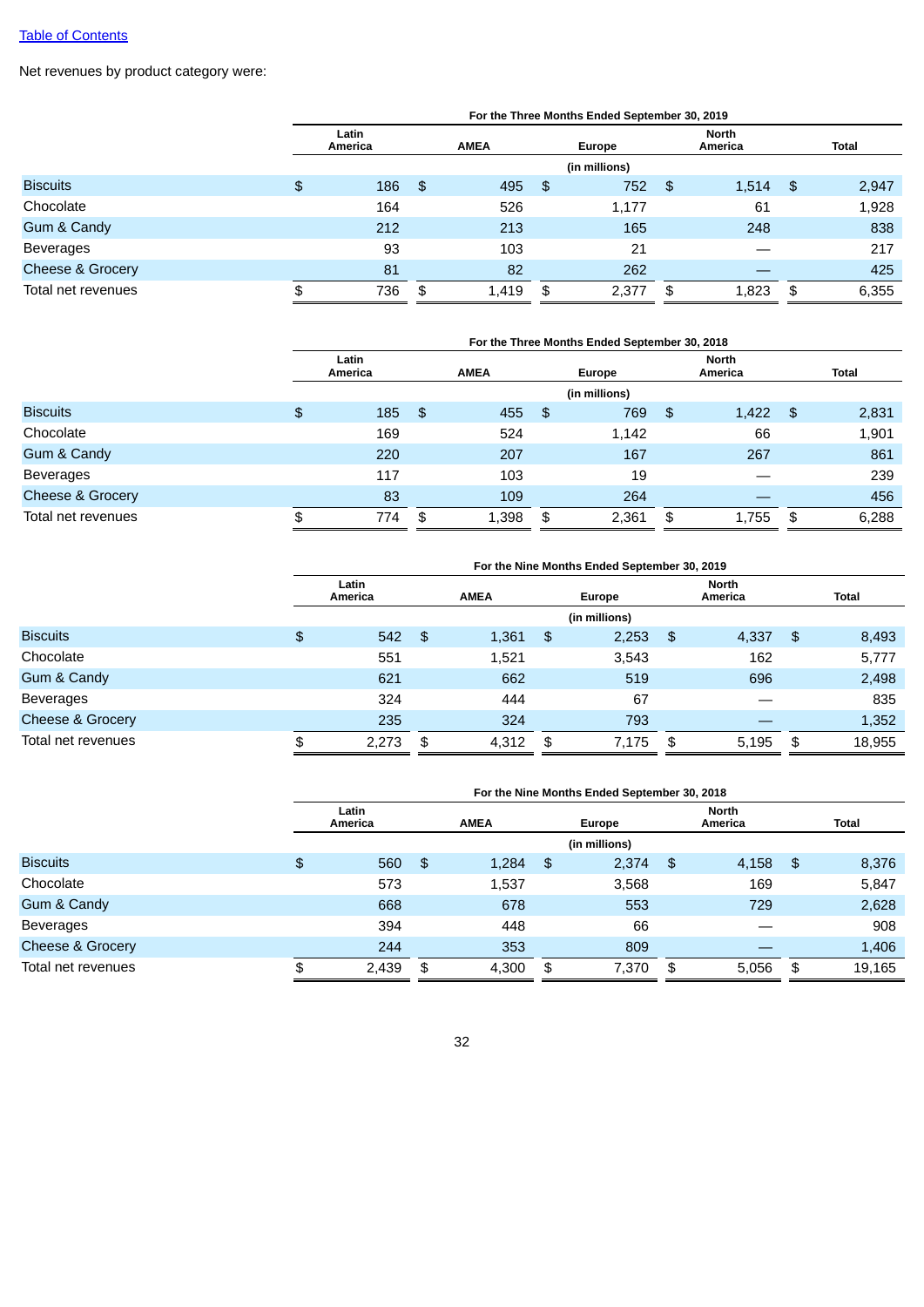## <span id="page-35-0"></span>**Item 2. Management's Discussion and Analysis of Financial Condition and Results of Operations.**

#### **Description of the Company**

We make and sell primarily snacks, including biscuits (cookies, crackers and salted snacks), chocolate, gum & candy as well as various cheese & grocery and powdered beverage products. We have operations in more than 80 countries and sell our products in over 150 countries.

We aim to be the global leader in snacking. Our strategy is to drive long-term growth by focusing on three strategic priorities: accelerating consumer-centric growth, driving operational excellence and creating a winning growth culture. We believe the successful implementation of our strategic priorities and our leveraging our strong foundation of iconic global and local brands, an attractive global footprint, and deep innovation, marketing and distribution capabilities will drive top- and bottom-line growth, enabling us to continue to create long-term value for our shareholders.

#### **Recent Developments and Significant Items Affecting Comparability**

#### *Swiss and U.S. Tax Reform*

On August 6, 2019, Switzerland published changes to its Federal tax law in the Official Federal Collection of Laws. On September 27, 2019, the Zurich Canton published their decision on the September 1, 2019 Zurich Canton public vote regarding the Cantonal changes associated with the Swiss Federal tax law change. The intent of these tax law changes was to replace certain preferential tax regimes with a new set of internationally accepted measures that are hereafter referred to as "Swiss tax reform". Based on these Federal / Cantonal events, it is our position that enactment of Swiss tax reform for U.S. GAAP purposes has been met as of September 30, 2019, and we recorded the impacts in the third quarter 2019. The net impact is a benefit of \$767 million, which consists of a \$769 million reduction in deferred tax expense from an allowed step-up of intangible assets for tax purposes and remeasurement of our deferred tax balances, partially offset by a \$2 million indirect tax impact in selling, general and administrative expenses. The future rate impacts of these Swiss tax reform law changes are effective starting January 1, 2020.

On December 22, 2017, the United States enacted tax reform legislation that included a broad range of business tax provisions, including but not limited to a reduction in the U.S. federal tax rate from 35% to 21%, as well as provisions that limit or eliminate various deductions or credits. The legislation causes U.S. allocated expenses (e.g. interest and general administrative expenses) to be taxed and imposes a new tax on U.S. cross-border payments. Furthermore, the legislation includes a one-time transition tax on accumulated foreign earnings and profits. While clarifying guidance was issued by the Internal Revenue Service ("IRS") during 2018, further tax legislative guidance is expected during 2019.

Our estimated annual effective tax rate for 2019 is 25.4%, which excludes discrete tax items such as the impacts of Swiss tax reform this year and expirations of statutes of limitations and audit settlements. Refer to Note 15, *Income Taxes*, for more information on our current year estimated annual effective tax rate and Swiss tax reform and to our Annual Report on Form 10-K for the year ended December 31, 2018 for more information on the impact of U.S. tax reform.

#### *Multiemployer Pension Plan Withdrawal*

The most individually significant multiemployer plan we participated in prior to the second quarter of 2018 was the Bakery and Confectionery Union and Industry International Pension Fund (the "Fund"). Our obligation to contribute to the Fund arose with respect to 8 collective bargaining agreements covering most of our employees represented by the Bakery, Confectionery, Tobacco and Grain Millers Union. All of those collective bargaining agreements expired in 2016 and we continued to contribute to the Fund through 2018.

During 2018, we executed a complete withdrawal from the Fund and recorded a \$429 million estimated withdrawal liability. On July 11, 2019, we received an undiscounted withdrawal liability assessment from the Fund totaling \$526 million requiring pro-rata monthly payments over 20 years and we recorded a \$35 million final adjustment to reduce our withdrawal liability as of June 30, 2019. We began making monthly payments during the third quarter. As of September 30, 2019, the remaining discounted withdrawal liability was \$394 million, with \$14 million recorded in other current liabilities and \$380 million recorded in long-term other liabilities.

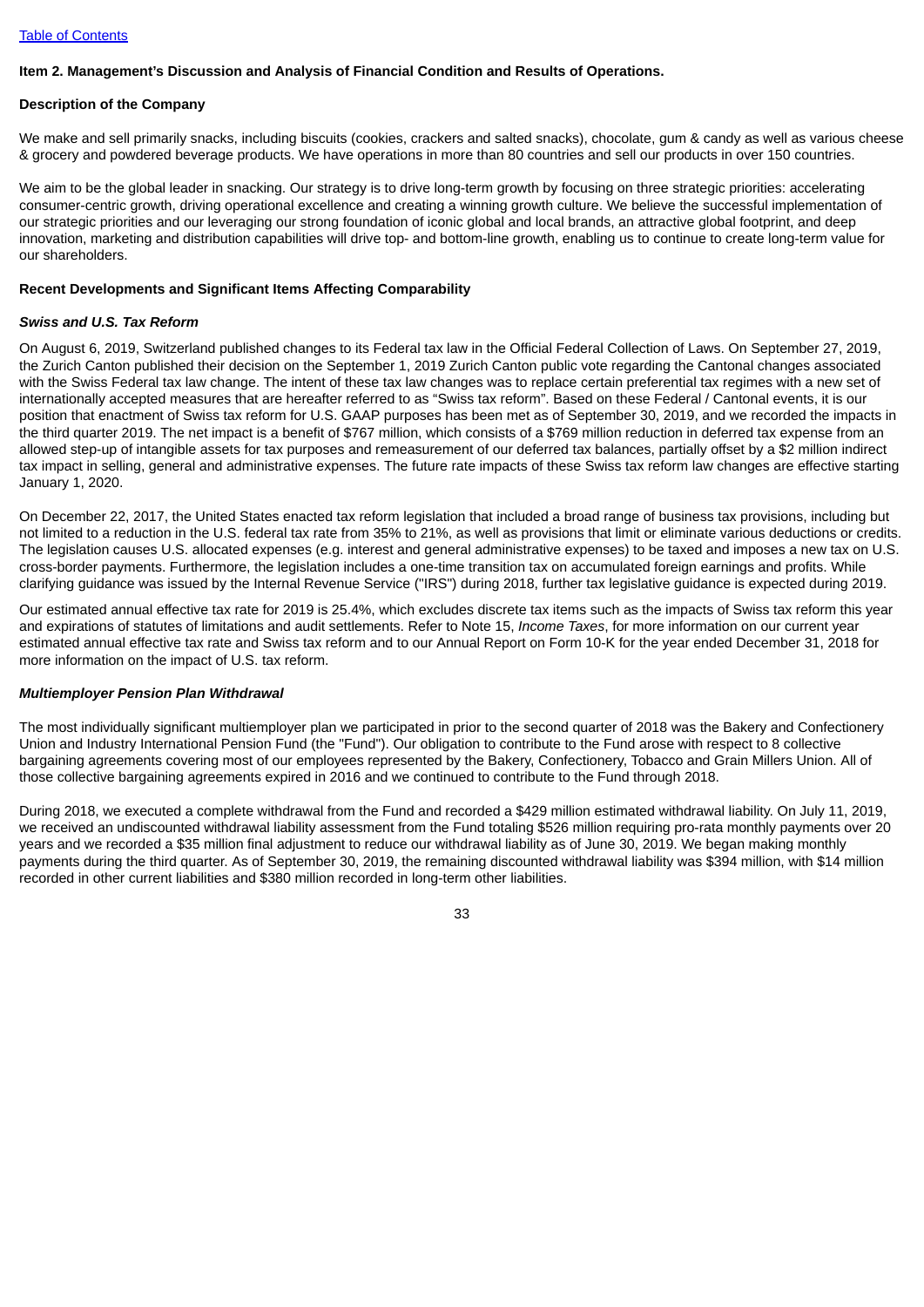### *Adoption of New Lease Accounting Standard*

As further described in Note 1, *Basis of Presentation*, we adopted the new lease accounting standard on January 1, 2019. The impact of adopting the standard included the initial recognition as of January 1, 2019, of \$710 million of lease-related assets and \$730 million of leaserelated liabilities on our condensed consolidated balance sheet. The transition method we elected for adoption requires a cumulative effect adjustment to retained earnings as of January 1, 2019, which was not material.

#### *Keurig Dr Pepper Transaction*

On July 9, 2018, Keurig Green Mountain, Inc. ("Keurig") closed on its definitive merger agreement with Dr Pepper Snapple Group, Inc., and formed Keurig Dr Pepper Inc. (NYSE: "KDP"), a publicly traded company. Following the close of the transaction, our 24.2% investment in Keurig together with our shareholder loan receivable became a 13.8% investment in KDP. During the third quarter of 2018, we recorded a preliminary pre-tax gain of \$757 million reported as a gain on equity method transaction and \$184 million of deferred tax expense reported in the provision for income taxes (or \$573 million after-tax gain) related to the change in our ownership interest while KDP finalized the valuation for the transaction. During our fourth quarter of 2018, KDP finalized its opening balance sheet and we increased our pre-tax gain by \$21 million (or \$13 million after-tax) to \$778 million (or \$586 million after-tax) while recording \$8 million of deferred tax expense related to the increase for a total deferred tax expense of \$192 million for 2018. Also, during the first quarter of 2019, we recognized a \$23 million pre-tax gain related to the impact of a KDP acquisition that decreased our ownership interest from 13.8% to 13.6%. In connection with the KDP transaction in the third quarter of 2018, we changed our accounting principle to reflect our share of Keurig's historical and KDP's ongoing earnings on a one-quarter lag basis for all periods presented while we continue to record dividends when cash is received. Refer to Note 7, *Equity Method Investments*, for additional information on the transaction.

#### **Summary of Results**

- Net revenues increased 1.1% to \$6.4 billion in the third quarter of 2019 and decreased 1.1% to \$19.0 billion in the first nine months of 2019 as compared to the same periods in the prior year. During the third quarter of 2019, net revenues were positively impacted by the impact of favorable volume/mix and higher net pricing, as well as our July 16, 2019 acquisition of a majority interest in a U.S. refrigerated nutrition bar company, Perfect Snacks. These favorable items were partially offset by unfavorable currency translation, as the U.S. dollar strengthened against several currencies in which we operate compared to exchange rates in the prior year, and the May 28, 2019 divestiture of most of our cheese business in the Middle East and Africa. During the first nine months of 2019, net revenues were negatively impacted by unfavorable currency translation, as the U.S. dollar strengthened against several currencies in which we operate compared to exchange rates in the prior year, and the May 28, 2019 divestiture of most of our cheese business in the Middle East and Africa. These unfavorable items were partially offset by the impact of higher net pricing and favorable volume/mix as well as our July 16, 2019 acquisition of Perfect Snacks and our June 7, 2018 acquisition of a U.S. premium biscuit company, Tate's Bake Shop.
- Organic Net Revenue, a non-GAAP financial measure, increased 4.2% to \$6.5 billion in the third quarter of 2019 and increased 4.2% to \$19.9 billion in the first nine months of 2019 as compared to same periods in the prior year. During the third quarter and the first nine months of 2019, Organic Net Revenue grew due to higher net pricing and favorable volume/mix. Refer to our *Discussion and Analysis of Historical Results,* including the *Results of Operations by Reportable Segment* for additional information. Organic Net Revenue is on a constant currency basis and excludes revenue from acquisitions and divestitures. We use Organic Net Revenue as it provides improved year-over-year comparability of our underlying operating results (see the definition of Organic Net Revenue and our reconciliation with net revenues within *Non-GAAP Financial Measures* appearing later in this section).
- Diluted EPS attributable to Mondelēz International increased 21.0% to \$0.98 in the third quarter of 2019 and increased 25.0% to \$2.15 in the first nine months of 2019 as compared to the same periods in the prior year. The diluted EPS increase in the third quarter of 2019 was primarily driven by the benefit from Swiss tax reform, favorable year-over-year change in mark-to-market impacts from currency and commodity derivatives, operating gains and an increase in equity method investment earnings, partially offset by lapping the prioryear gain on equity method investment transactions, a loss related to interest rate swaps and unfavorable currency translation. The diluted EPS increase during the first nine months of 2019 was primarily driven by the benefit from Swiss tax reform, lapping the prioryear impact from pension

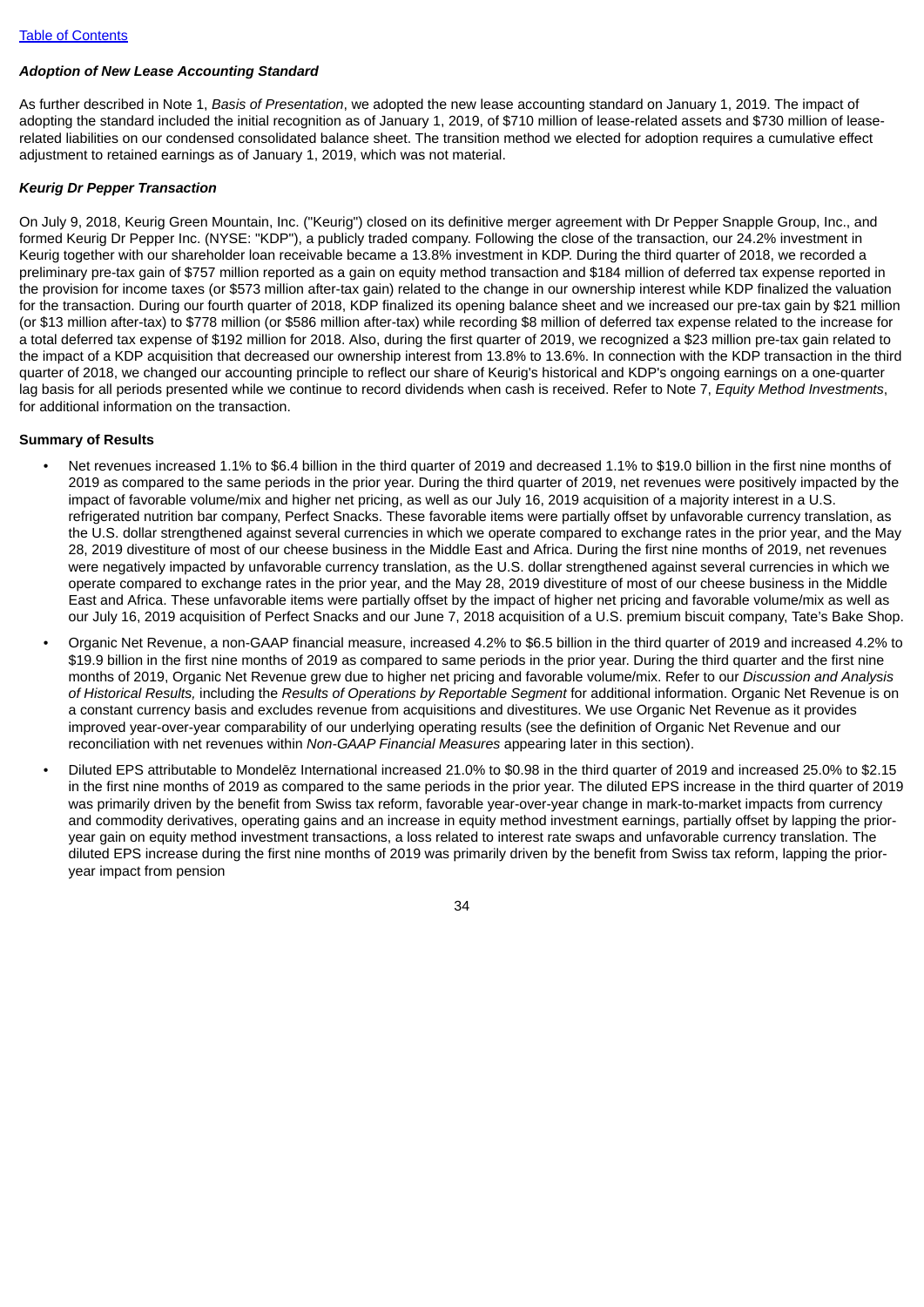participation changes, operating gains, an increase in equity method investment earnings, lapping the prior-year loss on debt extinguishment, lapping the prior-year U.S. tax reform discrete net tax expense, lower Simplify to Grow program costs, fewer shares outstanding, a gain on divestiture and a benefit from current-year pension participation changes, partially offset by lapping the prioryear gain on equity method investment transactions, unfavorable currency translation, a loss related to interest rate swaps and unfavorable year-over-year change in mark-to-market impacts from currency and commodity derivatives.

• Adjusted EPS, a non-GAAP financial measure, increased 3.2% to \$0.64 in the third quarter of 2019 and increased 3.9% to \$1.86 in the first nine months of 2019 as compared to the same periods in the prior year. On a constant currency basis, Adjusted EPS increased 9.7% to \$0.68 in the third quarter of 2019 and increased 11.2% to \$1.99 in the first nine months of 2019 as compared to the same periods in the prior year. For the third quarter of 2019 and the first nine months of 2019, operating gains, an increase in equity method investment earnings, fewer shares outstanding and lower taxes were significant drivers of growth. Adjusted EPS and Adjusted EPS on a constant currency basis are non-GAAP financial measures. We use these measures as they provide improved year-over-year comparability of our underlying results (see the definition of Adjusted EPS and our reconciliation with diluted EPS within *Non-GAAP Financial Measures* appearing later in this section).

## **Financial Outlook**

We seek to achieve profitable, long-term growth and manage our business to attain this goal using our key operating metrics: Organic Net Revenue, Adjusted Operating Income and Adjusted EPS. We use these non-GAAP financial metrics and related computations, such as margins, internally to evaluate and manage our business and to plan and make near- and long-term operating and strategic decisions. As such, we believe these metrics are useful to investors as they provide supplemental information in addition to our U.S. GAAP financial results. We believe providing investors with the same financial information that we use internally ensures that investors have the same data to make comparisons of our historical operating results, identify trends in our underlying operating results and gain additional insight and transparency on how we evaluate our business. We believe our non-GAAP financial measures should always be considered in relation to our GAAP results, and we provided reconciliations between our GAAP and non-GAAP financial measures in *Non-GAAP Financial Measures,* which appears later in this section.

In addition to monitoring our key operating metrics, we monitor developments and trends that could impact our revenue and profitability objectives, similar to those we highlighted in our most recently filed Annual Report on Form 10-K for the year ended December 31, 2018 and discussed in the footnotes to our financial statements.

- *Market conditions.* Snack categories continued to grow in the third quarter of 2019. Volatility in the global currency and commodity markets also continued.
- *Brexit.* We continue to monitor developments related to the U.K. planned exit from the European Union ("Brexit"). The European Union approved an extension of the Brexit deadline through January 31, 2020. We continue to take protective measures in response to the potential impacts on our results of operations and financial condition. Our exposure to disruptions to our supply chain, the imposition of tariffs and currency devaluation in the United Kingdom could result in a material impact to our consolidated revenue, earnings and cash flow. In the nine months ended September 30, 2019, we generated 8.4% of our consolidated net revenues in the United Kingdom, and our supply chain in this market relies on imports of raw and packaging materials as well as finished goods. Following the Brexit vote in June 2016, there was significant volatility in the global stock markets and currency exchange rates. The value of the British pound sterling relative to the U.S. dollar declined significantly and negatively affected our translated results reported in U.S. dollars. The volatility in foreign currencies and other markets is expected to continue as the United Kingdom executes its exit from the European Union. If the U.K.'s membership in the European Union terminates without an agreement, there could be increased costs from reimposition of tariffs on trade between the United Kingdom and European Union, shipping delays because of the need for customs inspections and procedures and shortages of certain goods. The United Kingdom will also need to negotiate its own tax and trade treaties with countries all over the world, which could take years to complete. If the ultimate terms of the U.K.'s separation from the European Union negatively impact the U.K. economy or result in disruptions to sales or our supply chain, the impact to our results of operations and financial condition could be material. We have taken measures to increase our resources in customer service & logistics together with increasing our inventory levels of imported raw materials, packaging and finished goods in the United Kingdom to help us manage through the Brexit transition and the inherent risks. Resulting impacts and market volatility can vary significantly depending on the final terms of the U.K.'s exit agreement from the European Union.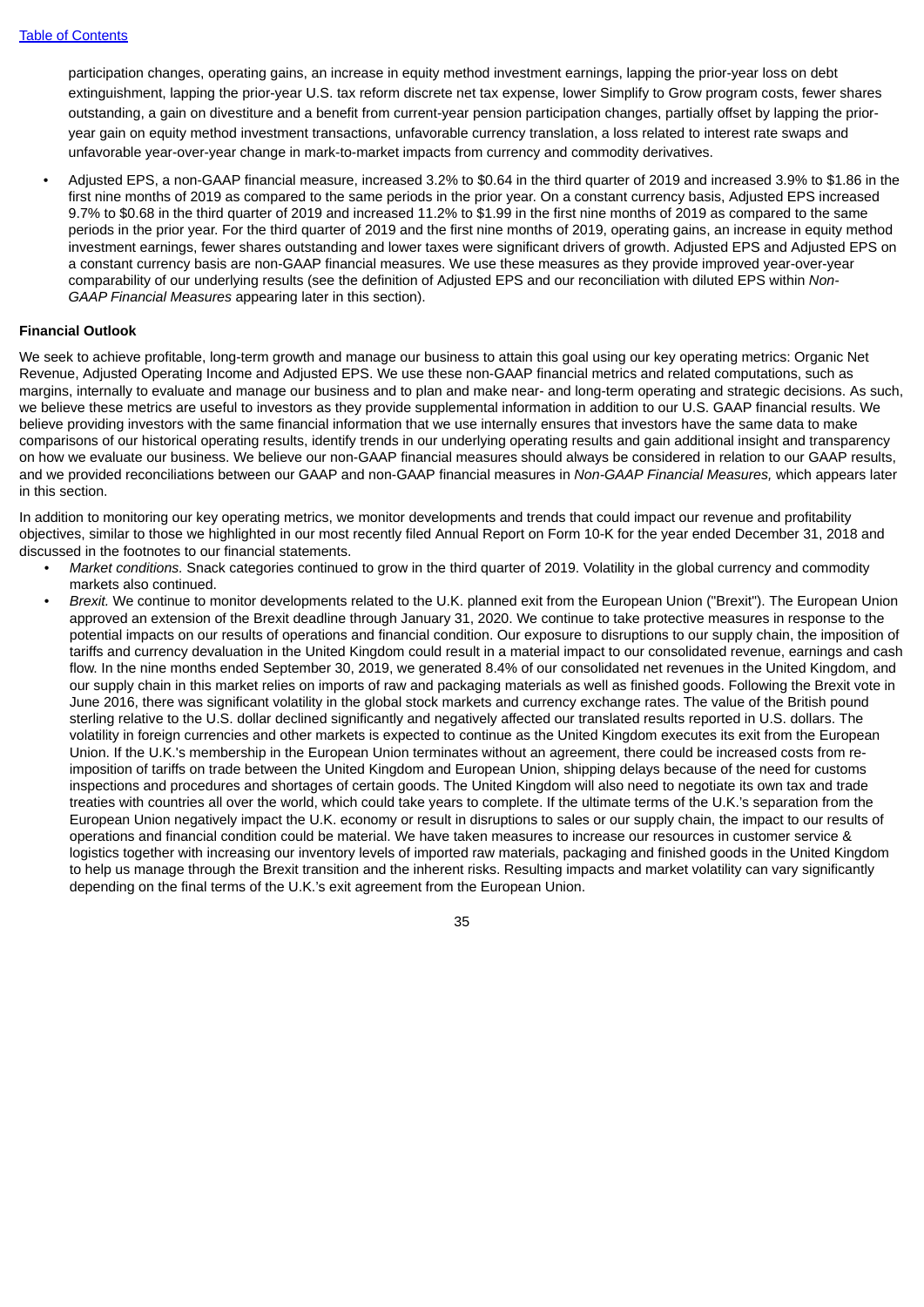### Table of [Contents](#page-2-0)

- *• Collective bargaining agreements*. In the fourth quarter of 2018, we executed a complete withdrawal from the Fund and recorded an estimate of the withdrawal liability. On July 11, 2019, we received a withdrawal liability assessment from the Fund totaling \$526 million and requiring pro-rata monthly payments over 20 years. To meet this obligation, we began making payments during the third quarter of 2019. As of September 30, 2019, our discounted withdrawal liability was \$394 million, with \$14 million payable in the next twelve months.
- *U.S. and Swiss tax reform*. During the third quarter of 2019, Swiss Federal and Zurich Cantonal tax events drove our recognition of a \$767 million Swiss tax reform net benefit to our results of operations. The future tax rate impacts of the Swiss tax reform law changes will become effective starting January 1, 2020 and are not expected to be material relative to the Company's overall results of operations. In the United States, while the 2017 U.S. tax reform reduced the U.S. corporate tax rate and included some beneficial provisions, other provisions have, and in the future will have, an adverse effect on our results. We continue to evaluate the impacts as additional guidance on implementing the legislation becomes available.
- *Argentina*. As further discussed in Note 1, *Basis of Presentation – Currency Translation and Highly Inflationary Accounting, o*n July 1, 2018, we began to apply highly inflationary accounting for our Argentinian subsidiaries. We recorded a remeasurement loss of \$2 million during the nine months ended September 30, 2019 related to the revaluation of our Argentinian peso denominated net monetary position. The mix of monetary assets and liabilities and the exchange rate to convert Argentinian pesos to U.S. dollars could change over time, so it is difficult to predict the overall impact of the Argentina highly inflationary accounting on future net earnings.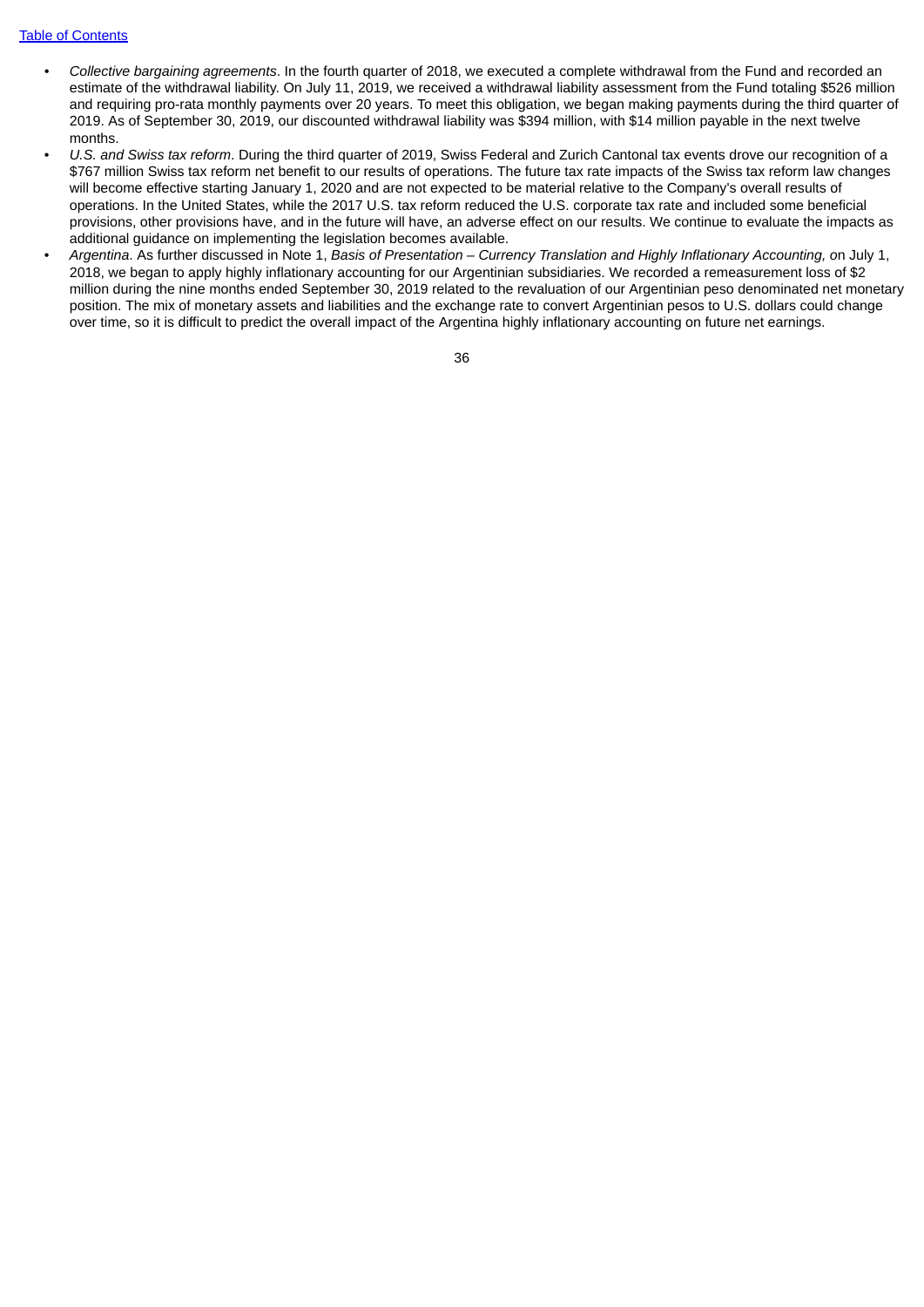# **Discussion and Analysis of Historical Results**

# **Items Affecting Comparability of Financial Results**

The following table includes significant income or (expense) items that affected the comparability of our results of operations and our effective tax rates. Please refer to the notes to the condensed consolidated financial statements indicated below for more information. Refer also to the Consolidated Results of Operations - Net Earnings and Earnings per Share Attributable to Mondelez International table for the after-tax per share impacts of these items.

|                                                                                     |             |                | For the Three Months Ended<br>September 30, |    |                                   |    |        |    | For the Nine Months Ended<br>September 30, |  |  |
|-------------------------------------------------------------------------------------|-------------|----------------|---------------------------------------------|----|-----------------------------------|----|--------|----|--------------------------------------------|--|--|
|                                                                                     | See Note    |                | 2019                                        |    | 2018                              |    | 2019   |    | 2018                                       |  |  |
|                                                                                     |             |                |                                             |    | (in millions, except percentages) |    |        |    |                                            |  |  |
| Net gain/(loss) on equity method<br>investment transactions                         | Note 7      | $\mathfrak{L}$ |                                             | \$ | 757                               | \$ | (2)    | \$ | 757                                        |  |  |
| <b>Simplify to Grow Program</b>                                                     | Note 8      |                |                                             |    |                                   |    |        |    |                                            |  |  |
| Restructuring charges                                                               |             |                | (77)                                        |    | (56)                              |    | (117)  |    | (220)                                      |  |  |
| Implementation charges                                                              |             |                | (75)                                        |    | (83)                              |    | (193)  |    | (215)                                      |  |  |
| (Loss)/gain related to interest rate swaps                                          | Note 9 & 10 |                | (111)                                       |    | 1                                 |    | (111)  |    | 10                                         |  |  |
| Loss on debt extinguishment                                                         | Note 9      |                |                                             |    |                                   |    |        |    | (140)                                      |  |  |
| Intangible asset impairment charges                                                 |             |                | (57)                                        |    | (68)                              |    | (57)   |    | (68)                                       |  |  |
| Remeasurement of net monetary position                                              | Note 1      |                | (1)                                         |    | (13)                              |    | (2)    |    | (13)                                       |  |  |
| CEO transition remuneration (1)                                                     |             |                | (3)                                         |    | (4)                               |    | (9)    |    | (18)                                       |  |  |
| Acquisition and divestiture-related costs                                           |             |                |                                             |    |                                   |    |        |    |                                            |  |  |
| Acquisition-related costs                                                           |             |                | (1)                                         |    | (1)                               |    | (2)    |    | (14)                                       |  |  |
| Acquisition integration costs                                                       |             |                |                                             |    | 1                                 |    |        |    | (2)                                        |  |  |
| Net gain on divestiture                                                             |             |                | 3                                           |    |                                   |    | 44     |    |                                            |  |  |
| Divestiture-related costs                                                           |             |                | 4                                           |    |                                   |    | (6)    |    | 3                                          |  |  |
| Mark-to-market gains/(losses) from<br>derivatives $(2)$                             | Note 10     |                | 18                                          |    | (113)                             |    | 67     |    | 180                                        |  |  |
| Impact from resolution of tax matters                                               | Note 13     |                |                                             |    |                                   |    |        |    | (15)                                       |  |  |
| Impact from pension participation<br>changes                                        | Note 11     |                | (3)                                         |    | (3)                               |    | 32     |    | (411)                                      |  |  |
| Equity method investee acquisition-<br>related and other adjustments <sup>(3)</sup> |             |                | 15                                          |    | 20                                |    | 47     |    | (86)                                       |  |  |
| Swiss tax reform net impacts                                                        | Note 15     |                | 767                                         |    |                                   |    | 767    |    |                                            |  |  |
| U.S. tax reform discrete net tax impacts                                            | Note 15     |                |                                             |    | (9)                               |    | (2)    |    | (96)                                       |  |  |
| <b>Effective tax rate</b>                                                           | Note 15     |                | $(92.5)\%$                                  |    | 46.3%                             |    | (8.8)% |    | 31.9%                                      |  |  |

(1) Please see the *Non-GAAP Financial Measures* section at the end of this item for additional information.

(2) Includes mark-to-market gains/(losses) from derivatives recorded in operating income and interest expense and other, net.

(3) Amount for the nine months ended September 30, 2018 primarily relates to a deferred tax benefit Keurig recorded as a result of U.S. tax reform.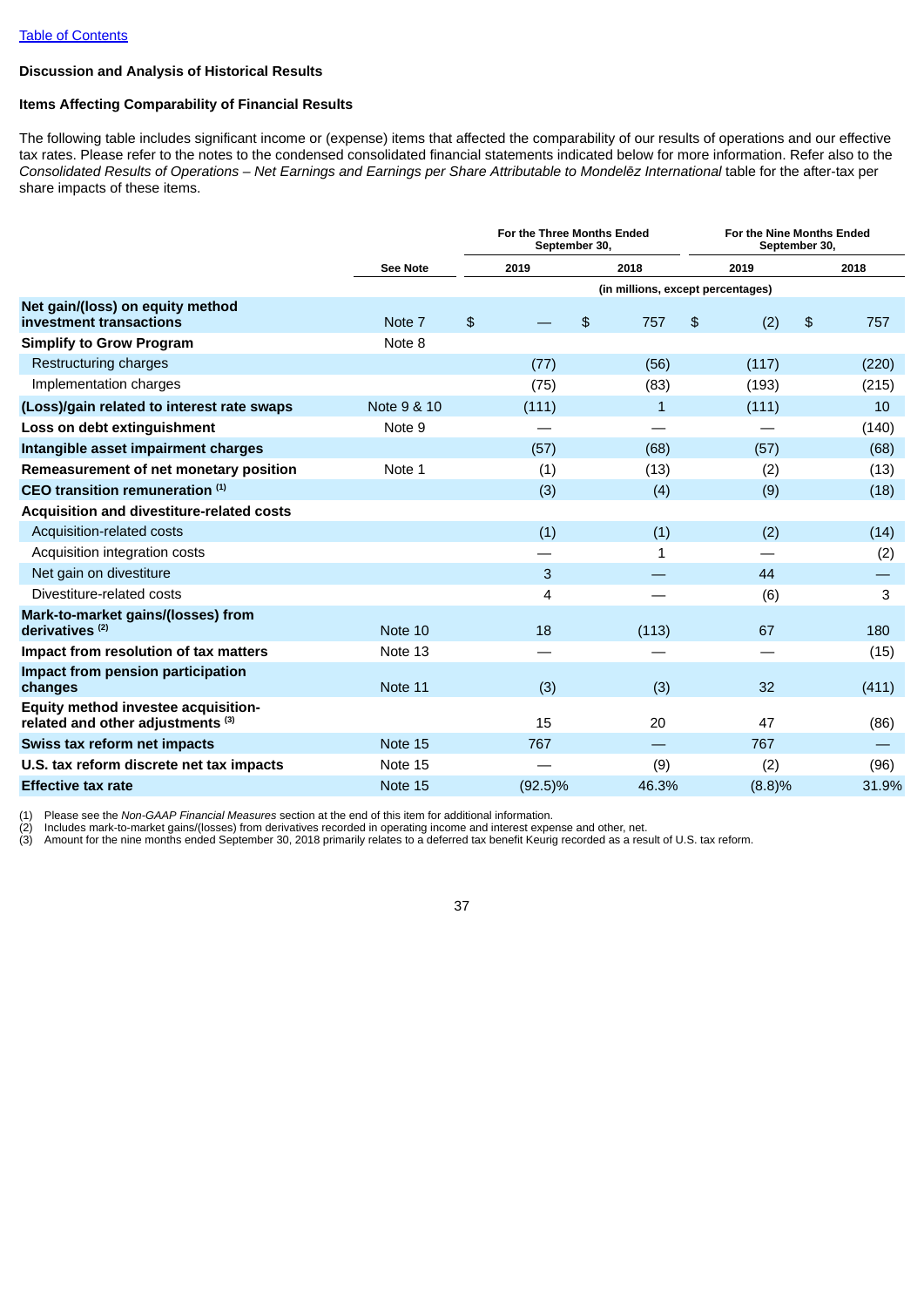### **Consolidated Results of Operations**

The following discussion compares our consolidated results of operations for the three and nine months ended September 30, 2019 and 2018.

### *Three Months Ended September 30:*

|                                                                      | For the Three Months Ended<br>September 30, |      |                                      |    |           |          |
|----------------------------------------------------------------------|---------------------------------------------|------|--------------------------------------|----|-----------|----------|
|                                                                      | 2019                                        |      | 2018                                 |    | \$ change | % change |
|                                                                      |                                             |      | (in millions, except per share data) |    |           |          |
| Net revenues                                                         | \$<br>6,355                                 | - \$ | 6,288                                | \$ | 67        | 1.1%     |
| Operating income                                                     | 876                                         |      | 737                                  |    | 139       | 18.9%    |
| Net earnings attributable to<br>Mondelez International               | 1,423                                       |      | 1,194                                |    | 229       | 19.2%    |
| Diluted earnings per share attributable to<br>Mondelez International | 0.98                                        |      | 0.81                                 |    | 0.17      | 21.0%    |

*Net Revenues* – Net revenues increased \$67 million (1.1%) to \$6,355 million in the third quarter of 2019, and Organic Net Revenue  $<sup>(1)</sup>$  increased \$266 million (4.2%) to \$6,525 million. Emerging markets net revenues increased 1.6%, including an unfavorable currency impact,</sup> and emerging markets Organic Net Revenue increased 6.6%  $^{\rm (1)}$ . The underlying changes in net revenues and Organic Net Revenue are detailed below:

|                                                       | 2019       |
|-------------------------------------------------------|------------|
| Change in net revenues (by percentage point)          |            |
| Total change in net revenues                          | 1.1 %      |
| Add back the following items affecting comparability: |            |
| Unfavorable currency                                  | $3.2$ pp   |
| Impact of divestiture                                 | $0.4$ pp   |
| Impact of acquisition                                 | $(0.5)$ pp |
| Total change in Organic Net Revenue (1)               | 4.2 %      |
| Higher net pricing                                    | $2.1$ pp   |
| Favorable volume/mix                                  | $2.1$ pp   |
|                                                       |            |

(1) Please see the *Non-GAAP Financial Measures* section at the end of this item.

Net revenue increase of 1.1% was driven by our underlying Organic Net Revenue growth of 4.2% and the impact of an acquisition, partially offset by unfavorable currency and the impact of a divestiture. Our underlying Organic Net Revenue growth was driven by favorable volume/mix and higher net pricing. Favorable volume/mix was reflected in Europe, AMEA and North America, partially offset by unfavorable volume/mix in Latin America. Net pricing was up, which includes the benefit of carryover pricing from 2018 as well as the effects of input costdriven pricing actions taken during 2019. Higher net pricing was reflected in all regions. The July 16, 2019 acquisition of a majority interest in a U.S. refrigerated nutrition bar company, Perfect Snacks, added net revenues of \$26 million in the third quarter of 2019. Refer to Note 2, *Divestitures and Acquisitions*, for additional information. Unfavorable currency impacts decreased net revenues by \$196 million, due primarily to the strength of the U.S. dollar relative to most currencies, including the Argentinian peso, euro, British pound sterling, Australian dollar and Chinese yuan. The impact of the divestiture of most of our cheese business in the Middle East and Africa on May 28, 2019 resulted in a yearover-year decline in net revenues of \$29 million in the third quarter of 2019.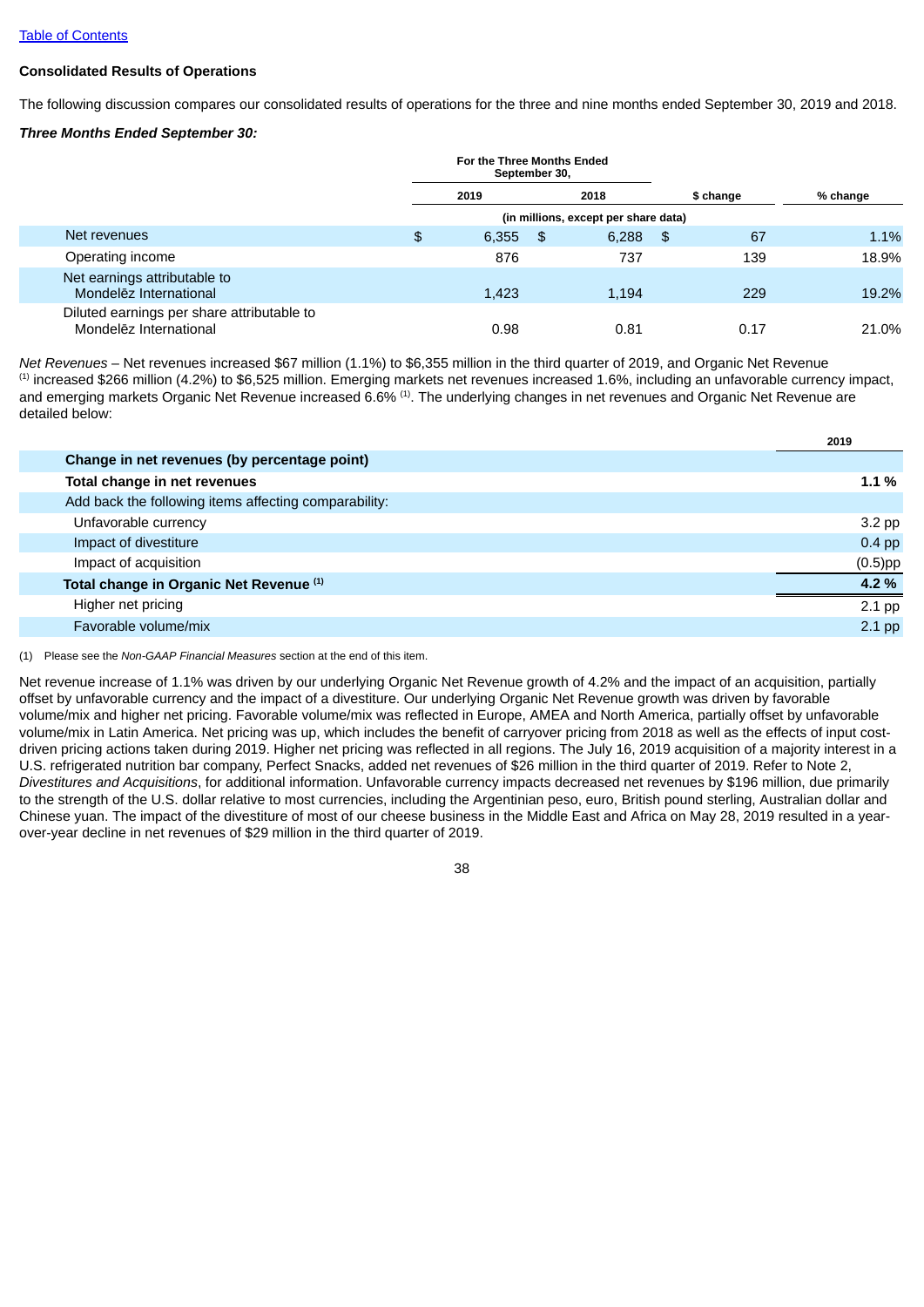*Operating Income* – Operating income increased \$139 million (18.9%) to \$876 million in the third quarter of 2019, Adjusted Operating Income  $^{\text{\tiny{(1)}}}$  decreased \$3 million (0.3%) to \$1,065 million and Adjusted Operating Income on a constant currency basis  $^{\text{\tiny{(1)}}}$  increased \$46 million (4.3%) to \$1,114 million due to the following:

|                                                                                | Operating<br>Income | % Change |
|--------------------------------------------------------------------------------|---------------------|----------|
|                                                                                | (in millions)       |          |
| Operating Income for the Three Months Ended September 30, 2018                 | \$<br>737           |          |
| Simplify to Grow Program <sup>(2)</sup>                                        | 139                 |          |
| Intangible asset impairment charges (3)                                        | 68                  |          |
| Mark-to-market losses from derivatives <sup>(4)</sup>                          | 112                 |          |
| Acquisition integration costs <sup>(5)</sup>                                   | (1)                 |          |
| Acquisition-related costs (6)                                                  | $\mathbf{1}$        |          |
| Operating income from divestiture (6)                                          | (6)                 |          |
| Remeasurement of net monetary position (7)                                     | 13                  |          |
| CEO transition remuneration (1)                                                | 4                   |          |
| Other/rounding                                                                 | 1                   |          |
| Adjusted Operating Income (1) for the<br>Three Months Ended September 30, 2018 | \$<br>1,068         |          |
| Higher net pricing                                                             | 132                 |          |
| Higher input costs                                                             | (112)               |          |
| Favorable volume/mix                                                           | 33                  |          |
| Higher selling, general and administrative expenses                            | (8)                 |          |
| Impact from acquisition (6)                                                    | 1                   |          |
| Total change in Adjusted Operating Income (constant currency) (1)              | 46                  | 4.3%     |
| Unfavorable currency translation                                               | (49)                |          |
| Total change in Adjusted Operating Income (1)                                  | (3)                 | (0.3)%   |
| Adjusted Operating Income (1) for the<br>Three Months Ended September 30, 2019 | \$<br>1,065         |          |
| Simplify to Grow Program <sup>(2)</sup>                                        | (151)               |          |
| Intangible asset impairment charges (3)                                        | (57)                |          |
| Mark-to-market gains from derivatives <sup>(4)</sup>                           | 20                  |          |
| Acquisition-related costs (6)                                                  | (1)                 |          |
| Divestiture-related costs (6)                                                  | $\overline{4}$      |          |
| Net gain on divestiture (6)                                                    | 3                   |          |
| Remeasurement of net monetary position (7)                                     | (1)                 |          |
| CEO transition remuneration (1)                                                | (3)                 |          |
| Swiss tax reform impact (8)                                                    | (2)                 |          |
| Other/rounding                                                                 | (1)                 |          |
| Operating Income for the Three Months Ended September 30, 2019                 | \$<br>876           | 18.9%    |

(1) Refer to the *Non-GAAP Financial Measures* section at the end of this item.

(2) Refer to Note 8, *Restructuring Program,* for more information.

(3) Refer to Note 6, *Goodwill and Intangible Assets*, for more information on intangible asset impairments.

(4) Refer to Note 10, *Financial Instruments*, Note 17, *Segment Reporting*, and *Non-GAAP Financial Measures* section at the end of this item for more information on the unrealized gains/losses on commodity and forecasted currency transaction derivatives.

(5) Refer to our Annual Report on Form 10-K for the year ended December 31, 2018 for more information on the acquisition of a biscuit business in Vietnam.<br>(6) Refer to Note 2, Divestitures and Acquisitions, for more inform (6) Refer to Note 2, *Divestitures and Acquisitions*, for more information on the July 16, 2019 acquisition of a majority interest in Perfect Snacks, the May 28, 2019 divestiture of most of our cheese business in the Middle East and Africa and the June 7, 2018 acquisition of Tate's Bake Shop.

(7) Refer to Note 1, Basis of Presentation – Currency Translation and Highly Inflationary Accounting, for information on our application of highly inflationary accounting for Argentina.

(8) Refer to Note 15, *Income Taxes*, for more information on Swiss tax reform.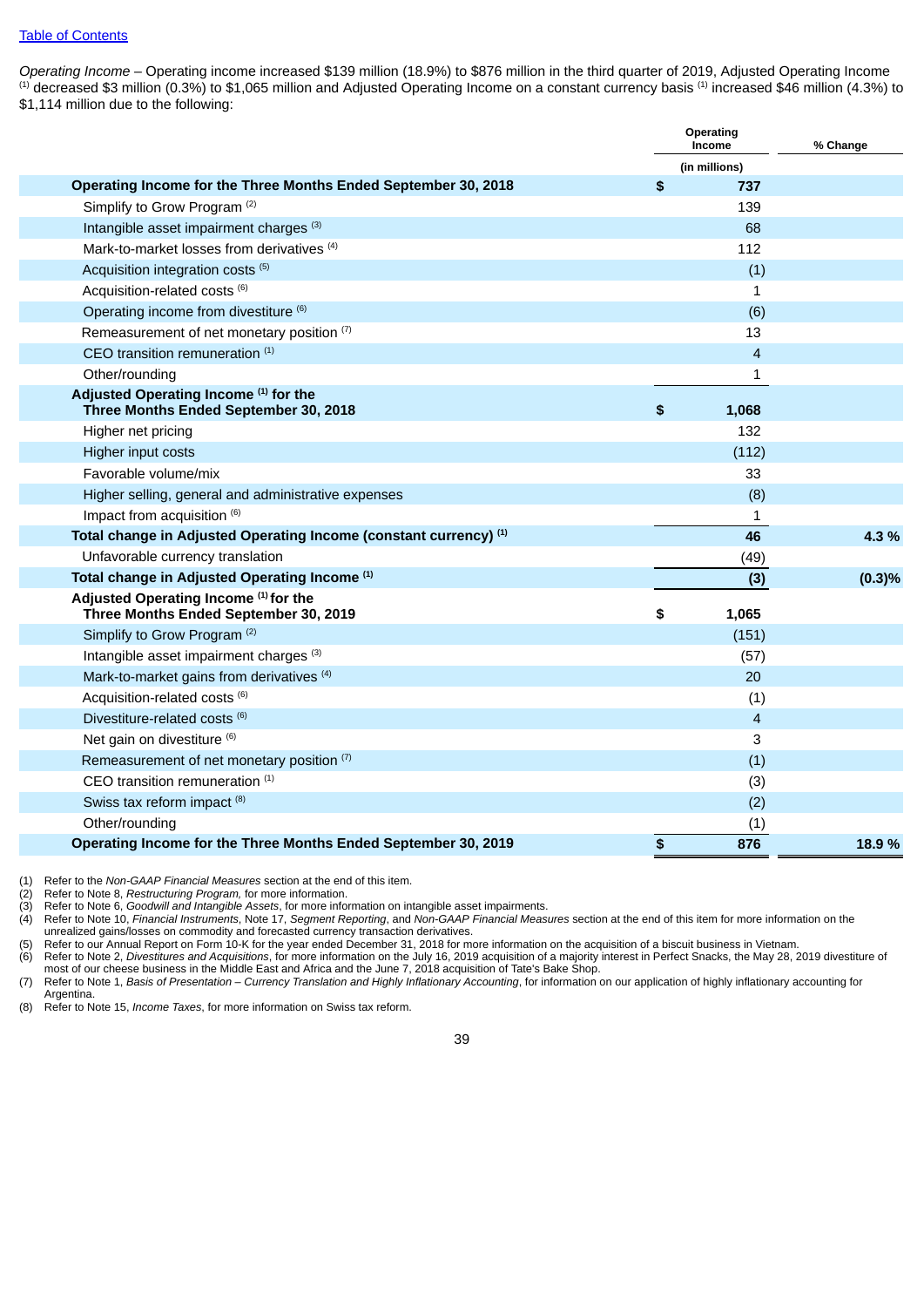During the third quarter of 2019, we realized higher net pricing, which was partially offset by increased input costs. Higher net pricing, which included the carryover impact of pricing actions taken in 2018 as well as the effects of input cost-driven pricing actions taken during 2019, was reflected across all regions. The increase in input costs was driven by higher raw material costs, partially offset by lower manufacturing costs due to productivity efforts. Higher raw material costs were in part due to higher currency exchange transaction costs on imported materials as well as higher packaging, energy, dairy, grains and cocoa costs. Favorable volume/mix was driven by Europe and North America, which was partially offset by unfavorable volume/mix in Latin America and AMEA.

Total selling, general and administrative expenses decreased \$42 million from the third quarter of 2018, due to a number of factors noted in the table above, including in part, favorable currency impact related to expenses, lower remeasurement loss on net monetary position in Argentina, lower implementation costs incurred for the Simplify to Grow program and the reversal of divestiture-related costs due to accruals no longer needed, partially offset by the impact of an acquisition. Excluding these factors, selling, general and administrative expenses increased \$8 million from the third quarter of 2018. The increase was driven by higher overhead costs due to incremental investments in route-to-market capabilities.

Unfavorable currency changes decreased operating income by \$49 million due primarily to the strength of the U.S. dollar relative to most currencies, including the Argentinian peso, euro and British pound sterling.

Operating income margin increased from 11.7% in the third quarter of 2018 to 13.8% in the third quarter of 2019. The increase in operating income margin was driven primarily by the year-over-year favorable change in mark-to-market gains/(losses) from currency and commodity hedging activities, lower remeasurement loss on net monetary position in Argentina and lower intangible asset impairment charges, partially offset by lower Adjusted Operating Income margin and higher Simplify to Grow Program costs. Adjusted Operating Income margin decreased from 17.1% in the third quarter of 2018 to 16.8% in the third quarter of 2019. The decrease in Adjusted Operating Income margin was driven primarily by higher raw material costs, partially offset by higher net pricing, lower manufacturing costs and selling, general and administrative expense leverage.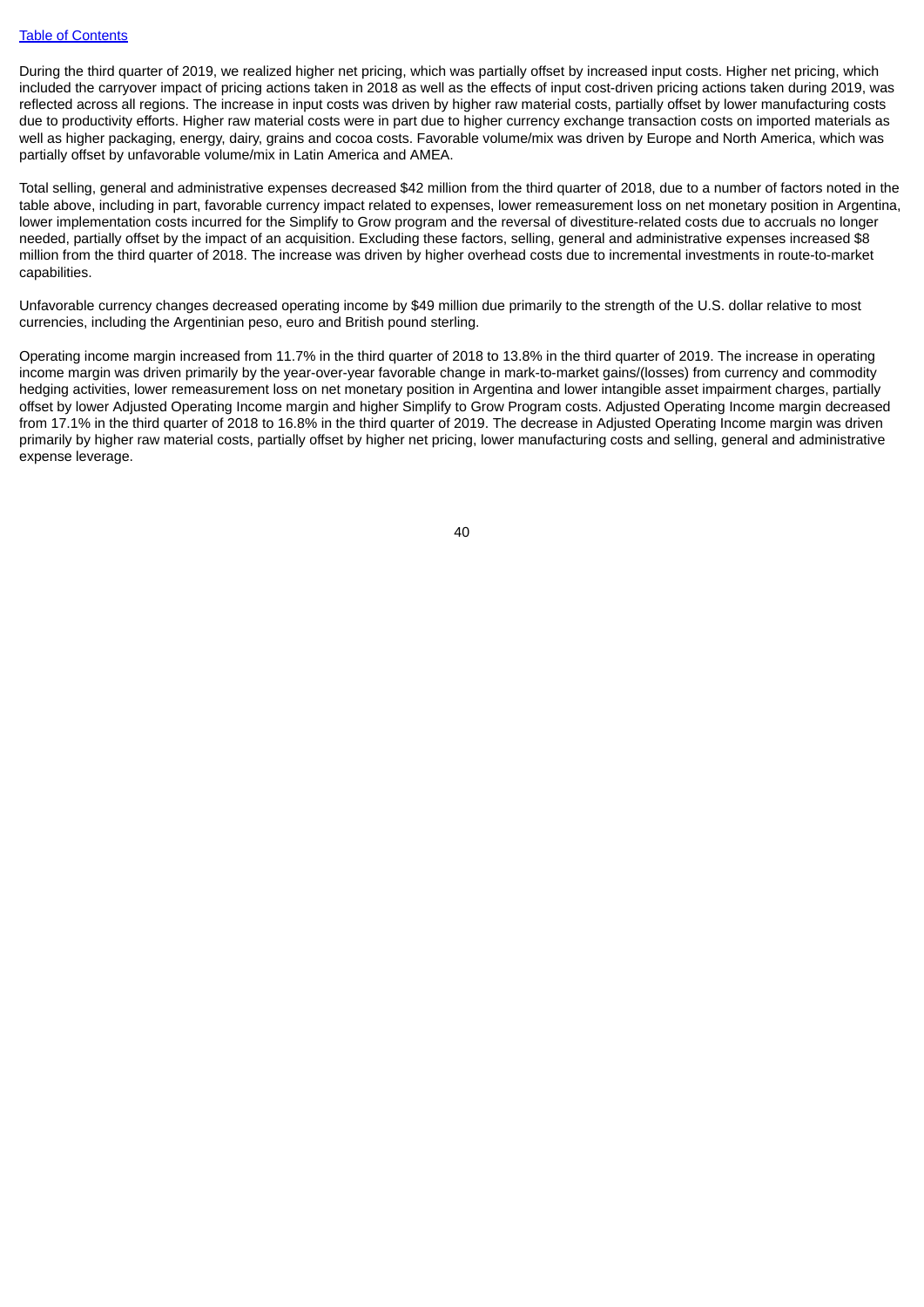### Table of [Contents](#page-2-0)

*Net Earnings and Earnings per Share Attributable to Mondelēz International* – Net earnings attributable to Mondelēz International of \$1,423 million increased by \$229 million (19.2%) in the third quarter of 2019. Diluted EPS attributable to Mondelēz International was \$0.98 in the third quarter of 2019, up \$0.17 (21.0%) from the third quarter of 2018. Adjusted EPS  $^{\text{\tiny (1)}}$  was \$0.64 in the third quarter of 2019, up \$0.02 (3.2%) from the third quarter of 2018. Adjusted EPS on a constant currency basis  $^{\text{\tiny (1)}}$  was \$0.68 in the third quarter of 2019, up \$0.06 (9.7%) from the third quarter of 2018.

|     |                                                                                                     |    | <b>Diluted EPS</b> |
|-----|-----------------------------------------------------------------------------------------------------|----|--------------------|
|     |                                                                                                     |    |                    |
|     | Diluted EPS Attributable to Mondelez International for the<br>Three Months Ended September 30, 2018 | \$ | 0.81               |
|     | Simplify to Grow Program <sup>(2)</sup>                                                             |    | 0.07               |
|     | Intangible asset impairment charges (2)                                                             |    | 0.03               |
|     | Mark-to-market losses from derivatives (2)                                                          |    | 0.07               |
|     | Remeasurement of net monetary position (2)                                                          |    | 0.01               |
|     | U.S. tax reform discrete net tax benefit $(3)$                                                      |    | 0.01               |
|     | Gain on equity method investment transaction (4)                                                    |    | (0.39)             |
|     | Equity method investee acquisition-related and other adjustments (5)                                |    | 0.01               |
|     | Adjusted EPS (1) for the Three Months Ended September 30, 2018                                      | \$ | 0.62               |
|     | Increase in operations                                                                              |    | 0.02               |
|     | Increase in equity method investment net earnings                                                   |    | 0.02               |
|     | Changes in income taxes (3)                                                                         |    | 0.01               |
|     | Changes in shares outstanding (6)                                                                   |    | 0.01               |
|     | Adjusted EPS (constant currency) <sup>(1)</sup> for the Three Months Ended September 30, 2019       | \$ | 0.68               |
|     | Unfavorable currency translation                                                                    |    | (0.04)             |
|     | Adjusted EPS <sup>(1)</sup> for the Three Months Ended September 30, 2019                           | \$ | 0.64               |
|     | Simplify to Grow Program (2)                                                                        |    | (0.08)             |
|     | Intangible asset impairment charges (2)                                                             |    | (0.03)             |
|     | Mark-to-market gains from derivatives (2)                                                           |    | 0.01               |
|     | Loss related to interest rate swaps (7)                                                             |    | (0.08)             |
|     | Swiss tax reform net impacts (3)                                                                    |    | 0.53               |
|     | Equity method investee acquisition-related and other adjustments (5)                                |    | (0.01)             |
|     | Diluted EPS Attributable to Mondelez International for the<br>Three Months Ended September 30, 2019 | S  | 0.98               |
| (1) | Refer to the Non-GAAP Financial Measures section annearing later in this section                    |    |                    |

(1) Refer to the *Non-GAAP Financial Measures* section appearing later in this section.

(2) See the *Operating Income* table above and the related footnotes for more information.

(3) Refer to Note 15, *Income Taxes*, and to our Annual Report on Form 10-K for the year ended December 31, 2018 for more information on the impact of the U.S. tax reform, Swiss tax reform and items affecting income taxes.

(4) Refer to Note 7, *Equity Method Investments*, for more information on the gain on equity method investment transactions.

(5) Includes our proportionate share of unusual or infrequent items, such as acquisition and divestiture-related costs and restructuring program costs.<br>(6) Refer to Note 12, Stock Plans, for more information on our equity (6) Refer to Note 12, *Stock Plans*, for more information on our equity compensation programs and share repurchase program and Note 16, *Earnings per Share*, for earnings per share weighted-average share information.

(7) Refer to Note 10, *Financial Instruments*, for information on our interest rate swaps that we no longer designate as cash flow hedges.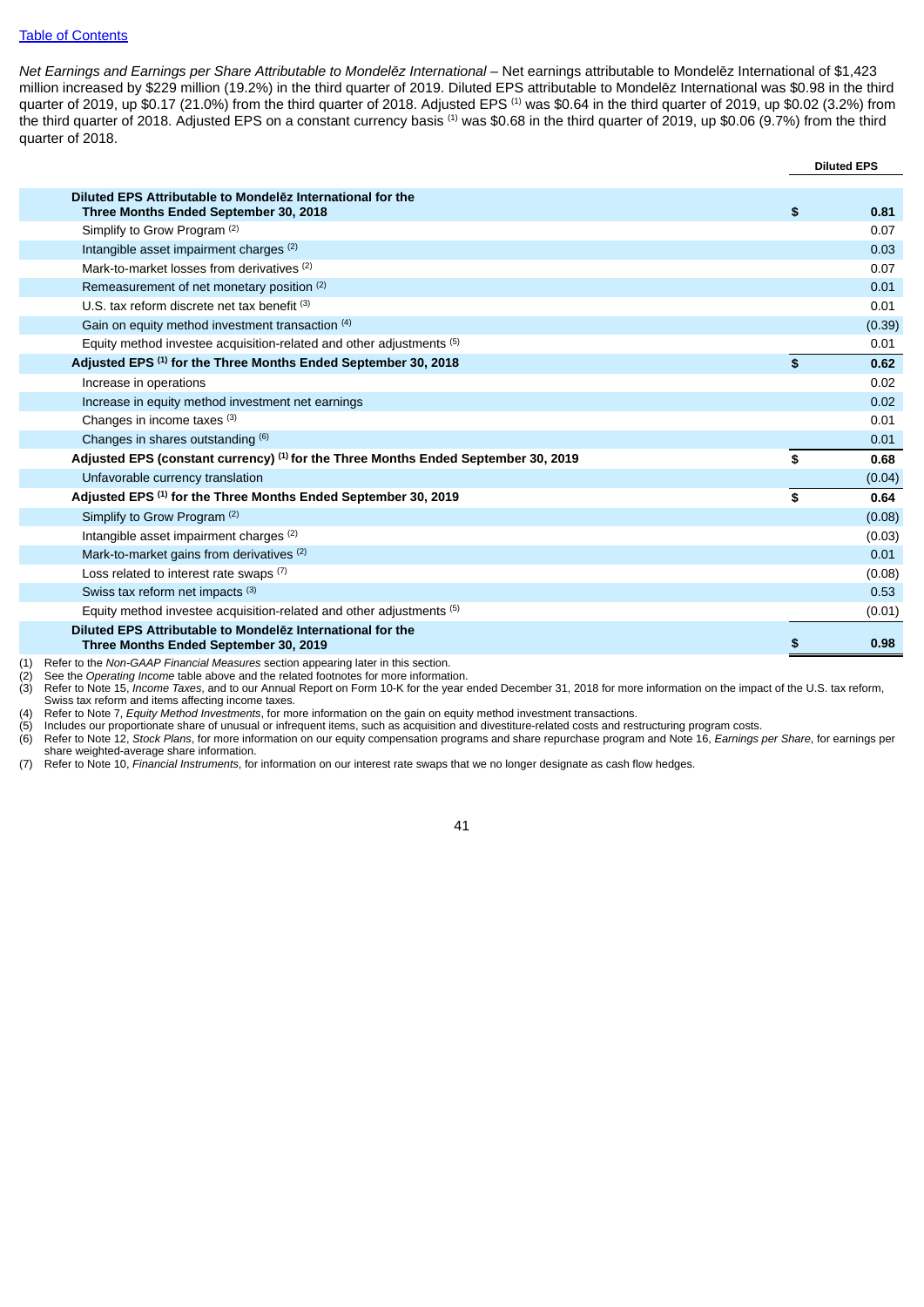# *Nine Months Ended September 30:*

|                                                                      | For the Nine Months Ended<br>September 30, |     |        |      |           |           |
|----------------------------------------------------------------------|--------------------------------------------|-----|--------|------|-----------|-----------|
|                                                                      | 2019                                       |     | 2018   |      | \$ change | % change  |
|                                                                      | (in millions, except per share data)       |     |        |      |           |           |
| Net revenues                                                         | \$<br>18,955                               | -\$ | 19,165 | - \$ | (210)     | $(1.1)\%$ |
| Operating income                                                     | 2.937                                      |     | 2.442  |      | 495       | 20.3 %    |
| Net earnings attributable to<br>Mondelez International               | 3.144                                      |     | 2.558  |      | 586       | 22.9%     |
| Diluted earnings per share attributable to<br>Mondelez International | 2.15                                       |     | 1.72   |      | 0.43      | 25.0 %    |

*Net Revenues* – Net revenues decreased \$210 million (1.1%) to \$18,955 million in the first nine months of 2019, and Organic Net Revenue  $<sup>(1)</sup>$  increased \$793 million (4.2%) to \$19,866 million. Emerging markets net revenues decreased 1.1%, including an unfavorable currency</sup> impact, and emerging markets Organic Net Revenue increased 7.6%  $^{(1)}$ . The underlying changes in net revenues and Organic Net Revenue are detailed below:

|                                                       | 2019       |
|-------------------------------------------------------|------------|
| Change in net revenues (by percentage point)          |            |
| Total change in net revenues                          | (1.1)%     |
| Add back the following items affecting comparability: |            |
| Unfavorable currency                                  | 5.4 pp     |
| Impact of divestiture                                 | $0.2$ pp   |
| Impact of acquisitions                                | $(0.3)$ pp |
| Total change in Organic Net Revenue (1)               | 4.2 %      |
| Higher net pricing                                    | $2.3$ pp   |
| Favorable volume/mix                                  | $1.9$ pp   |
|                                                       |            |

(1) Please see the *Non-GAAP Financial Measures* section at the end of this item.

Net revenue decrease of 1.1% was driven by unfavorable currency and the impact of a divestiture, partially offset by our underlying Organic Net Revenue growth of 4.2% and the impact of acquisitions. Unfavorable currency impacts decreased net revenues by \$1,027 million, due primarily to the strength of the U.S. dollar relative to most currencies, including the Argentinian peso, euro, British pound sterling, Brazilian real, Australian dollar, Chinese yuan, Indian rupee and Russian ruble. The impact of the divestiture of most of our cheese business in the Middle East and Africa on May 28, 2019 resulted in a year-over-year decline in net revenues of \$37 million. Our underlying Organic Net Revenue growth was driven by higher net pricing and favorable volume/mix. Net pricing was up, which includes the benefit of carryover pricing from 2018 as well as the effects of input cost-driven pricing actions taken during the first nine months of 2019. Higher net pricing was reflected in all regions. Favorable volume/mix was reflected in Europe and AMEA, partially offset by unfavorable volume/mix in Latin America and North America. The July 16, 2019 acquisition of a majority interest in Perfect Snacks added net revenues of \$26 million and the June 7, 2018 acquisition of Tate's Bake Shop added incremental net revenues of \$35 million in the first nine months of 2019. Refer to Note 2, *Divestitures and Acquisitions,* for additional information.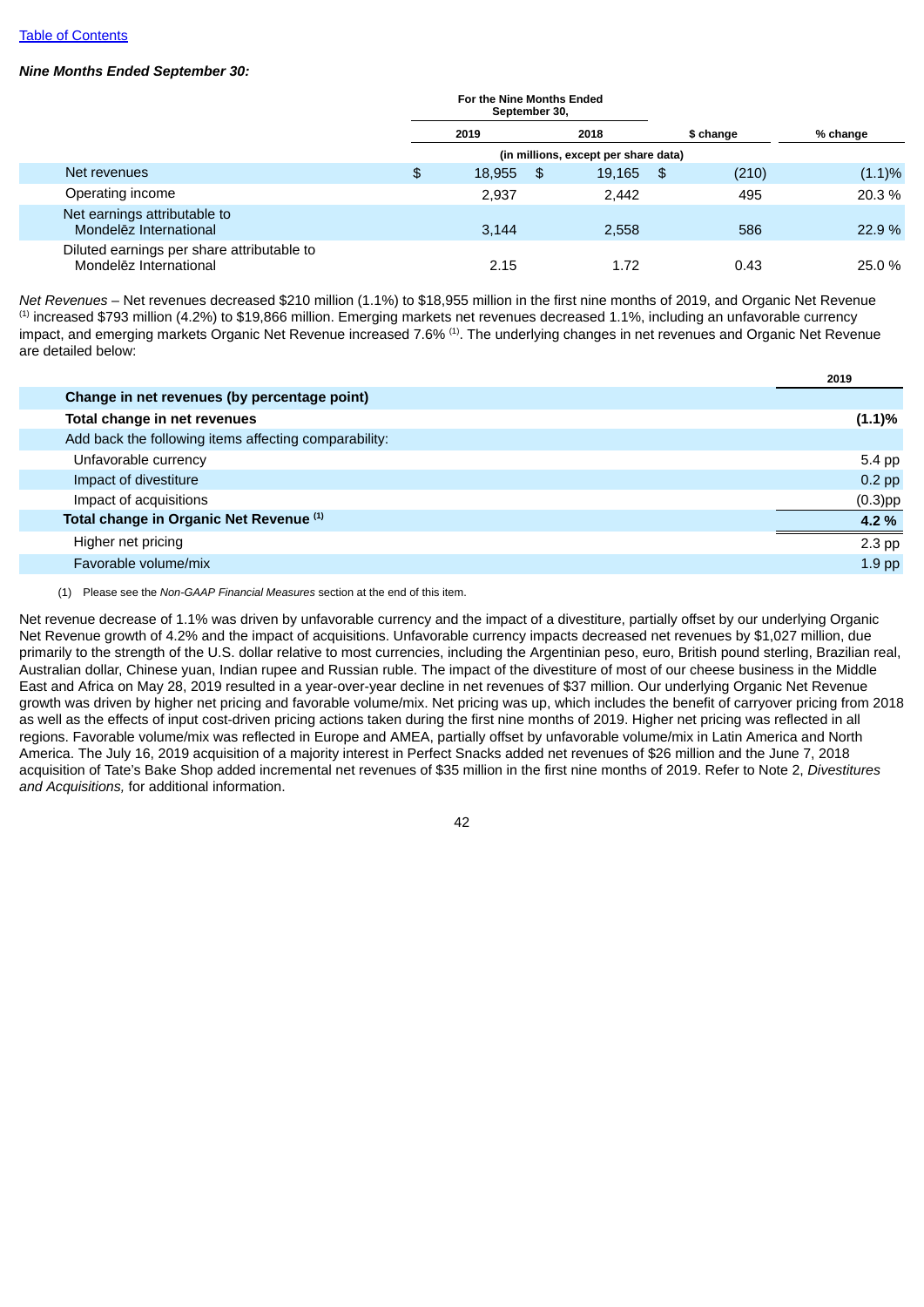*Operating Income* – Operating income increased \$495 million (20.3%) to \$2,937 million in the first nine months of 2019. Adjusted Operating Income  $^{(1)}$  decreased \$48 million (1.5%) to \$3,163 million and Adjusted Operating Income on a constant currency basis  $^{(1)}$  increased \$137 million (4.3%) to \$3,348 million due to the following:

|                                                                               | Operating<br>Income | % Change |
|-------------------------------------------------------------------------------|---------------------|----------|
|                                                                               | (in millions)       |          |
| Operating Income for the Nine Months Ended September 30, 2018                 | \$<br>2,442         |          |
| Simplify to Grow Program <sup>(2)</sup>                                       | 432                 |          |
| Intangible asset impairment charges (3)                                       | 68                  |          |
| Mark-to-market gains from derivatives (4)                                     | (181)               |          |
| Acquisition integration costs (5)                                             | $\overline{2}$      |          |
| Acquisition-related costs (6)                                                 | 14                  |          |
| Divestiture-related costs (6)                                                 | (3)                 |          |
| Operating income from divestiture (6)                                         | (14)                |          |
| Remeasurement of net monetary position (7)                                    | 13                  |          |
| Impact from pension participation changes (8)                                 | 408                 |          |
| Impact from resolution of tax matters <sup>(9)</sup>                          | 11                  |          |
| CEO transition remuneration (1)                                               | 18                  |          |
| Other/rounding                                                                | $\mathbf{1}$        |          |
| Adjusted Operating Income (1) for the                                         |                     |          |
| Nine Months Ended September 30, 2018                                          | \$<br>3,211         |          |
| Higher net pricing                                                            | 448                 |          |
| Higher input costs                                                            | (284)               |          |
| Favorable volume/mix                                                          | 104                 |          |
| Higher selling, general and administrative expenses                           | (106)               |          |
| Impact from acquisitions (6)                                                  | 5                   |          |
| VAT-related settlements                                                       | (32)                |          |
| Other                                                                         | $\overline{2}$      |          |
| Total change in Adjusted Operating Income (constant currency) (1)             | 137                 | 4.3%     |
| Unfavorable currency translation                                              | (185)               |          |
| Total change in Adjusted Operating Income (1)                                 | (48)                | (1.5)%   |
| Adjusted Operating Income (1) for the<br>Nine Months Ended September 30, 2019 | \$<br>3,163         |          |
| Simplify to Grow Program <sup>(2)</sup>                                       | (304)               |          |
| Intangible asset impairment charges (3)                                       | (57)                |          |
| Mark-to-market gains from derivatives <sup>(4)</sup>                          | 69                  |          |
| Acquisition-related costs (6)                                                 |                     |          |
| Divestiture-related costs (6)                                                 | (2)                 |          |
|                                                                               | (6)                 |          |
| Operating income from divestiture (6)                                         | 9                   |          |
| Net gain on divestiture (6)                                                   | 44                  |          |
| Remeasurement of net monetary position (7)                                    | (2)                 |          |
| Impact from pension participation changes <sup>(8)</sup>                      | 35                  |          |
| CEO transition remuneration (1)                                               | (9)                 |          |
| Swiss tax reform impact (10)                                                  | (2)                 |          |
| Other/rounding                                                                | (1)                 |          |
| Operating Income for the Nine Months Ended September 30, 2019                 | \$<br>2,937         | 20.3%    |

(1) Refer to the *Non-GAAP Financial Measures* section at the end of this item.<br>(2) Refer to Note 8, *Restructuring Program*, for more information.<br>(3) Refer to Note 6, *Goodwill and Intangible Assets*, for more informatio

(2) Refer to Note 8, *Restructuring Program,* for more information.

(3) Refer to Note 6, *Goodwill and Intangible Assets*, for more information on intangible asset impairments.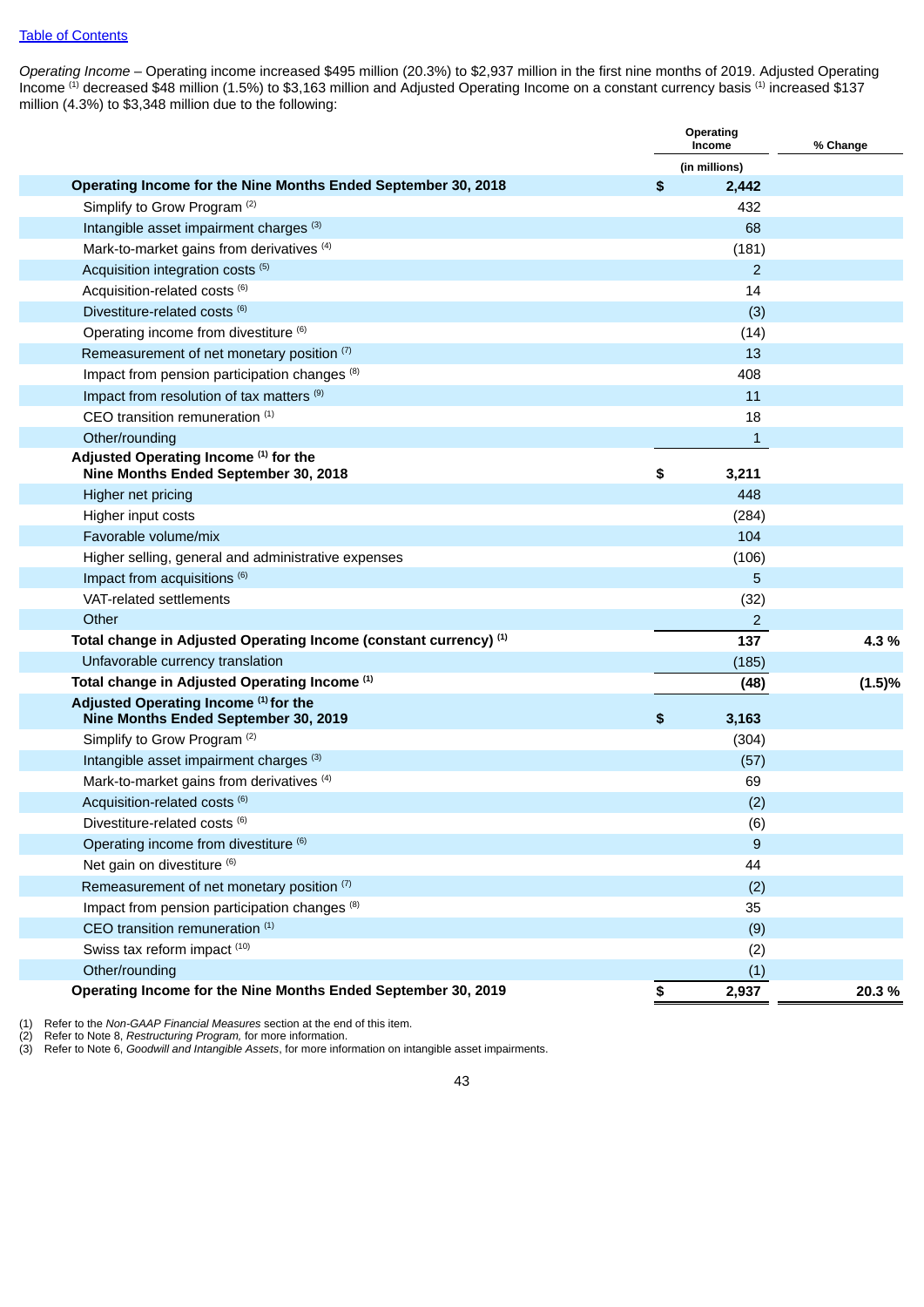- (4) Refer to Note 10, *Financial Instruments*, Note 17, *Segment Reporting*, and *Non-GAAP Financial Measures* section at the end of this item for more information on the unrealized gains/losses on commodity and forecasted currency transaction derivatives.
- (5) Refer to our Annual Report on Form 10-K for the year ended December 31, 2018 for more information on the acquisition of a biscuit business in Vietnam.
- (6) Refer to Note 2, *Divestitures and Acquisitions*, for more information on the July 16, 2019 acquisition of a majority interest in Perfect Snacks, the May 28, 2019 divestiture of most of our cheese business in the Middle East and Africa and the June 7, 2018 acquisition of Tate's Bake Shop.
- (7) Refer to Note 1, Basis of Presentation Currency Translation and Highly Inflationary Accounting, for information on our application of highly inflationary accounting for Argentina.
- (8) Refer to Note 11, *Benefit Plans*, for more information.
- (9) Refer to Note 13, *Commitments and Contingencies – Tax Matters*, for more information.
- (10) Refer to Note 15, *Income Taxes*, for more information on Swiss tax reform.

During the first nine months of 2019, we realized higher net pricing, which was partially offset by increased input costs. Higher net pricing, which included the carryover impact of pricing actions taken in 2018 as well as the effects of input cost-driven pricing actions taken during the first nine months of 2019, was reflected across all regions. The increase in input costs was driven by higher raw material costs, partially offset by lower manufacturing costs due to productivity efforts. Higher raw material costs were in part due to higher currency exchange transaction costs on imported materials, as well as higher packaging, energy, dairy, grains and oils costs, partially offset by lower costs for sugar and cocoa. Favorable volume/mix was driven by Europe and AMEA, which was partially offset by unfavorable volume/mix in Latin America and North America.

Total selling, general and administrative expenses decreased \$553 million from the first nine months of 2018, due to a number of factors noted in the table above, including in part, the lapping of the prior-year impact from pension participation changes, favorable currency impact, the benefit from current-year pension participation changes, lower implementation costs incurred for the Simplify to Grow program, lower acquisition-related costs, the lapping of a prior-year expense from the resolution of a tax matter, lower remeasurement loss on net monetary position in Argentina and lower CEO transition remuneration. These decreases were partially offset by the lapping of a benefit from a prior-year value-added tax ("VAT") related settlement, the impact of acquisitions, a VAT cost settlement in 2019 and higher divestiture-related costs. Excluding these factors, selling, general and administrative expenses increased \$106 million from the first nine months of 2018. The increase was driven primarily by higher overheads reflecting route-to-market investments and higher advertising and consumer promotion costs.

We recorded an expense of \$11 million from a VAT-related settlement in Latin America in the first nine months of 2019 and a benefit of \$21 million from a VAT-related settlement in Latin America in the first nine months of 2018. Unfavorable currency changes decreased operating income by \$185 million due primarily to the strength of the U.S. dollar relative to most currencies, including the euro, Argentinian peso, British pound sterling, Brazilian real, Australian dollar, Chinese yuan and Indian rupee.

Operating income margin increased from 12.7% in the first nine months of 2018 to 15.5% in the first nine months of 2019. The increase in operating income margin was driven primarily by the lapping of the prior-year impact from pension participation changes, lower Simplify to Grow Program costs, a gain on divestiture, the benefit from current-year pension participation changes, lower acquisition-related costs and the lapping of a prior-year expense from the resolution of a tax matter, partially offset by the year-over-year unfavorable change in mark-to-market gains/(losses) from currency and commodity hedging activities. Adjusted Operating Income margin decreased from 16.8% for the first nine months of 2018 to 16.7% for first nine months of 2019. The decrease in Adjusted Operating Income margin was driven primarily by higher raw material costs, mostly offset by higher pricing and lower manufacturing costs.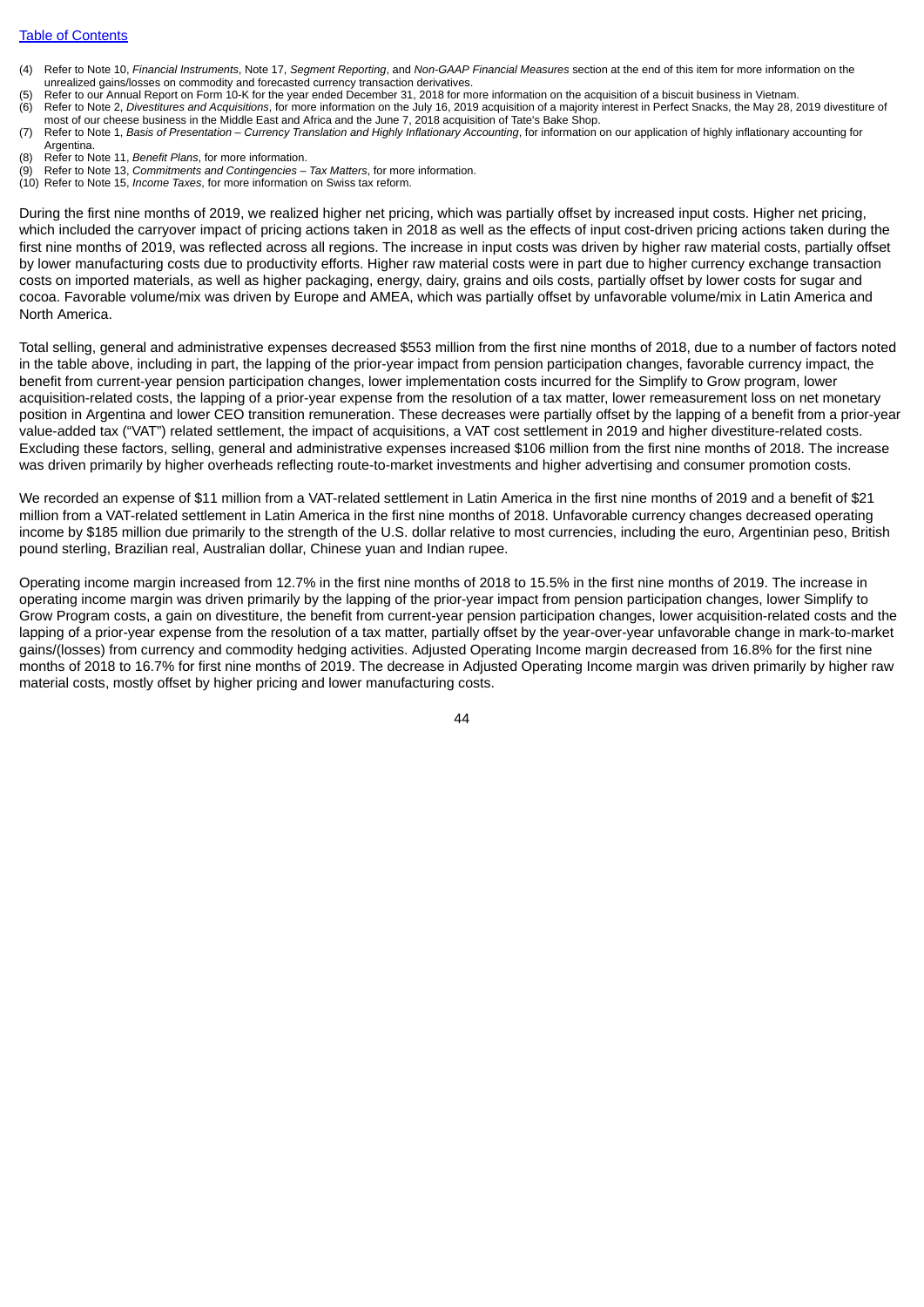### Table of [Contents](#page-2-0)

*Net Earnings and Earnings per Share Attributable to Mondelēz International* – Net earnings attributable to Mondelēz International of \$3,144 million increased by \$586 million (22.9%) in the first nine months of 2019. Diluted EPS attributable to Mondelēz International was \$2.15 in the first nine months of 2019, up \$0.43 (25.0%) from the first nine months of 2018. Adjusted EPS  $^{(1)}$  was \$1.86 in the first nine months of 2019, up \$0.07 (3.9%) from the first nine months of 2018. Adjusted EPS on a constant currency basis <sup>(1)</sup> was \$1.99 in the first nine months of 2019, up \$0.20 (11.2%) from the first nine months of 2018.

|                                                                                                    | <b>Diluted EPS</b> |
|----------------------------------------------------------------------------------------------------|--------------------|
| Diluted EPS Attributable to Mondelez International for the<br>Nine Months Ended September 30, 2018 | \$<br>1.72         |
| Simplify to Grow Program (2)                                                                       | 0.22               |
| Intangible asset impairment charges (2)                                                            | 0.03               |
| Mark-to-market gains from derivatives (2)                                                          | (0.10)             |
| Acquisition-related costs (2)                                                                      | 0.01               |
| Net earnings from divestiture (2)                                                                  | (0.01)             |
| Remeasurement of net monetary position (2)                                                         | 0.01               |
| Impact from pension participation changes (2)                                                      | 0.21               |
| CEO transition remuneration (2)                                                                    | 0.01               |
| Gain related to interest rate swaps (3)                                                            | (0.01)             |
| Loss on debt extinguishment (4)                                                                    | 0.07               |
| U.S. tax reform discrete net tax expense $(5)$                                                     | 0.06               |
| Gain on equity method investment transaction (6)                                                   | (0.39)             |
| Equity method investee acquisition-related and other adjustments $(7)$                             | (0.04)             |
| Adjusted EPS (1) for the Nine Months Ended September 30, 2018                                      | \$<br>1.79         |
| Increase in operations                                                                             | 0.09               |
| Increase in equity method investment net earnings                                                  | 0.06               |
| VAT-related settlements                                                                            | (0.01)             |
| Changes in income taxes (5)                                                                        | 0.02               |
| Changes in shares outstanding (8)                                                                  | 0.04               |
| Adjusted EPS (constant currency) <sup>(1)</sup> for the Nine Months Ended September 30, 2019       | \$<br>1.99         |
| Unfavorable currency translation                                                                   | (0.13)             |
| Adjusted EPS (1) for the Nine Months Ended September 30, 2019                                      | \$<br>1.86         |
| Simplify to Grow Program <sup>(2)</sup>                                                            | (0.17)             |
| Intangible asset impairment charges (2)                                                            | (0.03)             |
| Mark-to-market gains from derivatives (2)                                                          | 0.04               |
| Divestiture-related costs <sup>(2)</sup>                                                           | (0.01)             |
| Net earnings from divestiture (2)                                                                  | 0.01               |
| Net gain on divestiture (2)                                                                        | 0.03               |
| Impact from pension participation changes (2)                                                      | 0.02               |
| CEO transition remuneration (2)                                                                    | (0.01)             |
| Loss related to interest rate swaps (3)                                                            | (0.08)             |
| Swiss tax reform net impacts (5)                                                                   | 0.53               |
| Net loss on equity method investment transactions (6)                                              | (0.01)             |
| Equity method investee acquisition-related and other adjustments $(7)$                             | (0.03)             |
| Diluted EPS Attributable to Mondelez International for the<br>Nine Months Ended September 30, 2019 | \$<br>2.15         |
| Defer to the Nep CAAD Financial Measures section eppearing leter in this section                   |                    |

(1) Refer to the *Non-GAAP Financial Measures* section appearing later in this section.

(2) See the *Operating Income table above and the related footnotes for more information*.<br>(3) Refer to Note 10, *Financial Instruments*, for information on our interest rate swaps tha (3) Refer to Note 10, Financial Instruments, for information on our interest rate swaps that we no longer designate as cash flow hedges.<br>(4) Refer to Note 9, *Debt and Borrowing Arrangements*, for more information on the l

(4) Refer to Note 9, *Debt and Borrowing Arrangements*, for more information on the loss on debt extinguishment.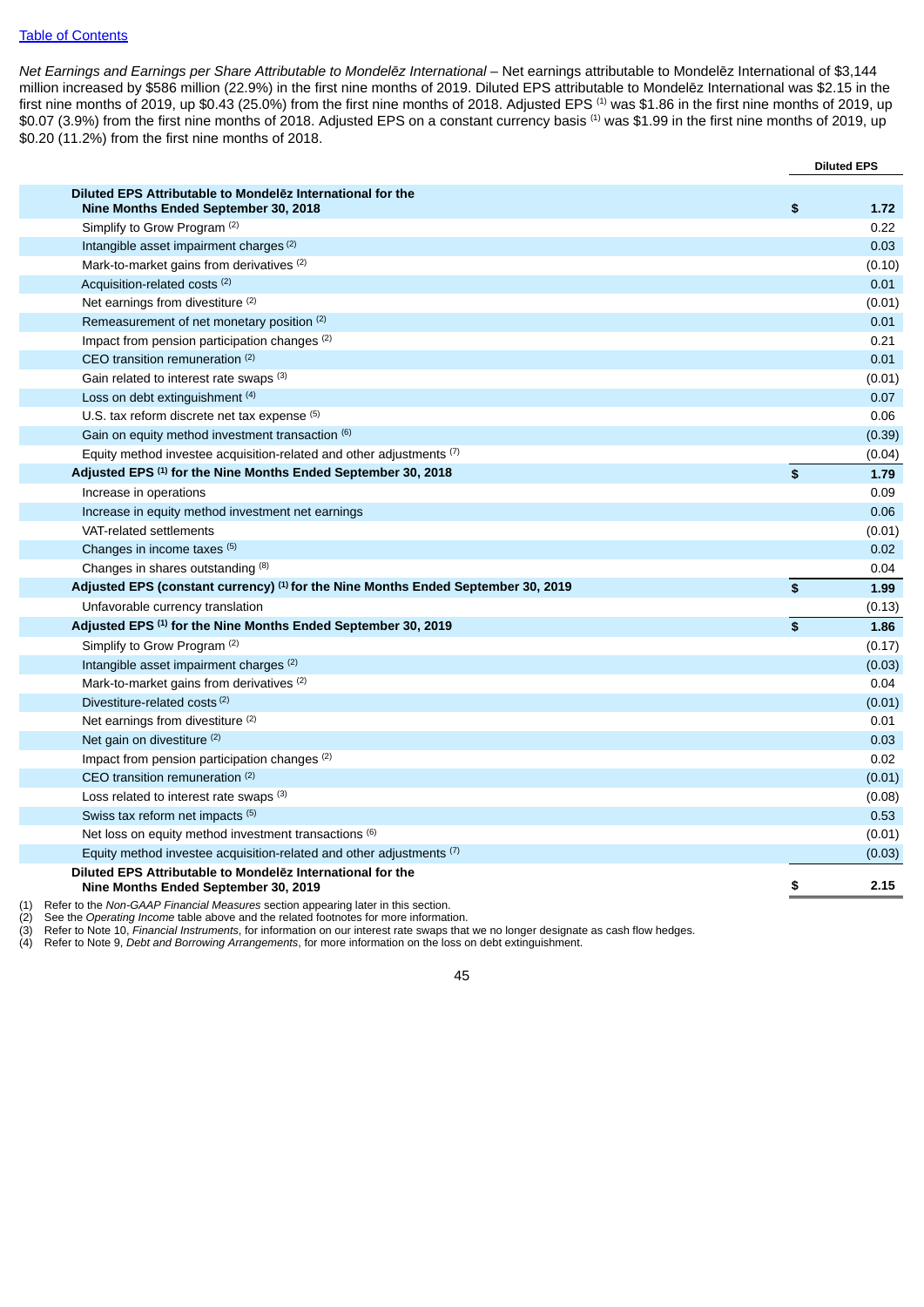### Table of [Contents](#page-2-0)

- (5) Refer to Note 15, *Income Taxes*, and to our Annual Report on Form 10-K for the year ended December 31, 2018 for more information on the impact of the U.S. tax reform, Swiss tax reform and items affecting income taxes.
- 
- (6) Refer to Note 7, *Equity Method Investments,* for more information on the net gain and loss on equity method investment transactions. Includes our proportionate share of unusual or infrequent items, such as acquisition and divestiture-related costs, restructuring program costs and discrete U.S. tax reform impacts recorded by our JDE and KDP or Keurig equity method investees.
- (8) Refer to Note 12, *Stock Plans*, for more information on our equity compensation programs and share repurchase program and Note 16, *Earnings per Share*, for earnings per share weighted-average share information.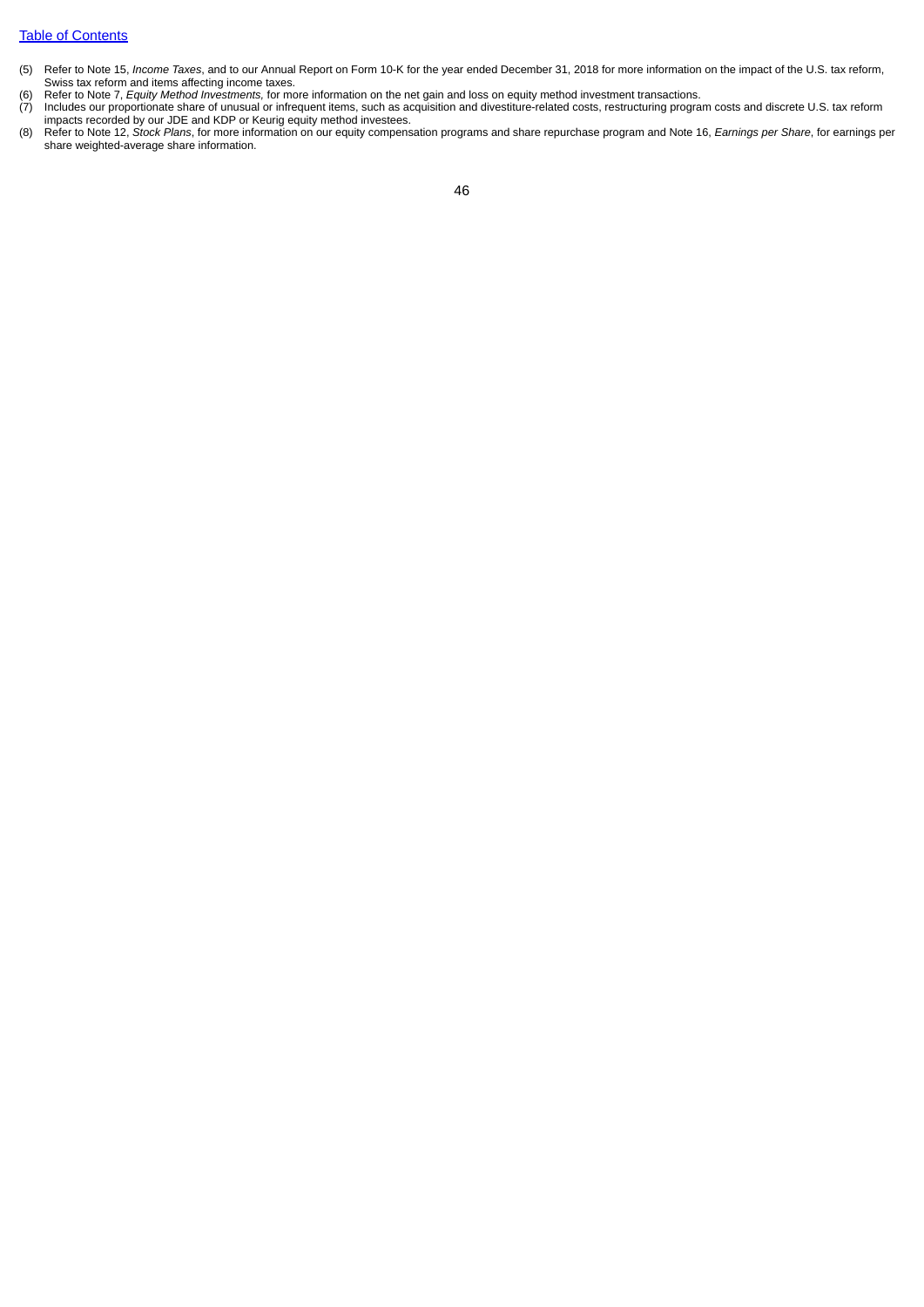# **Results of Operations by Reportable Segment**

Our operations and management structure are organized into four operating segments:

- Latin America
- AMEA
- Europe
- North America

We manage our operations by region to leverage regional operating scale, manage different and changing business environments more effectively and pursue growth opportunities as they arise across our key markets. Our regional management teams have responsibility for the business, product categories and financial results in the regions.

We use segment operating income to evaluate segment performance and allocate resources. We believe it is appropriate to disclose this measure to help investors analyze segment performance and trends. See Note 17, *Segment Reporting,* for additional information on our segments and *Items Affecting Comparability of Financial Results* earlier in this section for items affecting our segment operating results.

Our segment net revenues and earnings were:

|                                                                             | For the Three Months Ended<br>September 30, |                |       |                | For the Nine Months Ended<br>September 30, |                |        |  |
|-----------------------------------------------------------------------------|---------------------------------------------|----------------|-------|----------------|--------------------------------------------|----------------|--------|--|
|                                                                             | 2019                                        |                | 2018  |                | 2019                                       |                | 2018   |  |
|                                                                             |                                             |                |       | (in millions)  |                                            |                |        |  |
| Net revenues:                                                               |                                             |                |       |                |                                            |                |        |  |
| Latin America                                                               | \$<br>736                                   | \$             | 774   | \$             | 2,273                                      | \$             | 2,439  |  |
| <b>AMEA</b>                                                                 | 1,419                                       |                | 1,398 |                | 4,312                                      |                | 4,300  |  |
| Europe                                                                      | 2,377                                       |                | 2,361 |                | 7,175                                      |                | 7,370  |  |
| <b>North America</b>                                                        | 1,823                                       |                | 1,755 |                | 5,195                                      |                | 5,056  |  |
| Net revenues                                                                | \$<br>6,355                                 | \$             | 6,288 | \$             | 18,955                                     | \$             | 19,165 |  |
| Earnings before income taxes:                                               |                                             |                |       |                |                                            |                |        |  |
| Operating income:                                                           |                                             |                |       |                |                                            |                |        |  |
| <b>Latin America</b>                                                        | \$<br>84                                    | $\mathfrak{F}$ | 100   | $\mathfrak{P}$ | 250                                        | $\mathfrak{F}$ | 318    |  |
| <b>AMEA</b>                                                                 | 188                                         |                | 153   |                | 635                                        |                | 558    |  |
| Europe                                                                      | 331                                         |                | 381   |                | 1,239                                      |                | 1,245  |  |
| North America                                                               | 370                                         |                | 334   |                | 1,096                                      |                | 514    |  |
| Unrealized gains/(losses) on hedging activities<br>(mark-to-market impacts) | 20                                          |                | (112) |                | 69                                         |                | 181    |  |
| General corporate expenses                                                  | (76)                                        |                | (74)  |                | (264)                                      |                | (228)  |  |
| Amortization of intangibles                                                 | (43)                                        |                | (44)  |                | (130)                                      |                | (132)  |  |
| Net gain on divestiture                                                     | 3                                           |                |       |                | 44                                         |                |        |  |
| Acquisition-related costs                                                   | (1)                                         |                | (1)   |                | (2)                                        |                | (14)   |  |
| Operating income                                                            | 876                                         |                | 737   |                | 2,937                                      |                | 2,442  |  |
| Benefit plan non-service income                                             | 13                                          |                | 19    |                | 42                                         |                | 47     |  |
| Interest and other expense, net                                             | (205)                                       |                | (86)  |                | (386)                                      |                | (414)  |  |
| Earnings before income taxes                                                | \$<br>684                                   | \$             | 670   | \$             | 2,593                                      | $\frac{1}{2}$  | 2,075  |  |
|                                                                             |                                             |                |       |                |                                            |                |        |  |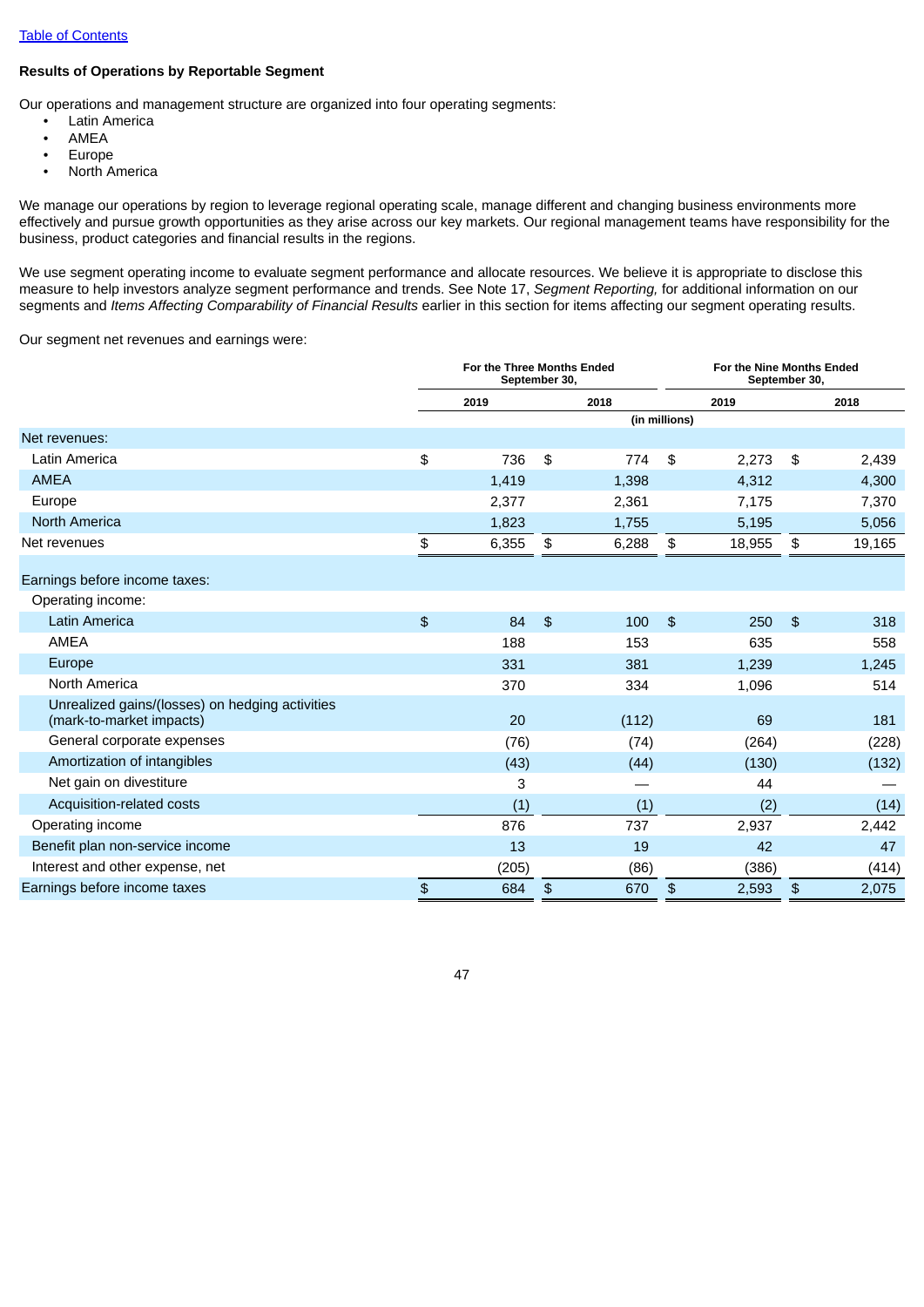### *Latin America*

|                          | For the Three Months Ended<br>September 30, |      |               |      |           |            |
|--------------------------|---------------------------------------------|------|---------------|------|-----------|------------|
|                          | 2019                                        |      | 2018          |      | \$ change | % change   |
|                          |                                             |      | (in millions) |      |           |            |
| Net revenues             | \$<br>736                                   | - \$ | 774           | - \$ | (38)      | (4.9)%     |
| Segment operating income | 84                                          |      | 100           |      | (16)      | $(16.0)\%$ |
|                          | For the Nine Months Ended<br>September 30,  |      |               |      |           |            |
|                          | 2019                                        |      | 2018          |      | \$ change | % change   |
|                          |                                             |      | (in millions) |      |           |            |
| Net revenues             | \$<br>2,273                                 | \$   | 2,439         | -\$  | (166)     | (6.8)%     |
| Segment operating income | 250                                         |      | 318           |      | (68)      | $(21.4)\%$ |

#### *Three Months Ended September 30:*

Net revenues decreased \$38 million (4.9%), due to unfavorable currency (9.2 pp) and unfavorable volume/mix (4.6 pp), partially offset by higher net pricing (8.9 pp). Unfavorable currency impacts were due primarily to the strength of the U.S. dollar relative to most currencies in the region, including the Argentinian peso, Mexican peso and Brazilian real. Unfavorable volume/mix was due to the impact of pricing-related elasticity, and was driven by declines in refreshment beverages, chocolate, candy and cheese & grocery, partially offset by gains in biscuits and gum. Higher net pricing was reflected across all categories, driven primarily by Argentina and Brazil.

Segment operating income decreased \$16 million (16.0%), primarily due to higher raw material costs, unfavorable currency and unfavorable volume/mix. These unfavorable items were partially offset by higher net pricing, lower costs incurred for the Simplify to Grow Program, lower remeasurement loss on net monetary position in Argentina and lower advertising and consumer promotion costs.

### *Nine Months Ended September 30:*

Net revenues decreased \$166 million (6.8%), due to unfavorable currency (14.7 pp) and unfavorable volume/mix (2.1 pp), partially offset by higher net pricing (10.0 pp). Unfavorable currency impacts were due primarily to the strength of the U.S. dollar relative to most currencies in the region including the Argentinian peso, Brazilian real and Mexico peso. Unfavorable volume/mix was due to the impact of pricing-related elasticity, and was driven by declines in refreshment beverages, candy, cheese & grocery and gum, partially offset by gains in chocolate and biscuits. Higher net pricing was reflected across all categories, driven primarily by Argentina, Brazil and Mexico.

Segment operating income decreased \$68 million (21.4%), primarily due to higher raw material costs, unfavorable currency, higher other selling, general and administrative expenses (including lapping the benefit from a VAT-related settlement in 2018 and the expense of a VATrelated settlement in 2019), unfavorable volume/mix and higher manufacturing costs. These unfavorable items were partially offset by higher net pricing, lower costs incurred for the Simplify to Grow Program and lower remeasurement loss on net monetary position in Argentina.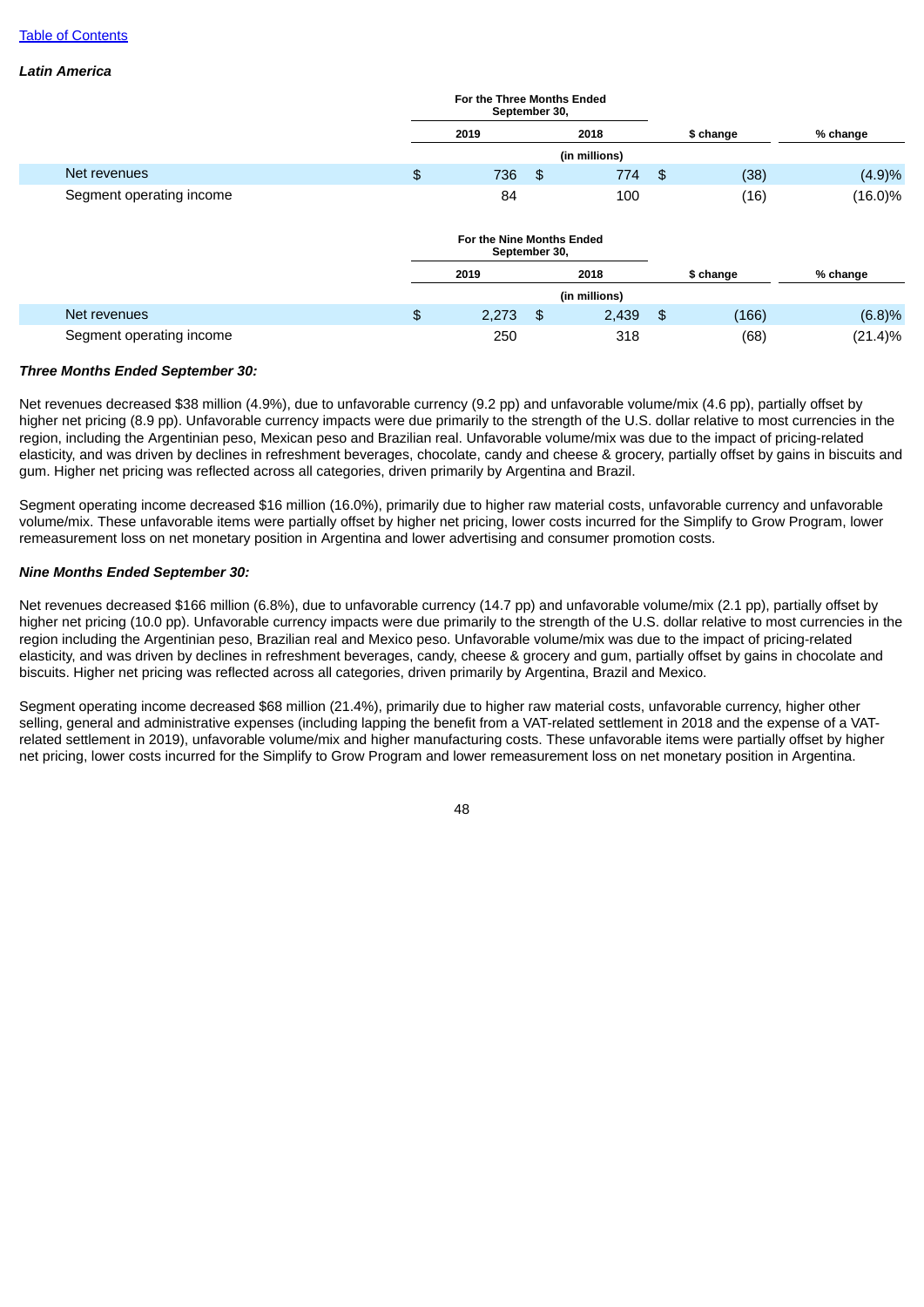*AMEA*

|                          | For the Three Months Ended<br>September 30, |               |               |           |          |
|--------------------------|---------------------------------------------|---------------|---------------|-----------|----------|
|                          | 2019                                        | 2018          |               | \$ change | % change |
|                          |                                             | (in millions) |               |           |          |
| Net revenues             | \$<br>1,419                                 | \$<br>1,398   | $\frac{3}{2}$ | 21        | 1.5%     |
| Segment operating income | 188                                         | 153           |               | 35        | 22.9%    |
|                          | For the Nine Months Ended<br>September 30,  |               |               |           |          |
|                          | 2019                                        | 2018          |               | \$ change | % change |
|                          |                                             | (in millions) |               |           |          |
| Net revenues             | \$<br>4,312                                 | \$<br>4,300   | $\frac{3}{2}$ | 12        | 0.3%     |
| Segment operating income | 635                                         | 558           |               | 77        | 13.8%    |

### *Three Months Ended September 30:*

Net revenues increased \$21 million (1.5%), due to favorable volume/mix (3.6 pp) and higher net pricing (1.7 pp), partially offset by the impact of a divestiture (2.2 pp) and unfavorable currency (1.6 pp). Favorable volume/mix was driven by gains in biscuits, chocolate, gum and cheese & grocery, partially offset by declines in refreshment beverages and candy. Higher net pricing was reflected across all categories except cheese & grocery. The divestiture of most of our cheese business in the Middle East and Africa on May 28, 2019, resulted in a year-over-year decline in net revenues of \$29 million for the third quarter of 2019. Unfavorable currency impacts were due primarily to the strength of the U.S. dollar relative to most currencies in the region, including the Australian dollar, Chinese yuan and South African rand.

Segment operating income increased \$35 million (22.9%), primarily due to lower manufacturing costs, lower costs incurred for the Simplify to Grow Program and higher net pricing. These favorable items were partially offset by higher raw material costs, higher other selling, general and administrative expenses, unfavorable volume/mix, higher intangible asset impairment charges, the impact of the divestiture and unfavorable currency.

## *Nine Months Ended September 30:*

Net revenues increased \$12 million (0.3%), due to favorable volume/mix (3.9 pp) and higher net pricing (1.5 pp), mostly offset by unfavorable currency (4.2 pp) and the impact of a divestiture (0.9 pp). Favorable volume/mix was driven by gains across all categories except candy and refreshment beverages. Higher net pricing was reflected across all categories. Unfavorable currency impacts were due to the strength of the U.S. dollar relative to several currencies in the region, including the Australian dollar, Chinese yuan, Indian rupee and South African rand. The divestiture of most of our cheese business in the Middle East and Africa on May 28, 2019, resulted in a year-over-year decline in net revenues of \$37 million.

Segment operating income increased \$77 million (13.8%), primarily due to lower manufacturing costs, higher net pricing, lower costs incurred for the Simplify to Grow Program and favorable volume/mix. These favorable items were partially offset by higher raw material costs, unfavorable currency, higher advertising and consumer promotion costs, higher other selling, general and administrative expenses, higher intangible asset impairment charges, divestiture-related costs incurred in 2019 and the impact of the divestiture.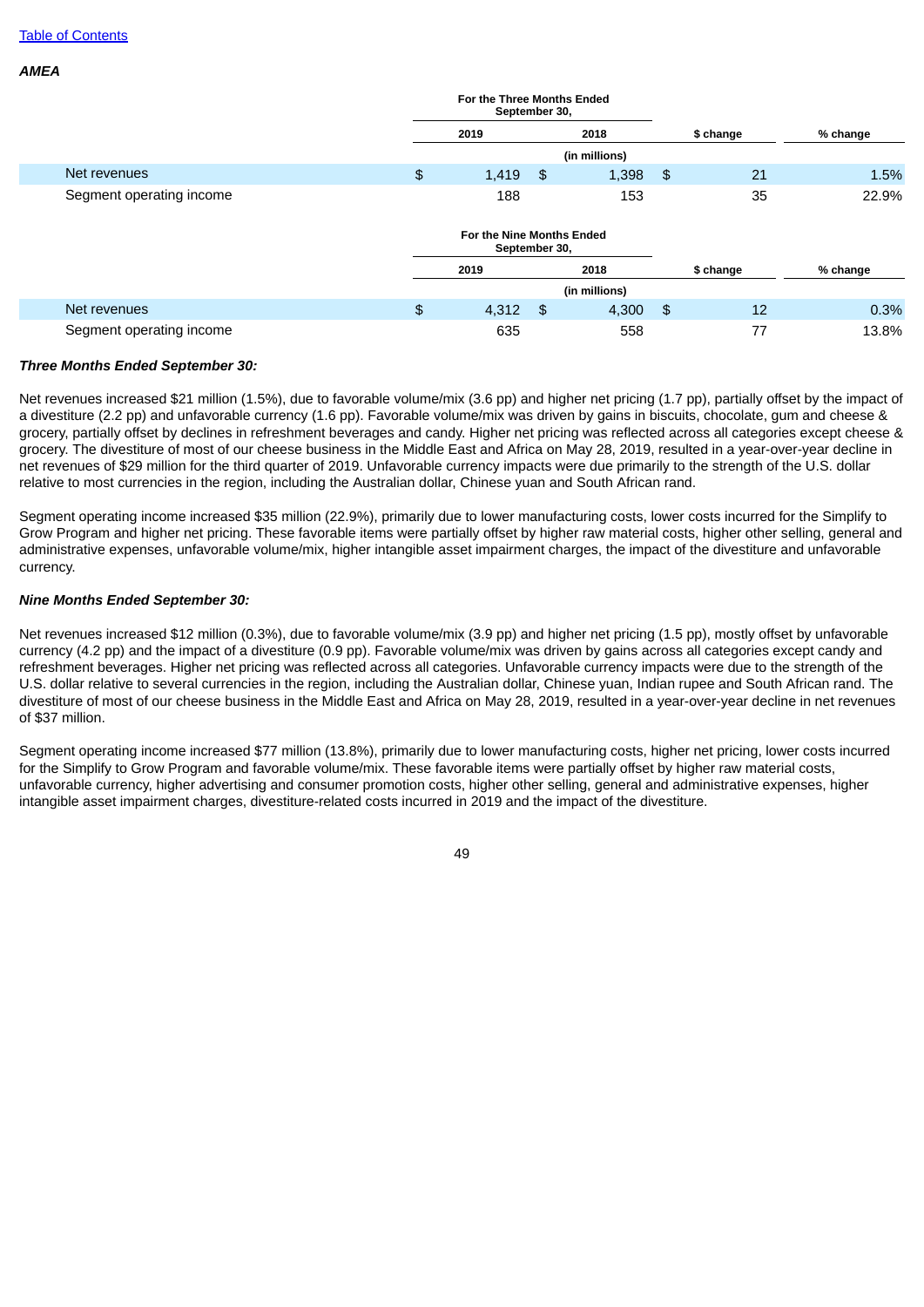*Europe*

|                          | For the Three Months Ended<br>September 30, |    |               |    |           |            |  |
|--------------------------|---------------------------------------------|----|---------------|----|-----------|------------|--|
|                          | 2018<br>2019                                |    |               |    | \$ change | % change   |  |
|                          |                                             |    | (in millions) |    |           |            |  |
| Net revenues             | \$<br>2.377                                 | \$ | 2,361         | \$ | 16        | 0.7%       |  |
| Segment operating income | 331                                         |    | 381           |    | (50)      | $(13.1)\%$ |  |

|                          |              | For the Nine Months Ended<br>September 30, |               |     |           |          |
|--------------------------|--------------|--------------------------------------------|---------------|-----|-----------|----------|
|                          |              | 2019                                       | 2018          |     | \$ change | % change |
|                          |              |                                            | (in millions) |     |           |          |
| Net revenues             | $\mathbf{E}$ | 7.175                                      | \$<br>7,370   | -\$ | (195)     | (2.6)%   |
| Segment operating income |              | 1,239                                      | 1,245         |     | (6)       | (0.5)%   |

#### *Three Months Ended September 30:*

Net revenues increased \$16 million (0.7%), due to favorable volume/mix (4.7 pp) and higher net pricing (0.3 pp), partially offset by unfavorable currency (4.3 pp). Favorable volume/mix was driven by gains in all categories except gum. Higher net pricing was reflected in chocolate, gum and candy, mostly offset by lower net pricing in biscuits, refreshment beverages and cheese & grocery. Unfavorable currency impacts reflected the strength of the U.S. dollar relative to most currencies in the region, including the euro and British pound sterling.

Segment operating income decreased \$50 million (13.1%), primarily due to higher costs incurred for the Simplify to Grow Program, higher raw material costs, unfavorable currency and higher advertising and consumer promotion costs. These unfavorable items were partially offset by favorable volume/mix, lower other selling, general and administrative expenses, higher net pricing, lower manufacturing costs and lower intangible asset impairment charges.

# *Nine Months Ended September 30:*

Net revenues decreased \$195 million (2.6%), due to unfavorable currency (6.4 pp), partially offset by favorable volume/mix (3.6 pp) and higher net pricing (0.2 pp). Unfavorable currency impacts reflected the strength of the U.S. dollar relative to most currencies in the region, primarily the euro, British pound sterling, Russian ruble and Turkish lira. Favorable volume/mix was driven by gains across all categories except gum. Higher net pricing was driven by gum, candy and chocolate, mostly offset by lower net pricing in biscuits, cheese & grocery and refreshment beverages.

Segment operating income decreased \$6 million (0.5%), primarily due to unfavorable currency, higher raw material costs and higher advertising and consumer promotion costs. These unfavorable items were partially offset by favorable volume/mix, lower manufacturing costs, higher net pricing, lower other selling, general and administrative expenses and lower intangible asset impairment charges.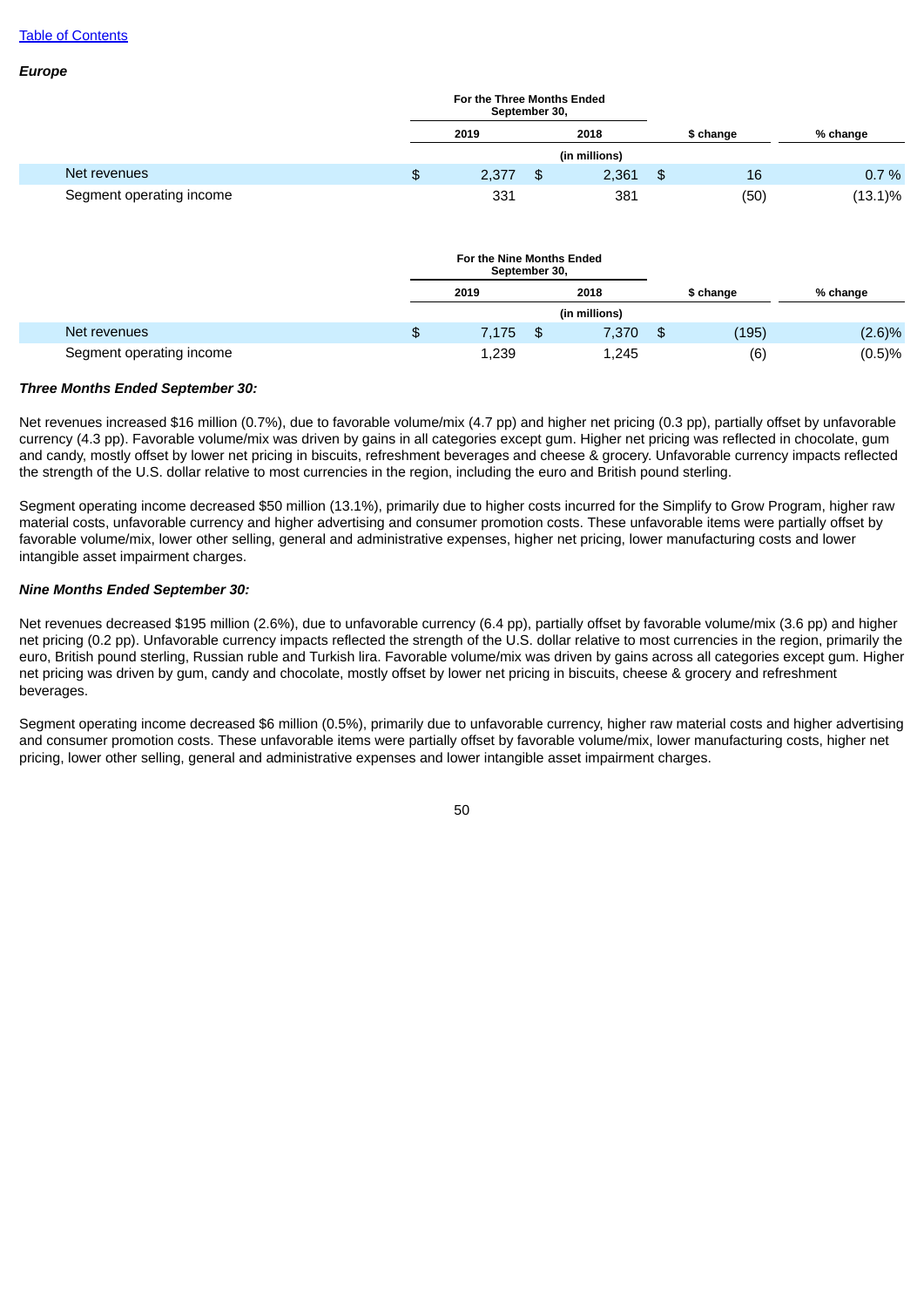### *North America*

|                          | For the Three Months Ended<br>September 30, |               |           |          |       |
|--------------------------|---------------------------------------------|---------------|-----------|----------|-------|
|                          | 2019                                        | 2018          | \$ change | % change |       |
|                          |                                             | (in millions) |           |          |       |
| Net revenues             | \$<br>1,823                                 | \$<br>1,755   | - \$      | 68       | 3.9%  |
| Segment operating income | 370                                         | 334           |           | 36       | 10.8% |

|                          |     | For the Nine Months Ended<br>September 30, |      |               |           |          |
|--------------------------|-----|--------------------------------------------|------|---------------|-----------|----------|
|                          |     | 2019                                       |      | 2018          | \$ change | % change |
|                          |     |                                            |      | (in millions) |           |          |
| Net revenues             | \$. | 5,195                                      | /\$∂ | 5,056         | \$<br>139 | 2.7%     |
| Segment operating income |     | 1,096                                      |      | 514           | 582       | 113.2%   |

### *Three Months Ended September 30:*

Net revenues increased \$68 million (3.9%), due to higher net pricing (1.9 pp), the impact of an acquisition (1.4 pp) and favorable volume/mix (0.6 pp). Higher net pricing was reflected in biscuits, candy and gum, partially offset by lower net pricing in chocolate. The July 16, 2019 acquisition of a majority interest in Perfect Snacks added net revenues of \$26 million in the third quarter of 2019. Favorable volume/mix was driven by a gain in biscuits, mostly offset by declines in gum, candy and chocolate.

Segment operating income increased \$36 million (10.8%), primarily due to higher net pricing, lapping prior -year intangible asset impairment charges, favorable volume/mix and lower manufacturing costs. These favorable items were partially offset by higher raw material costs and higher other selling, general and administrative expenses.

## *Nine Months Ended September 30:*

Net revenues increased \$139 million (2.7%), due to higher net pricing (2.5 pp) and the impact of acquisitions (1.2 pp), partially offset by unfavorable volume/mix (0.7 pp) and unfavorable currency (0.3 pp). Higher net pricing was reflected across all categories except chocolate. The July 16, 2019 acquisition of a majority interest in Perfect Snacks added net revenues of \$26 million and the June 7, 2018 acquisition of Tate's Bake Shop added incremental net revenues of \$35 million in the first nine months of 2019. Unfavorable volume/mix was driven by declines across all categories except biscuits. Unfavorable currency impact was due to the strength of the U.S. dollar relative to the Canadian dollar.

Segment operating income increased \$582 million (113.2%), primarily due to lapping prior-year pension participation changes, higher net pricing, lower costs incurred for the Simplify to Grow Program, benefit from current-year pension participation changes, lower manufacturing costs, lapping prior-year intangible asset impairment charges, lower advertising and promotion costs and the impact from the acquisitions of Perfect Snacks and Tate's Bake Shop. These favorable items were partially offset by higher raw material costs, higher other selling, general and administrative expenses and unfavorable volume/mix.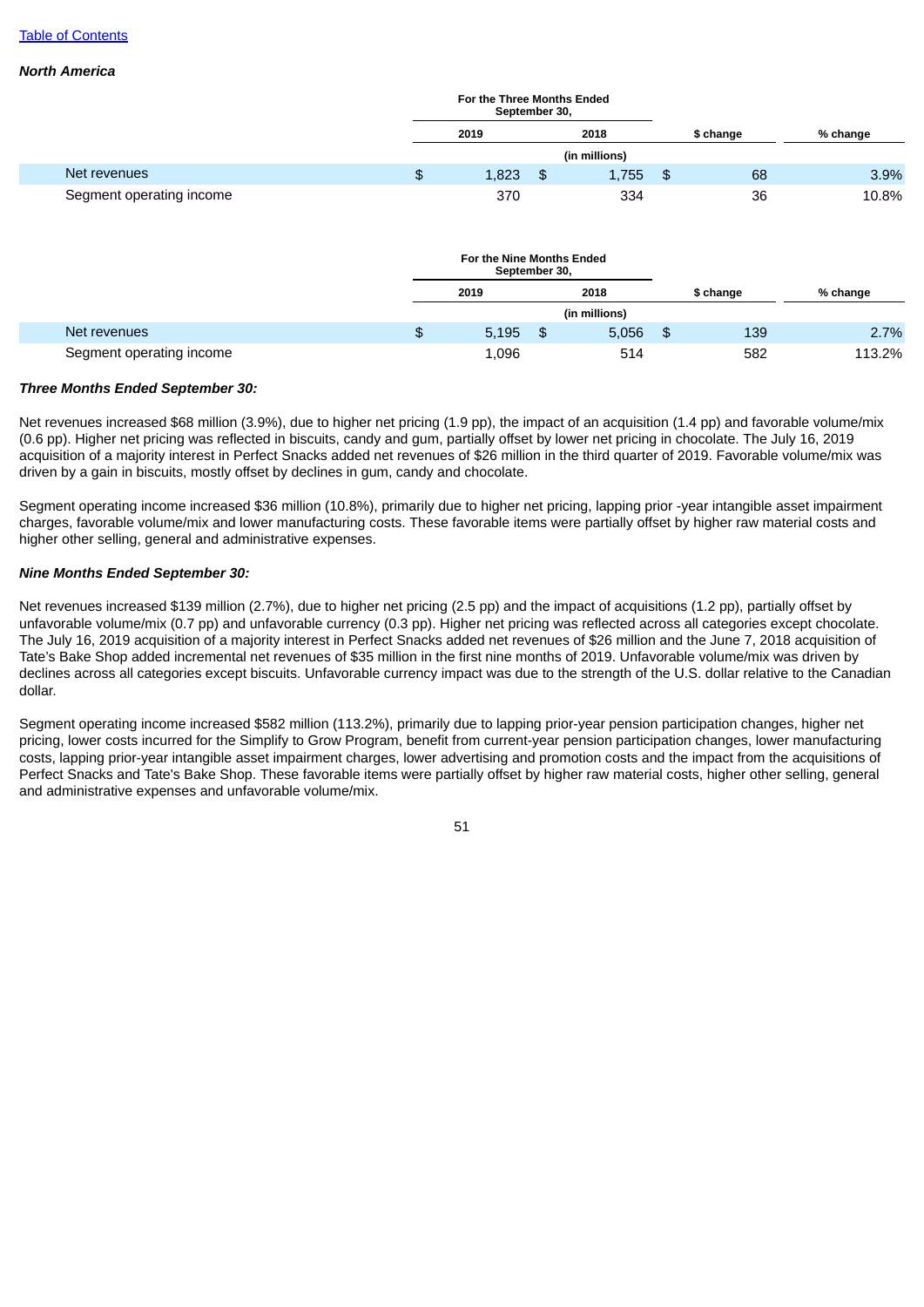### **Liquidity and Capital Resources**

We believe that cash from operations, our revolving credit facilities, short-term borrowings and our authorized long-term financing will provide sufficient liquidity for our working capital needs, planned capital expenditures and future payments of our U.S. tax reform transition tax liability, contractual and benefit plan obligations, share repurchases and quarterly dividends. We continue to utilize our commercial paper program, international credit lines and long-term debt issuances for our funding requirements. We also use intercompany loans with our international subsidiaries to improve financial flexibility. Overall, we do not expect any negative effects to our funding sources that would have a material effect on our liquidity.

# *Net Cash Provided by Operating Activities:*

Net cash provided by operating activities was \$1,882 million in the first nine months of 2019 and \$1,885 million in the first nine months of 2018. The small decrease in net cash provided by operating activities was due primarily to increased working capital requirements including higher tax payments, partially offset by higher earnings, increased distributions from equity method investments and lower pension contributions.

### *Net Cash Used in Investing Activities:*

Net cash used in investing activities was \$735 million in the first nine months of 2019 and \$1,202 million in the first nine months of 2018. The decrease in net cash used in investing activities primarily relates to lapping the 2018 cash payment to acquire the Tate's Bake Shop business, 2019 cash proceeds from the divestiture of primarily our cheese business in the Middle East and Africa and lower capital expenditures, partially offset by lower cash received as a result of the settlement and replacement of several net investment hedge derivative contracts. We continue to make capital expenditures primarily to modernize manufacturing facilities and support new product and productivity initiatives. We expect 2019 capital expenditures to be up to \$0.9 billion, including capital expenditures in connection with our Simplify to Grow Program. We expect to continue to fund these expenditures from operations.

### *Net Cash Used in Financing Activities:*

Net cash used in financing activities was \$686 million in the first nine months of 2019 and \$7 million in the first nine months of 2018. The increase in cash used in financing activities was primarily due to lower net debt issuances and higher dividends paid in the first nine months of 2019, partially offset by lower share repurchases.

### *Debt:*

From time to time we refinance long-term and short-term debt. Refer to Note 9, *Debt and Borrowing Arrangements*, for details of our debt activity during the first nine months of 2019. The nature and amount of our long-term and short-term debt and the proportionate amount of each varies as a result of current and expected business requirements, market conditions and other factors. Due to seasonality, in the first and second quarters of the year, our working capital requirements grow, increasing the need for short-term financing. The second half of the year typically generates higher cash flows. As such, we may issue commercial paper or secure other forms of financing throughout the year to meet short-term working capital needs.

During 2016, one of our subsidiaries, Mondelez International Holdings Netherlands B.V. ("MIHN"), issued debt totaling \$4.5 billion. The operations held by MIHN generated approximately 72.6% (or \$13.8 billion) of the \$19.0 billion of consolidated net revenue in the nine months ended September 30, 2019. The operations held by MIHN represented approximately 83.6% (or \$22.5 billion) of the \$26.9 billion of net assets as of September 30, 2019 and 80.5% (or \$20.7 billion) of the \$25.7 billion of net assets as of December 31, 2018.

On February 1, 2019, our Board of Directors approved a new \$5.0 billion long-term financing authority to replace the prior authority. As of September 30, 2019, we had \$3.4 billion of long-term financing authority remaining.

In the next 12 months, we expect approximately \$3.7 billion of long-term debt will mature as follows: \$2.3 billion in October 2019, \$427 million in February 2020, \$226 million in March 2020 and \$750 million in May 2020. We expect to fund these repayments with a combination of cash from operations, short-term debt, including issuance of commercial paper, and long-term debt.

Our total debt was \$19.5 billion at September 30, 2019 and \$18.4 billion at December 31, 2018. Our debt-to-capitalization ratio was 0.42 at September 30, 2019 and 0.42 at December 31, 2018. At September 30, 2019, the weighted-average term of our outstanding long-term debt was 5.1 years. Our average daily commercial paper borrowings outstanding were \$4.2 billion in the first nine months of 2019 and \$4.6 billion in the first nine months of 2018. We had commercial paper outstanding totaling \$3.1 billion as of September 30, 2019 and \$3.1 billion as of December 31, 2018. We expect to continue to use commercial paper to finance various short-term financing needs. We continue to comply with our debt covenants. Refer to Note 9, *Debt and Borrowing Arrangements*.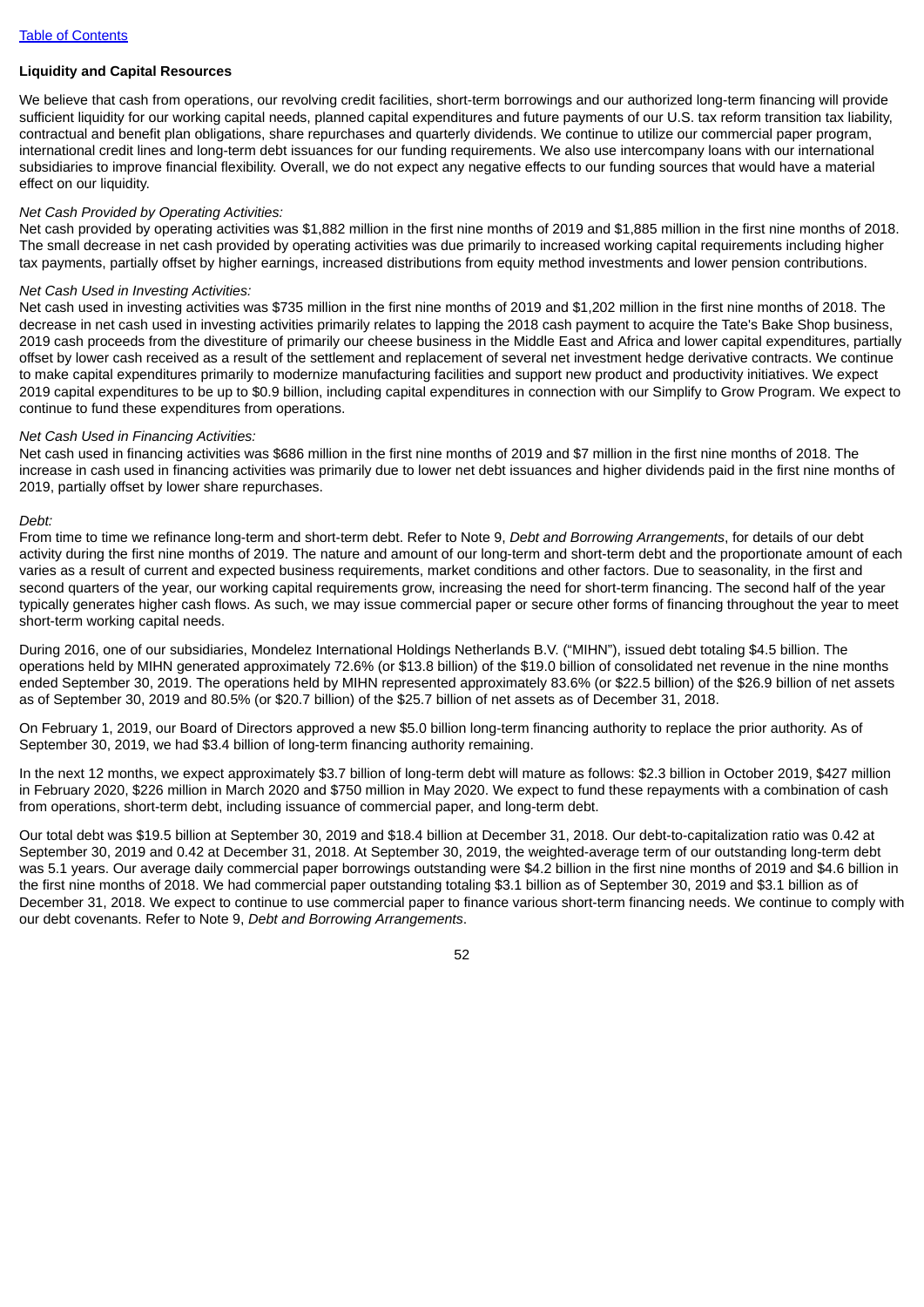### **Commodity Trends**

We regularly monitor worldwide supply, commodity cost and currency trends so we can cost-effectively secure ingredients, packaging and fuel required for production. During the first nine months of 2019, the primary drivers of the increase in our aggregate commodity costs were higher currency exchange transaction costs on imported materials, as well as increased costs for packaging, energy, dairy, grains and oils, partially offset by lower costs for sugar and cocoa.

A number of external factors such as weather conditions, commodity market conditions, currency fluctuations and the effects of governmental agricultural or other programs affect the cost and availability of raw materials and agricultural materials used in our products. We address higher commodity costs and currency impacts primarily through hedging, higher pricing and manufacturing and overhead cost control. We use hedging techniques to limit the impact of fluctuations in the cost of our principal raw materials; however, we may not be able to fully hedge against commodity cost changes, such as dairy, where there is a limited ability to hedge, and our hedging strategies may not protect us from increases in specific raw material costs. Due to competitive or market conditions, planned trade or promotional incentives, fluctuations in currency exchange rates or other factors, our pricing actions may also lag commodity cost changes temporarily.

We expect price volatility and a higher aggregate cost environment to continue in the remainder of 2019. While the costs of our principal raw materials fluctuate, we believe there will continue to be an adequate supply of the raw materials we use and that they will generally remain available from numerous sources.

### **Off-Balance Sheet Arrangements and Aggregate Contractual Obligations**

See Note 11, *Benefit Plans*, for an update on our withdrawal liability related to the Bakery and Confectionery Union and Industry International Pension Fund multiemployer pension plan, Note 5, *Leases*, for information on operating lease obligations recorded on our condensed consolidated balance sheet as of January 1, 2019 as a result of our adopting the new lease accounting standard and Note 9, *Debt and Borrowing Arrangements*, for information on debt transactions during 2019. Also see Note 13, *Commitments and Contingencies*, for a discussion of guarantees. There were no other material developments or changes to our off-balance sheet arrangements and aggregate contractual obligations disclosed in our Annual Report on Form 10-K for the year ended December 31, 2018. We expect to have sufficient cash from operating activities and access to capital markets to fund our obligations.

### **Equity and Dividends**

#### *Stock Plans and Share Repurchases:*

See Note 12, *Stock Plans*, for more information on our stock plans, grant activity and share repurchase program for the nine months ended September 30, 2019.

We intend to continue to use a portion of our cash for share repurchases. Between 2013 and 2017, our Board of Directors authorized the repurchase of a total of \$13.7 billion of our Common Stock through December 31, 2018. On January 31, 2018, our Finance Committee, with authorization delegated from our Board of Directors, approved an increase of \$6.0 billion in the share repurchase program, raising the authorization to \$19.7 billion of Common Stock repurchases, and extended the program through December 31, 2020.

We repurchased shares at an aggregate cost of \$16.2 billion, at a weighted-average cost of \$39.86 per share, through September 30, 2019 (\$1.2 billion in the first nine months of 2019, \$2.0 billion in 2018, \$2.2 billion in 2017, \$2.6 billion in 2016, \$3.6 billion in 2015, \$1.9 billion in 2014 and \$2.7 billion in 2013). The number of shares that we ultimately repurchase under our share repurchase program may vary depending on numerous factors, including share price and other market conditions, our ongoing capital allocation planning, levels of cash and debt balances, other demands for cash, such as acquisition activity, general economic or business conditions and Board and management discretion. Additionally, our share repurchase activity during any particular period may fluctuate. We may accelerate, suspend, delay or discontinue our share repurchase program at any time, without notice.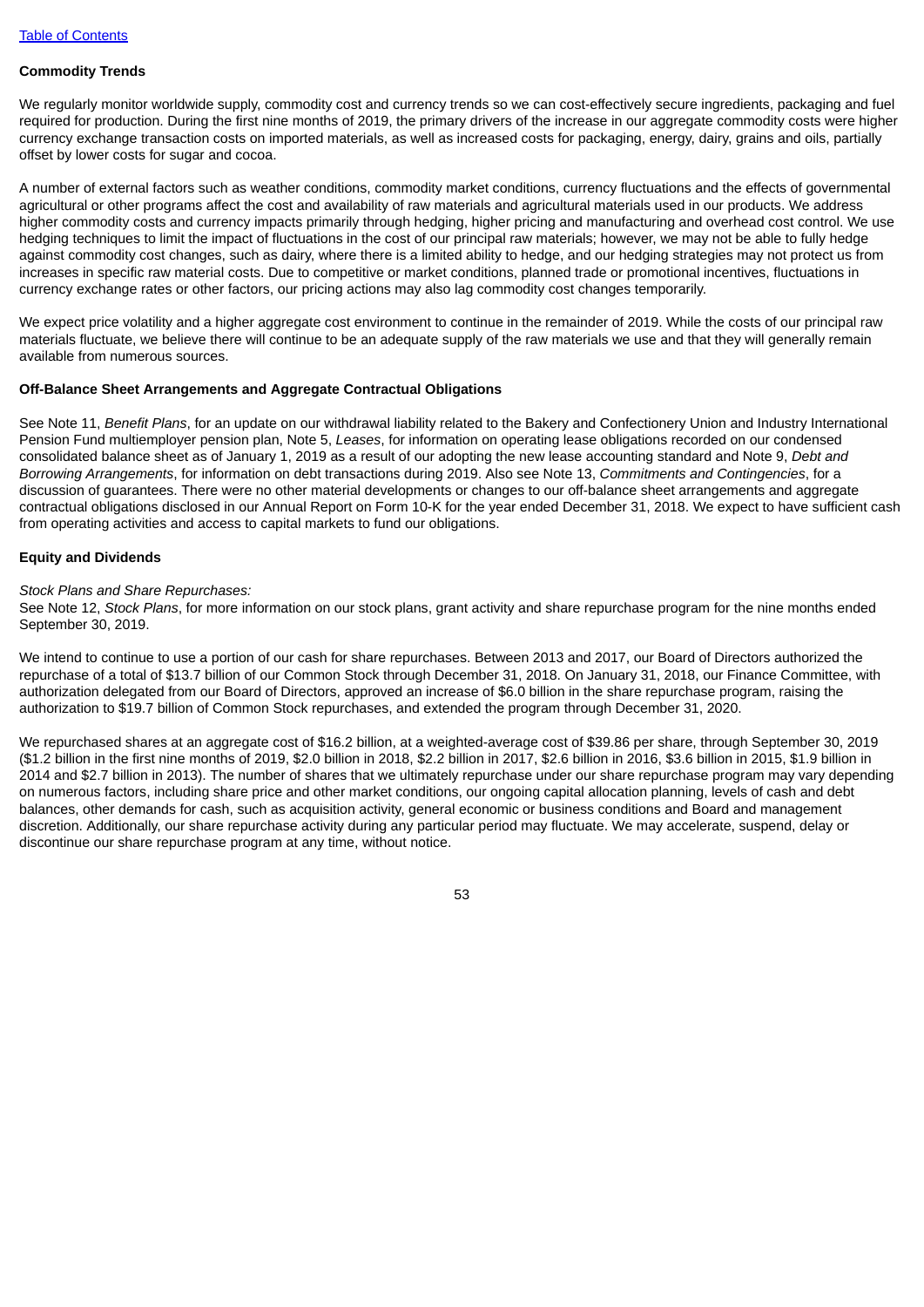#### *Dividends:*

We paid dividends of \$1,131 million in the first nine months of 2019 and \$980 million in the first nine months of 2018. On July 30, 2019, the Finance Committee, with authorization delegated from our Board of Directors, declared a quarterly cash dividend of \$0.285 per share of Class A Common Stock, an increase of 10 percent, which would be \$1.14 per common share on an annualized basis. This dividend payable to shareholders of record as of September 30, 2019 was paid on October 14, 2019. The declaration of dividends is subject to the discretion of our Board of Directors and depends on various factors, including our net earnings, financial condition, cash requirements, future prospects and other factors that our Board of Directors deems relevant to its analysis and decision making.

We anticipate that the 2019 distributions will be characterized as dividends under U.S. federal income tax rules. The final determination will be made on an IRS Form 1099–DIV issued in early 2020.

### **Significant Accounting Estimates**

We prepare our condensed consolidated financial statements in conformity with U.S. GAAP. The preparation of these financial statements requires the use of estimates, judgments and assumptions that affect the reported amounts of assets and liabilities at the date of the financial statements and reported amounts of revenues and expenses during the periods presented. Actual results could differ from those estimates and assumptions. Our significant accounting policies are described in Note 1 to our consolidated financial statements in our Annual Report on Form 10-K for the year ended December 31, 2018. Our significant accounting estimates are described in *Management's Discussion and Analysis of Financial Condition and Results of Operations* in our Annual Report on Form 10-K for the year ended December 31, 2018. See Note 1, *Basis of Presentation*, for a discussion of the impact of new accounting standards.

#### *New Accounting Guidance:*

See Note 1, *Basis of Presentation*, for a discussion of new accounting standards.

#### *Contingencies:*

See Note 13, *Commitments and Contingencies*, and Part II, Item 1. *Legal Proceedings,* for a discussion of contingencies.

### **Forward-Looking Statements**

This report contains a number of forward-looking statements. Words, and variations of words, such as "will," "may," "expect," "would," "could," "might," "intend," "plan," "believe," "estimate," "anticipate," "predict," "seek," "potential," "outlook" and similar expressions are intended to identify our forward-looking statements, including but not limited to statements about: our future performance, including our future revenue and earnings growth; our strategy to accelerate consumer-centric growth, drive operational excellence and create a winning growth culture; price volatility and pricing actions; the cost environment and measures to address increased costs; our tax rate, tax positions, tax proceedings, transition tax liability and the impact of U.S. and Swiss tax reform on our results; the U.K.'s planned exit from the European Union and its impact on our results, including if the United Kingdom exits the European Union without an agreement; the costs of, timing of expenditures under and completion of our restructuring program; commodity prices and supply; our investments; political and economic conditions and volatility; currency exchange rates, controls and restrictions; the application of highly inflationary accounting for our Argentinian subsidiaries and the potential for and impacts from currency devaluation in other countries; our ownership interest in Keurig Dr Pepper; operating lease liability; the outcome and effects on us of legal proceedings and government investigations; the estimated value of goodwill and intangible assets; amortization expense for intangible assets; impairment of goodwill and intangible assets and our projections of operating results and other factors that may affect our impairment testing; our accounting estimates and judgments and the impact of new accounting pronouncements; pension expenses, contributions and assumptions; our liability related to our withdrawal from the Bakery and Confectionery Union and Industry International Pension Fund; our liquidity, funding sources and uses of funding, including our use of commercial paper; the planned phase out of London Interbank Offered Rates; our risk management program, including the use of financial instruments and the impacts and effectiveness of our hedging activities; working capital; capital expenditures and funding; share repurchases; dividends; long-term value for our shareholders; the characterization of 2019 distributions as dividends; and our contractual obligations.

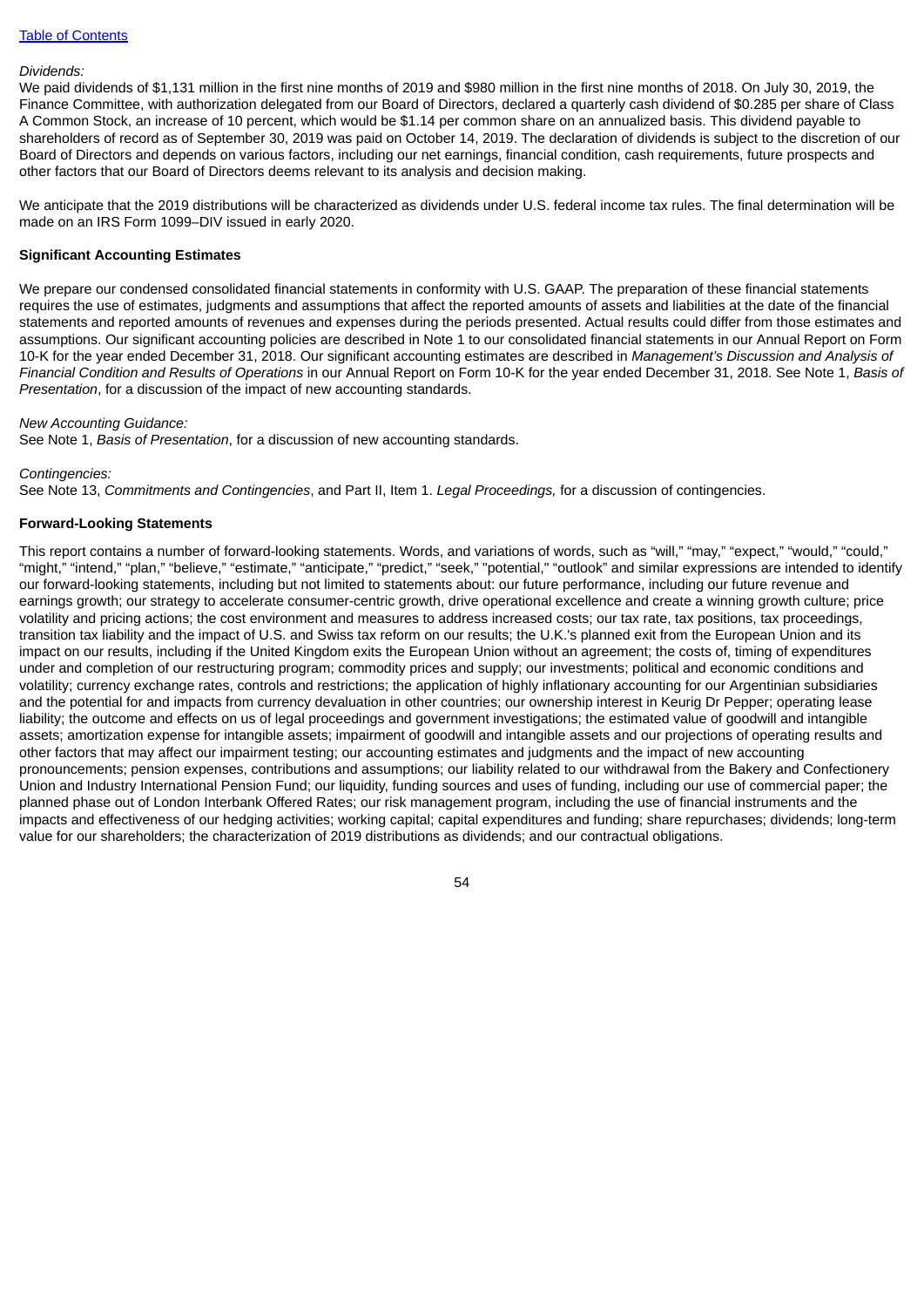These forward-looking statements involve risks and uncertainties, many of which are beyond our control. Important factors that could cause actual results to differ materially from those described in our forward-looking statements include, but are not limited to, risks from operating globally including in emerging markets; changes in currency exchange rates, controls and restrictions; continued volatility of commodity and other input costs; weakness in economic conditions; weakness in consumer spending; pricing actions; tax matters including changes in tax rates and laws, disagreements with taxing authorities and imposition of new taxes; use of information technology and third party service providers; unanticipated disruptions to our business, such as the malware incident, cyberattacks or other security breaches; competition; protection of our reputation and brand image; our ability to innovate and differentiate our products; the restructuring program and our other transformation initiatives not yielding the anticipated benefits; changes in the assumptions on which the restructuring program is based; management of our workforce; consolidation of retail customers and competition with retailer and other economy brands; changes in our relationships with suppliers or customers; legal, regulatory, tax or benefit law changes, claims or actions; strategic transactions; significant changes in valuation factors that may adversely affect our impairment testing of goodwill and intangible assets; perceived or actual product quality issues or product recalls; failure to maintain effective internal control over financial reporting; volatility of and access to capital or other markets; pension costs; the expected discontinuance of London Interbank Offered Rates and transition to any other interest rate benchmark; and our ability to protect our intellectual property and intangible assets. We disclaim and do not undertake any obligation to update or revise any forward-looking statement in this report except as required by applicable law or regulation.

#### **Non-GAAP Financial Measures**

We use non-GAAP financial information and believe it is useful to investors as it provides additional information to facilitate comparisons of historical operating results, identify trends in our underlying operating results and provide additional insight and transparency on how we evaluate our business. We use non-GAAP financial measures to budget, make operating and strategic decisions and evaluate our performance. We have detailed the non-GAAP adjustments that we make in our non-GAAP definitions below. The adjustments generally fall within the following categories: acquisition & divestiture activities, gains and losses on intangible asset sales and non-cash impairments, major program restructuring activities, constant currency and related adjustments, major program financing and hedging activities and other major items affecting comparability of operating results. We believe the non-GAAP measures should always be considered along with the related U.S. GAAP financial measures. We have provided the reconciliations between the GAAP and non-GAAP financial measures below, and we also discuss our underlying GAAP results throughout our *Management's Discussion and Analysis of Financial Condition and Results of Operations* in this Form 10-Q.

Our primary non-GAAP financial measures are listed below and reflect how we evaluate our current and prior-year operating results. As new events or circumstances arise, these definitions could change. When our definitions change, we provide the updated definitions and present the related non-GAAP historical results on a comparable basis  $^{(1)}$ .

- "Organic Net Revenue" is defined as net revenues excluding the impacts of acquisitions, divestitures  $^{(2)}$  and currency rate fluctuations <sup>(3)</sup>. We also evaluate Organic Net Revenue growth from emerging and developed markets. Our emerging markets include our Latin America region in its entirety; the AMEA region, excluding Australia, New Zealand and Japan; and the following countries from the Europe region: Russia, Ukraine, Turkey, Kazakhstan, Belarus, Georgia, Poland, Czech Republic, Slovak Republic, Hungary, Bulgaria, Romania, the Baltics and the East Adriatic countries. Our developed markets include the entire North America region, the Europe region excluding the countries included in the emerging markets definition, and Australia, New Zealand and Japan from the AMEA region.
- "Adjusted Operating Income" is defined as operating income excluding the impacts of the Simplify to Grow Program (4); gains or losses (including non-cash impairment charges) on goodwill and intangible assets; divestiture <sup>(2)</sup> or acquisition gains or losses and related divestiture <sup>(2)</sup>, acquisition and integration costs <sup>(2)</sup>; the operating results of divestitures <sup>(2)</sup>; remeasurement of net monetary position <sup>(5)</sup>; mark-to-market impacts from commodity and forecasted currency transaction derivative contracts (6); impact from resolution of tax matters  $^{(7)}$ ; CEO transition remuneration  $^{(8)}$ ; impact from pension participation changes  $^{(9)}$ ; Swiss tax reform impacts  $^{(10)}$ ; and incremental expenses related to the 2017 malware incident. We also present "Adjusted Operating Income margin," which is subject to the same adjustments as Adjusted Operating Income. We also evaluate growth in our Adjusted Operating Income on a constant currency basis (3) .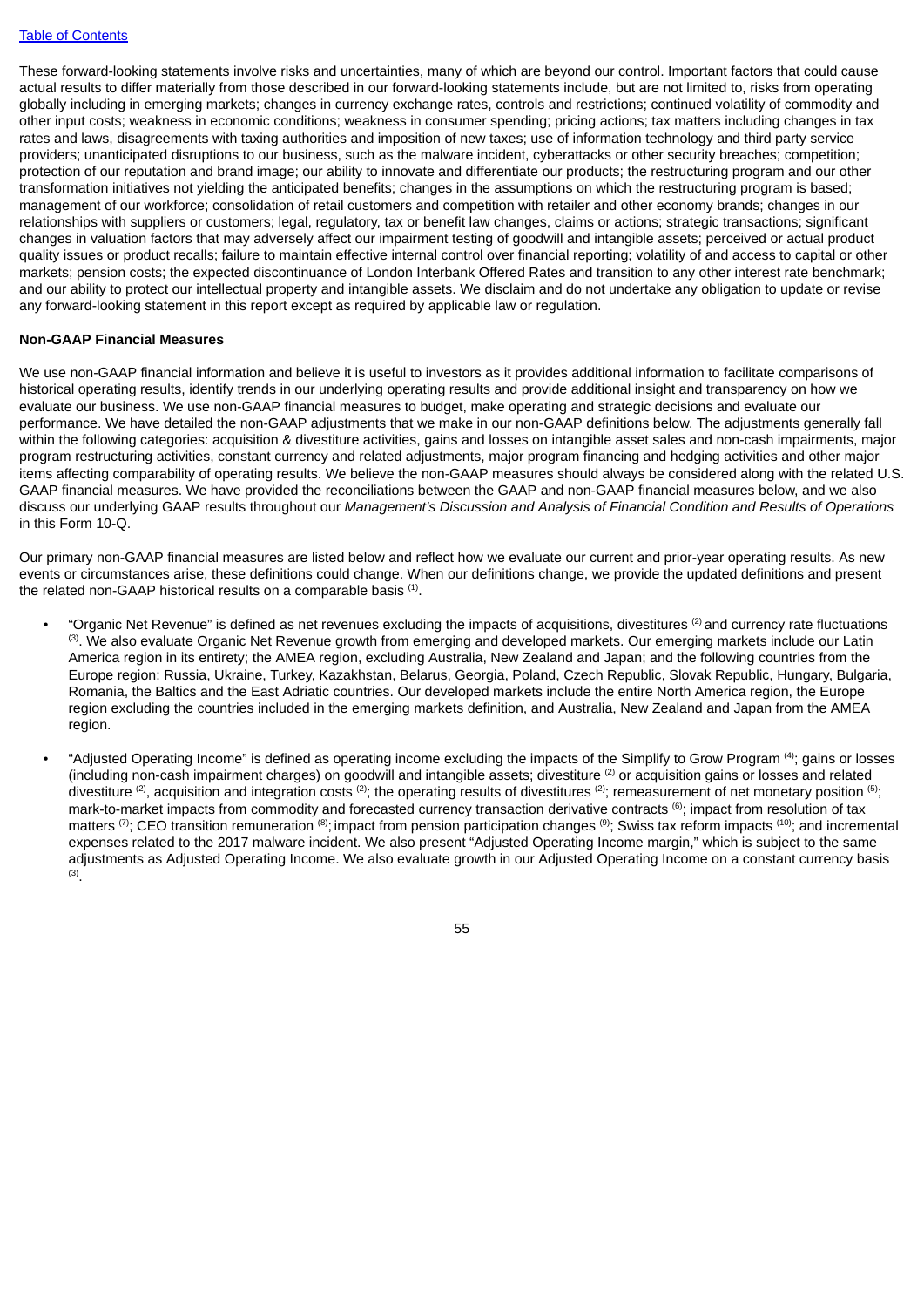#### Table of [Contents](#page-2-0)

- "Adjusted EPS" is defined as diluted EPS attributable to Mondelēz International from continuing operations excluding the impacts of the items listed in the Adjusted Operating Income definition as well as losses on debt extinguishment and related expenses; gain on equity method investment transactions; net earnings from divestitures  $^{(2)}$ ; gains or losses on interest rate swaps no longer designated as accounting cash flow hedges due to changed financing and hedging plans and U.S. and Swiss tax reform impacts  $^{(10)}$ . Similarly, within Adjusted EPS, our equity method investment net earnings exclude our proportionate share of our investees' unusual or infrequent items  $^{(11)}$ . We also evaluate growth in our Adjusted EPS on a constant currency basis  $^{(3)}$ .
	- (1) When items no longer impact our current or future presentation of non-GAAP operating results, we remove these items from our non-GAAP definitions. During the third quarter of 2019, we added to the non-GAAP definitions the exclusion of the impact from Swiss tax reform as described in footnote (10) below. (2) Divestitures include completed sales of businesses and exits of major product lines upon completion of a sale or licensing agreement. See Note 2, *Divestitures and*
	- *Acquisitions*, for information on divestitures and acquisitions impacting the comparability of our results.
	- (3) Constant currency operating results are calculated by dividing or multiplying, as appropriate, the current-period local currency operating results by the currency exchange rates used to translate the financial statements in the comparable prior-year period to determine what the current-period U.S. dollar operating results would have been if the currency exchange rate had not changed from the comparable prior-year period.
	- (4) Non-GAAP adjustments related to the Simplify to Grow Program reflect costs incurred that relate to the objectives of our program to transform our supply chain network and organizational structure. Costs that do not meet the program objectives are not reflected in the non-GAAP adjustments.
	- (5) During the third quarter of 2018, as we began to apply highly inflationary accounting for Argentina (refer to Note 1, *Basis of Presentation*), we excluded the remeasurement gains or losses related to remeasuring net monetary assets or liabilities in Argentina during the period to be consistent with our prior accounting for these remeasurement gains/losses for Venezuela when it was subject to highly inflationary accounting prior to 2016.
	- (6) During the third quarter of 2016, we began to exclude unrealized gains and losses (mark-to-market impacts) from outstanding commodity and forecasted currency transaction derivatives from our non-GAAP earnings measures until such time that the related exposures impact our operating results. Since we purchase commodity and forecasted currency transaction contracts to mitigate price volatility primarily for inventory requirements in future periods, we made this adjustment to remove the volatility of these future inventory purchases on current operating results to facilitate comparisons of our underlying operating performance across periods. We also discontinued designating commodity and forecasted currency transaction derivatives for hedge accounting treatment. To facilitate comparisons of our underlying operating results, we have recast all historical non-GAAP earnings measures to exclude the mark-to-market impacts.
	- (7) See Note 13, *Commitments and Contingencies – Tax Matters,* and our Annual Report on Form 10-K for the year ended December 31, 2018 for additional information.
	- (8) On November 20, 2017, Dirk Van de Put succeeded Irene Rosenfeld as CEO of Mondelēz International in advance of her retirement at the end of March 2018. In order to incent Mr. Van de Put to join us, we provided him compensation with a total combined target value of \$42.5 million to make him whole for incentive awards he forfeited or grants that were not made to him when he left his former employer. The compensation we granted took the form of cash, deferred stock units, performance share units and stock options. In connection with Irene Rosenfeld's retirement, we made her outstanding grants of performance share units for the 2016-2018 and 2017-2019 performance cycles eligible for continued vesting and approved a \$0.5 million salary for her service as Chairman from January through March 2018. We refer to these elements of Mr. Van de Put's and Ms. Rosenfeld's compensation arrangements together as "CEO transition remuneration." We are excluding amounts we expense as CEO transition remuneration from our non-GAAP results because those amounts are not part of our regular compensation program and are incremental to amounts we would have incurred as ongoing CEO compensation. As a result, in 2017, we excluded amounts expensed for the cash payment to Mr. Van de Put and partial vesting of his equity grants. In 2018, we excluded amounts paid for Ms. Rosenfeld's service as Chairman and partial vesting of Mr. Van de Put's and Ms. Rosenfeld's equity grants. In 2019, we excluded amounts related to the partial vesting of Mr. Van de Put's equity grants.
	- (9) The impact from pension participation changes represents the charges incurred when employee groups are withdrawn from multiemployer pension plans and other changes in employee group pension plan participation. We exclude these charges from our non-GAAP results because those amounts do not reflect our ongoing pension obligations. See Note 11, *Benefit Plans*, for more information on the multiemployer pension plan withdrawal.
	- (10) We exclude the impact of the 2019 Swiss tax reform and 2017 U.S. tax reform. During the third quarter of 2019, Swiss Federal and Zurich Cantonal tax events drove our recognition of a Swiss tax reform net benefit to our results of operations. On December 22, 2017, the United States enacted tax reform legislation that included a broad range of business tax provisions. We exclude these tax reform impacts from our Adjusted EPS as they do not reflect our ongoing tax obligations under the new tax reforms. Refer to Note 15, *Income Taxes*, for more information on our current year estimated annual effective tax rate and Swiss tax reform and to our Annual Report on Form 10-K for the year ended December 31, 2018 for more information on the impact of U.S. tax reform.
	- (11) We have excluded our proportionate share of our equity method investees' unusual or infrequent items such as acquisition and divestiture related costs, restructuring program costs and discrete U.S. tax reform impacts, in order to provide investors with a comparable view of our performance across periods. Although we have shareholder rights and board representation commensurate with our ownership interests in our equity method investees and review the underlying operating results and unusual or infrequent items with them each reporting period, we do not have direct control over their operations or resulting revenue and expenses. Our use of equity method investment net earnings on an adjusted basis is not intended to imply that we have any such control. Our GAAP "diluted EPS attributable to Mondelēz International from continuing operations" includes all of the investees' unusual and infrequent items.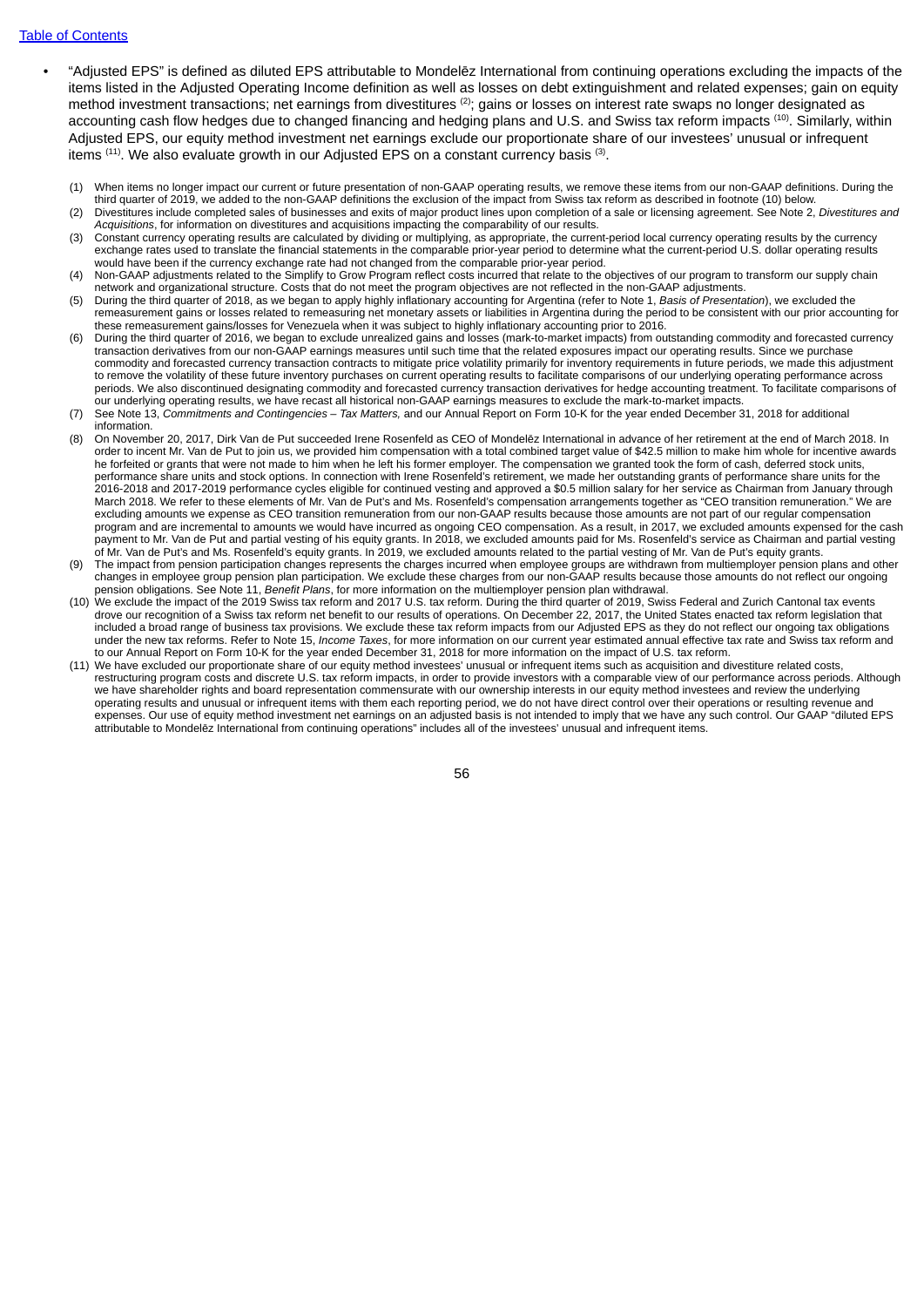We believe that the presentation of these non-GAAP financial measures, when considered together with our U.S. GAAP financial measures and the reconciliations to the corresponding U.S. GAAP financial measures, provides you with a more complete understanding of the factors and trends affecting our business than could be obtained absent these disclosures. Because non-GAAP financial measures vary among companies, the non-GAAP financial measures presented in this report may not be comparable to similarly titled measures used by other companies. Our use of these non-GAAP financial measures is not meant to be considered in isolation or as a substitute for any U.S. GAAP financial measure. A limitation of these non-GAAP financial measures is they exclude items detailed below that have an impact on our U.S. GAAP reported results. The best way this limitation can be addressed is by evaluating our non-GAAP financial measures in combination with our U.S. GAAP reported results and carefully evaluating the following tables that reconcile U.S. GAAP reported figures to the non-GAAP financial measures in this Form 10-Q.

### *Organic Net Revenue:*

Applying the definition of "Organic Net Revenue," the adjustments made to "net revenues" (the most comparable U.S. GAAP financial measure) were to exclude the impact of currency, acquisitions and a divestiture. We believe that Organic Net Revenue reflects the underlying growth from the ongoing activities of our business and provides improved comparability of results. We also evaluate our Organic Net Revenue growth from emerging markets, and these underlying measures are also reconciled to U.S. GAAP below.

|                            | For the Three Months Ended September 30, 2019 |    |                             |    |              |                            | For the Three Months Ended September 30, 2018 |   |                                    |    |              |  |  |
|----------------------------|-----------------------------------------------|----|-----------------------------|----|--------------|----------------------------|-----------------------------------------------|---|------------------------------------|----|--------------|--|--|
|                            | Emerging<br><b>Markets</b>                    |    | Developed<br><b>Markets</b> |    | <b>Total</b> | Emerging<br><b>Markets</b> |                                               |   | <b>Developed</b><br><b>Markets</b> |    | <b>Total</b> |  |  |
|                            |                                               |    | (in millions)               |    |              |                            | (in millions)                                 |   |                                    |    |              |  |  |
| <b>Net Revenue</b>         | 2,363                                         | \$ | 3.992                       | \$ | 6,355        | \$.                        | 2,325                                         | S | 3,963                              | \$ | 6,288        |  |  |
| Impact of currency         | 85                                            |    | 111                         |    | 196          |                            |                                               |   |                                    |    |              |  |  |
| Impact of acquisitions     |                                               |    | (26)                        |    | (26)         |                            |                                               |   |                                    |    |              |  |  |
| Impact of divestiture      |                                               |    |                             |    |              |                            | (29)                                          |   |                                    |    | (29)         |  |  |
| <b>Organic Net Revenue</b> | 2.448                                         | -S | 4,077                       | £. | 6,525        | - 56                       | 2,296                                         | S | 3,963                              | -S | 6,259        |  |  |

|                            | For the Nine Months Ended September 30, 2019 |    |                                    |      |              | For the Nine Months Ended September 30, 2018 |                                   |     |                             |    |              |
|----------------------------|----------------------------------------------|----|------------------------------------|------|--------------|----------------------------------------------|-----------------------------------|-----|-----------------------------|----|--------------|
|                            | Emerging<br><b>Markets</b>                   |    | <b>Developed</b><br><b>Markets</b> |      | <b>Total</b> |                                              | <b>Emerging</b><br><b>Markets</b> |     | Developed<br><b>Markets</b> |    | <b>Total</b> |
|                            |                                              |    | (in millions)                      |      |              |                                              |                                   |     | (in millions)               |    |              |
| <b>Net Revenue</b>         | 7,137                                        | \$ | 11,818                             | - \$ | 18,955       | -S                                           | 7.218                             | \$. | 11.947                      | \$ | 19,165       |
| Impact of currency         | 584                                          |    | 443                                |      | 1,027        |                                              |                                   |     |                             |    |              |
| Impact of acquisitions     |                                              |    | (61)                               |      | (61)         |                                              |                                   |     |                             |    |              |
| Impact of divestiture      | (55)                                         |    |                                    |      | (55)         |                                              | (92)                              |     |                             |    | (92)         |
| <b>Organic Net Revenue</b> | 7,666                                        | £. | 12,200                             | -S   | 19,866       | S.                                           | 7,126                             | £.  | 11,947                      | £. | 19,073       |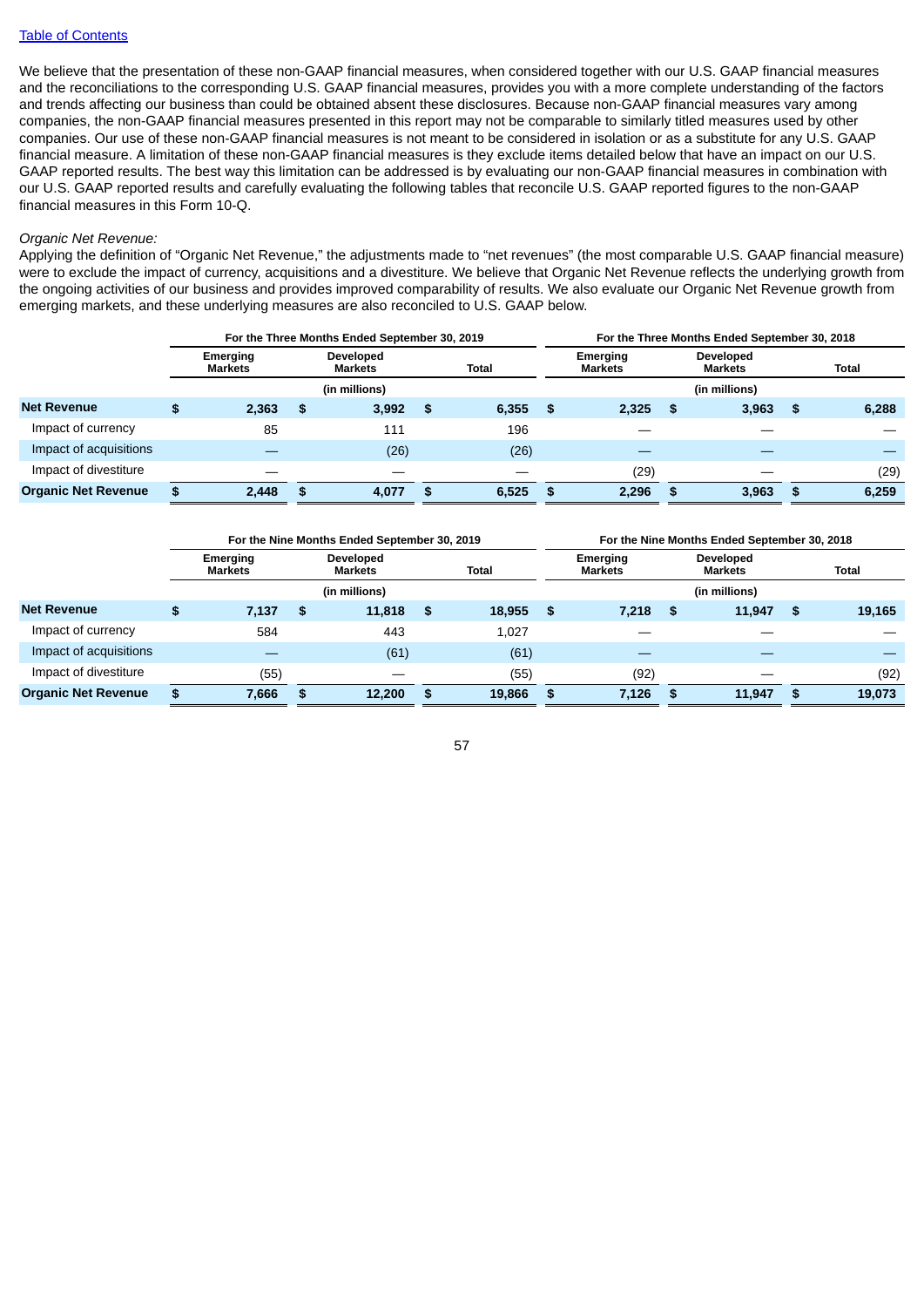### Table of [Contents](#page-2-0)

### *Adjusted Operating Income:*

Applying the definition of "Adjusted Operating Income," the adjustments made to "operating income" (the most comparable U.S. GAAP financial measure) were to exclude Simplify to Grow Program; intangible asset impairment charges; mark-to-market impacts from commodity and forecasted currency transaction derivative contracts; acquisition integration costs; acquisition and divestiture-related costs; operating income from a divestiture; gain from a divestiture; the remeasurement of net monetary position; impact from pension participation changes; impact from the resolution of tax matters; Swiss tax reform impact and CEO transition remuneration. We also evaluate Adjusted Operating Income on a constant currency basis. We believe these measures provide improved comparability of underlying operating results.

|                                                      | For the Three Months Ended<br>September 30, |                |    |               |    |                |          |
|------------------------------------------------------|---------------------------------------------|----------------|----|---------------|----|----------------|----------|
|                                                      |                                             | 2019           |    | 2018          |    | \$ Change      | % Change |
|                                                      |                                             |                |    | (in millions) |    |                |          |
| <b>Operating Income</b>                              | \$                                          | 876            | \$ | 737           | -S | 139            | 18.9%    |
| Simplify to Grow Program (1)                         |                                             | 151            |    | 139           |    | 12             |          |
| Intangible asset impairment charges (2)              |                                             | 57             |    | 68            |    | (11)           |          |
| Mark-to-market (gains)/losses from derivatives (3)   |                                             | (20)           |    | 112           |    | (132)          |          |
| Acquisition integration costs $(4)$                  |                                             |                |    | (1)           |    | $\mathbf{1}$   |          |
| Acquisition-related costs <sup>(5)</sup>             |                                             | 1              |    | 1             |    |                |          |
| Divestiture-related costs <sup>(5)</sup>             |                                             | (4)            |    |               |    | (4)            |          |
| Operating income from divestiture (5)                |                                             |                |    | (6)           |    | 6              |          |
| Net gain on divestiture (5)                          |                                             | (3)            |    |               |    | (3)            |          |
| Remeasurement of net monetary position (6)           |                                             |                |    | 13            |    | (12)           |          |
| Swiss tax reform impact (7)                          |                                             | $\overline{2}$ |    |               |    | $\overline{2}$ |          |
| CEO transition remuneration (8)                      |                                             | 3              |    | 4             |    | (1)            |          |
| Other/rounding                                       |                                             |                |    |               |    |                |          |
| <b>Adjusted Operating Income</b>                     | \$                                          | 1,065          | \$ | 1,068         | \$ | (3)            | (0.3)%   |
| Unfavorable currency translation                     |                                             | 49             |    |               |    | 49             |          |
| <b>Adjusted Operating Income (constant currency)</b> | \$                                          | 1,114          | S  | 1,068         | \$ | 46             | 4.3%     |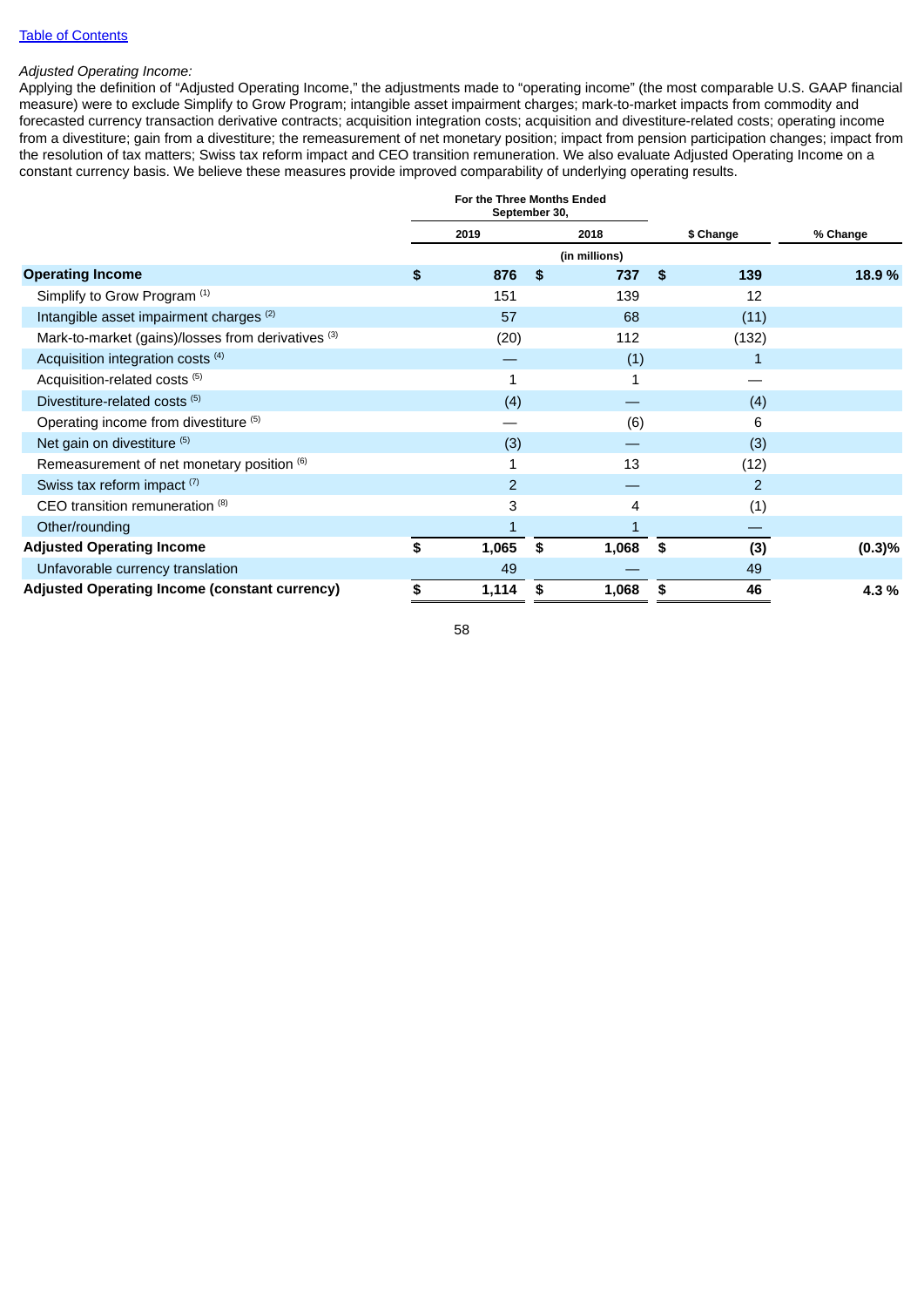|                                                          | For the Nine Months Ended<br>September 30, |                |    |               |     |                |           |
|----------------------------------------------------------|--------------------------------------------|----------------|----|---------------|-----|----------------|-----------|
|                                                          |                                            | 2019           |    | 2018          |     | \$ Change      | % Change  |
|                                                          |                                            |                |    | (in millions) |     |                |           |
| <b>Operating Income</b>                                  | \$                                         | 2,937          | \$ | 2,442         | -\$ | 495            | 20.3 %    |
| Simplify to Grow Program <sup>(1)</sup>                  |                                            | 304            |    | 432           |     | (128)          |           |
| Intangible asset impairment charges <sup>(2)</sup>       |                                            | 57             |    | 68            |     | (11)           |           |
| Mark-to-market gains from derivatives (3)                |                                            | (69)           |    | (181)         |     | 112            |           |
| Acquisition integration costs <sup>(4)</sup>             |                                            |                |    | 2             |     | (2)            |           |
| Acquisition-related costs <sup>(5)</sup>                 |                                            | $\overline{c}$ |    | 14            |     | (12)           |           |
| Divestiture-related costs <sup>(5)</sup>                 |                                            | 6              |    | (3)           |     | 9              |           |
| Operating income from divestiture (5)                    |                                            | (9)            |    | (14)          |     | 5              |           |
| Net gain on divestiture (5)                              |                                            | (44)           |    |               |     | (44)           |           |
| Remeasurement of net monetary position (6)               |                                            | 2              |    | 13            |     | (11)           |           |
| Impact from pension participation changes <sup>(9)</sup> |                                            | (35)           |    | 408           |     | (443)          |           |
| Impact from resolution of tax matters (10)               |                                            |                |    | 11            |     | (11)           |           |
| Swiss tax reform impact (7)                              |                                            | $\overline{2}$ |    |               |     | $\overline{2}$ |           |
| CEO transition remuneration (8)                          |                                            | 9              |    | 18            |     | (9)            |           |
| Other/rounding                                           |                                            | $\overline{1}$ |    | 1             |     |                |           |
| <b>Adjusted Operating Income</b>                         | \$                                         | 3,163          | \$ | 3,211         | \$  | (48)           | $(1.5)\%$ |
| Unfavorable currency translation                         |                                            | 185            |    |               |     | 185            |           |
| <b>Adjusted Operating Income (constant currency)</b>     | \$                                         | 3,348          | \$ | 3,211         | \$  | 137            | 4.3%      |

(1) Refer to Note 8, *Restructuring Program,* for more information.

(2) Refer to Note 6, *Goodwill and Intangible Assets,* for more information on intangible asset impairments.

(3) Refer to Note 10, *Financial Instruments*, Note 17, *Segment Reporting*, and *Non-GAAP Financial Measures* section for more information on the unrealized gains/losses on commodity and forecasted currency transaction derivatives.

entimation and the United States of the year ended December 31, 2018 for more information on the acquisition of a biscuit business in Vietnam.<br>(5) Refer to Nute 2, Divestitures and Acquisitions, for more information on the (5) Refer to Note 2, *Divestitures and Acquisitions*, for more information on the May 28, 2019 divestiture of most of our cheese business in the Middle East and Africa and the June 7, 2018 acquisition of Tate's Bake Shop.

(6) Refer to Note 1, Basis of Presentation - Currency Translation and Highly Inflationary Accounting, for information on our application of highly inflationary accounting for Argentina.

Figuation.<br>
(7) Refer to Note 15, *Income Taxes* for more information on Swiss tax reform.<br>
(8) Refer to the *Non-GAAP Financial Measures* definition and related table notes.<br>
(9) Refer to Note 11, *Benefit Plans*, for mor (8) Refer to the *Non-GAAP Financial Measures* definition and related table notes.

(9) Refer to Note 11, *Benefit Plans*, for more information.

(10) Refer to Note 13, *Commitments and Contingencies – Tax Matters*, for more information.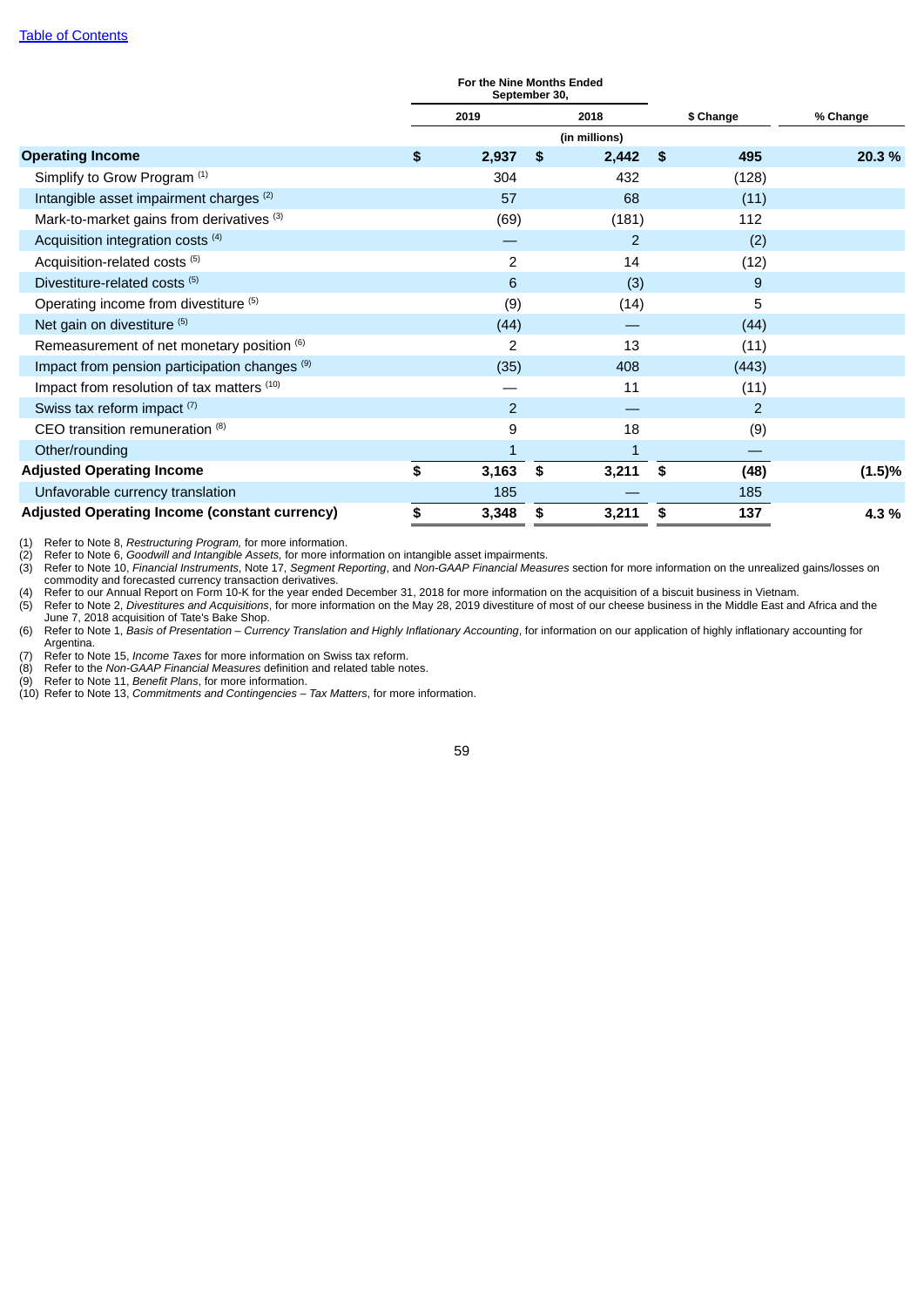## Table of [Contents](#page-2-0)

# *Adjusted EPS:*

Applying the definition of "Adjusted EPS," <sup>(1)</sup> the adjustments made to "diluted EPS attributable to Mondelēz International" (the most comparable U.S. GAAP financial measure) were to exclude the impacts of the items listed in the Adjusted Operating Income tables above as well as a gains/(losses) related to interest rate swaps; loss on debt extinguishment; Swiss tax reform impact, U.S. tax reform discrete net tax impact; net gains/losses on equity method investment transactions; and our proportionate share of unusual or infrequent items recorded by our JDE and Keurig equity method investees. We also evaluate Adjusted EPS on a constant currency basis. We believe Adjusted EPS provides improved comparability of underlying operating results.

| For the Three Months Ended<br>September 30, |        |              |        |           |          |       |
|---------------------------------------------|--------|--------------|--------|-----------|----------|-------|
| 2018<br>2019                                |        |              |        | \$ Change | % Change |       |
| \$                                          | 0.98   | - \$         | 0.81   |           | 0.17     | 21.0% |
|                                             | 0.08   |              | 0.07   |           | 0.01     |       |
|                                             | 0.03   |              | 0.03   |           |          |       |
|                                             | (0.01) |              | 0.07   |           | (0.08)   |       |
|                                             |        |              | 0.01   |           | (0.01)   |       |
|                                             | 0.08   |              |        |           | 0.08     |       |
|                                             | (0.53) |              |        |           | (0.53)   |       |
|                                             |        |              | 0.01   |           | (0.01)   |       |
|                                             |        |              | (0.39) |           | 0.39     |       |
|                                             | 0.01   |              | 0.01   |           |          |       |
| \$                                          | 0.64   | $\mathbf{s}$ | 0.62   | - \$      | 0.02     | 3.2%  |
|                                             | 0.04   |              |        |           | 0.04     |       |
|                                             | 0.68   | \$           | 0.62   | \$.       | 0.06     | 9.7%  |
|                                             |        |              |        |           | - \$     |       |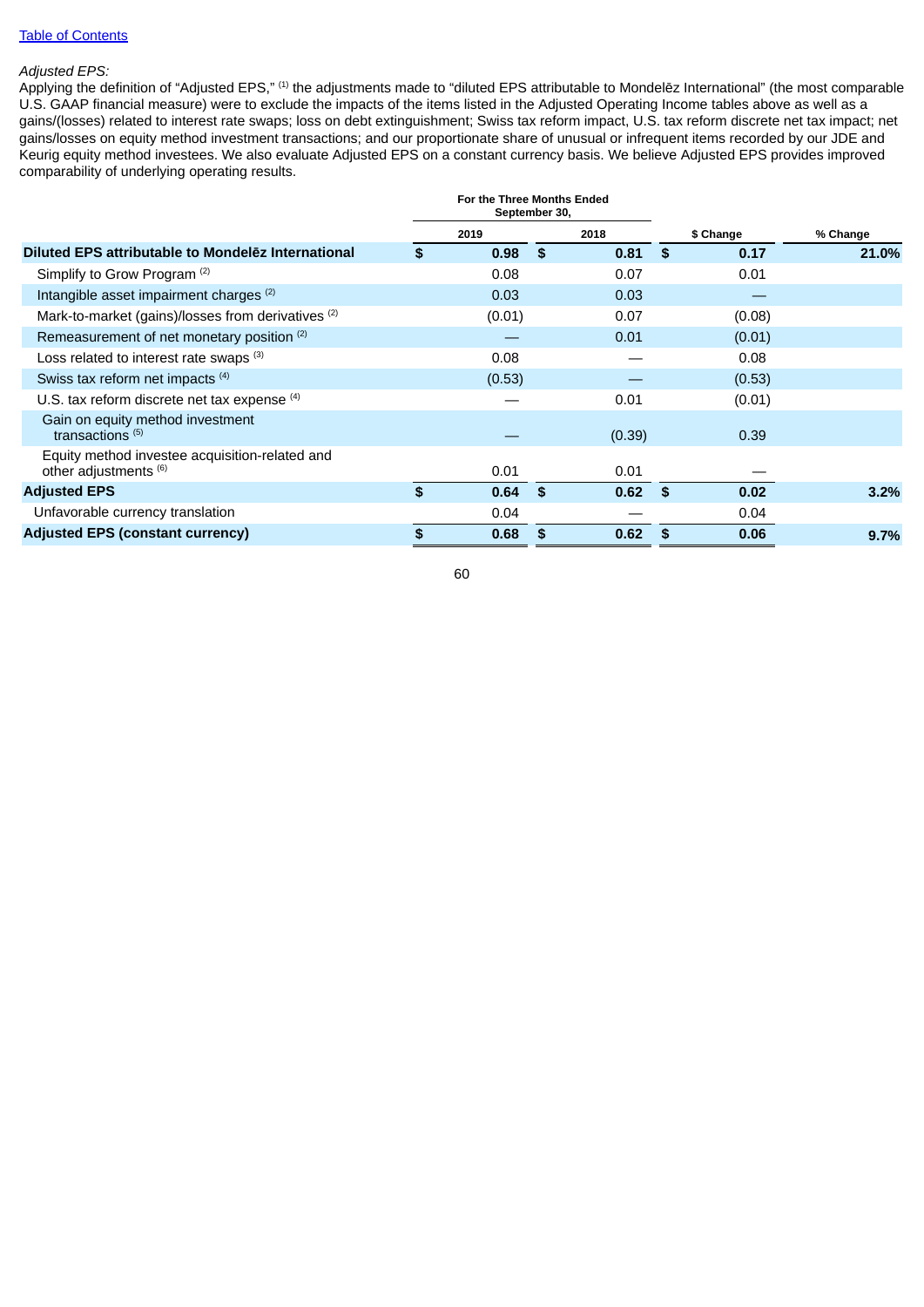|                                                                                 | For the Nine Months Ended<br>September 30, |        |    |        |           |        |          |  |
|---------------------------------------------------------------------------------|--------------------------------------------|--------|----|--------|-----------|--------|----------|--|
|                                                                                 |                                            | 2019   |    | 2018   | \$ Change |        | % Change |  |
| Diluted EPS attributable to Mondelez International                              | \$                                         | 2.15   | \$ | 1.72   | -\$       | 0.43   | 25.0%    |  |
| Simplify to Grow Program (2)                                                    |                                            | 0.17   |    | 0.22   |           | (0.05) |          |  |
| Intangible asset impairment charges (2)                                         |                                            | 0.03   |    | 0.03   |           |        |          |  |
| Mark-to-market gains from derivatives <sup>(2)</sup>                            |                                            | (0.04) |    | (0.10) |           | 0.06   |          |  |
| Acquisition-related costs <sup>(2)</sup>                                        |                                            |        |    | 0.01   |           | (0.01) |          |  |
| Divestiture-related costs <sup>(2)</sup>                                        |                                            | 0.01   |    |        |           | 0.01   |          |  |
| Net earnings from divestiture (2)                                               |                                            | (0.01) |    | (0.01) |           |        |          |  |
| Net gain on divestiture (2)                                                     |                                            | (0.03) |    |        |           | (0.03) |          |  |
| Remeasurement of net monetary position (2)                                      |                                            |        |    | 0.01   |           | (0.01) |          |  |
| Impact from pension participation changes <sup>(2)</sup>                        |                                            | (0.02) |    | 0.21   |           | (0.23) |          |  |
| CEO transition remuneration (2)                                                 |                                            | 0.01   |    | 0.01   |           |        |          |  |
| Net loss/(gain) related to interest rate swaps (3)                              |                                            | 0.08   |    | (0.01) |           | 0.09   |          |  |
| Loss on debt extinguishment (7)                                                 |                                            |        |    | 0.07   |           | (0.07) |          |  |
| Swiss tax reform net impacts (4)                                                |                                            | (0.53) |    |        |           | (0.53) |          |  |
| U.S. tax reform discrete net tax expense (4)                                    |                                            |        |    | 0.06   |           | (0.06) |          |  |
| Net gains and losses on equity method<br>investment transactions <sup>(5)</sup> |                                            | 0.01   |    | (0.39) |           | 0.40   |          |  |
| Equity method investee acquisition-related and<br>other adjustments (6)         |                                            | 0.03   |    | (0.04) |           | 0.07   |          |  |
| <b>Adjusted EPS</b>                                                             | \$                                         | 1.86   | \$ | 1.79   | \$        | 0.07   | 3.9%     |  |
| Unfavorable currency translation                                                |                                            | 0.13   |    |        |           | 0.13   |          |  |
| <b>Adjusted EPS (constant currency)</b>                                         | \$                                         | 1.99   | \$ | 1.79   | \$        | 0.20   | 11.2%    |  |

(1) The tax expense/(benefit) of each of the pre-tax items excluded from our GAAP results was computed based on the facts and tax assumptions associated with each item, and such impacts have also been excluded from Adjusted EPS.

• For the three months ended September 30, 2019, taxes for the: Simplify to Grow Program were \$(29) million, intangible asset impairment charges were \$(14) million, mark-to-market gains from derivatives were \$8 million, loss related to interest rate swaps were zero, Swiss tax reform were \$(769) million and equity method investee and other adjustments were \$(3) million.

• For the three months ended September 30, 2018, taxes for the: Simplify to Grow Program were \$(34) million, intangible asset impairment charges were \$(16) million, mark-to-market losses from derivatives were \$(12) million, U.S. tax reform were \$9 million, gain on equity method investment transaction were \$184 million and equity method investee and other adjustments were \$(2) million.

• For the nine months ended September 30, 2019, taxes for the: Simplify to Grow Program were \$(67) million, intangible asset impairment charges were \$(14) million, mark-to-market gains from derivatives were \$14 million, net earnings from divestiture were zero, net gain on divestiture were \$3 million, impact from pension participation changes were \$9 million, CEO transition remuneration were zero, net gain related to interest rate swaps were zero, Swiss tax reform were \$(769) million, net loss on equity method investment transactions were \$6 million and equity method investee and other adjustments were \$(10) million.

• For the nine months ended September 30, 2018, taxes for the: Simplify to Grow Program were \$(111) million, intangible asset impairment charges were \$(16) million, mark-to-market gains from derivatives were \$27 million, acquisition-related costs were \$(3) million, net earnings from divestiture were \$1 million, impact from pension participation changes were \$(104) million, CEO transition remuneration were \$(4) million, net gain related to interest rate swaps were \$2 million, loss on debt extinguishment were \$(35) million, U.S. tax reform were \$96 million, gain on equity method investment transaction were \$184 million and equity method investee and other adjustments were \$24 million.

(2) See the *Adjusted Operating Income* table above and the related footnotes for more information.

(3) Refer to Note 10, *Financial Instruments*, for information on our interest rate swaps that we no longer designate as cash flow hedges.

(4) Refer to Note 15, *Income Taxes*, and to our Annual Report on Form 10-K for the year ended December 31, 2018 for more information on the impact of Swiss and U.S. tax reform.

(5) Refer to Note 7, *Equity Method Investments,* for more information on the net loss on equity method investment transactions.

(6) Includes our proportionate share of unusual or infrequent items, such as acquisition and divestiture-related costs, restructuring program costs and discrete U.S. tax reform impacts recorded by our JDE and KDP or Keurig equity method investees.

(7) Refer to Note 9, *Debt and Borrowing Arrangements*, for more information on the loss on debt extinguishment.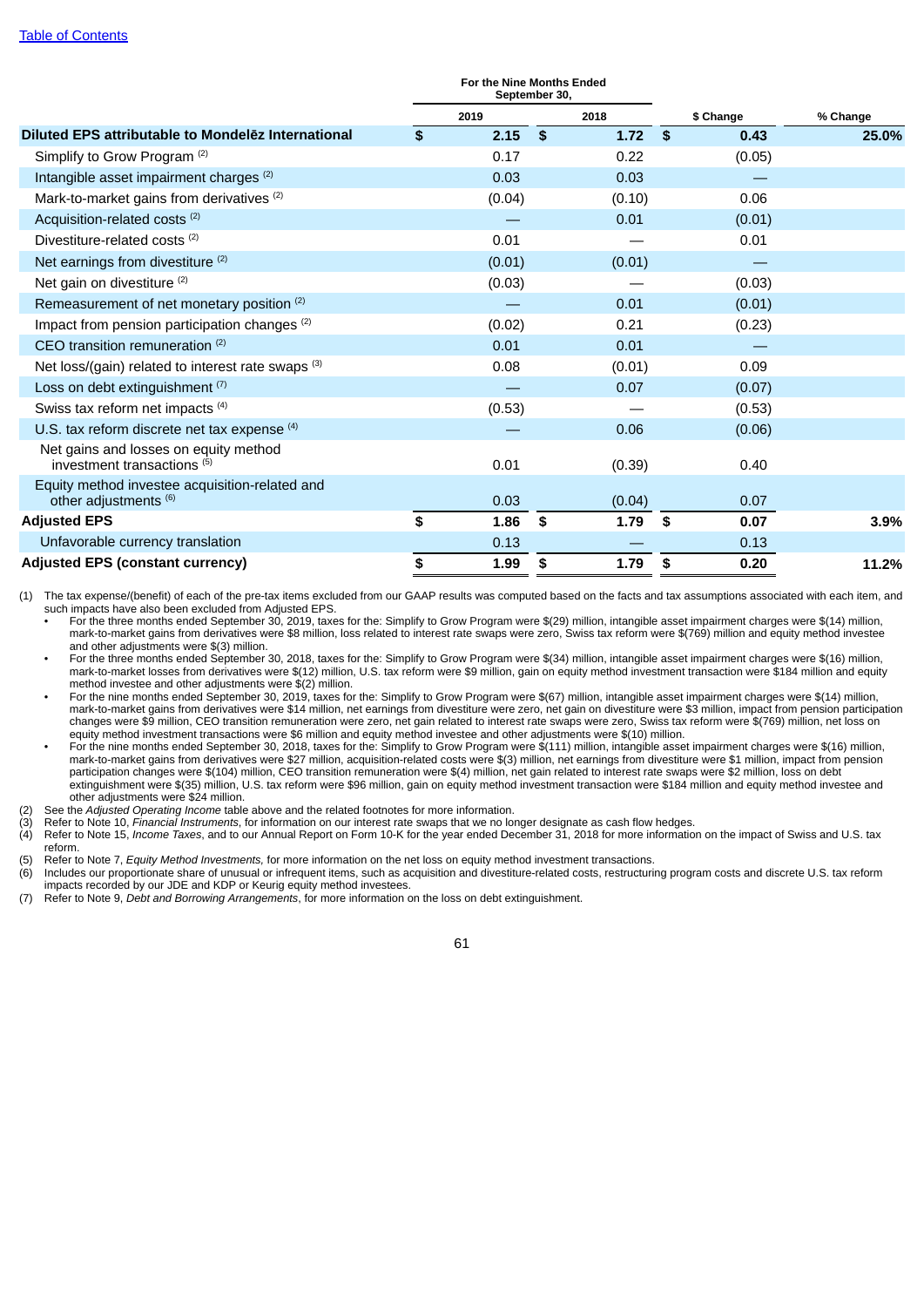#### **Item 3. Quantitative and Qualitative Disclosures about Market Risk.**

As we operate globally, we are primarily exposed to currency exchange rate, commodity price and interest rate market risks. We monitor and manage these exposures as part of our overall risk management program. Our risk management program focuses on the unpredictability of financial markets and seeks to reduce the potentially adverse effects that the volatility of these markets may have on our operating results. We principally utilize derivative instruments to reduce significant, unanticipated earnings fluctuations that may arise from volatility in currency exchange rates, commodity prices and interest rates. For additional information on our derivative activity and the types of derivative instruments we use to hedge our currency exchange, commodity price and interest rate exposures, see Note 10, *Financial Instruments*.

Many of our non-U.S. subsidiaries operate in functional currencies other than the U.S. dollar. Fluctuations in currency exchange rates create volatility in our reported results as we translate the balance sheets, operating results and cash flows of these subsidiaries into the U.S. dollar for consolidated reporting purposes. The translation of non-U.S. dollar denominated balance sheets and statements of earnings of our subsidiaries into the U.S. dollar for consolidated reporting generally results in a cumulative translation adjustment to other comprehensive income within equity. A stronger U.S. dollar relative to other functional currencies adversely affects our consolidated earnings and net assets while a weaker U.S. dollar benefits our consolidated earnings and net assets. While we hedge significant forecasted currency exchange transactions as well as certain net assets of non-U.S. operations and other currency impacts, we cannot fully predict or eliminate volatility arising from changes in currency exchange rates on our consolidated financial results. See *Consolidated Results of Operations* and *Results of Operations by Reportable Segment* under *Discussion and Analysis of Historical Results* for currency exchange effects on our financial results during the nine months ended September 30, 2019. For additional information on highly inflationary country currencies and the impact of currency policies and recent currency volatility on our financial condition and results of operations, also see Note 1, *Basis of Presentation – Currency Translation and Highly Inflationary Accounting*.

We also continually monitor the market for commodities that we use in our products. Input costs may fluctuate widely due to international demand, weather conditions, government policy and regulation and unforeseen conditions. To manage input cost volatility, we enter into forward purchase agreements and other derivative financial instruments. We also pursue productivity and cost saving measures and take pricing actions when necessary to mitigate the impact of higher input costs on earnings.

We requilarly evaluate our variable and fixed-rate debt as well as current and expected interest rates in the markets in which we raise capital. Our primary exposures include movements in U.S. Treasury rates, corporate credit spreads, commercial paper rates as well as limited debt tied to London Interbank Offered Rates ("LIBOR"). The Financial Conduct Authority in the United Kingdom plans to phase out LIBOR by the end of 2021. We do not anticipate a significant impact to our financial position from the planned phase out of LIBOR given our current mix of variable and fixed-rate debt. We periodically use interest rate swaps and forward interest rate contracts to achieve a desired proportion of variable versus fixed rate debt based on current and projected market conditions. Our weighted-average interest rate on our total debt was 2.2% as of September 30, 2019, 2.3% as of December 31, 2018 and 2.1% as of December 31, 2017. For more information on our 2019 debt activity, see Note 9, *Debt and Borrowing Arrangements*.

See Note 10, *Financial Instruments*, for more information on our 2019 derivative activity. For additional information on our hedging strategies, policies and practices on an ongoing basis, also refer to our Annual Report on Form 10-K for the year ended December 31, 2018.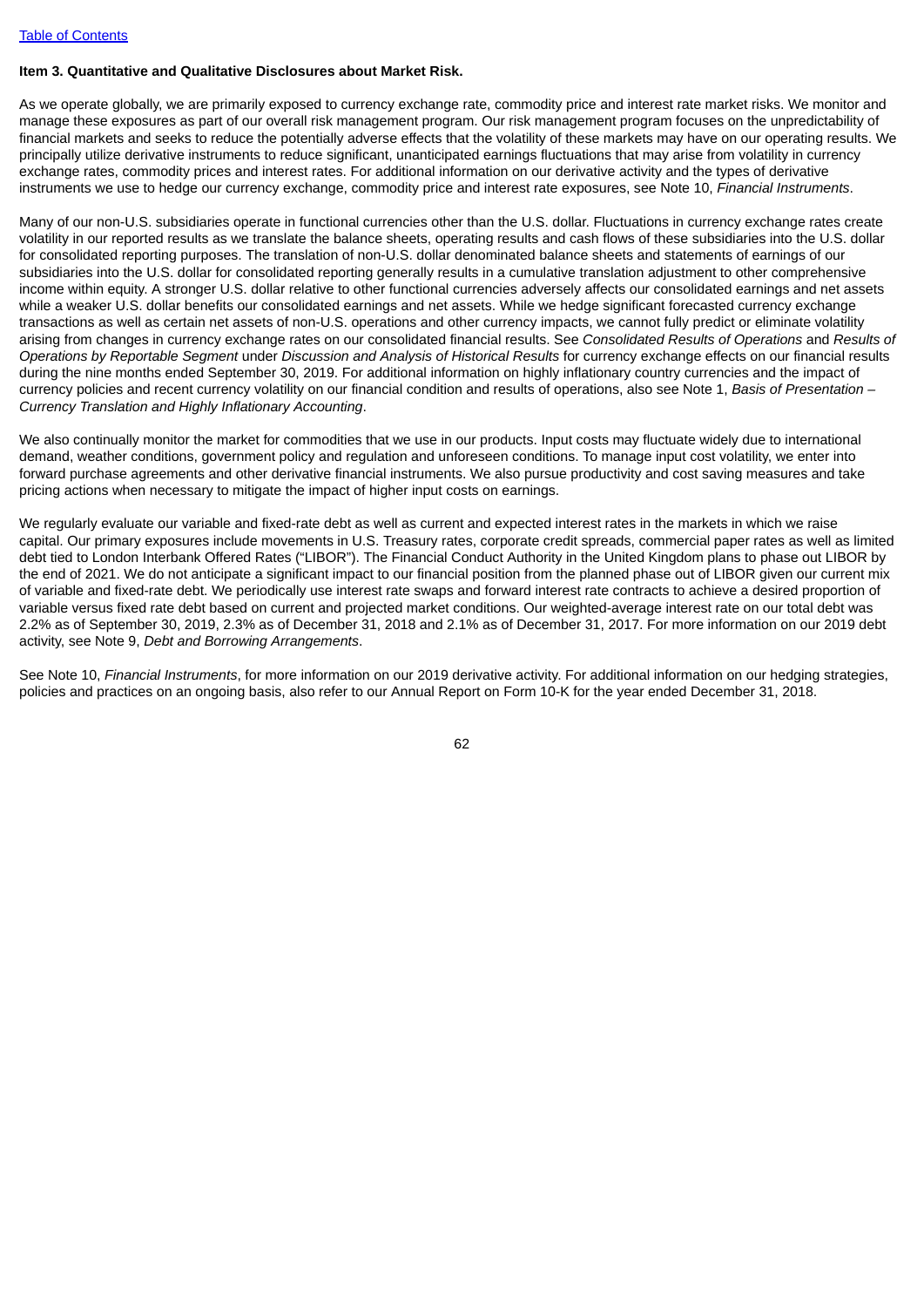#### **Item 4. Controls and Procedures.**

#### **Evaluation of Disclosure Controls and Procedures**

We have established disclosure controls and procedures that are designed to ensure that information required to be disclosed in our reports filed or submitted under the Exchange Act is recorded, processed, summarized and reported within the time periods specified in the rules and forms of the SEC, and such information is accumulated and communicated to our management, including our Chief Executive Officer ("CEO") and Chief Financial Officer ("CFO"), as appropriate to allow timely decisions regarding required disclosure. Management, together with our CEO and CFO, evaluated the effectiveness of the Company's disclosure controls and procedures as of September 30, 2019. Based on this evaluation, the CEO and CFO concluded that our disclosure controls and procedures were effective as of September 30, 2019.

### **Changes in Internal Control Over Financial Reporting**

Management, together with our CEO and CFO, evaluated the changes in our internal control over financial reporting during the quarter ended September 30, 2019. We continued to work with outsourced partners to further simplify and standardize processes and focus on scalable, transactional processes this quarter. We also transitioned some of our order-to-cash processes in China to our outsourced partner. Pursuant to our service agreements, the controls previously established around these accounting functions will be maintained by our outsourced partners or by us, and they are subject to management's internal control testing. There were no other changes in our internal control over financial reporting during the quarter ended September 30, 2019, that have materially affected, or are reasonably likely to materially affect, our internal control over financial reporting.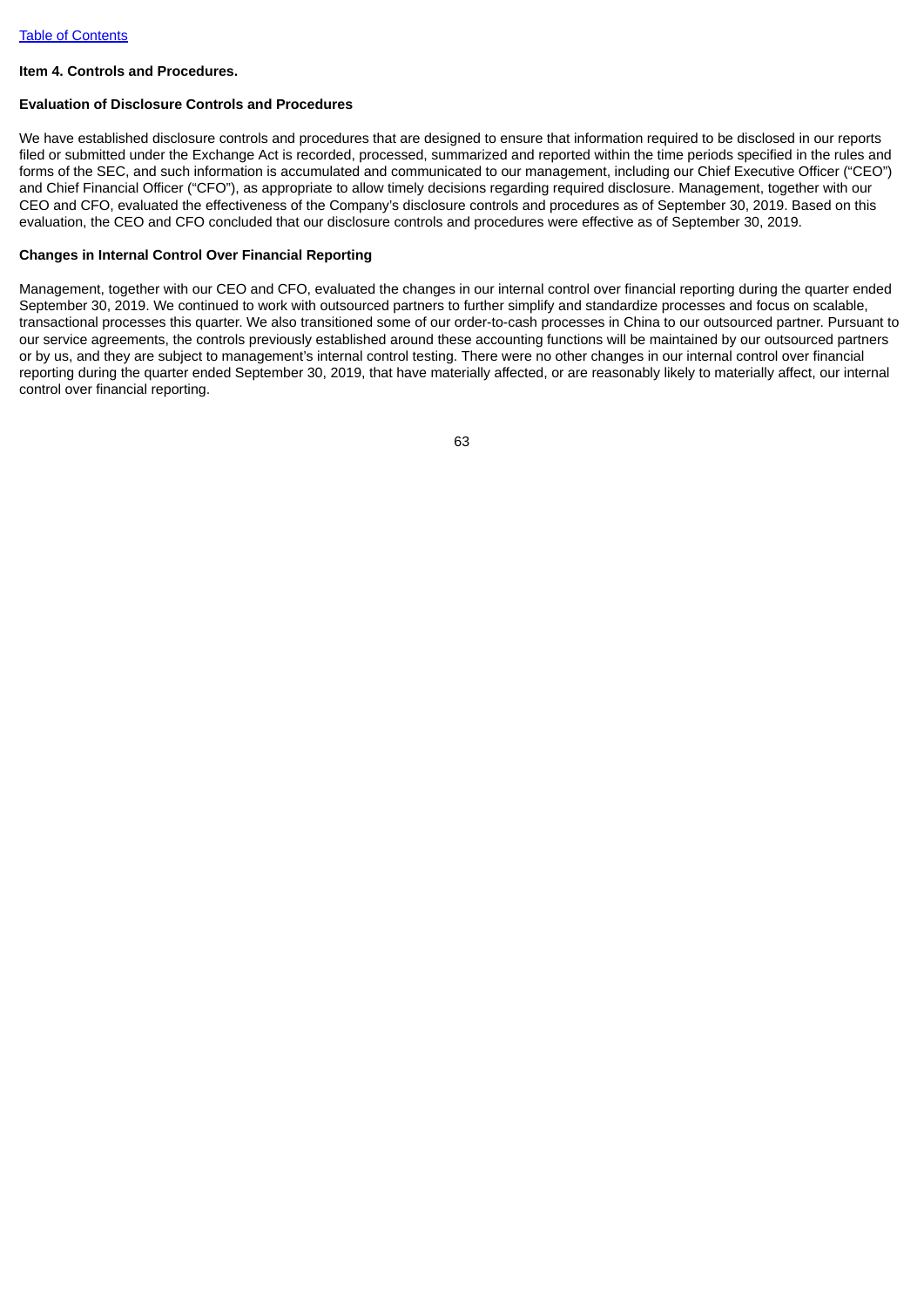## **PART II – OTHER INFORMATION**

# **Item 1. Legal Proceedings.**

Information regarding legal proceedings is available in Note 13, *Commitments and Contingencies*, to the condensed consolidated financial statements in this report.

### **Item 1A. Risk Factors.**

There were no material changes to the risk factors disclosed in our Annual Report on Form 10-K for the year ended December 31, 2018.

### **Item 2. Unregistered Sales of Equity and Use of Proceeds.**

Our stock repurchase activity for each of the three months in the quarter ended September 30, 2019 was:

|                                          |                                                                 |                                                          | <b>Issuer Purchases of Equity Securities</b>                                                                                     |                                                                                                                                   |
|------------------------------------------|-----------------------------------------------------------------|----------------------------------------------------------|----------------------------------------------------------------------------------------------------------------------------------|-----------------------------------------------------------------------------------------------------------------------------------|
| Period                                   | Total<br><b>Number</b><br>of Shares<br>Purchased <sup>(1)</sup> | Average<br><b>Price Paid</b><br>per Share <sup>(1)</sup> | <b>Total Number of</b><br><b>Shares Purchased</b><br>as Part of Publicly<br><b>Announced Plans</b><br>or Programs <sup>(2)</sup> | <b>Approximate Dollar Value</b><br>of Shares That May Yet<br><b>Be Purchased Under the</b><br>Plans or Programs <sup>(2)(3)</sup> |
| July 1-31, 2019                          | 873.244                                                         | \$<br>54.80                                              | 862.624                                                                                                                          | \$<br>3,662                                                                                                                       |
| August 1-31, 2019                        | 1,967,830                                                       | 54.21                                                    | 1,963,235                                                                                                                        | 3,556                                                                                                                             |
| September 1-30, 2019                     | 975,500                                                         | 55.08                                                    | 971.974                                                                                                                          | 3,502                                                                                                                             |
| For the Quarter Ended September 30, 2019 | 3,816,574                                                       | 54.56                                                    | 3,797,833                                                                                                                        |                                                                                                                                   |

(1) The total number of shares purchased (and the average price paid per share) reflects: (i) shares purchased pursuant to the repurchase program described in (2) below; and (ii) shares tendered to us by employees who used shares to exercise options and to pay the related taxes for grants of restricted and deferred stock that vested, totaling 10,620 shares, 4,595 shares and 3,526 shares for the fiscal months of July, August and September 2019, respectively.

(2) Our Board of Directors has authorized the repurchase of \$19.7 billion of our Common Stock through December 31, 2020. Specifically, on March 12, 2013, our Board of Directors authorized the repurchase of up to the lesser of 40 million shares or \$1.2 billion of our Common Stock through March 12, 2016. On August 6, 2013, our Audit Committee, with authorization delegated from our Board of Directors, increased the repurchase program capacity to \$6.0 billion of Common Stock repurchases and extended the expiration date to December 31, 2016. On December 3, 2013, our Board of Directors approved an increase of \$1.7 billion to the program related to a new accelerated share repurchase program, which concluded in May 2014. On July 29, 2015, our Finance Committee, with authorization delegated from our Board of Directors, approved a \$6.0 billion increase that raised the repurchase program capacity to \$13.7 billion and extended the program through December 31, 2018. On January 31, 2018, our Finance Committee, with authorization delegated from our Board of Directors, approved an increase of \$6.0 billion in the share repurchase program, raising the authorization to \$19.7 billion of Common Stock repurchases, and extended the program through December 31, 2020. See related information in Note 12, *Stock Plans*.

(3) Dollar values stated in millions.

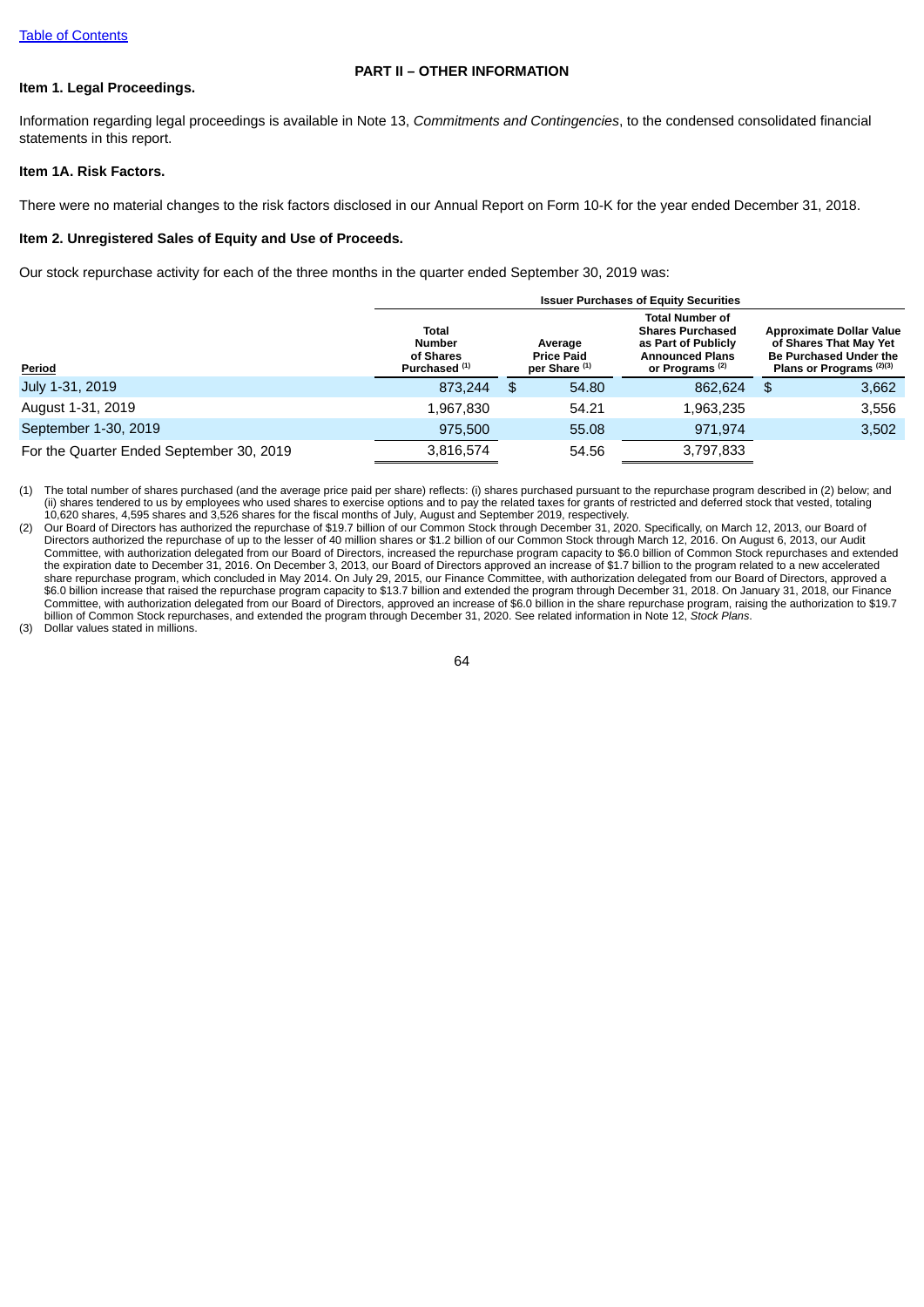# **Item 6. Exhibits.**

| Exhibit<br>Number | Description                                                                                                                                                                                                                                                                                                                                                                                                                                                                                                                                                                                                                |
|-------------------|----------------------------------------------------------------------------------------------------------------------------------------------------------------------------------------------------------------------------------------------------------------------------------------------------------------------------------------------------------------------------------------------------------------------------------------------------------------------------------------------------------------------------------------------------------------------------------------------------------------------------|
| 4.1               | The Registrant agrees to furnish to the SEC upon request copies of any instruments defining the rights of holders of long-term<br>debt of the Registrant and its consolidated subsidiaries that does not exceed 10 percent of the total assets of the Registrant<br>and its consolidated subsidiaries.                                                                                                                                                                                                                                                                                                                     |
| 4.2               | Indenture, dated as of October 28, 2016, by and among Mondelez International Holdings Netherlands B.V., as issuer,<br>Mondelez International, Inc., as guarantor, and Deutsche Bank Trust Company Americas, as trustee (incorporated by<br>reference to Exhibit 4.1 to the Registrant's Current Report on Form 8-K filed with the SEC on October 28, 2016).                                                                                                                                                                                                                                                                |
| 4.3               | First Supplemental Indenture, dated as of September 19, 2019, by and among Mondelez International Holdings Netherlands<br>B.V., as issuer, Mondelez International, Inc., as quarantor, and Deutsche Bank Trust Company Americas, as trustee<br>(incorporated by reference to Exhibit 4.2 to the Registrant's Current Report on Form 8-K filed with the SEC on September 20,<br>2019).                                                                                                                                                                                                                                      |
| 10.1              | Term Loan Agreement, dated September 13, 2019, by and among Mondelez International Holdings Netherlands B.V., as<br>borrower, Mondelez International, Inc., as quarantor, the lenders named therein, MUFG Bank, Ltd., BofA Securities, Inc.,<br>Barclays Bank PLC, Credit Suisse Loan Funding LLC, JPMorgan Chase Bank, N.A., Mizuho Bank, Ltd., TD Securities (USA)<br>LLC and Wells Fargo Securities, LLC, as joint lead arrangers, and MUFG Bank, Ltd. as administrative agent (incorporated by<br>reference to Exhibit 10.1 to the Registrant's Current Report on Form 8-K filed with the SEC on September 13, 2019).* |
| 10.2              | Separation Agreement and General Release between Mondelez Global LLC and Timothy Cofer, dated August 26, 2019<br>(incorporated by reference to Exhibit 10.1 to the Registrant's Current Report on Form 8-K filed with the SEC on August 30,<br>$2019$ .                                                                                                                                                                                                                                                                                                                                                                    |
| 31.1              | Certification of Chief Executive Officer pursuant to Rule 13a-14(a)/15d-14(a) of the Securities Exchange Act of 1934, as<br>amended.                                                                                                                                                                                                                                                                                                                                                                                                                                                                                       |
| 31.2              | Certification of Chief Financial Officer pursuant to Rule 13a-14(a)/15d-14(a) of the Securities Exchange Act of 1934, as<br>amended.                                                                                                                                                                                                                                                                                                                                                                                                                                                                                       |
| 32.1              | Certifications of Chief Executive Officer and Chief Financial Officer pursuant to 18 U.S.C. 1350, as adopted pursuant to<br>Section 906 of the Sarbanes-Oxley Act of 2002.                                                                                                                                                                                                                                                                                                                                                                                                                                                 |
| 101               | The following materials from Mondelez International's Quarterly Report on Form 10-Q for the quarter ended September 30,<br>2019 are formatted in iXBRL (Inline eXtensible Business Reporting Language): (i) the Condensed Consolidated Statements of<br>Earnings, (ii) the Condensed Consolidated Statements of Comprehensive Earnings, (iii) the Condensed Consolidated Balance<br>Sheets, (iv) the Condensed Consolidated Statements of Equity, (v) the Condensed Consolidated Statements of Cash Flows<br>and (vi) Notes to Condensed Consolidated Financial Statements.                                                |
| 104               | The cover page from Mondelez International's Quarterly Report on Form 10-Q for the quarter ended September 30, 2019,<br>formatted in Inline XBRL (included as Exhibit 101).                                                                                                                                                                                                                                                                                                                                                                                                                                                |

+ Indicates a management contract or compensatory plan or arrangement.

\* Certain schedules and exhibits have been omitted pursuant to Item 601(a)(5) of Regulation S-K. A copy of any omitted schedule or exhibit will be furnished supplementally to the SEC upon request.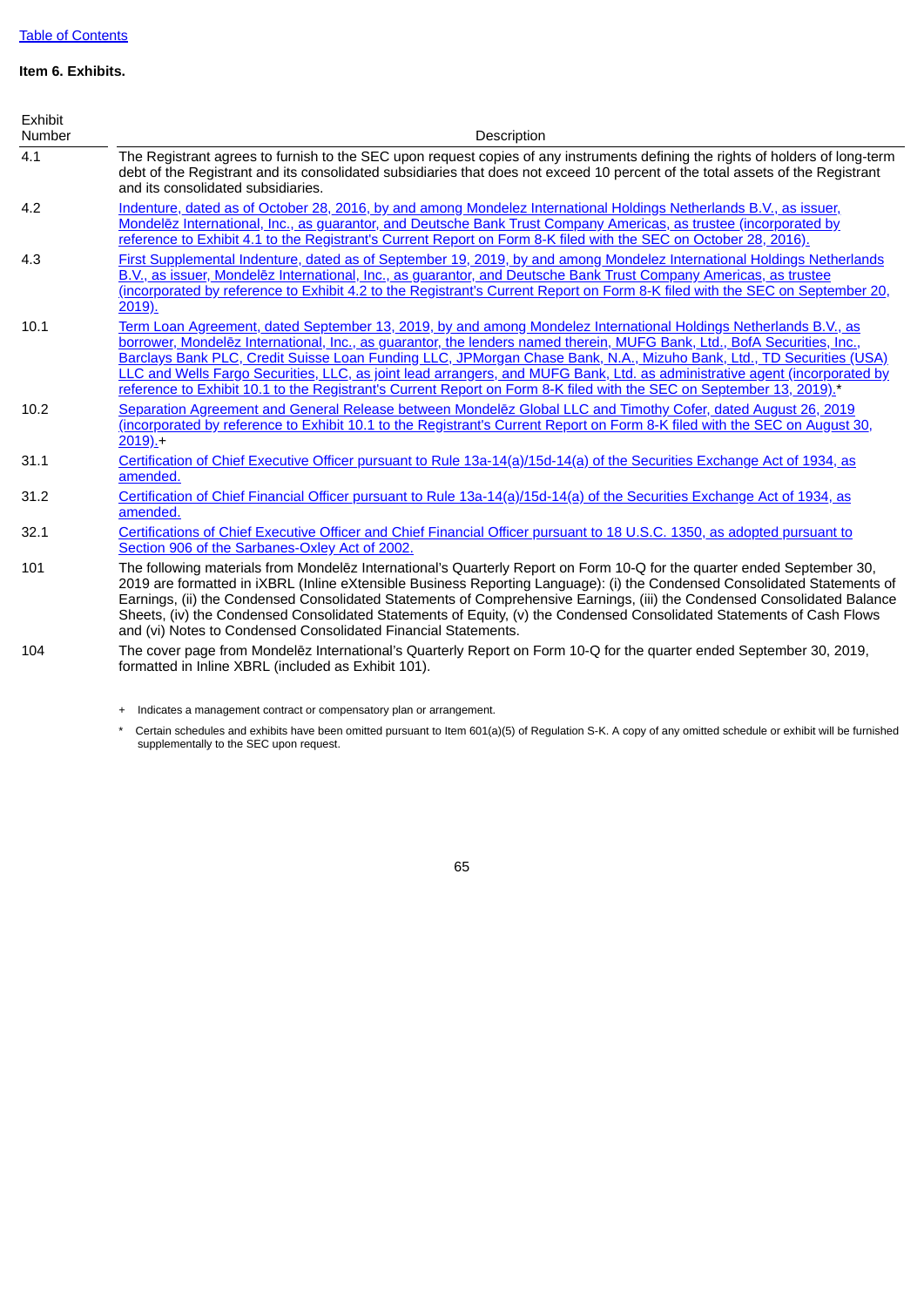# **Signature**

Pursuant to the requirements of the Securities Exchange Act of 1934, the registrant has duly caused this report to be signed on its behalf by the undersigned, thereunto duly authorized.

MONDELĒZ INTERNATIONAL, INC.

By: /s/ LUCA ZARAMELLA

Luca Zaramella Executive Vice President and Chief Financial Officer (Duly Authorized Officer)

October 29, 2019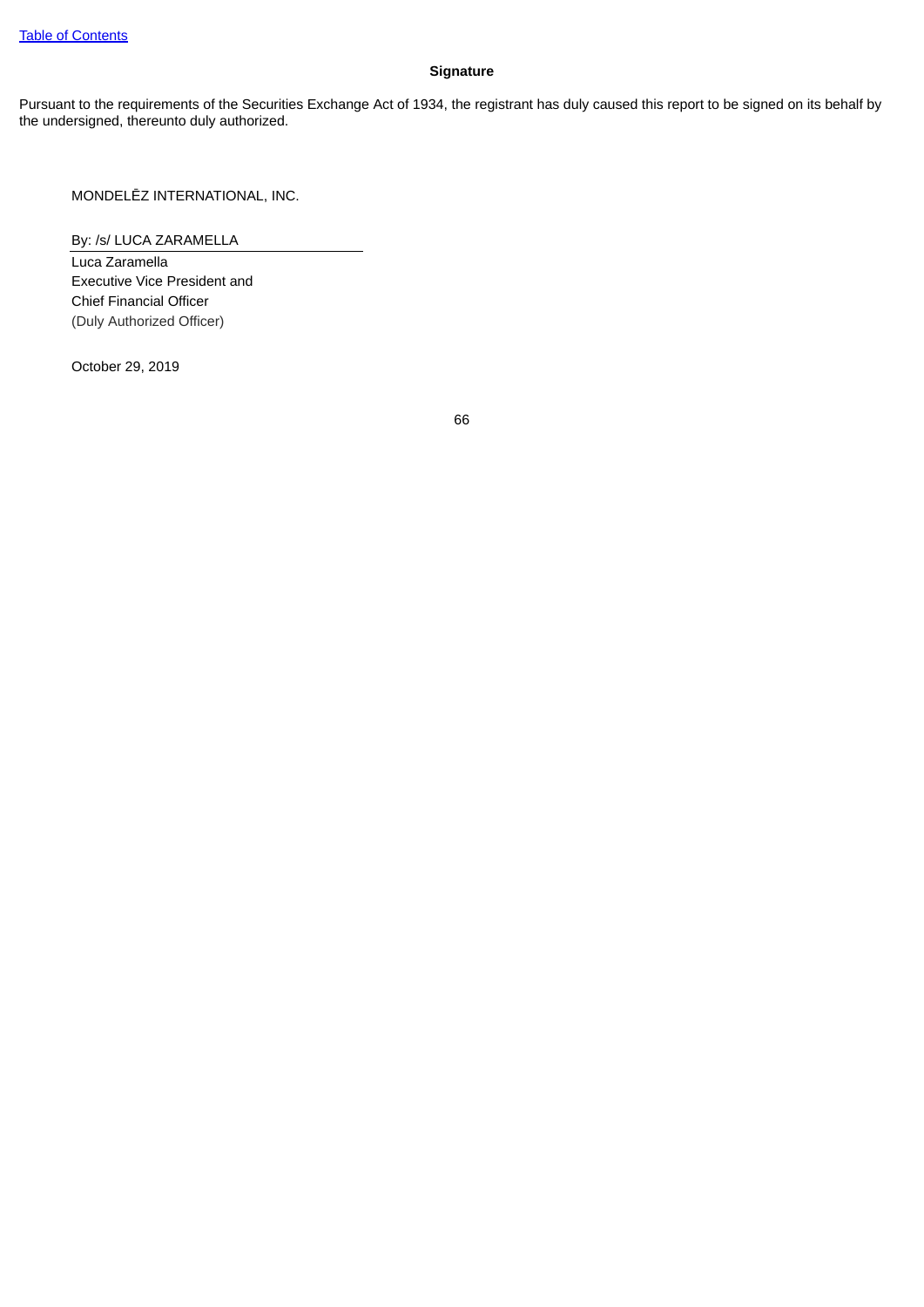<span id="page-69-0"></span>I, Dirk Van de Put, certify that:

- 1. I have reviewed this quarterly report on Form 10-Q of Mondelēz International, Inc.;
- 2. Based on my knowledge, this report does not contain any untrue statement of a material fact or omit to state a material fact necessary to make the statements made, in light of the circumstances under which such statements were made, not misleading with respect to the period covered by this report;
- 3. Based on my knowledge, the financial statements, and other financial information included in this report, fairly present in all material respects the financial condition, results of operations and cash flows of the registrant as of, and for, the periods presented in this report;
- 4. The registrant's other certifying officer(s) and I are responsible for establishing and maintaining disclosure controls and procedures (as defined in Exchange Act Rules 13a-15(e) and 15d-15(e)) and internal control over financial reporting (as defined in Exchange Act Rules 13a-15(f) and 15d-15(f)) for the registrant and have:
	- (a) Designed such disclosure controls and procedures, or caused such disclosure controls and procedures to be designed under our supervision, to ensure that material information relating to the registrant, including its consolidated subsidiaries, is made known to us by others within those entities, particularly during the period in which this report is being prepared;
	- (b) Designed such internal control over financial reporting, or caused such internal control over financial reporting to be designed under our supervision, to provide reasonable assurance regarding the reliability of financial reporting and the preparation of financial statements for external purposes in accordance with generally accepted accounting principles;
	- (c) Evaluated the effectiveness of the registrant's disclosure controls and procedures and presented in this report our conclusions about the effectiveness of the disclosure controls and procedures, as of the end of the period covered by this report based on such evaluation; and
	- (d) Disclosed in this report any change in the registrant's internal control over financial reporting that occurred during the registrant's most recent fiscal quarter (the registrant's fourth fiscal quarter in the case of an annual report) that has materially affected, or is reasonably likely to materially affect, the registrant's internal control over financial reporting; and
- 5. The registrant's other certifying officer(s) and I have disclosed, based on our most recent evaluation of internal control over financial reporting, to the registrant's auditors and the audit committee of the registrant's board of directors (or persons performing the equivalent functions):
	- (a) All significant deficiencies and material weaknesses in the design or operation of internal control over financial reporting which are reasonably likely to adversely affect the registrant's ability to record, process, summarize and report financial information; and
	- (b) Any fraud, whether or not material, that involves management or other employees who have a significant role in the registrant's internal control over financial reporting.

Date: October 29, 2019

/s/ DIRK VAN DE PUT

Dirk Van de Put Chairman and Chief Executive Officer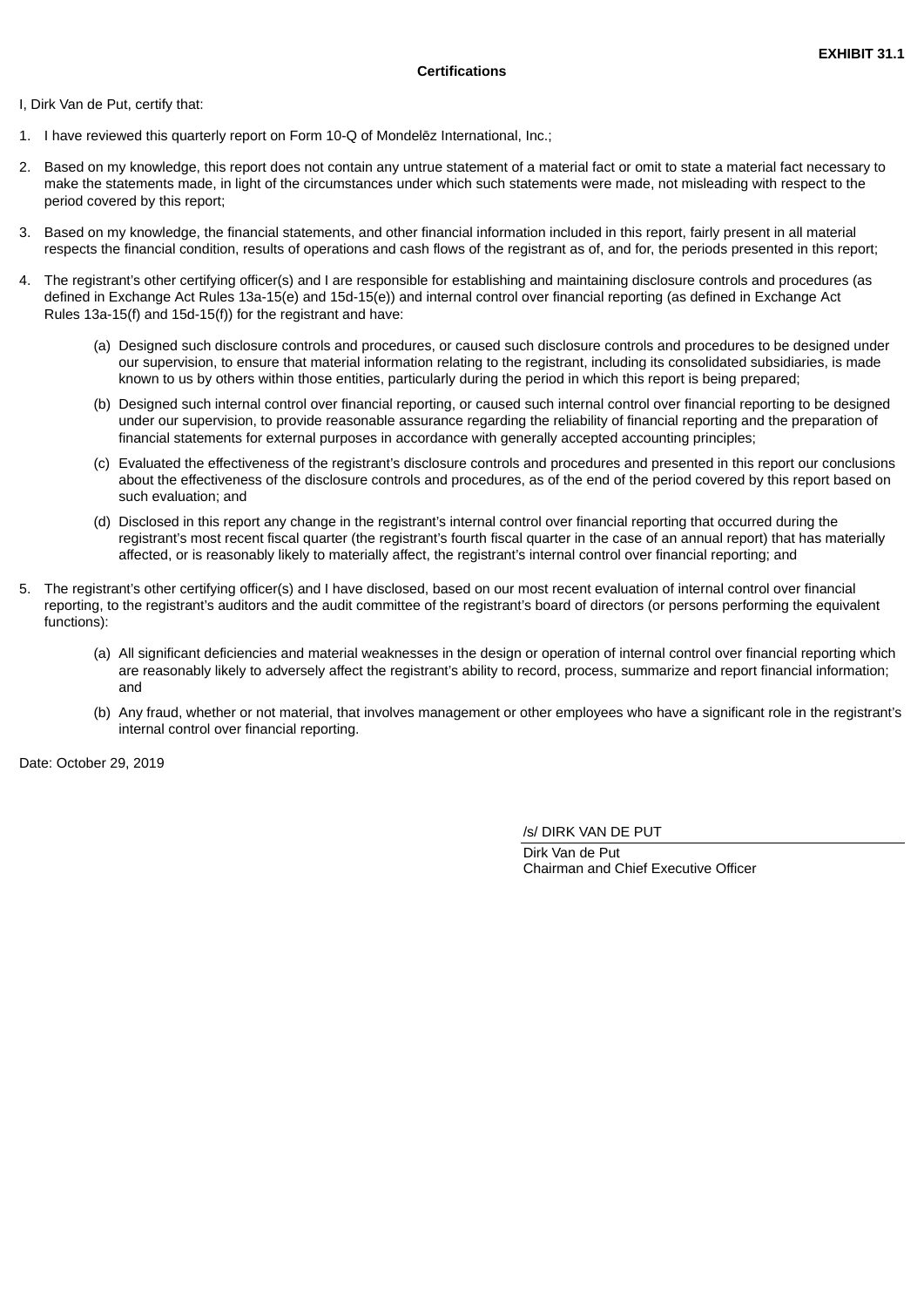<span id="page-70-0"></span>I, Luca Zaramella, certify that:

- 1. I have reviewed this quarterly report on Form 10-Q of Mondelēz International, Inc.;
- 2. Based on my knowledge, this report does not contain any untrue statement of a material fact or omit to state a material fact necessary to make the statements made, in light of the circumstances under which such statements were made, not misleading with respect to the period covered by this report;
- 3. Based on my knowledge, the financial statements, and other financial information included in this report, fairly present in all material respects the financial condition, results of operations and cash flows of the registrant as of, and for, the periods presented in this report;
- 4. The registrant's other certifying officer(s) and I are responsible for establishing and maintaining disclosure controls and procedures (as defined in Exchange Act Rules 13a-15(e) and 15d-15(e)) and internal control over financial reporting (as defined in Exchange Act Rules 13a-15(f) and 15d-15(f)) for the registrant and have:
	- (a) Designed such disclosure controls and procedures, or caused such disclosure controls and procedures to be designed under our supervision, to ensure that material information relating to the registrant, including its consolidated subsidiaries, is made known to us by others within those entities, particularly during the period in which this report is being prepared;
	- (b) Designed such internal control over financial reporting, or caused such internal control over financial reporting to be designed under our supervision, to provide reasonable assurance regarding the reliability of financial reporting and the preparation of financial statements for external purposes in accordance with generally accepted accounting principles;
	- (c) Evaluated the effectiveness of the registrant's disclosure controls and procedures and presented in this report our conclusions about the effectiveness of the disclosure controls and procedures, as of the end of the period covered by this report based on such evaluation; and
	- (d) Disclosed in this report any change in the registrant's internal control over financial reporting that occurred during the registrant's most recent fiscal quarter (the registrant's fourth fiscal quarter in the case of an annual report) that has materially affected, or is reasonably likely to materially affect, the registrant's internal control over financial reporting; and
- 5. The registrant's other certifying officer(s) and I have disclosed, based on our most recent evaluation of internal control over financial reporting, to the registrant's auditors and the audit committee of the registrant's board of directors (or persons performing the equivalent functions):
	- (a) All significant deficiencies and material weaknesses in the design or operation of internal control over financial reporting which are reasonably likely to adversely affect the registrant's ability to record, process, summarize and report financial information; and
	- (b) Any fraud, whether or not material, that involves management or other employees who have a significant role in the registrant's internal control over financial reporting.

Date: October 29, 2019

/s/ LUCA ZARAMELLA

Luca Zaramella Executive Vice President and Chief Financial Officer